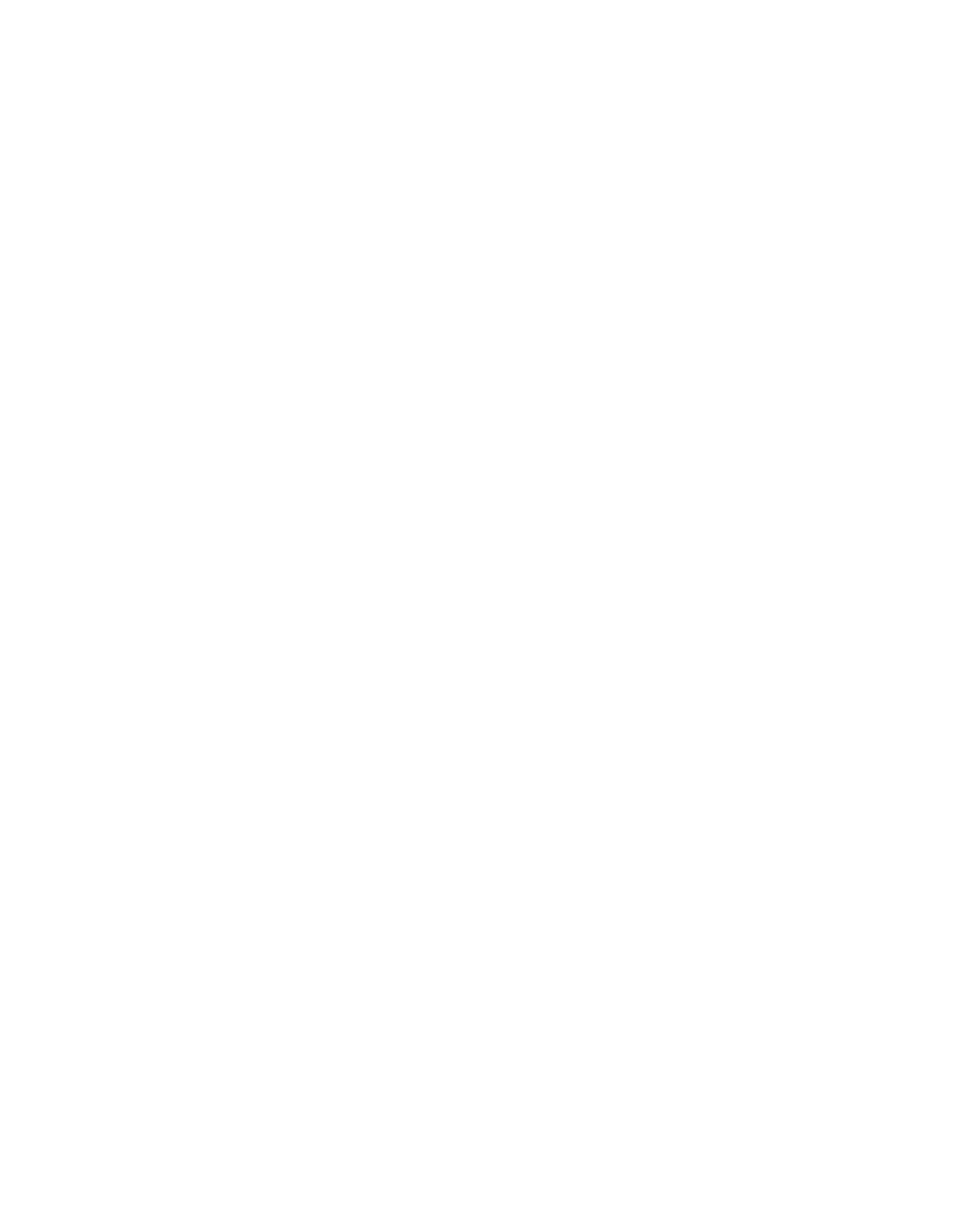# **Water and Wastewater System Standard Specifications**

*Widefield Water and Sanitation District*

8495 Fontaine Blvd Colorado Springs, CO 80925

Phone (719) 390-7111

*Adopted October 2, 2007*

*Revisions: September 2008 July 2009 August 2011 September 2014 January 2019 July 2020*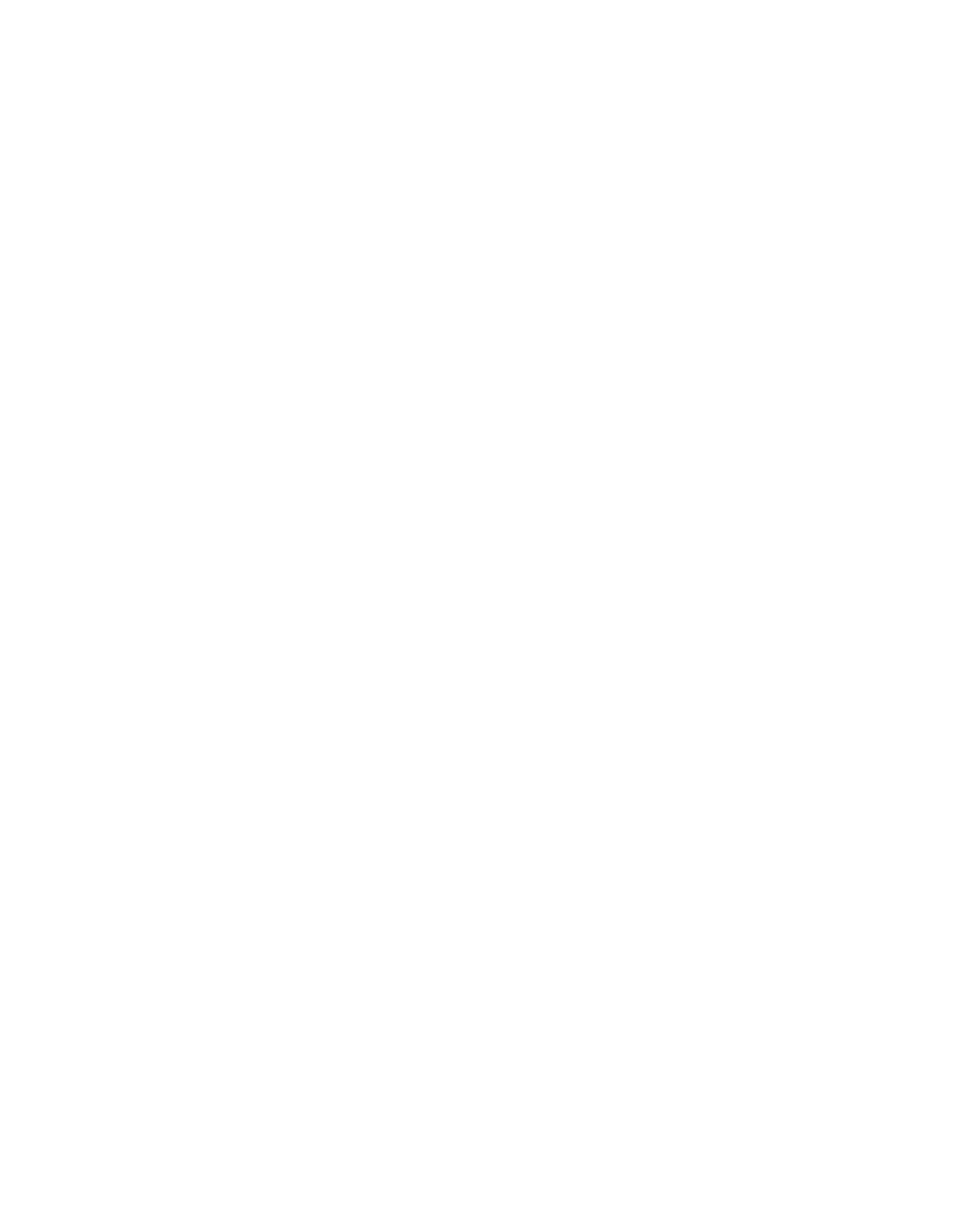# *TABLE OF CONTENTS*

|             | <b>Section 1.0 General Standards</b>                                    | <b>Page</b>             |  |
|-------------|-------------------------------------------------------------------------|-------------------------|--|
| 1.1         | <b>Purpose</b>                                                          | 1                       |  |
| 1.2         | <b>Revisions, Amendments, or Additions</b>                              |                         |  |
| 1.3         | <b>Effect of Specifications</b>                                         | 1                       |  |
| 1.4         | <b>Authority</b>                                                        | 1                       |  |
| 1.5         | <b>Interpretation of Specifications</b>                                 | 1                       |  |
| 1.6         | <b>Definitions</b>                                                      | $\mathbf{1}$            |  |
| 1.7         | <b>Abbreviations</b>                                                    | $\overline{2}$          |  |
| 1.8         | <b>Reference Specifications</b>                                         | 3                       |  |
| 1.9         | <b>Requirements to Extend, Construct, or Modify System</b>              | $\overline{\mathbf{3}}$ |  |
|             | <b>Request for Development Information</b><br>1.9.1                     |                         |  |
|             | 1.9.2<br>Preliminary Review for Large Projects                          |                         |  |
|             | 1.9.3<br><b>Request for Recovery Contract</b>                           |                         |  |
|             | Plan Format, Submission, Review and As-builts<br>1.9.4                  |                         |  |
|             | Pre-construction Conference<br>1.9.5                                    |                         |  |
| <b>1.10</b> | <b>Construction Matters</b>                                             | 7                       |  |
|             | Conflicts Between Plans and Specifications<br>1.10.1                    |                         |  |
|             | 1.10.2 Construction Procedure                                           |                         |  |
|             | 1.10.3 Surveying                                                        |                         |  |
|             | 1.10.4 Placing Survey lines                                             |                         |  |
|             | 1.10.5 Inspection                                                       |                         |  |
|             | 1.10.6 Abandonments, Material Recovery, and Reuse of Installed Material |                         |  |
|             | 1.10.7 Warranty and Acceptance                                          |                         |  |
|             | <b>Section 2.0 Water System Line Design Standards</b>                   |                         |  |
|             |                                                                         |                         |  |
| 2.1         | <b>General</b>                                                          | 11                      |  |
|             | 2.1.1<br><b>Deviation from Standard</b>                                 |                         |  |
|             | 2.1.2<br>Easements                                                      |                         |  |
|             | 2.1.3<br>Colorado Department of Health Regulations                      |                         |  |
| 2.2         | <b>Hydraulics</b>                                                       | 11                      |  |
|             | 2.2.1<br>Sizing of Water Mains                                          |                         |  |
|             | 2.2.2<br>Sizing of Services                                             |                         |  |
| 2.3         | <b>Water Mains</b>                                                      | 12                      |  |
|             | 2.3.1<br>Locations                                                      |                         |  |
|             | Material<br>2.3.2                                                       |                         |  |
|             | 2.3.3<br><b>Corrosion Protection</b>                                    |                         |  |
|             | 2.3.4<br>Profile                                                        |                         |  |
|             | 2.3.5<br>Looping                                                        |                         |  |
| 2.4         | <b>Valving</b>                                                          | 12                      |  |
|             | 2.4.1<br>Location                                                       |                         |  |
| 2.5         | <b>Appurtenances</b>                                                    | 13                      |  |
|             | <b>Blow-off Valves</b><br>2.5.1                                         |                         |  |
|             | 2.5.2<br>Air Release Valves                                             |                         |  |
|             | 2.5.3<br>Pressure Reducing and Regulating Valves                        |                         |  |
|             | 2.5.4<br>Fire Hydrants                                                  |                         |  |
| 2.6         | <b>Separation from Pollution Sources</b>                                | 13                      |  |
| 2.7         | Casing                                                                  | 13                      |  |
| 2.8         | <b>Fire Lines</b>                                                       | 13                      |  |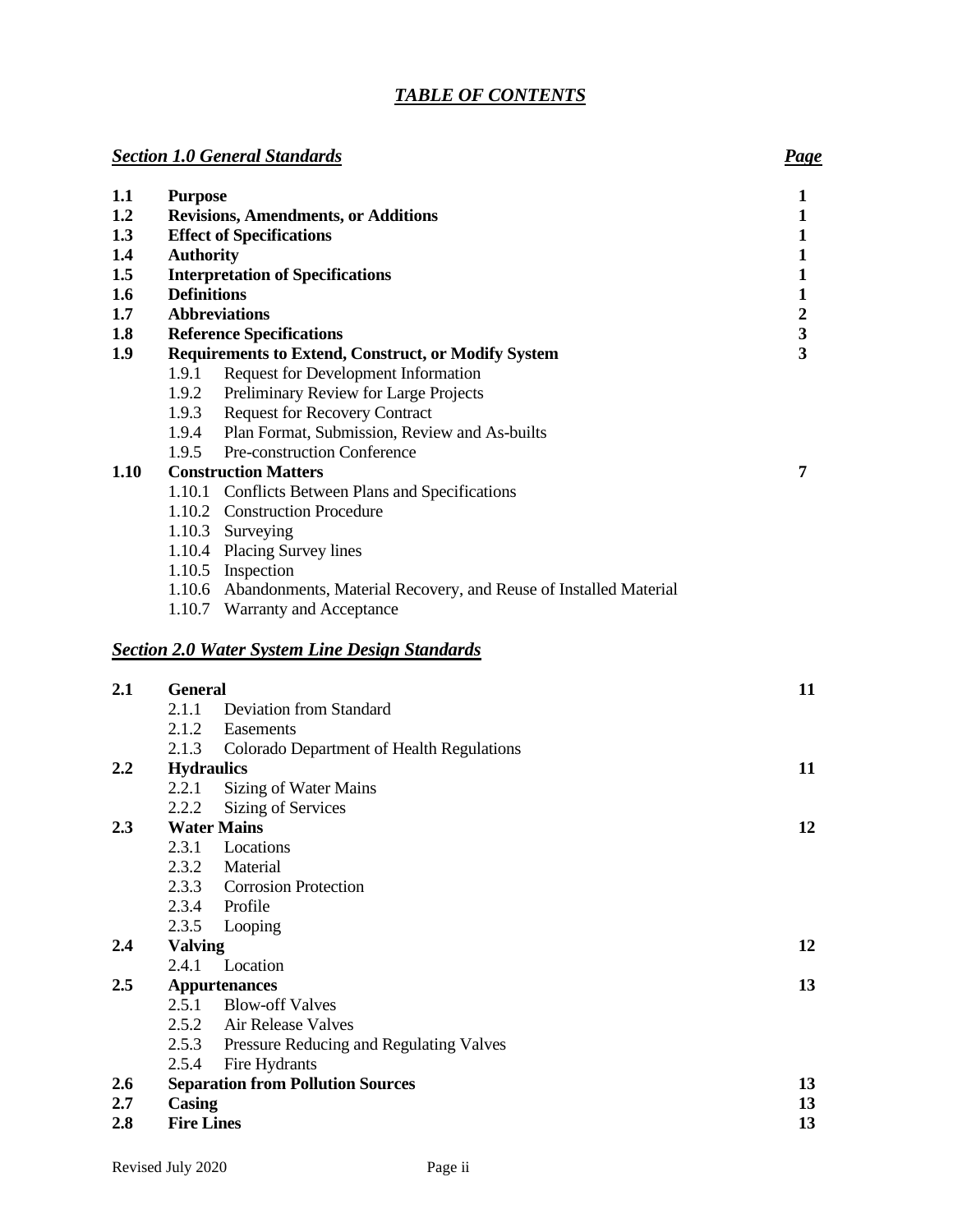### **2.9 Water Main Crossings 14**

2.9.2 Irrigation Ditch Crossings

2.9.3 Final Inspection

# *Section 3.0 Water System Installation Standards*

| 3.1  |                     | <b>General Construction</b>                                  | 15 |
|------|---------------------|--------------------------------------------------------------|----|
|      | 3.1.1               | <b>Start of Construction</b>                                 |    |
|      | 3.1.2               | Protection of Existing Underground Facilities                |    |
|      | 3.1.3               | Detours – Traffic Control                                    |    |
| 3.2  | <b>Excavation</b>   |                                                              | 15 |
|      | 3.2.1               | Safety                                                       |    |
|      | 3.2.2               | <b>Construction Stakes</b>                                   |    |
|      | 3.2.3               | <b>Trench Width</b>                                          |    |
|      | 3.2.4               | Over Excavation                                              |    |
|      | 3.2.5               | Blasting                                                     |    |
|      | 3.2.6               | Sheeting and Bracing                                         |    |
| 3.3  |                     | <b>Pipe Bedding and Laying</b>                               | 17 |
|      | 3.3.1               | <b>Imported Bedding Material</b>                             |    |
|      | 3.3.2               | Laying of Pipe                                               |    |
|      | 3.3.3               | Length of Pipe                                               |    |
|      | 3.3.4               | Fittings                                                     |    |
|      | 3.3.5               | <b>Service Connections</b>                                   |    |
| 3.4  |                     | <b>Backfill and Compaction</b>                               | 22 |
| 3.5  |                     | <b>Valve Installation</b>                                    | 23 |
|      | 3.5.1               | Valves                                                       |    |
|      | 3.5.2               | <b>Valve Boxes</b>                                           |    |
| 3.6  |                     | <b>Fire Hydrant Installation</b>                             | 24 |
|      | 3.6.1               | Installation                                                 |    |
|      | 3.6.2               | Anchorage                                                    |    |
|      | 3.6.3               | Drainage                                                     |    |
|      | 3.6.4               | Hydrant Protection in Corrosive Soils                        |    |
| 3.7  |                     | <b>Blow-off Installation</b>                                 | 25 |
| 3.8  |                     | <b>Air Release Valve Installation</b>                        | 25 |
| 3.9  |                     | <b>Pressure Reducing Valve Installation</b>                  | 25 |
| 3.10 | <b>Disinfection</b> |                                                              | 25 |
| 3.11 |                     | <b>Hydrostatic Testing</b>                                   | 26 |
|      |                     | 3.11.1 General                                               |    |
|      |                     | 3.11.2 Procedure                                             |    |
|      | 3.11.3              | Allowable Leakage                                            |    |
| 3.12 |                     | <b>Water Meter Installation</b>                              | 28 |
|      | 3.12.1              | General                                                      |    |
|      | 3.12.2              | Inside Water Meter Installation                              |    |
|      |                     | 3.12.3 Water Meter Pit Installation (Other than Residential) |    |
|      |                     | 3.12.4 Combined Domestic and Fire Line Water Meters          |    |
| 3.13 |                     | <b>Service Lines</b>                                         | 30 |
|      |                     | 3.13.1 General                                               |    |
|      |                     | 3.13.2 Service Lines                                         |    |

# *Section 4.0 Water System Material Standards*

| 4.1 | <b>Material Specification General</b> |  |
|-----|---------------------------------------|--|
|-----|---------------------------------------|--|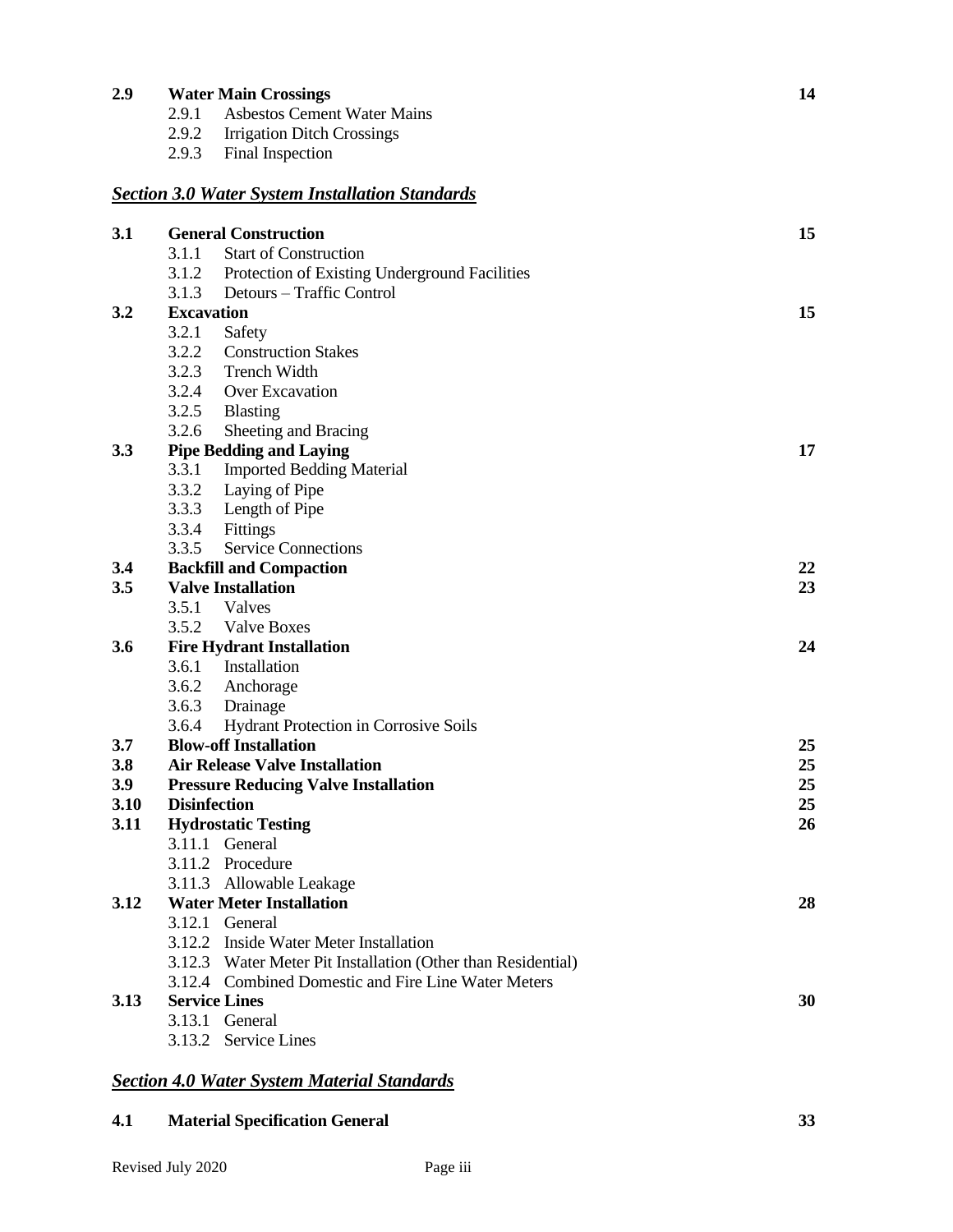| 4.2                                           | <b>Pipe</b>     |                                                       | 33 |  |
|-----------------------------------------------|-----------------|-------------------------------------------------------|----|--|
|                                               | 4.2.1           | Polyvinyl Chloride (PVC) Pipe                         |    |  |
|                                               | 4.2.2           | Ductile Iron Pipe                                     |    |  |
|                                               | 4.2.3           | <b>Steel Pipe Fabrication</b>                         |    |  |
| 4.3                                           |                 | <b>Cathodic Protection</b>                            | 34 |  |
| 4.4                                           | <b>Valves</b>   |                                                       | 34 |  |
|                                               | 4.4.1           | Twelve-Inch (12") Diameter and Smaller                |    |  |
|                                               | 4.4.2           | Fourteen-Inch (14") Diameter and Larger               |    |  |
| 4.5                                           |                 | <b>Fire Hydrants</b>                                  | 35 |  |
|                                               | 4.5.1           | General                                               |    |  |
|                                               | 4.5.2           | <b>Acceptable Manufacturers</b>                       |    |  |
|                                               | 4.5.3           | Size of Hydrant                                       |    |  |
|                                               | 4.5.4           | Type of Hydrant                                       |    |  |
|                                               | 4.5.5           | <b>Inlet Connection</b>                               |    |  |
|                                               | 4.5.6           | Main Valve Assembly                                   |    |  |
|                                               | 4.5.7           | <b>Operating Shaft Nut</b>                            |    |  |
|                                               | 4.5.8           | Pumper Nozzle and Cap                                 |    |  |
|                                               | 4.5.9           | Hose Nozzles and Cap                                  |    |  |
|                                               |                 | 4.5.10 Color                                          |    |  |
|                                               |                 | 4.5.11 Location                                       |    |  |
| 4.6                                           |                 | <b>Pressure Reducing Valves</b>                       | 36 |  |
| 4.7                                           |                 | <b>Air Release Valves</b>                             | 37 |  |
| 4.8                                           |                 | <b>Thrust Blocks</b>                                  | 37 |  |
| 4.9                                           |                 | <b>Pre-Cast Concrete Vaults and Manholes</b>          | 37 |  |
| 4.10                                          | <b>Services</b> |                                                       |    |  |
|                                               |                 | 4.10.1 Service Lines                                  | 37 |  |
|                                               |                 | 4.10.2 Corporation Stops and Curb Stops (or valves)   |    |  |
|                                               |                 | 4.10.3 Meters                                         |    |  |
|                                               |                 | 4.10.4 Backflow Preventers                            |    |  |
|                                               |                 |                                                       |    |  |
|                                               |                 | <b>Section 5.0 Wastewater System Design Standards</b> |    |  |
| 5.1                                           |                 | <b>Quality of the Collection System</b>               | 41 |  |
| 5.2                                           |                 | <b>Sizing of Collection Mains</b>                     | 41 |  |
| 5.3<br><b>Layout of the Collection System</b> |                 |                                                       |    |  |
|                                               |                 | 5.3.1 Sewer Service Lin                               |    |  |
| 5.4                                           | <b>Manholes</b> |                                                       | 41 |  |
|                                               | 5.4.1           | <b>Manhole Sizes</b>                                  |    |  |
|                                               | 5.4.2           | <b>Changing Pipe Size</b>                             |    |  |
|                                               | 5.4.3           | Intersection                                          |    |  |
|                                               | 5.4.4           | <b>Manhole Channels</b>                               |    |  |
|                                               | 5.4.5           | Manhole Ring and Cover                                |    |  |
|                                               | 5.4.6           | Drop Manholes                                         |    |  |
| 5.5                                           |                 | <b>Minimum Sewer Depth</b>                            | 42 |  |
| 5.6                                           | <b>Slopes</b>   |                                                       | 42 |  |
| 5.7                                           |                 | <b>Construction Tolerances</b>                        | 43 |  |
| 5.8                                           |                 | <b>High Velocity Protection</b>                       | 43 |  |
| 5.9                                           |                 | <b>Relation to Water Mains</b>                        | 43 |  |
| 5.10                                          |                 | <b>Stub-outs From Manholes</b>                        | 44 |  |
| 5.11                                          |                 | <b>Inverted Siphons</b>                               | 44 |  |
| 5.12                                          |                 | <b>Stream and Drainage Channel Crossings</b>          | 44 |  |
| 5.13                                          |                 | <b>Crossing Under Railways and Highways</b>           | 44 |  |
| 5.14                                          |                 | <b>Arial Crossings</b>                                | 44 |  |
|                                               |                 |                                                       |    |  |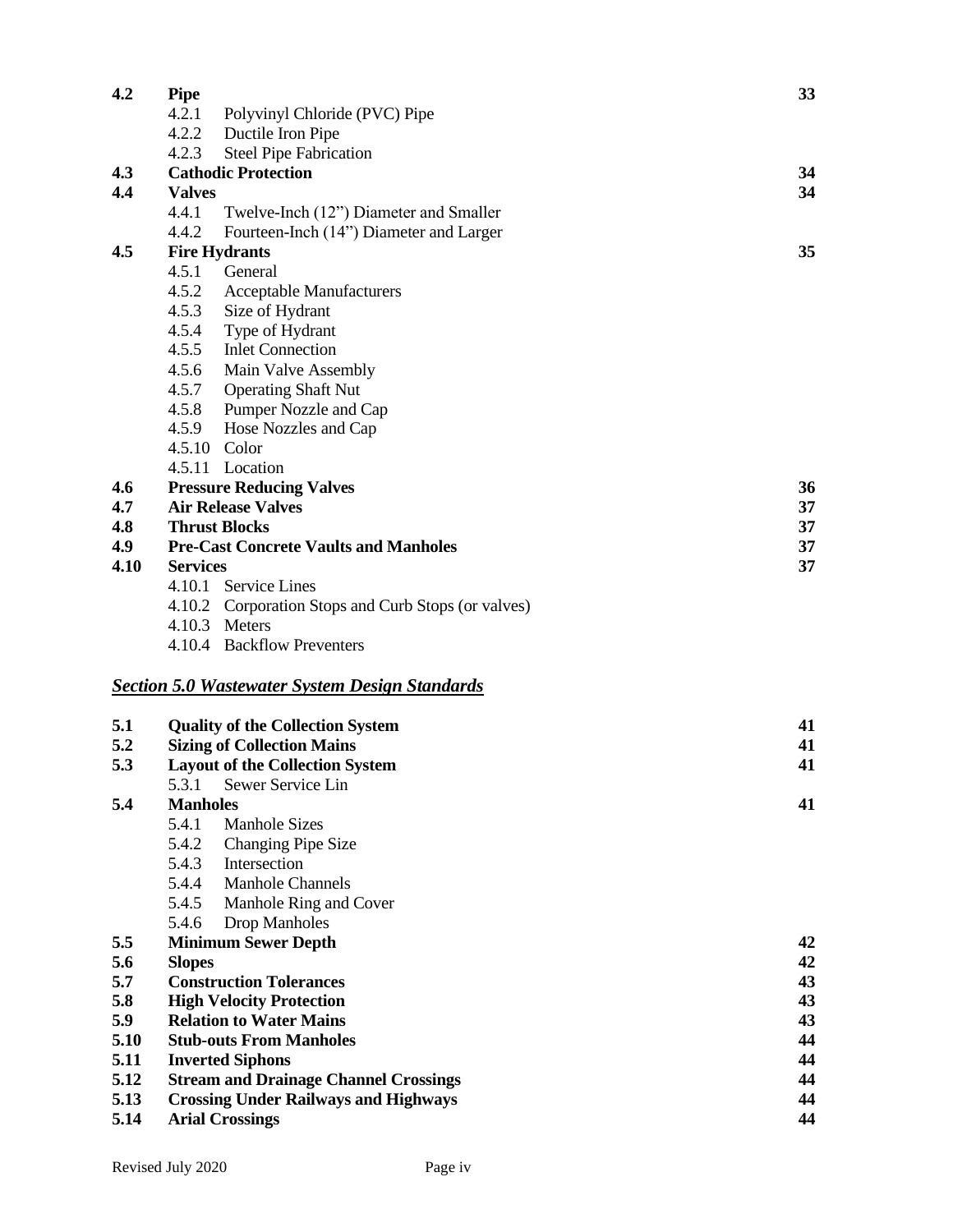| 5.15 Metering Manholes         | 44 |
|--------------------------------|----|
| <b>5.16</b> Pumping Facilities | 45 |
| <b>5.17</b> Force Mains        | 46 |
| <b>5.18</b> Swimming Pools     | 46 |

# *Section 6.0 Wastewater System Excavation and Site Standards*

| 6.1  | <b>Earthwork Defined</b>                   | 49 |
|------|--------------------------------------------|----|
| 6.2  | <b>Traffic Control</b>                     | 49 |
| 6.3  | <b>Caution in Excavation</b>               | 49 |
| 6.4  | <b>Excavation to Line and Grade</b>        | 49 |
| 6.5  | <b>Trenching and Excavation Operations</b> | 49 |
| 6.6  | <b>Blasting</b>                            | 50 |
| 6.7  | <b>Dewatering</b>                          | 51 |
| 6.8  | <b>Pipe Bedding</b>                        | 51 |
| 6.9  | <b>Backfill and Compaction</b>             | 53 |
| 6.10 | <b>Cleanup</b>                             | 53 |
| 6.11 | <b>Surface Restoration and Maintenance</b> | 53 |

# *Section 7.0 Wastewater System Pipe Laying Standards*

| 7.1<br>7.2<br>7.3 | <b>Handling of Materials</b><br><b>Inspection and Preparation of Pipe and Fittings</b><br><b>Cutting and Fitting of Pipe</b> | 55<br>55<br>55 |
|-------------------|------------------------------------------------------------------------------------------------------------------------------|----------------|
|                   | Pipe Joint Lubrication<br>7.3.1                                                                                              |                |
|                   | 7.3.2<br>Pipe Alignment and Grade                                                                                            |                |
|                   | <b>Temporary Bulkheads</b><br>7.3.3                                                                                          |                |
|                   | 7.3.4<br>Frost                                                                                                               |                |
|                   | 7.3.5<br>Lowering of Material Into the Trench                                                                                |                |
| 7.4               | <b>Laying of Pipe</b>                                                                                                        | 56             |
| 7.5               | <b>Ductile Iron Pipe</b>                                                                                                     | 57             |
| 7.6               | <b>Polyvinyl Chloride Pipe</b>                                                                                               | 57             |
| 7.7               | <b>Manholes</b>                                                                                                              | 58             |
| 7.8               | <b>Bridging and Encasement of Pipe</b>                                                                                       | 58             |
| 7.9               | <b>Encasement or Sleeve Pipe</b>                                                                                             | 59             |
| 7.10              | <b>Corrosion Protection Systems</b>                                                                                          | 59             |
| 7.11              | <b>Cleaning</b>                                                                                                              | 60             |
| 7.12              | <b>Compaction Tests</b>                                                                                                      | 60             |
| 7.13              | <b>Infiltration and Exfiltration Tests</b>                                                                                   | 60             |
| 7.14              | <b>Deflection Test</b>                                                                                                       | 61             |
| 7.15              | T.V. Inspection                                                                                                              | 61             |
| 7.16              | <b>Vacuum Testing for Concrete Sewer Manholes</b>                                                                            | 62             |
| 7.17              | <b>Manhole Rim Elevations</b>                                                                                                | 63             |
| 7.18              | <b>Sewer Service Lines and Inspection</b>                                                                                    | 64             |

# *Section 8.0 Wastewater Services Standards*

| 8.1 | <b>Wastewater Taps</b>                 | 65 |
|-----|----------------------------------------|----|
| 8.2 | <b>Excavations</b>                     | 65 |
| 8.3 | <b>Abandoning Existing Connections</b> | 65 |
| 8.4 | <b>Individual Service Pumps</b>        | 65 |
| 8.5 | <b>Wastewater Service Line Ditches</b> | 65 |
| 8.6 | <b>Inline Wye</b>                      | 65 |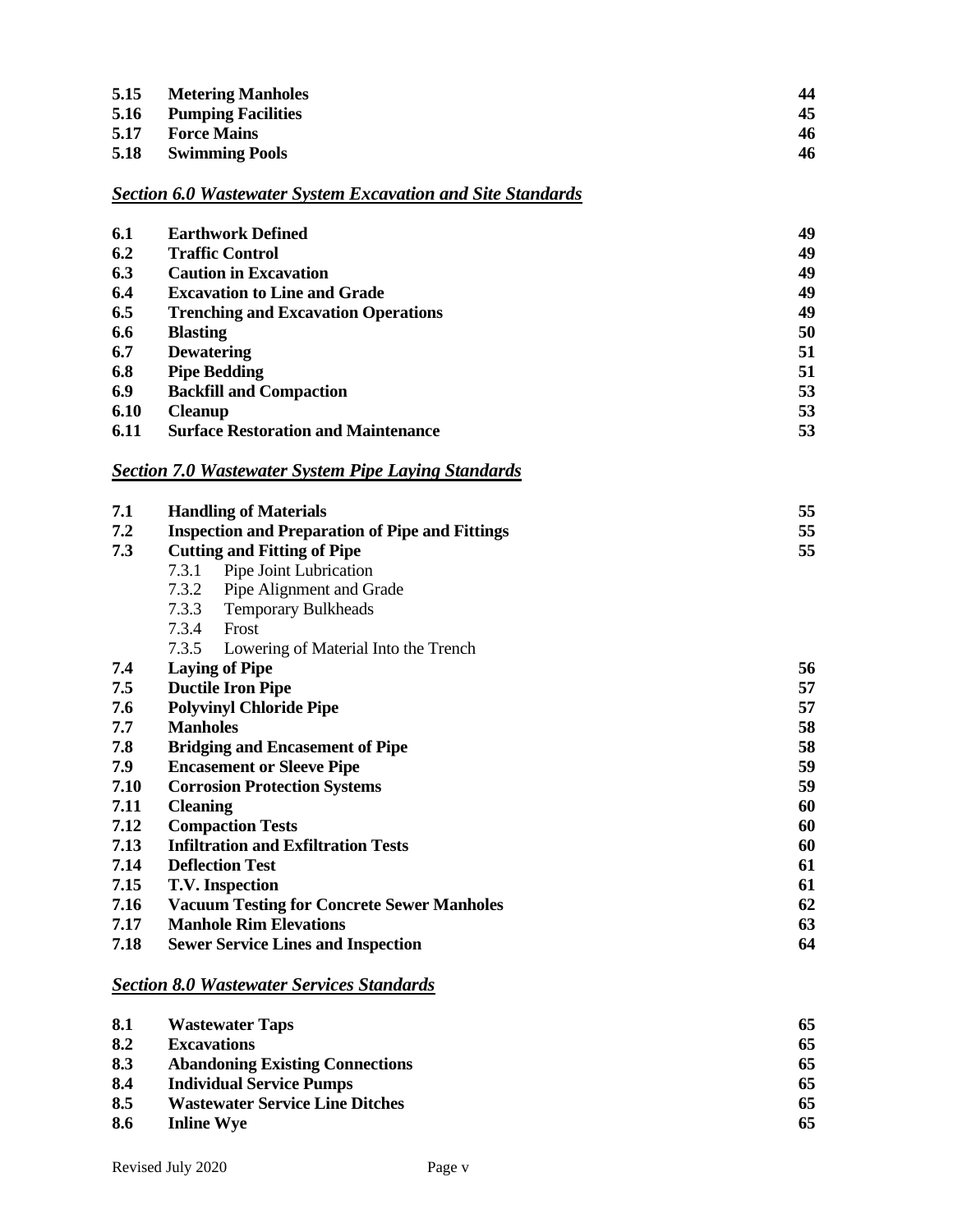| 8.7  | <b>Installation Method</b>                              | 65 |
|------|---------------------------------------------------------|----|
| 8.8  | <b>Slope</b>                                            | 65 |
| 8.9  | <b>Alignment</b>                                        | 65 |
| 8.10 | <b>Cleanouts</b>                                        | 66 |
| 8.11 | <b>Connecting Clamps</b>                                | 66 |
| 8.12 | <b>Repair and Replacement of Existing Service Lines</b> | 66 |
|      | 8.12.1 Responsibility                                   |    |

8.12.2 Surface Restoration and Maintenance

# *Section 9.0 Wastewater System Materials Standards*

| 9.1 | <b>Polyvinyl Chloride (PVC)Pipe</b>                 | 69 |
|-----|-----------------------------------------------------|----|
| 9.2 | <b>Ductile Iron Pipe</b>                            | 69 |
| 9.3 | <b>HDPE</b> Pipe                                    | 70 |
| 9.4 | <b>Polyethylene Encasement Material</b>             | 70 |
| 9.5 | <b>Concrete</b>                                     | 71 |
| 9.6 | <b>Concrete Reinforcement</b>                       | 72 |
| 9.7 | <b>Precast Reinforced Concrete Manhole Sections</b> | 72 |
| 9.8 | 24-Inch Diameter Manhole Ring and Cover             | 72 |

# *Appendices*

|  |  | Appendix A - Request for Deviation Form |  |
|--|--|-----------------------------------------|--|

- Appendix B District Signature Blocks
- Appendix C WWSD General Notes
- Appendix D Grease Interceptor Standards
- Appendix E Mercury Source Control Policy
- Appendix F- Underdrain Policy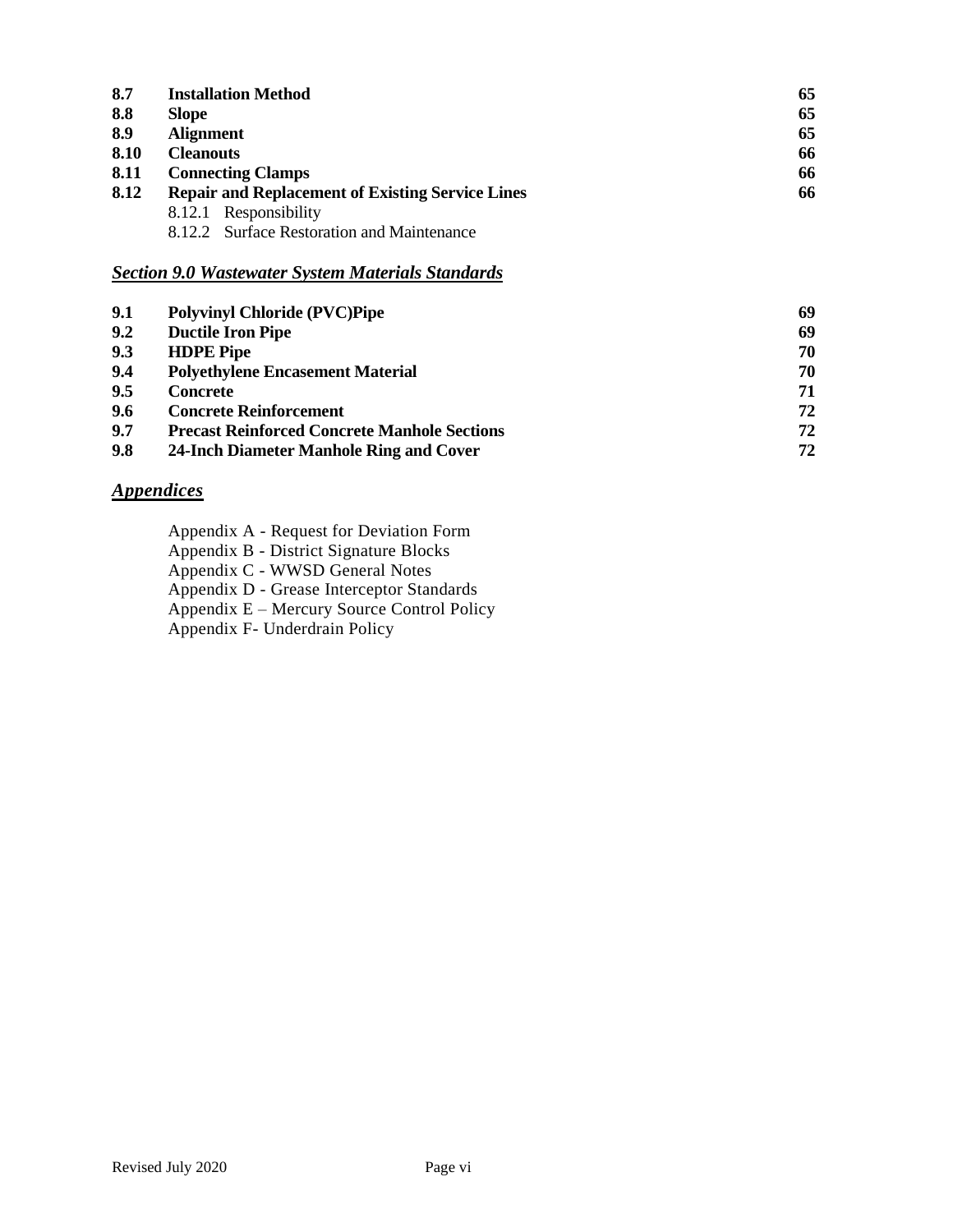# *Water*

| <u>No.</u> | <b>Title</b>                                                             |
|------------|--------------------------------------------------------------------------|
| $W-1$      | Fire Hydrant Locations                                                   |
| $W-2$      | Fire Hydrant Installation                                                |
| $W-3$      | <b>Fire Hydrant Specifications</b>                                       |
| $W-4$      | Valve Installation and Location                                          |
| $W-5$      | Valve Box Installation                                                   |
| $W-6$      | Polyethylene Wrap                                                        |
| $W-7$      | Bonding Joint and Anode Installation                                     |
| $W-8$      | <b>Insulator Installation</b>                                            |
| $W-9$      | <b>Tracer Wire Installation Details</b>                                  |
| $W-10$     | <b>Thrust Block Data</b>                                                 |
| $W-11$     | Thrust Blocks Required for Taps                                          |
| $W-12$     | <b>Typical Trench Cross Section</b>                                      |
| $W-13$     | Maximum Pipeline Deflection Data                                         |
| W-14       | Pipe Cutting                                                             |
| $W-15$     | <b>Reverse Anchor Detail</b>                                             |
| $W-16$     | Water Line Lowering Detail                                               |
| $W-17$     | Pipe Bridging Detail                                                     |
| $W-18$     | Temporary and Permanent Blow-Off Assemblies for 6" and 8" Mains          |
| $W-19$     | Temporary and Permanent Blow-Off Assemblies for 12" and Larger           |
| $W-20$     | Blow-Off Assembly Dimension Data for 12-inch or Larger                   |
| $W-21$     | Pipe Tapping Detail                                                      |
| $W-22$     | Cul-de-Sac Blow Off Detail                                               |
| $W-23$     | Flange - Lug Detail                                                      |
| $W-24$     | Applications for Mechanical Joint Restraints                             |
| $W-25$     | Restrained M.J. Pipe Length Data                                         |
| $W-26$     | <b>Pressure Relief Station</b>                                           |
| $W-27$     | 8" Size Pressure Regulator Station                                       |
| $W-28$     | 6" Size Pressure Regulator Station                                       |
| $W-29$     | <b>Standard Concrete Vault for Valve Installations - Precast</b>         |
| $W-30$     | Standard Concrete Vault for Valve Installations - Cast-in-Place Concrete |
| $W-31$     | Protecting Tie-Rods                                                      |
| $W-32$     | Tapping Detail - 3/4" through 2"                                         |
| $W-33$     | Typical Installation for Service Line and Stop Box                       |
| W-34       | Typical Service Line Trench - Common Ditch for Water or Sewer            |
| $W-35$     | Water Meter Loop for 3/4" through 1" Meters                              |
| W-36       | <b>UNUSED</b>                                                            |
| W-37       | Irrigation Service Installation                                          |
| W-38       | Irrigation Meter Vault Installation                                      |
| W-39       | Air/Relief Vacuum Valve Pit                                              |
| $W-40$     | $1-1/2$ " & 2" Indoor Meter Installation                                 |

W-41 Service Line Lowering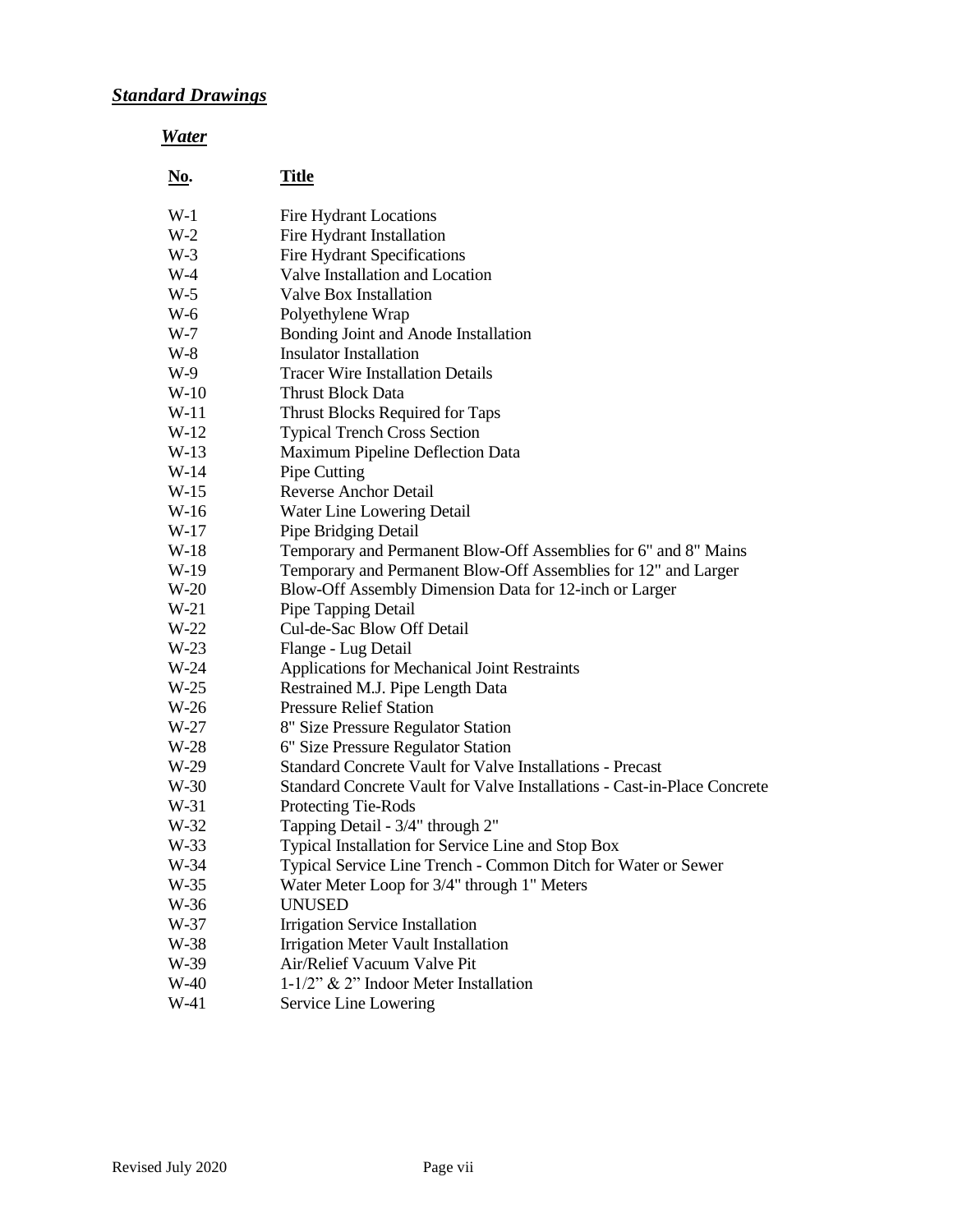# *Wastewater*

| No.          | Title                                               |
|--------------|-----------------------------------------------------|
| $WW-1$       | Pipe Bedding                                        |
| $WW-2$       | <b>Typical Trench Cross Section</b>                 |
| $WW-3$       | Precast Manhole                                     |
| WW-4         | <b>Sanitary Sewer Manhole</b>                       |
| $WW-5$       | Manhole Ring and Cover Adjustment                   |
| $WW-6$       | Sanitary Sewer Main Clean-out                       |
| $WW-7$       | <b>Sanitary Sewer Service Connection</b>            |
| WW-8         | <b>Typical Utilities Location</b>                   |
| $WW-9$       | Pipe Bridging                                       |
| $WW-10$      | Shallow Sanitary Sewer Line Protection / Encasement |
| $WW-11$      | Pipe Cutting                                        |
| $WW-12$      | Polyethylene Pipe Wrap                              |
| $WW-13$      | Bonding Joint & Anode Installation                  |
| WW-14        | Maximum Pipeline Deflection Data                    |
| $WW-15$      | Grease Interceptor                                  |
| $WW-16$      | Sand / Oil Separator                                |
| $WW-17$      | Grease Separator = $250$ lbs.                       |
| <b>WW-18</b> | Grease Separator = $500$ lbs.                       |
| WW-19        | Kor-N-Seal Boot Detail                              |
| $WW-20$      | Utility Separation for Parallel Utilities           |
| $WW-21$      | General Placement of Underdrain - Joint Trench      |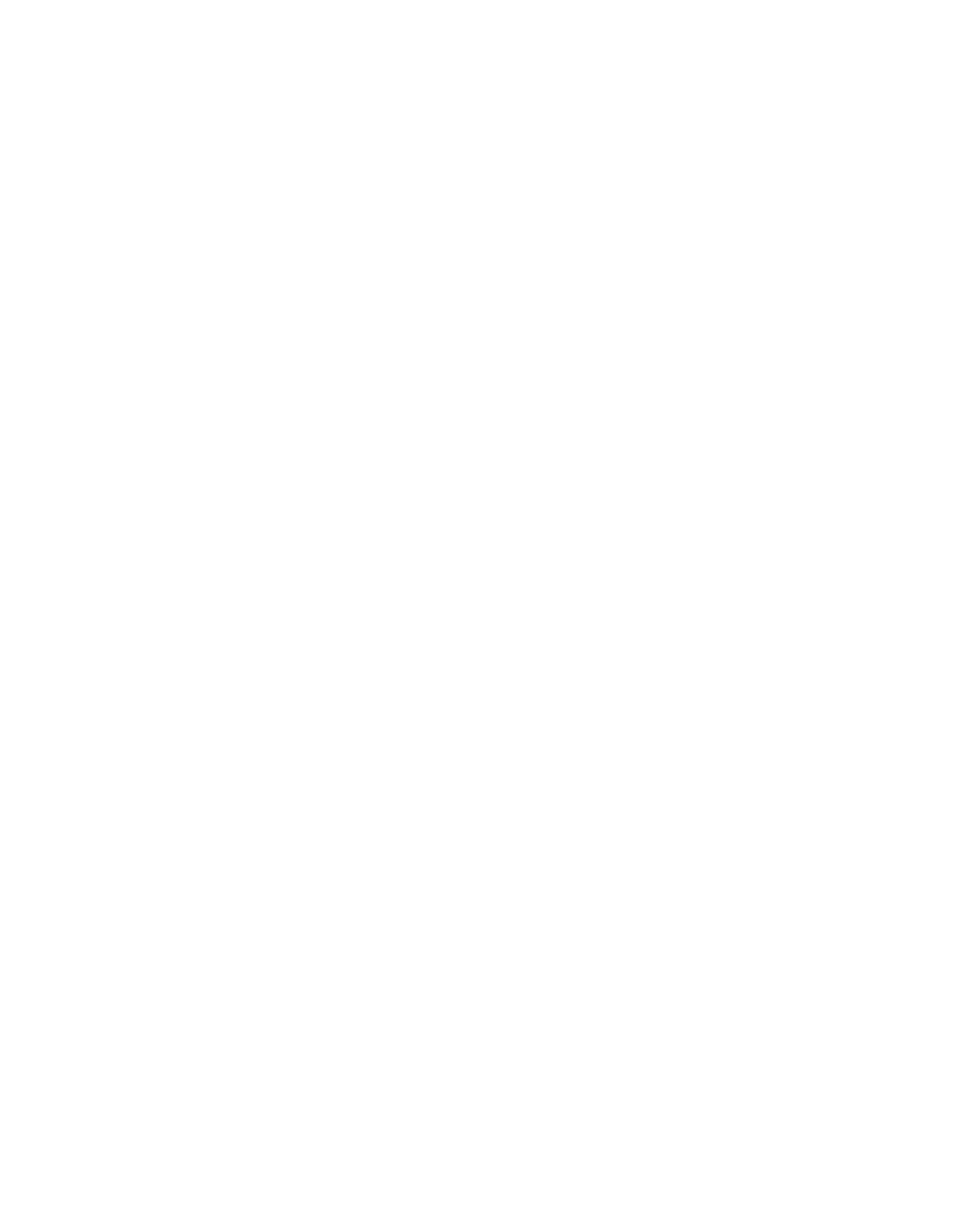# *Section 1.0 General Standards*

**1.1 Purpose** These Widefield Water and Sanitation Water System Standard Specifications (the "Specifications"), as they may be amended from time to time, are to provide guidance to Developers, Engineers, Contractors, Builders and other interested parties with respect to the design and construction of water and wastewater system improvements within the District's Service Area. These Specifications contain technical data for the design and specifications for the installation of the Water and Wastewater Systems within the District and its Service Area.

The purpose of these Specifications is to assure consistency in the design, and quality and uniformity in the installation of Water Mains, Wastewater Lines, and appurtenances within the District and its Service Area.

**1.2 Revisions, Amendments or Additions** These Specifications may be revised, amended or added to as deemed prudent, in the sole discretion of the District. If a vendor or engineer wishes to submit a product or method of installation not covered by these Specifications he may do so by filling out a "Request for Deviation Form" included in the Appendices and submitting it to the District Manager with the back-up information required.

It is the goal of the District to review and approve water system plans and materials in the light of community values. Value engineering that can be shown to benefit the Developer, the District, rate payers, and future users of the system will be considered.

- **1.3 Effect of Specifications** These Specifications including any revisions amendments or additions shall be binding and in effect immediately upon adoption by the District Board of Directors. All parties using this document are responsible for determining that they have the most recent changes by contacting the District Manager. These specifications are made a part of and incorporated into the District's Rules and Regulations.
- **1.4 Authority** These Specifications are implemented by the District Manager, under the authority of the District's Board of Directors.
- **1.5 Interpretation of Specifications** These Specifications are composed of criteria for engineering design, District procedures and policies, construction and material specifications, and standard drawings. The interpretation of any section or the contradiction between sections, when applicable, shall be made by the District. Requests for interpretation shall be submitted in writing to the District Manager. The interpretation issued by the District shall he binding and controlling in its application.
- **1.6 Definitions** In addition to the definitions provided in the District's Rules and Regulations, the meaning of the terms used herein shall be as follows:
	- a. Conditional Acceptance Shall occur upon recommendation by the District Engineer and concurrence by the respective Operations Director for conditional acceptance of the Water Mains and/or Wastewater Lines, and upon provision to the District of all appropriate easements for the maintenance and operation of such facilities, payment of all fees and charges due hereunder, submission of As-Built Drawings, statement of costs, completion of an appropriate bill of sale dated subsequent to the expiration of the 24 month warranty period, and compliance with any other applicable requirements contained herein, the District shall conditionally accept the systems.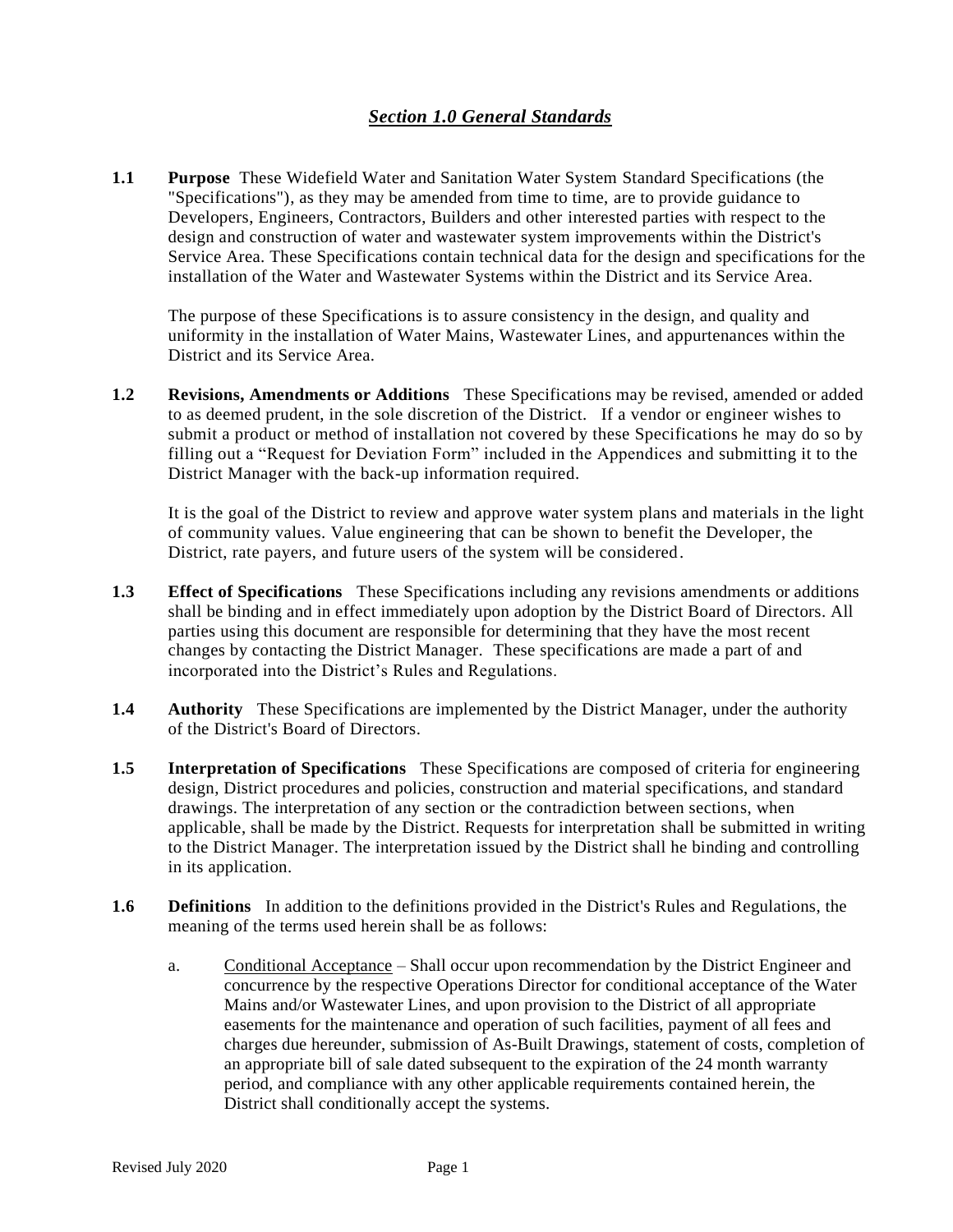- b. Collection Main Shall mean a twelve-inch (12") or smaller diameter pipe and appurtenances receiving wastewater being a part of the Wastewater System.
- c. Consulting Engineer Shall mean the Developer's authorized utility design engineer.
- d. Contractor Shall mean any person, firm or corporation authorized by the District to perform work and to furnish materials within the District.
- e. Developer Shall mean any person, corporation, partnership, joint venture, local governmental entity or other entity.
- f. Distribution Main Shall mean a ten-inch (10") or smaller diameter pipe and appurtenances receiving potable water and conveying it to individual Service Lines.
- g. Extensions Shall mean District Wastewater and Water System extensions within the Service Area of the District shall further be defined as "District Mains" and "Private Mains".
- h. Inspector Shall mean the person(s) duly authorized by the District to enforce these Specifications.
- i. Interceptor Main Shall mean a wastewater pipeline larger than twelve-inch  $(12<sup>n</sup>)$  and appurtenances receiving wastewater being a part of the Wastewater System. Interceptor Mains are not allowed to be tapped with individual services.
- j. Service Lines (Water) Shall mean the pipe, line or conduit from the Water Main to an individual house or other structure.
- k. Service Line (Sewer) Shall mean the Wastewater line extending from the premises up to and including the connection to the public Wastewater Main.
- l. Service Stub (Sewer) Shall mean the Wastewater Service Line from the Main to a point inside the property.
- m. Transmission Main Shall mean a twelve-inch (12") or larger diameter pipe and appurtenances receiving potable water and conveying it to Distribution Mains.
- n. Water Main or Main Shall mean any water pipe, line or portion thereof, owned or to be transferred for ownership by the District.
- o. Water System Shall mean all Mains, together with all appurtenances, materials, equipment and property receiving potable water and conveying it to individual consumers
- p. Wastewater System Shall mean mains, together with all appurtenant and necessary manholes, services, taps, pump stations, and associated materials, property and equipment collecting wastewater from individual customers.

### **1.7 Abbreviations**

- a. ANSI American National Standards Institute
- b. ARV Air Release Vacuum Breaker Valve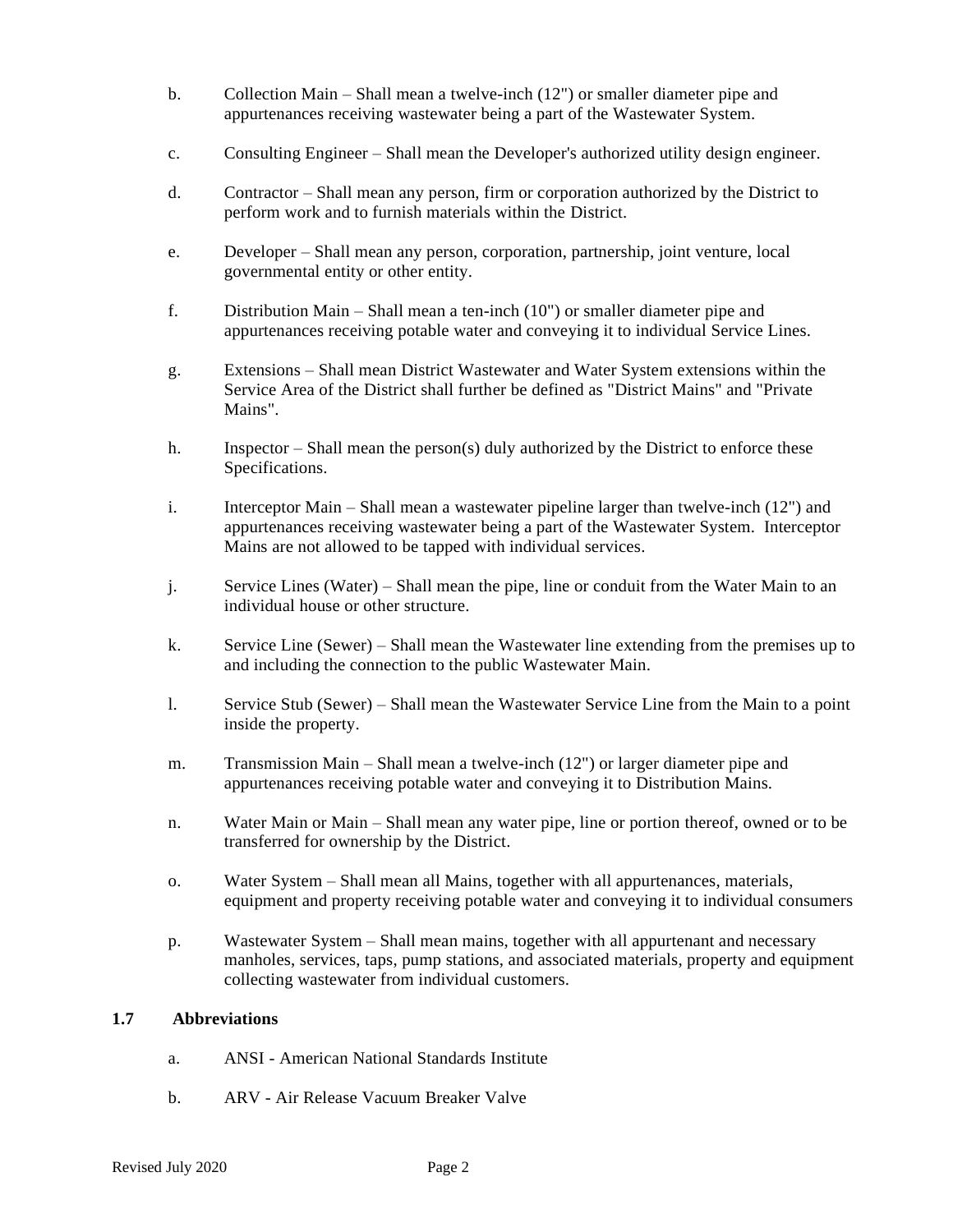- c. ASTM American Society for Testing and Materials
- d. AWWA American Water Works Association
- e. DIP Ductile Iron Pipe
- f. GPM Gallons per Minute
- g. PRV Pressure Reducing and Regulating Valve
- h. PSIG Pounds per Square Inch, Gauge
- i. PSI Pounds per Square Inch
- j. PVC Polyvinyl Chloride
- k. WWSD Widefield Water and Sanitation District
- **1.8 Reference Specifications** These standard specifications, listed below, shall be incorporated into these Specifications bound herein. Should a conflict arise between these specifications a written request for clarification shall be made to the District.
	- a. Colorado Department of Transportation Standard Specification for Road and Bridge Construction, 2011.
	- b. Manual of Uniform Traffic Control Devices for Streets and Highways, U.S. Department of Transportation, Latest Edition and Revisions Thereto.
	- c. A.S.T.M., American Society for Testing and Materials, 1916 Race Street, Philadelphia, PA 19103.
	- d. A.W.W.A., American Water Works Association, 6666 West Quincy Ave., Denver, CO 80235.
	- e. Site Application Process, The Code of Colorado Regulations 19CR6,6-96.
	- f. Plumbing Code 2015 of Colorado.

#### **1.9 Requirements to Extend, Construct, or Modify System**

#### **1.9.1 Request for Development Information**

- a. Development information may be obtained at the offices of Widefield Water and Sanitation District, located at 8495 Fontaine Boulevard, Colorado Springs, Colorado 80925, between the hours of 8:00 a.m. and 4:00 p.m. on weekdays holidays excluded, or by written request directed to the District Manager.
- b. Questions concerning these Specifications may be directed to the District via telephone or through a pre-arranged meeting between the hours of 8:00 a.m. and 4:00 p.m., weekdays and holidays excluded, or by written request directed to the District Manager.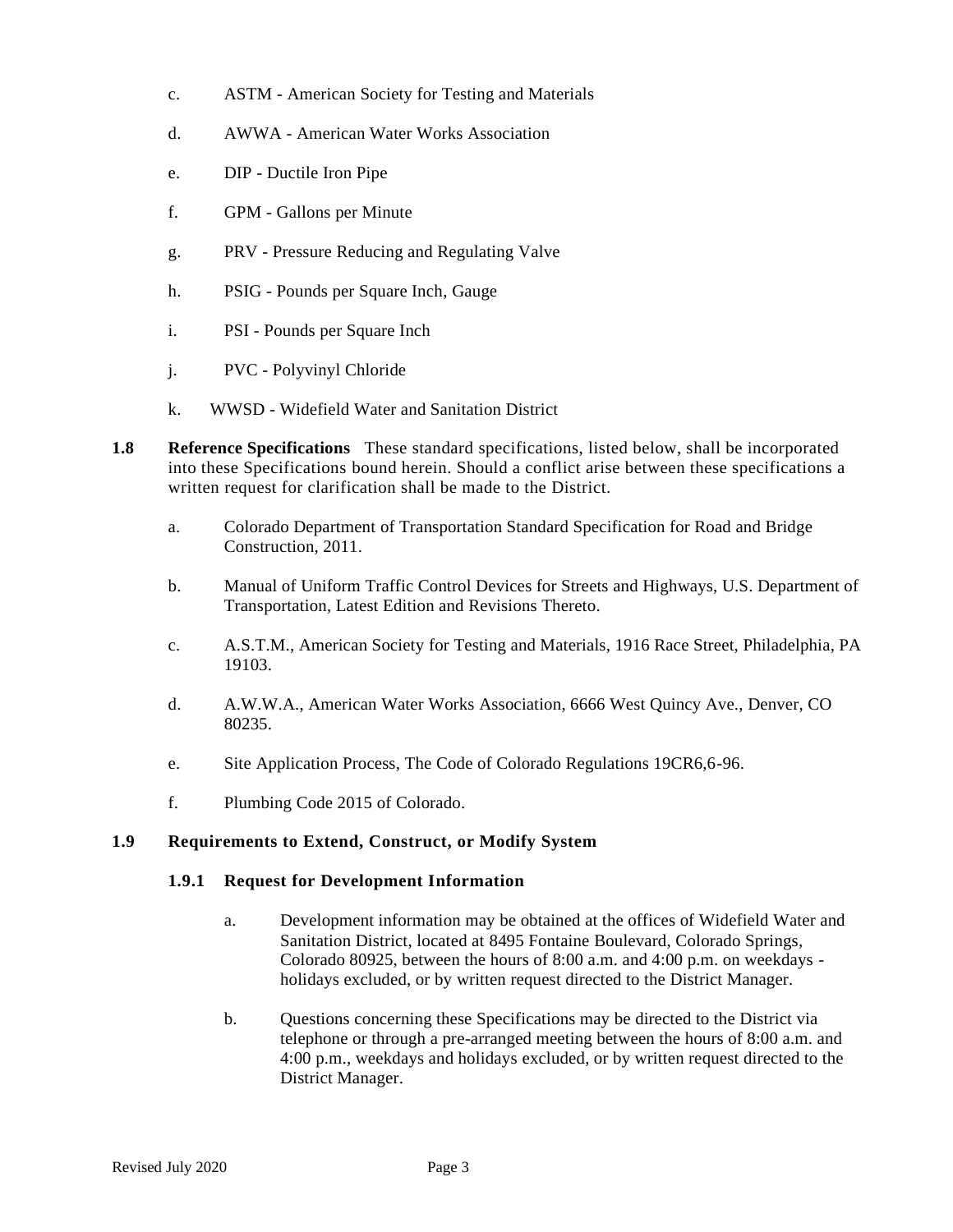**1.9.2 Preliminary Review for Large Projects** The District shall establish, and may amend from time to time, procedures to be followed by applicants for extensions of District Mains or Private Mains. These procedures shall include all requirements for paperwork, submittals, engineering design, construction and acceptance.

Where a project is large scale, a preliminary submittal shall be made by the applicant, including an overall or master plan showing the area to be developed and any other adjoining proposed developments by the Owner/Developer. Large or difficult areas may require extensive study and analysis. The District will return to the applicant its requirements for:

- a. Points of connection to existing facilities
- b. Off-site Facilities required
- c. General locations of mains to be installed
- d. Size of Mains required
- **1.9.3 Request for Recovery Contract** If, in the sole opinion of the District, an increase in line size is necessary in order to provide an acceptable level of service to the Developer parcel or other Customers within the District, the Developer may be required to provide oversized pipelines and/or facilities. The cost for the "oversizing" of such pipelines and/or facilities shall be borne solely by the Developer. The basis for such costs shall be the difference in unit prices between the maximum line size which is the Developer's responsibility and the actual size to be constructed. The cost for the design and preparation of contract documents for these "oversized" pipelines shall be the sole responsibility of the Developer. If the District determines that it will construct the facilities, the Developer shall submit payment for the cost. The District will not issue a notice of award until such payment has been made. The District may collect fees or charges in the sole discretion of the Board from other Customers served by the "oversized" facilities and may, in the sole discretion of the Board, reimburse the Developer for all or a portion of the oversizing costs incurred by the Developer.

A request for recovery shall include:

- a. Contract holders name and address
- b. Proof of payment to contractors, engineer, attorney, construction director, etc.
- c. Easements granted
- d. Permits issued
- e. Conditional acceptance
- f. Bill of sale
- g. Map of Service Area, and
- h. Detailed cost summary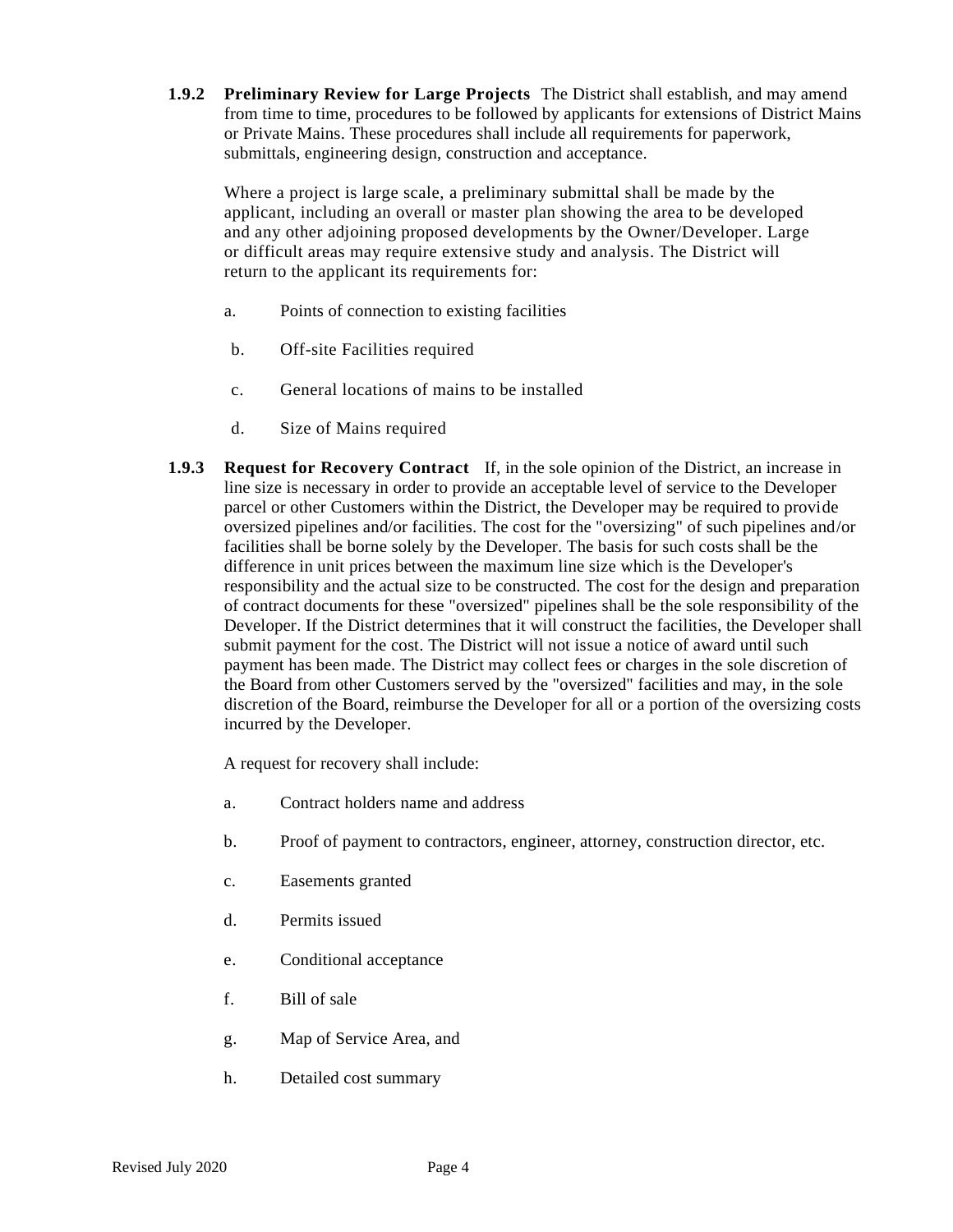For a complete list of the required items and policy details refer to the recovery agreement policy, refer to the District Rules and Regulations.

#### **1.9.4 Plan Format, Submission, Review and As-Builts**

a. The Developer or the Consulting Engineer shall submit, to the District, two (2) sets of design drawings for review. Construction of any portion of system improvements shall not begin until design drawings have been approved by the District's Engineer. A set of approved drawings and a copy of these specifications shall be available at the job site while system improvements are under construction. Subsequent to initial approval, any design changes shall also be submitted to the District for review and approval.

Where any easements are required other than those being platted, legal descriptions should be submitted to the District Engineer for review. Legal descriptions shall also include a sketch outlining the boundaries. The Developer/Owner shall provide an updated commitment for title insurance, prepared by a title company approved by the District, in accordance with the District Rules and Regulations.

b. Drawings shall be twenty-four inches by thirty-six inches (24" X 36") overall. North shall be to top or right of sheet. Scale shall be one-inch equals fifty feet (1 "=50") horizontal, one-inch equals five feet  $(1"=5")$  vertical. The cover sheet shall show the location map and proposed system plan indicating street names, pipe sizes, valves, fire hydrants, manholes, and all appurtenances. System shall also indicate the development name, name and address of the Developer, and the Consulting Engineer with Colorado P.E. seal and an index of sheets. After approval by the District, half size reproductions may be used for general purposes or in the field.

Drawings must contain both plan and profile of all lines. Drawings shall include adequate design information to include all lowering's, adjacent facilities (including but not limited to drainage facilities, grading, and other utility crossings). Drawings must include District General Notes (included in the Appendix), District signature blocks, manholes, crossings and all appurtenances. A utility plan shall show the location of all services.

Other elements of drawings must include the following:

- 1. Proposed plat showing location and dimensions of dedicated streets, alleys, rights-of-way and easements
- 2. Lots and blocks
- 3. All existing and proposed curb, gutter and pedestrian ramps
- 4. Sidewalk locations with respect to property lines
- 5. All existing or proposed utilities which cross or may conflict with District installations to include size, type and horizontal and vertical location
- 6. All existing or proposed obstructions such as vaults, catch basins, traffic islands, etc.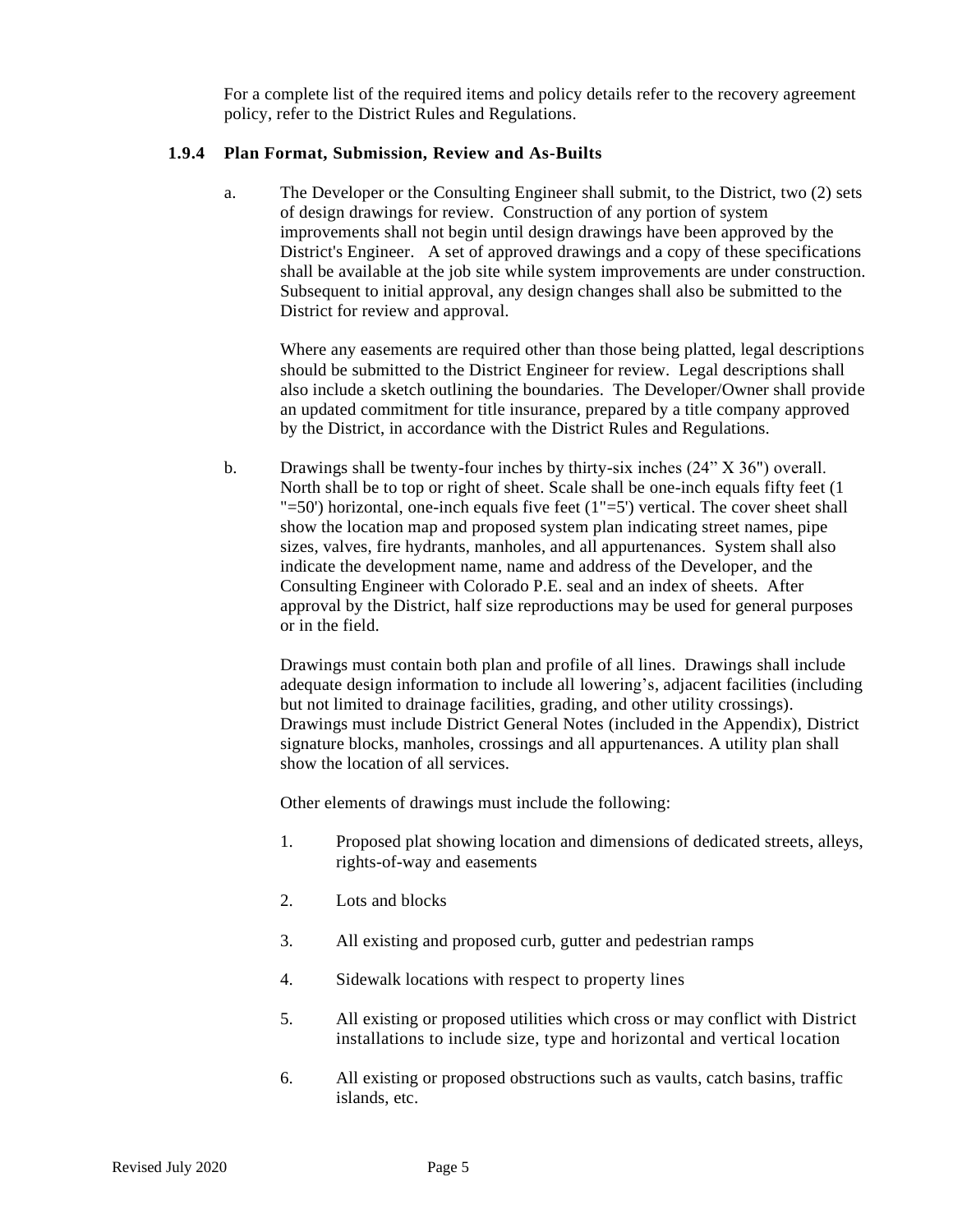- 7. Drawings must be made from actual field surveys referenced to land corners or other survey control points and be of sufficient accuracy so that the facilities can be accurately staked for installation and can be readily located after installation for maintenance and operation. All elevations shall be N.G.V.D. `83
- 8. Show sufficient adjacent area to give the relation of new facilities to existing facilities
- 9. Proposed grading and drainage facility plans
- c. Two (2) complete sets of drawings and any special project conditions shall be submitted to the District for review. Normal review time will be two (2) weeks. Drawings are reviewed by both engineering and operations. One (1) marked set of the submittals will be returned to the applicant. If desired, a review conference may be scheduled. When revisions are required, two (2) sets of revised drawings shall be resubmitted to the District for subsequent review. When acceptable, the District Engineer will approve drawings, said approval indicating conformity with the Specifications and the District's Rules and Regulations, and return one approved set of the submittal. After approval and signature, four (4) sets of fully signed documents must be provided to the District. Half size drawings may be substituted in part upon approval. The Consulting Engineer shall also submit the design on CD in AutoCad or an AutoCad convertible format. PDFs will not be accepted.
- d. Prior to any construction, the Contractor must schedule a pre-construction meeting with the District's Engineer. The pre-construction meeting must occur a minimum of seventy-two hours in advance of commencing work. See Section 1.9.5 herein regarding Pre-Construction Meetings.
- e. Upon completion of construction and before acceptance, one (1) complete set of project as-builts, and a CD in electronic format of the same in AutoCad indicating all changes from original approval shall be submitted to District Engineer. If no changes have been made during construction, the sheet shall so indicate. The asbuilt Drawing and CD must contain the Consulting Engineer's as-built approval signature.
- f. Unless construction commences within six (6) months from the date of plan approval, approval shall become null and void.
- **1.9.5 Pre-construction Meeting:** Prior to beginning any work on the project, the Developer shall schedule a pre-construction meeting through the Water Operations Manager or District Engineer with at least seventy-two (72) hours' notice to the following:
	- a. The Water Operations Managers
	- b. The Contractor having on-site authority
	- c. A representative of the Owner or Construction Manager;
	- d. The consulting Design Engineer and soils/testing Engineer
	- e. All existing utilities that will be involved in the project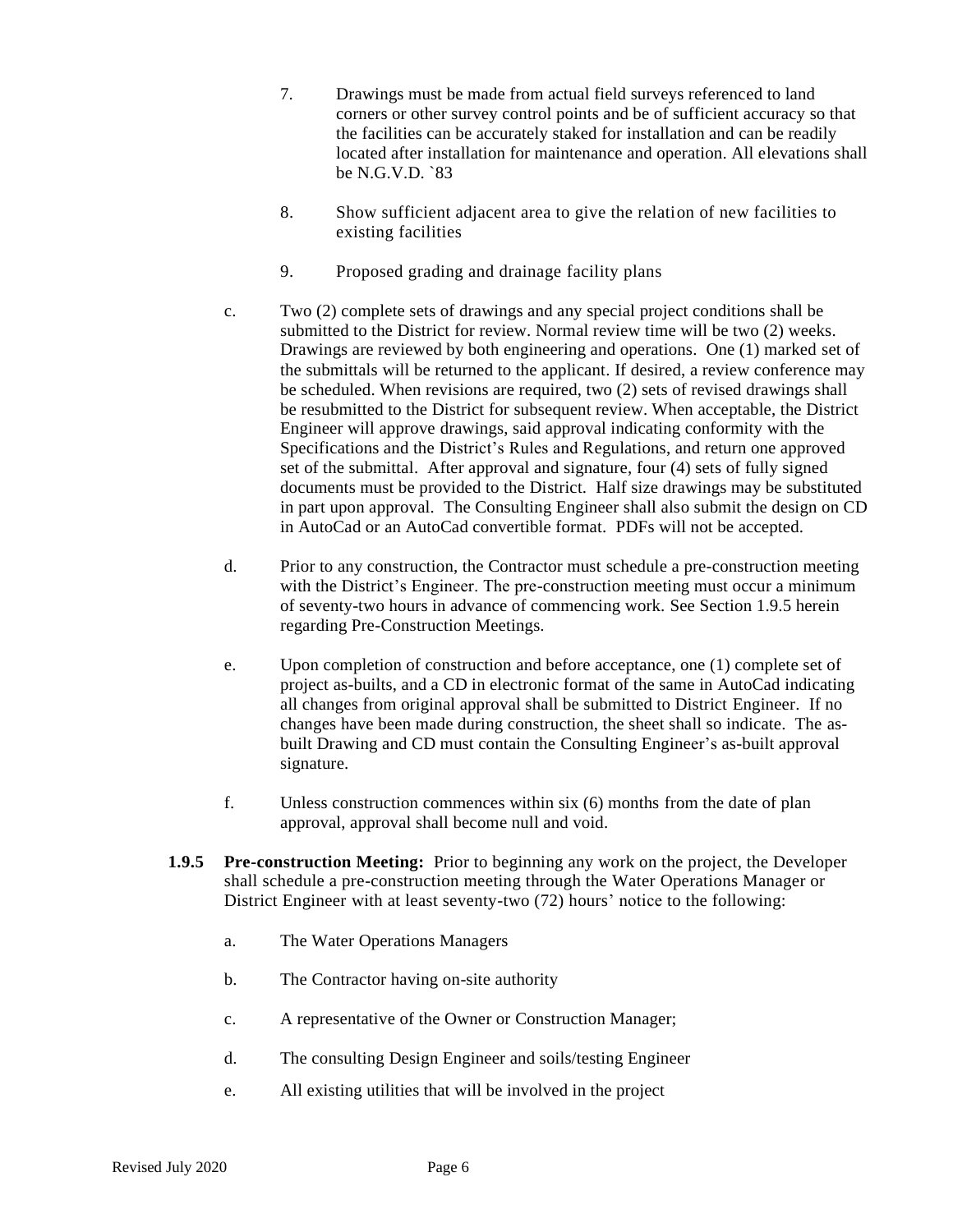- f. El Paso County Department of Transportation, or the appropriate City and/or State agency having right-of-way jurisdiction
- g. District Engineer
- h. Any third-party easement holder, if applicable; and
- i. Any other parties required by the District Engineer

#### **1.10 Construction Matters**

- **1.10.1 Conflicts Between Plans and Specifications:** When a conflict occurs between or within standards, specifications and drawings, a final interpretation shall be made by the District Engineer pursuant to these Specifications, subject to the following criteria:
	- a. Addenda and modifications to the drawings and specifications take precedence over the original documents.
	- b. Should there be a conflict within the Specifications or on the drawings, the District Engineer shall decide which stipulation will provide the best installation and this decision shall be final.
	- c. In the drawings, calculated dimensions shall take precedence over scaled dimensions and noted material over graphic indication.
- **1.10.2 Construction Procedure:** Following final approval of the plan(s), the applicant may proceed with construction. In addition to all construction requirements contained in other portions of these Specifications, the applicant and the Contractor shall observe the following:
	- a. The applicant shall secure and pay for all licenses and permits required for the system extension;
	- b. Materials needed to complete work shall be on hand so that the project may proceed without delay;
	- c. Adequate provisions for notification of customers who may suffer outages must be developed. Outages shall be kept to a minimum; and,
	- d. Mains and Service Stubs shall be tested to the satisfaction of the Inspector.
	- e. All construction water connections will be provided with an approved backflow prevention with a District approved assembly or method.
- **1.10.3 Surveying:** Line and grade for Mains and appurtenances shall be established by a professional engineer or by a land surveyor, licensed to practice in the State of Colorado. All work shall be done in a professional manner using the same degree of skill and knowledge customarily employed by other professionals performing the same or similar services in the State of Colorado. Correct alignment and grade staked alignment and elevations by the Inspector do not relieve the design engineer in any manner from the responsibility for field errors. Sufficient lines must be staked to ensure continual work progress. Under no circumstances shall pipe be installed without line and grade stakes set by the developer's engineer or surveyor and approved by the Inspector.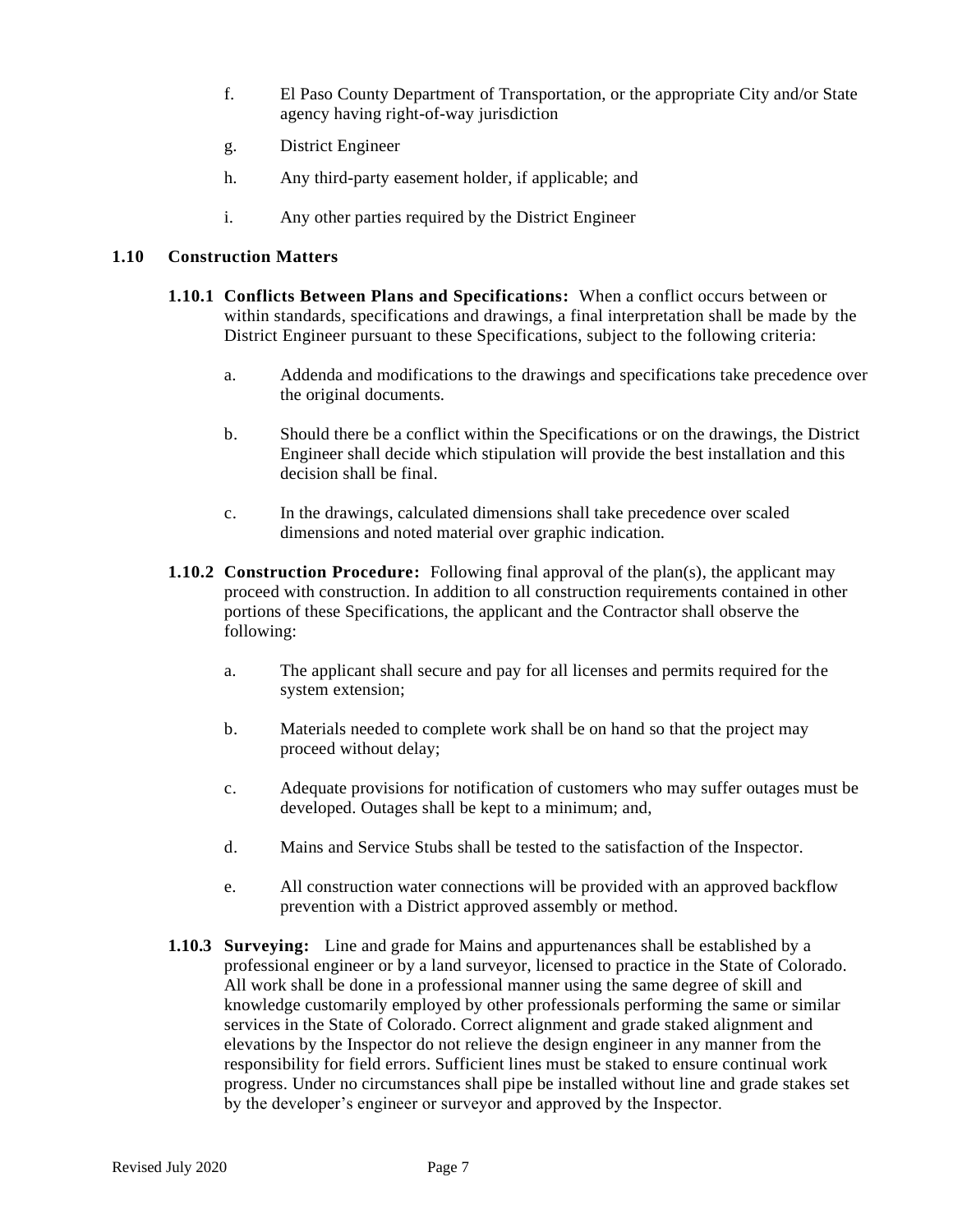When a District Main is to be installed outside of the public street right-of-way, within an easement or right-of-way dedicated for utility Main installations, the limits of the easement or right-of-way shall be marked with permanent monuments placed by a licensed surveyor and the pipeline route shall be marked with buried pipeline markers when required. The Owner/Developer shall be responsible to provide restoration and landscaping adequate to prevent erosion caused by surface runoff. Landscaping and restoration construction shall be designed in such a manner that minimum future maintenance will be required. A landscaping and restoration design plan shall be submitted with the plan for approval and will be subject to the same guarantee, as described in these Specifications.

**1.10.4 Placing Survey Lines:** Hubs and stakes shall be set on an offset line to mark the location of the centerline of the Main. Centerline hubs and stakes may be used in addition to the offset hubs and stakes; however, they may not be set in place of the offset hubs and stakes. Notations on field stakes shall match approved plan and profile sheets.

Survey points shall be set a maximum distance of twenty-five feet (25') apart. All appurtenances and manholes shall be staked for location and grade. Points of curvature, points of tangency of curves, and points on the curve shall be staked. Property corner stakes or monuments shall be placed prior to construction and shall include all changes in direction and not exceed 100 feet between on-line stakes. This will include all permanent easements as well as interior property lines. All stakes shall be flagged to increase their visibility. Survey staking may be modified with the agreement of the design engineer, Contractor and the District.

#### **1.10.5 Inspection**

- a. New installation, replacement or relocation of existing facilities or any other work involving the District System shall be inspected and approved by an Inspector.
- b. After receipt of plans approved by the District, the Contractor shall give at least forty-eight (48) business hours' notice to the District's Inspector, telephone (719) 390-7111, prior to beginning construction. No construction shall commence sooner than forty-eight (48) business hours after receipt of approved plans, nor shall construction begin prior to arrival of a District Inspector at the project site. **All overtime work conducted before or after regular business hours or on District holidays shall be coordinated with the Inspector forty-eight (48) hours in advance.**
- c. All materials used shall be subject to the inspection and approval of the Inspector at all times. The Inspector has the right to perform any testing deemed necessary to ensure compliance of the materials with these Specifications. No materials shall be used before being inspected or approved by the Inspector. Failure or neglect on the part of the Inspector to condemn or reject inferior materials or work shall not be construed to imply their acceptance should their inferiority become evident at any time prior to completion of a twenty-four (24) month warranty period. Materials rejected by the Inspector shall be immediately removed from the project site.

#### **1.10.6 Abandonments, Material Recovery, and Reuse of Installed Materials**

a. Abandonment/Material Recovery: The District owns all existing parts of the water and wastewater system and any removed pipe, equipment, and or other materials can be claimed as property of the District. If and when materials and/or equipment must be removed from the existing system, the Inspector will determine if the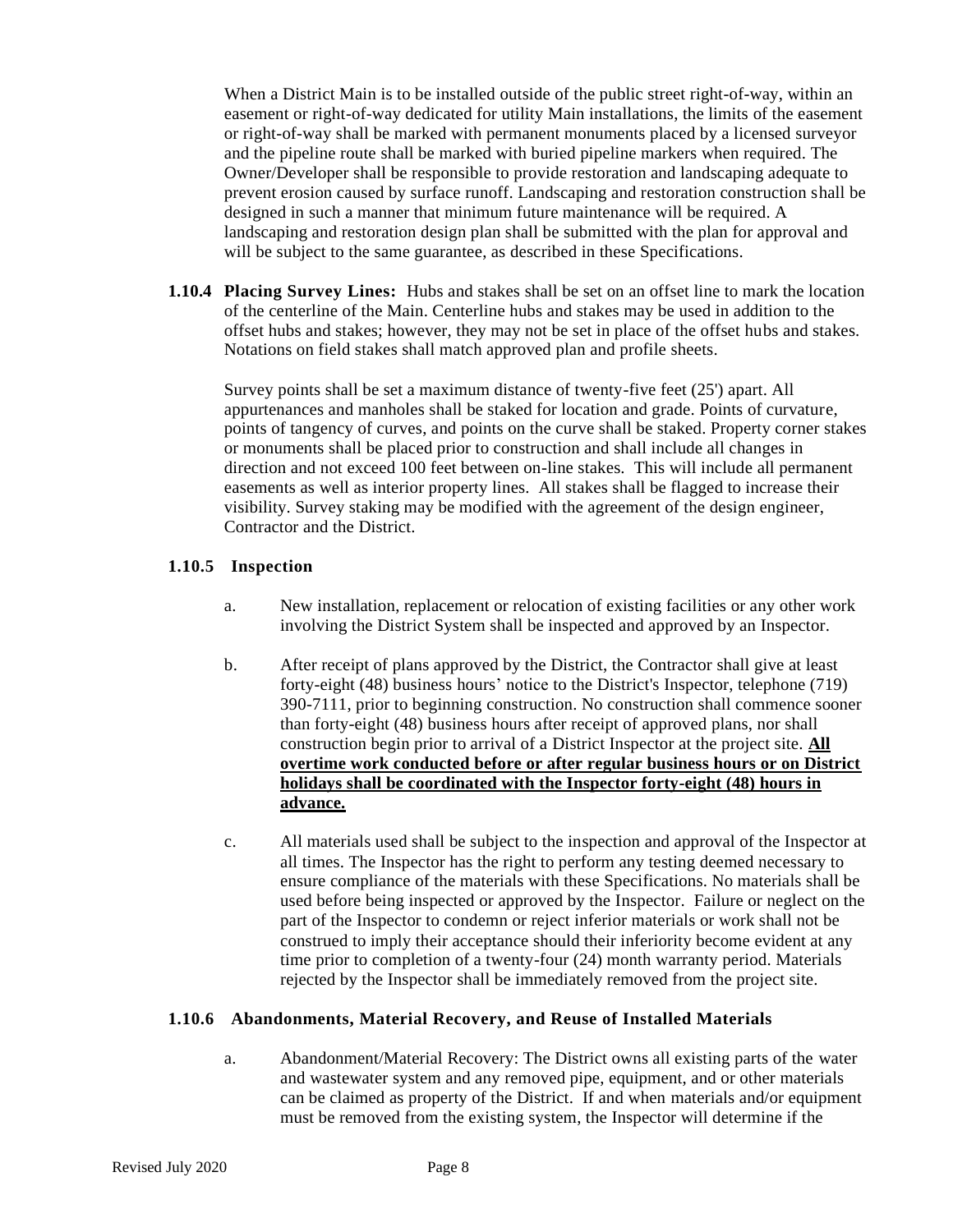District wishes to maintain ownership. Generally, pipe materials are not retained. However, valves, fittings, special equipment, manhole rings and covers will often be reclaimed by the District. If and when so directed by the Inspector, such items removed shall be delivered to the District shop at 480 Willow Springs Road. If the Inspector elects not to claim any removed items, they may become the property of the Contractor who must remove the items from the site.

b. Reuse of Installed Materials:

Used sewer pipe and manholes may not be re-installed and/or re-used. Water pipe that has been installed and used cannot generally be re-used except in unusual circumstances and only by permission of the Inspector. If and when water pipe is allowed to be re-used, the Inspector must review and approve each piece of pipe prior to re-installation. Gaskets must be replaced with new gaskets.

If an Inspector approves the reuse of any fitting, hydrant, and or valve, that unit must be examined and approved by the Inspector as well. All gaskets must be replaced with new gaskets.

If an Inspector approves the reuse of any sewer ring and/or cover, that unit must be examined and approved by the Inspector. Any and all Ramnek or sealants must be removed and re-applied with new material.

- **1.10.7 Warranty and Acceptance:** The Developer, or the Contractor on behalf of the Developer, shall warrant the constructed facilities for a period of twenty-four (24) months after Conditional Acceptance. Conditional Acceptance will be granted by the District when the following conditions have been met by the Developer to the satisfaction of the District:
	- a. The entire water system improvement has been constructed, pressure tested, disinfected, flushed, and the required number of negative standard bacteriological water tests results have been received from the laboratory.
	- b. The entire wastewater system improvement has been constructed, pressure tested, vacuum tested, jet cleaned, and TV'd.
	- c. All necessary approvals of design on construction, contracts, and agreements have been fully executed and delivered to the District. Lines that are in future rights-ofway, which are not yet recorded, the Owner/Developer must grant an easement to the District for operation and maintenance prior to either Conditional Acceptance or Final Acceptance, **in accordance with the District's Rules and Regulations**. Platting can occur over said easements.
	- d. The project statement and certification of costs, and bill of sale, are submitted in tabular form listing pipe sizes and footage for different sizes, appurtenances with quantity and presented to the District.
	- e. Record drawings (as-builts) have been presented to the District, in printed hard copy and AutoCAD on CD.
	- f. During the warranty period, the Developer, or Contractor on behalf of the Developer, shall repair or correct all deficiencies which become known in a timely manner when notified by the District.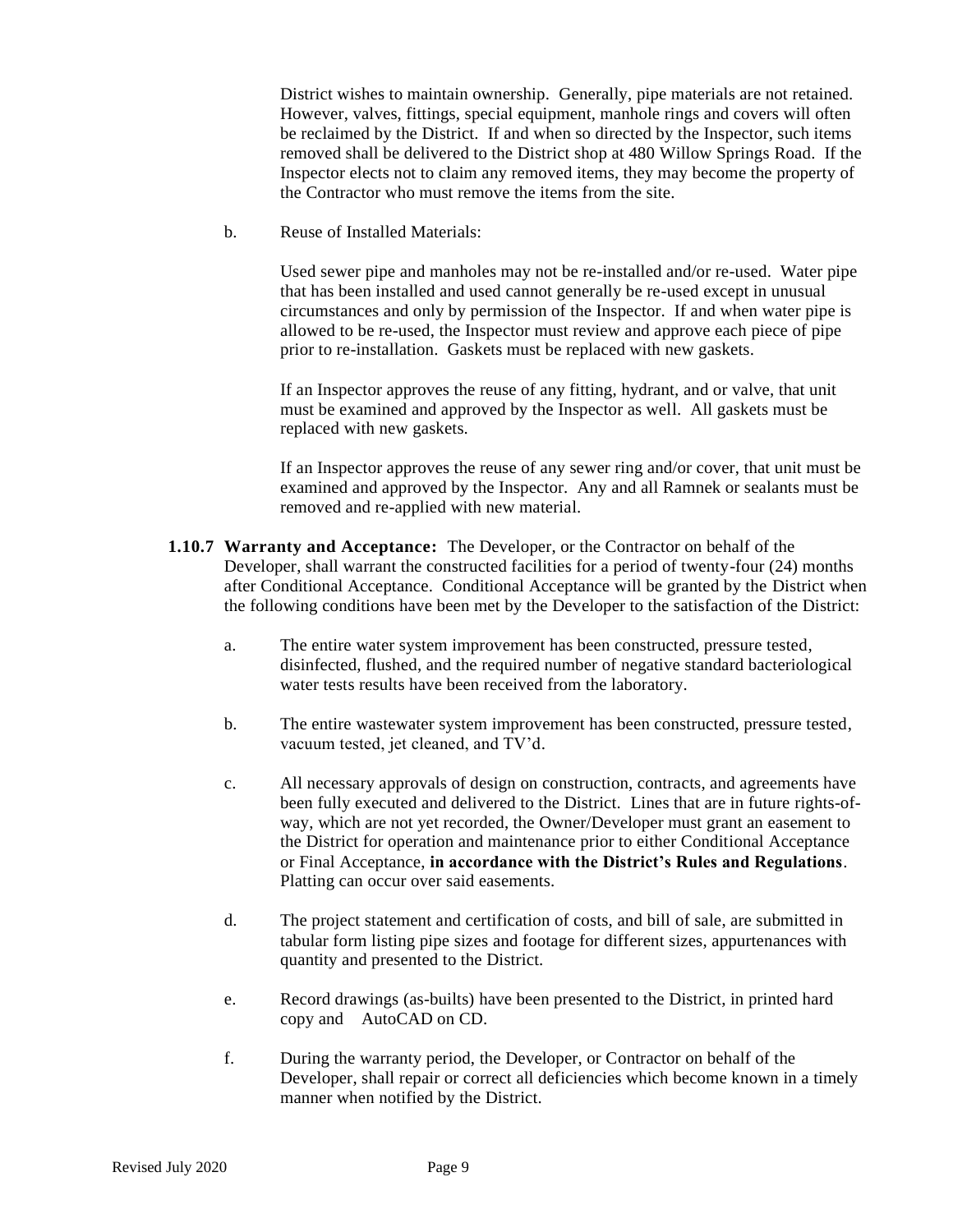- g. Final acceptance by the District will be by letter at the end of the warranty period provided deficiencies have been corrected or repaired in a manner satisfactory to the District.
- h. If a cost recovery or reimbursement agreement is applicable, it should be executed prior to final acceptance.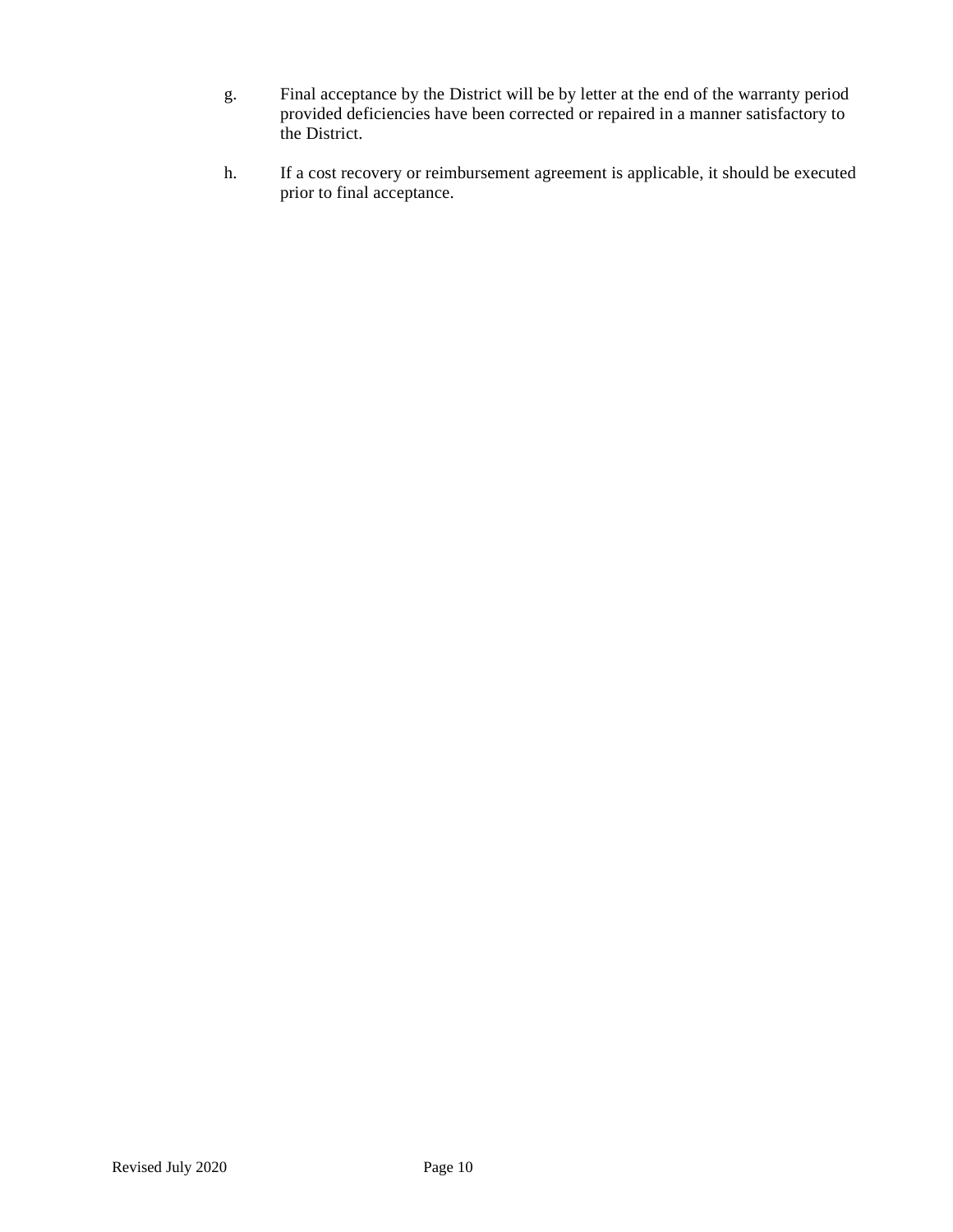#### **2.1 General**

**2.1.1 Deviation from Standard:** These design criteria shall be adhered to for all Water Main facilities to be installed within the District insofar as practical. If any deviation from these criteria is desired, a request must be submitted to the District in writing. See attached Deviation Request in Appendices.

The request will be evaluated, and the decision of the District shall be adhered to for the design of the project.

- **2.1.2 Easements:** All public Water Mains and appurtenances not installed in public rights-ofway shall be installed in easements, in accordance with the District's Rules and Regulations. The minimum width of an easement shall be 20 feet (20'). The Water Main shall not be closer than 5 feet (5') to the edge of the easement. Depending on depth, size, and nature of water facilities more easement width may be required. Easements must be conveyed to the District pursuant to the District's form of easement.
- **2.1.3 Colorado Department of Health Regulations:** It is not intended that any regulations promulgated by the Colorado Department of Health pertaining to public water systems be annulled by these design criteria. When the Department of Health regulations are more stringent they shall take precedence.

#### **2.2 Hydraulics**

- **2.2.1 Sizing of Water Mains:** All Water Mains shall be sized in accordance with the following:
	- a. Flow velocity shall not exceed two feet (2') per second on a peak demand day.
	- b. Flow velocity shall not exceed five feet (5') per second on a peak demand day during fire flow conditions. Fire flow requirements shall be determined by the Fire Protection District and submitted to the District in writing.
	- c. Minimum design pressure shall be thirty-five (35) PSI, maximum design pressure shall be one hundred and twenty (120) PSI for all flow and static conditions.
	- d. Minimum diameter of Water Mains is eight inches (8") wherever fire hydrants are connected. Smaller lines may be accepted only where no fire hydrants are located upon approval by the District Engineer.
- **2.2.2 Sizing of Services:** Service lines, taps, and meters shall be sized in accordance with AWWA manual (M22), Sizing Water Service Lines and Meters. The standard size for single family residence is a three-quarter HDPE (3/4") line with a three-quarter inch (3/4") meter and meter setting. (3/4 Inch ID)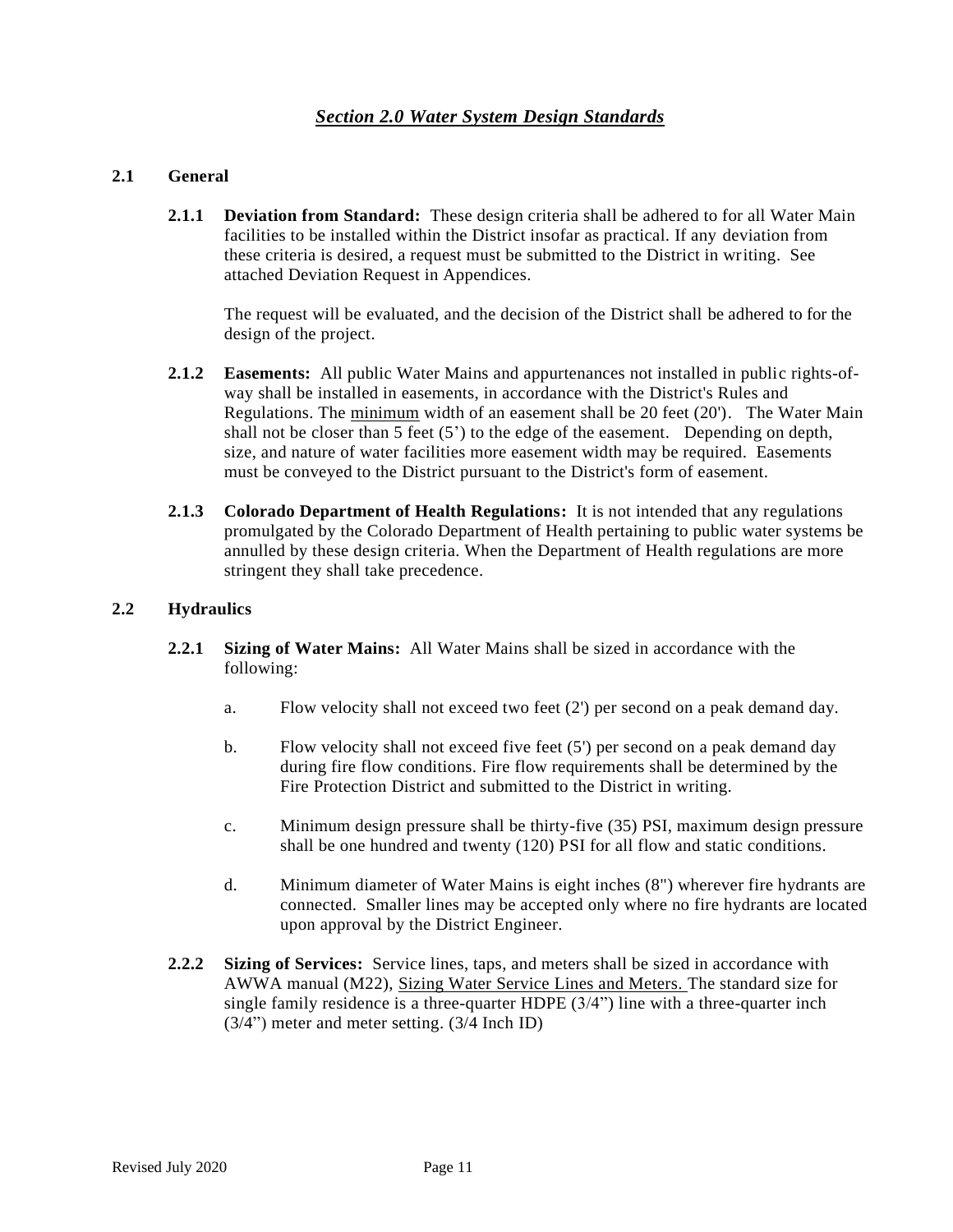#### **2.3 Water Mains**

#### **2.3.1 Locations**

- a. Water Mains shall generally be installed ten feet (10') east of center line in north south streets, and ten feet (10') north of center line in east-west streets. The foregoing shall be adhered to insofar as practical on curved streets. Where curbed medians are proposed, the Water Main shall be under the pavement, no closer than five feet (5') to edge of concrete curb and/or gutter.
- b. Any request for deviation from the above shall be noted in the design request submittal to the District Engineer, including where public Water Mains are proposed to be installed in easements.
- c. Water Mains shall be designed for a minimum of four feet six inches (4'6") and a maximum of five feet (5') of cover, except where another utility causes a conflict, then the Water Main shall be lowered as necessary. For water distribution lines, lowering of 2 feet (2') or less shall be accomplished by deflection if possible. Lowering in excess of 2-feet (2') shall require a formal lowering that includes fittings (see standard drawing W-16) providing Note 8 on Standard Detail W-16 does not apply.
- d. Reverse anchors may be required at the discretion of the District Engineer.
- **2.3.2 Material:** All Water Mains twelve-inch (12") and smaller in diameter shall be either C-900 PVC, DR18, DR 14 or AWWA C151 DI pipe Pressure Class 350. Lines between fourteen (14) and twenty-four (24) inches shall be either C-905 PVC, DR25, DR 18 or AWWA C151 DI pipe Pressure Class 250 as approved by the District Engineer. Material for pipelines in excess of twenty-four (24") in diameter must be approved by the District Engineer.
- **2.3.3 Corrosion Protection:** Whenever metallic pipe is used, the pipe shall be double bonded, poly wrapped, and cathodically protected. The drawing notes must include the required anode sizing and spacing. Where PVC pipe is used with Ductile Iron Fittings, those fittings must be individually wrapped and cathodically protected.
- **2.3.4 Profile:** Proposed water main drawings shall include a profile view which also shows the proposed finished surface above the Water Main and elevations and station of all fittings shall be noted. Elevation of the pipe flow line shall be noted.
- **2.3.5 Looping:** Dead-end mains are generally discouraged. Looping shall be designed both in the project proposed and provision be made for looping as the mains are extended for adjacent projects.

### **2.4 Valving**

#### **2.4.1 Location**

a. Valves shall be placed at locations so as to least disrupt service should it be necessary to close a valve.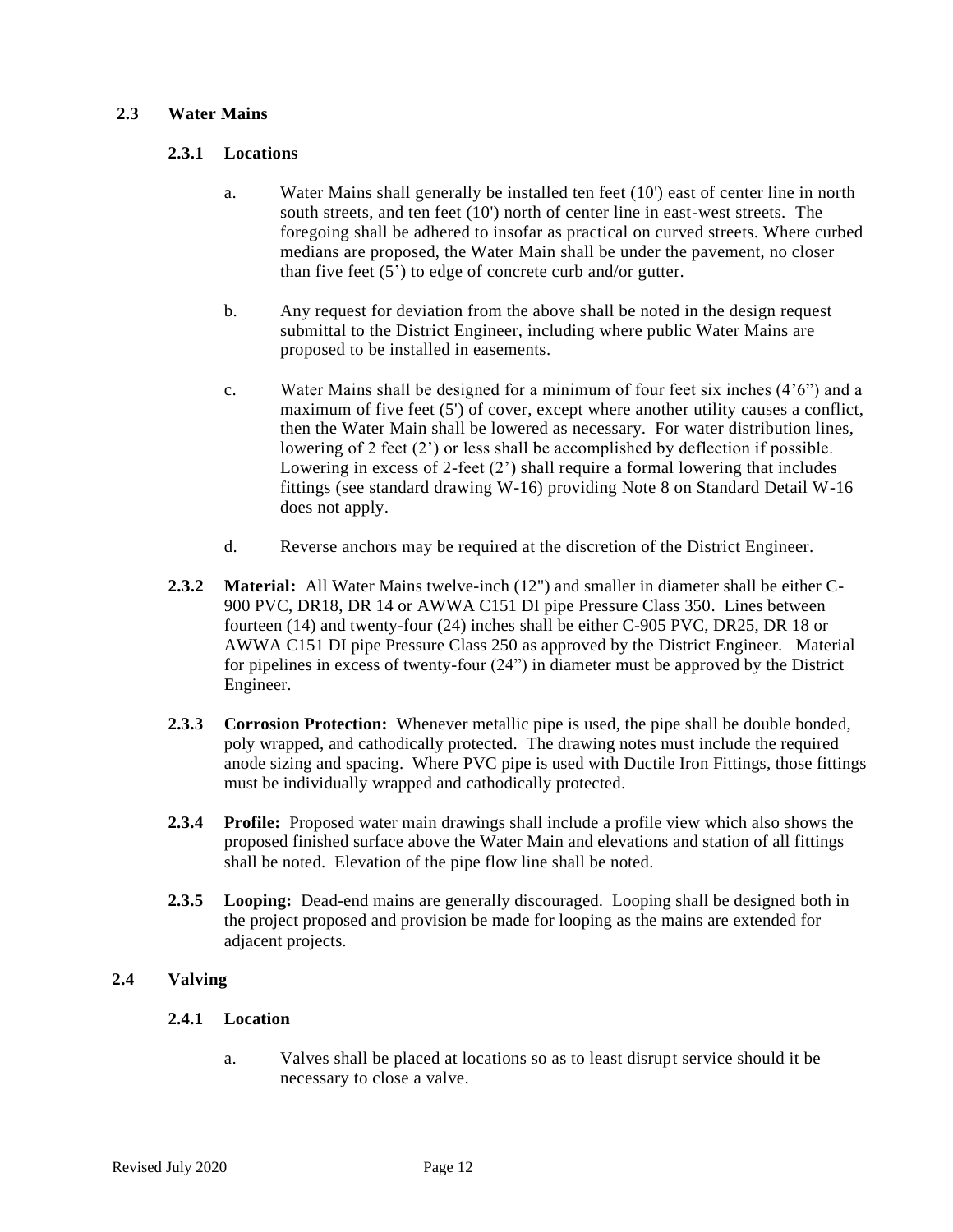- b. In general, five hundred feet (500') shall be the maximum spacing on Distribution Mains. In distribution areas, valves should be clustered at intersections and block lengths should be taken into account. Depending on line size, and nature of land use, valve spacing on transmission lines may vary from 1,000 feet up to 2,500 feet. "Pup" sections from fittings to valves shall be thirty inches (30") long, minimum. All crosses shall have four (4) valves and all tees three (3) valves.
- c. A valve shall always be provided where a Main will be extended in the future to facilitate connecting to the existing Main without disrupting service. There shall be a twenty-foot (20') stub past the valve to facilitate ease of connection.
- d. Additional valves may be required at major stream or roadway crossings to isolate the crossing.
- e. Wherever a Water Main is installed in an easement, a valve may be required at each right-of-way line the Main crosses.

#### **2.5 Appurtenances**

- **2.5.1 Blow-off Valves:** Blow-off valves shall be provided at all dead ends if there is not a fire hydrant at the end of the Main. Refer to standard drawings W-18, W-19 and W-20.
- **2.5.2 Air Release Valves:** Air release valves in manholes shall be provided at all high points along transmission lines where services are not present. Refer to standard drawing W-39.
- **2.5.3 Pressure Reducing and Regulating Valves:** Pressure reducing and regulating valves in concrete vaults shall be provided as necessary to control the pressure within the allowable range.
- **2.5.4 Fire Hydrants:** The location of fire hydrants shall be as approved by the controlling fire protection agency. Fire Authority signature is required on water plans. A fire hydrant may serve as a blow-off valve on a dead end main if said main is 8 inches or greater.
- **2.6 Separation from Pollution Sources:** In general, Water Mains shall be designed to have ten feet (10') horizontal separation from possible sources of pollution. When the horizontal separation is not achievable, then the Water Main shall be designed so that the bottom of the Water Main is two feet (24") above the top of any sewer pipe. When two feet (2') of vertical separation cannot be achieved then the Water Main will be constructed in twenty feet (20') sections of ductile iron with no joints on the sewer pipe. The twenty feet (20') section shall be centered above the sewer pipe with ten feet (10') to each joint. When separation cannot be achieved, casing may be used upon written request to the District Engineer for consideration.

The foregoing separation provision applies to fire hydrants as well as to Water Mains.

- **2.7 Casing:** Where required by a highway authority or private utility, casing pipe for the Water Main shall be installed for the crossing as directed by the highway authority or private utility. Valves may be required near the ends of casings.
- **2.8 Fire Lines:** Private fire lines and fire sprinkler system connections shall require a backflow preventer to preclude reverse flow into the distribution system which could cause contamination of the system. Fire lines shall be metered.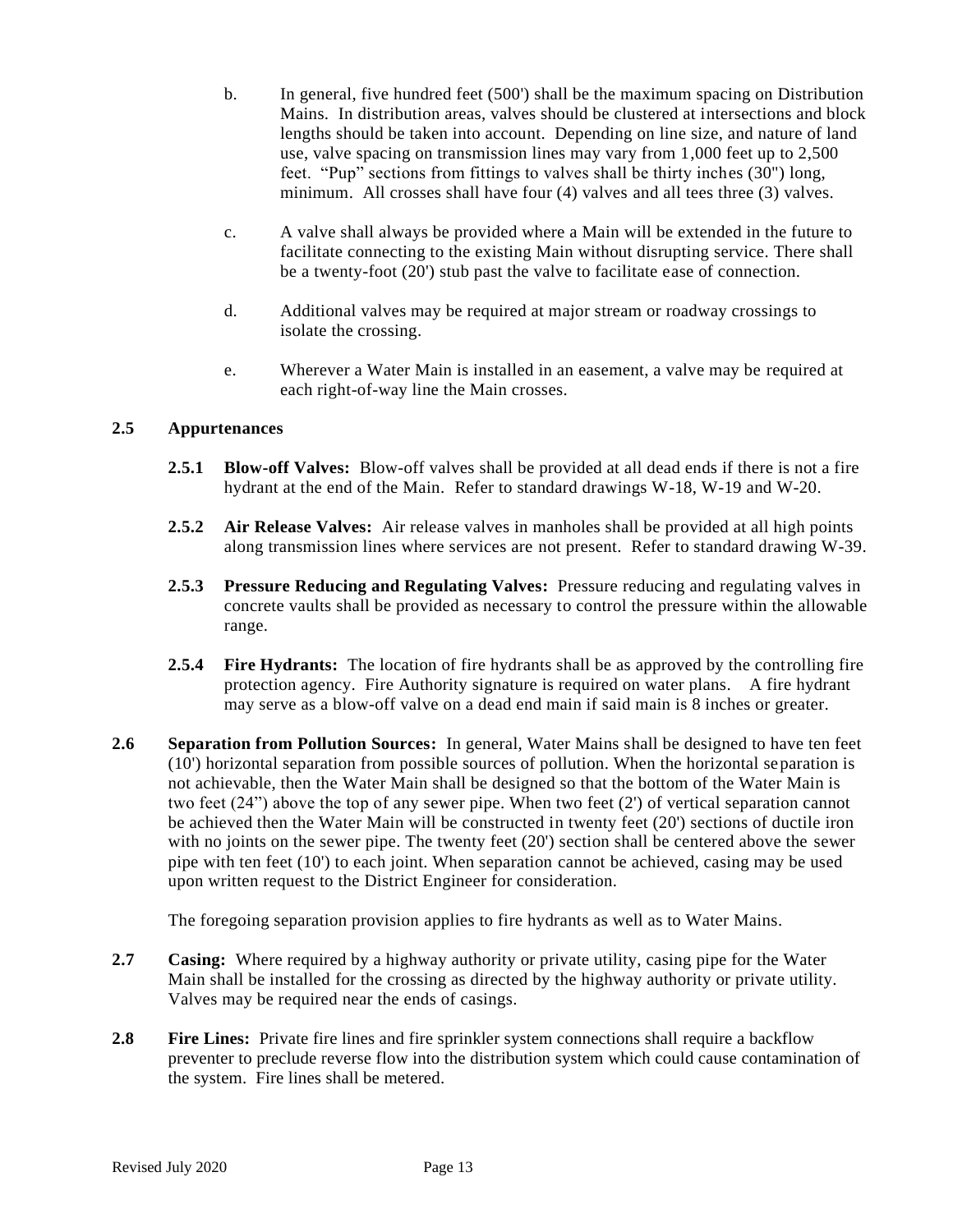### **2.9 Water Main Crossings**

- **2.9.1 Asbestos Cement Water Main:** When excavation crosses an existing asbestos cement (AC) water main, the AC main shall be removed from trench wall plus one foot (1') to trench wall plus one foot  $(1')$  by the Contractor and properly disposed of. The main shall be replaced with a Class 52 DIP, or similar PVC pipe, coupled to the remaining AC pipe using approved couplings. The trench around the pipe shall be properly compacted below and above the pipe in accordance with District specifications. The District may require special materials under (bedding) and above (backfill materials) the pipe at the discretion of the District Engineer or District Inspector. The District may require valves the same size as the AC pipe on both sides of the trench. The Contractor responsible for the excavation will supply all labor and materials and shall be responsible for the disposal of the asbestos cement pipe being replace.
- **2.9.2 Irrigation Ditch Crossings:** In general, any excavation through an existing irrigation ditch will require written permission from the ditch owner. Clay dams and/or other design may be required to assure against leaking or "piping" within the ditch bank.
- **2.9.3 Final Inspection:** The crossing will be given a final inspection by the District before backfilling. Contractors will also give the District a two (2) year written warranty for work performed in accordance with the District's Rules and Regulations.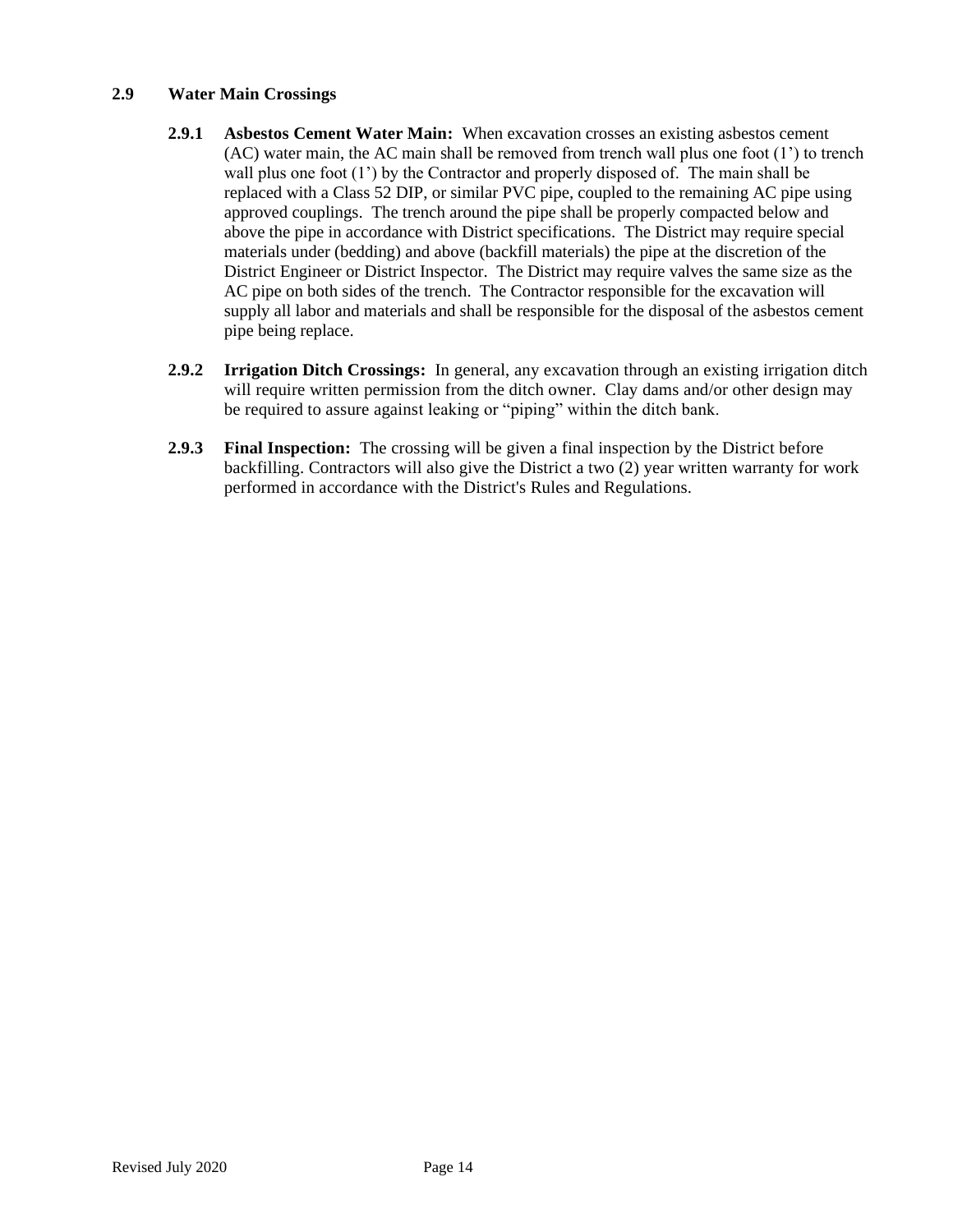#### **3.1 General Construction**

- **3.1.1 Start of Construction:** Contractors shall not begin construction of public mains without an approved plan and a pre-construction meeting. Construction of water services or extension shall not proceed without obtaining approval of the Water Operations Manager. Backfilling of water services shall not be initiated until the installation has been inspected and approved by the Inspector.
- **3.1.2 Protection of Existing Underground Facilities:** It shall be the responsibility of the Contractor to verify the existence and location of all underground facilities along the route of work. The omission or the inclusion of facility locations on the plans is not to be considered as the nonexistence of or a definite location of existing underground facilities. Whenever, in the opinion of the District, it is necessary to explore, pothole and excavate to determine the location of underground utilities and structures that may interfere with construction, the Contractor shall make the exploration and excavations for such purpose.

The Contractor will take the necessary precautions to protect existing facilities from damage due to his operations. All damage to the facilities will be repaired at the Contractor's expense, and all claims for disruption will be settled by the Contractor at his expense.

**3.1.3 Detours – Traffic Control:** Traffic control, signing, detours, and utilization of existing streets require approval by the controlling Right-of-Way Authority. Contractors and/or Developers must obtain adequate permitting and approvals from the controlling agency.

#### **3.2 Excavation**

**3.2.1** Safety: The disturbed area due to construction shall be confined within the construction limits as required in the specifications or as shown on the plan. The length of trench to be opened at one time may be limited when, in the opinion of the Inspector, such limitation is necessary. The amount of open or unfilled trench shall not exceed five hundred linear feet (500'), unless ordered by the Inspector. Failure to comply with this requirement shall be cause for shut down of the entire project until such backfilling is accomplished.

The sides of the trench shall be sloped or braced, and trench drained so that workmen can work safely and efficiently. All work must be done in a dry trench and no water will be permitted to discharge down the pipe previously laid. The discharge from groundwater pumps shall be laid to approved natural drainage channels or storm sewer. All OSHA regulations pertaining to trenching must be complied with.

In all cases where the Water Main alignment is located so that space and access is very limited with respect to the safety and welfare of adjoining buildings, such as property lines between houses, the Contractor shall discontinue open trench excavation and shall jack and/or auger a liner pipe in place for an adequate length to safeguard against settlement and damage to these adjacent structures. All jacking methods and materials must be approved by the Inspector. Sheeting and bracing as later described may be approved by the Inspector as an alternative.

Pits of adequate size to accommodate necessary equipment shall be excavated, braced and drained so that workmen can work safely and efficiently.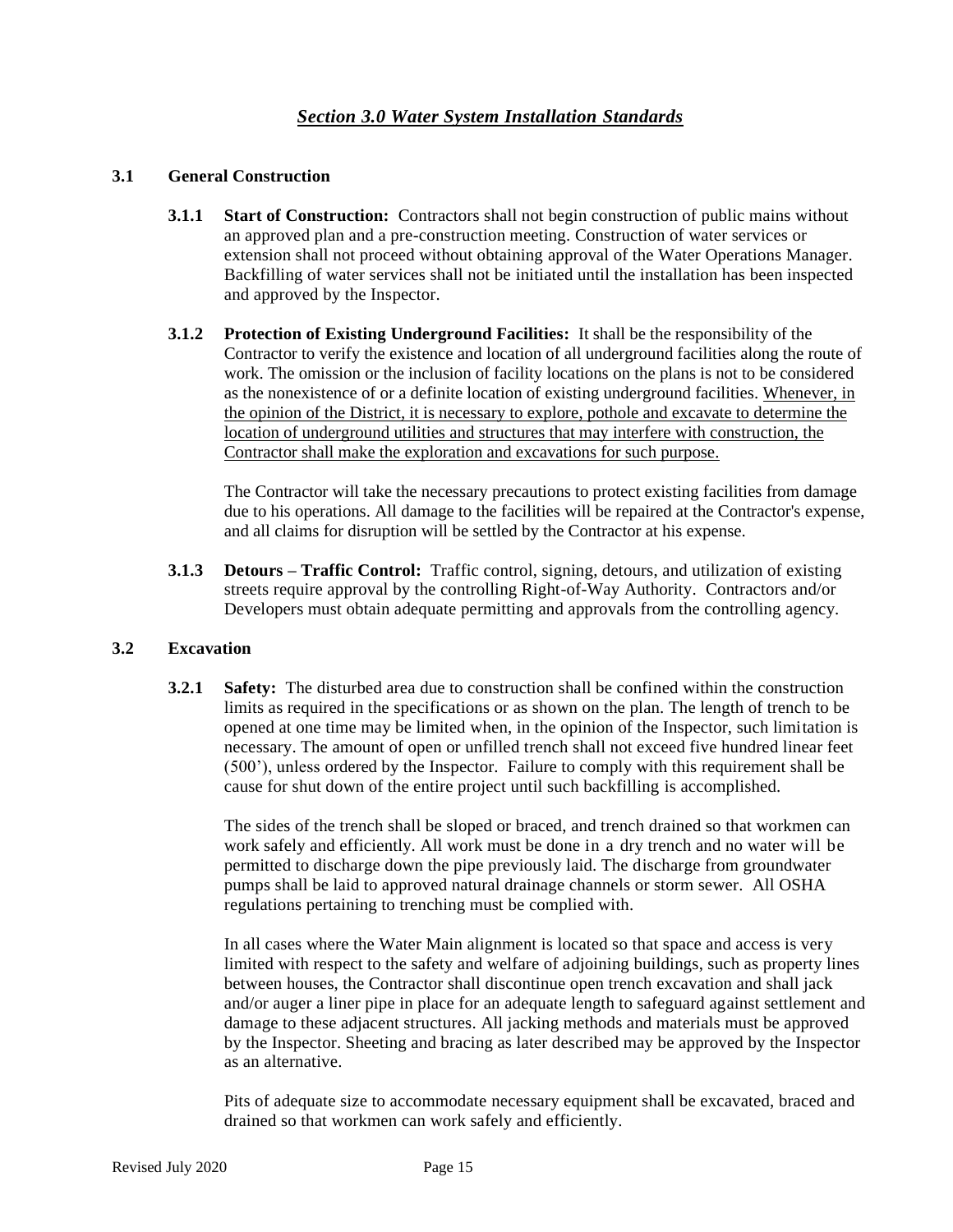**3.2.2 Construction Stakes:** All work shall be constructed in accordance with lines and grades shown on the approved drawings and as established by the Engineer. These lines and grades may be modified by the Consulting Engineer only after approval by the Water Operations Manager or District Engineer.

The Contractor shall give the Consulting Engineer sufficient notice of his need for the establishment of line and grade so that the Consulting Engineer may have time to provide the same. The Consulting Engineer shall set all vault and manhole rim stakes at the finished street grade elevation. After lines and grades for any part of the work has been given by the Consulting Engineer, the Contractor will be held responsible for the proper execution of the work to such lines and grades and all stakes or other marks given shall be protected and preserved by him until he is authorized by the Inspector to remove them. The Contractor shall, at his own expense, correct any mistakes that may be caused by their unauthorized disturbance or removal. The Inspector may require that work be suspended at any time when, for any reason, such marks cannot be properly followed.

Line and grade stakes shall be set for each fitting and grade point shown on the drawings and at intervals necessary to maintain the pipe slope when so indicated on the drawings.

The method and equipment used to establish and check line and grade of the pipe shall be approved by the Inspector prior to the start of work.

**3.2.3 Trench Width:** The trench width at the top of the excavation may vary depending upon the depth of the trench and the nature of material encountered. However, the maximum allowable width of trench is defined in the attached detailed drawing W-12.

For trench width greater than specified in the paragraph above, the Contractor may propose alternate strength of pipe to depth of cover relationships other than those specified. Such proposals must be submitted to the District Engineer for approval in writing and with pertinent pipe strength and soil weight data at least fourteen (14) days prior to the desired construction date. The trench bottom shall be brought to grade to provide a uniform and continuous bearing and support for the pipe on solid and undisturbed ground at every point between bell holes.

**3.2.4 Over-excavation:** Care must be taken to avoid over-excavation, should any overexcavation exceeding two inches (2") be encountered, the material added shall be moistened and compacted to the satisfaction of the Inspector, or granular material placed with hand tools.

If, when dry, the bottom at subgrade is soft and in the opinion of the Inspector cannot support the pipe, a further depth shall be excavated as directed by the Inspector and refilled to pipe bedding grade as required under the above paragraphs, or other approved methods shall be adopted to assure a firm foundation for the pipe. The class or type of material which is to be used for refilling up to pipe grade shall be foundation material consisting of squeegee or bedding material as defined herein. In the case of rock excavation, the excavation shall be carried to a minimum depth of six inches (6") below grade and this material will be removed and the trench backfilled with granular material to give a suitable subgrade.

All excavated material shall be piled within the construction limits or in a location obtained by the Contractor in a manner that will not endanger the work and that will avoid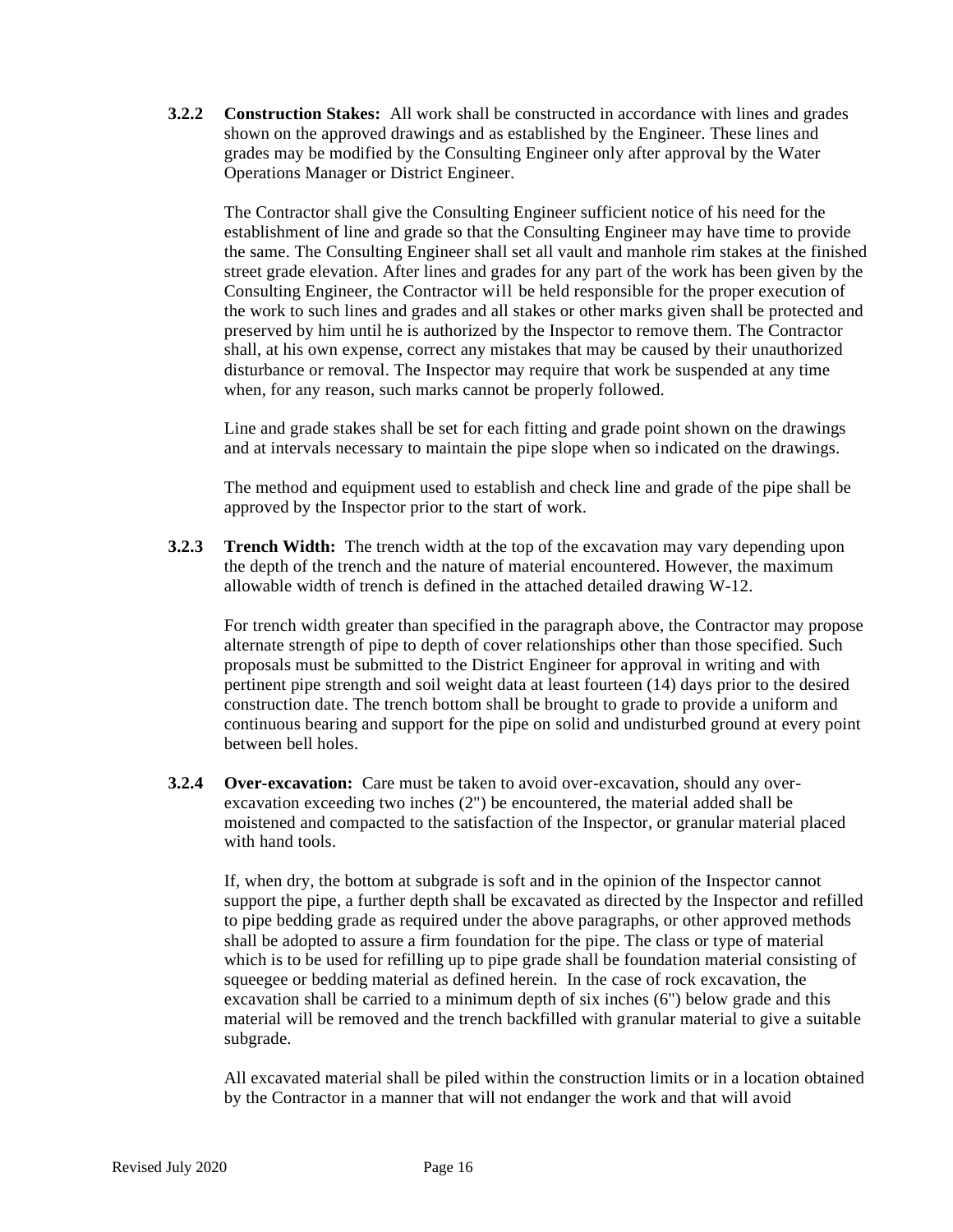obstructing sidewalks, driveways, and fire hydrants. Gutters shall be kept clear or other satisfactory provisions made for street drainage at all times.

**3.2.5 Blasting:** Blasting will be permitted for portions of the work which may be expedited thereby, provided that a written permit is given by the municipal authority having jurisdiction. The Inspector shall have the right to limit the use of explosives or to order the discontinuance of any blasting methods which, in his opinion, endanger any part of any public or private property tile safety of inhabitants of the area, or the traveling public.

The Contractor shall enlist the services of a professional explosives engineer. In addition to other insurance requirements, Contractor shall provide the District with sufficient blasting insurance as may be directed by the District.

All blasting shall be in accordance with the Explosive Statutes of Colorado. In addition to other insurance requirements, Contractor shall provide the District with sufficient blasting liability insurance as may be directed by the District.

Blasting shall be performed in such a manner that no damage will result to any building, structure, pipe line, or facility on or off the site of the work, or above or below ground line. Any damage caused as a result of blasting shall be repaired to the satisfaction of the property owner and the District at the Contractor's expense.

**3.2.6 Sheeting and Bracing:** The Contractor, to confine his work within the construction limits and to prevent the disturbing or settlement of adjacent road surfaces, foundations, structures, utility lines or railroad tracks, shall furnish and place all sheeting and bracing necessary for safe conditions, and to prevent damage and delay to the work. The Contractor shall be responsible for the strength and sufficiency of all sheeting and bracing.

Any damage to the work or to adjacent structures or property caused by settlement water or earth pressures, slides, cave-ins, or other reasons due to failure or lack of sheeting and bracing or improper bracing, or through negligence, or fault of the Contractor in any manner shall be repaired by the Contractor at his expense without delay.

If, in the opinion of the Inspector, the sheeting and bracing at any point is deemed to be inadequate or improperly constructed, he may require additional sheeting and bracing be placed at the Contractor's expense. This shall not be construed to relieve the Contractor of sole responsibility of job site supervision.

Bracing shall be so arranged as to provide ample working space so as not to interfere with the work, and so as not place any strain on the structures being constructed, until such structures are, in the opinion of the Inspector, of sufficient strength to withstand such strain. No sheeting and bracing shall be removed until the construction has proceeded far enough to provide ample strength for its safe removal.

Sheeting or bracing may be left in place in the trench at the discretion of the Contractor. Any sheeting or bracing left in place shall lie cut off approximately ten feet (10') from the surface and the cut off portion removed, unless the Inspector gives permission to leave it in place.

**3.3 Pipe Bedding and Laying:** It is up to the Inspector to determine if trench excavation will provide suitable bedding and backfill material. Wet, soft or frozen material, asphalt and concrete chunks, cinder ashes, refuse, vegetable or organic material, boulders, rocks, or other deleterious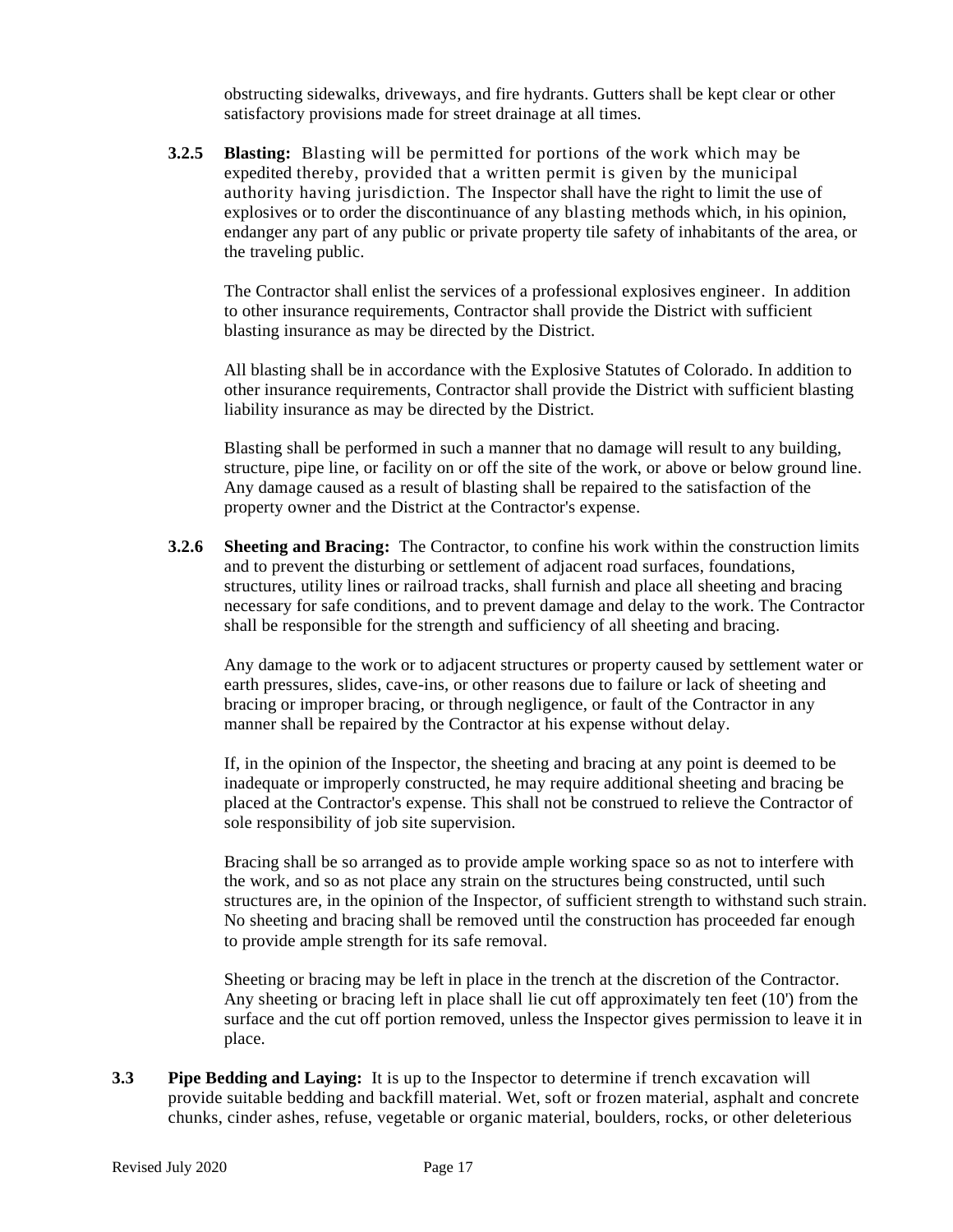substances shall not be used for bedding or backfill. The Inspector may require sieve analyses or other tests in order to make such judgment.

If the excavated material is not suitable for bedding or backfill as determined by the Inspector, suitable material shall be hauled in and utilized, and the rejected material hauled away and disposed of, at the Contractor expense.

If native material is not suitable for bedding, six-inches (6") of squeegee sand shall be placed on the trench bottom for support under the pipe and compacted. Bell holes shall be dug deep enough to provide a minimum of two-inches (2") of clearance between the bell and bedding material. All pipe shall be installed in such a manner as to ensure full support of the pipe barrel over its entire length. After the pipe is adjusted for line and grade and the joint is made, the bedding material (squeegee sand) shall be carefully placed and tamped under the haunches of the pipe and in the previously dug bell holes.

"Tamping" is herein defined as the act of placing approved bedding material under the haunches of pipe, paying particular attention to voids, bell holes, and sling holes. The purpose of Tamping is to ensure uniform support for the pipe.

a. Pipes. Unless select bedding material is required, all pipelines shall be bedded by hand, from the bottom of the trench to the centerline of the pipe with sand, gravel or other approved material placed in layers of three-inches (3") and compacted. Bedding material shall be deposited in the trench for its full width on each side of the pipe, fittings and appurtenances simultaneously.

The pipe shall be bedded by approved mechanical methods from the centerline of the pipe, fittings and appurtenances to a depth of twelve-inches (12'') above the top of the pipe. Special care shall be used in placing this portion of bedding so as to avoid disturbing the pipe.

PVC pipe shall be installed in accordance with AWWA C606/ASTM D2321 and the manufacturer's recommendations unless otherwise specified herein.

DIP pipe shall be installed in accordance with AWWA C600 and the manufacturer's recommendations unless otherwise specified herein.

The trench shall be backfilled by approved mechanical methods from twelve inches (12") above the pipe to the grade shown on the plans or specified herein.

- b. Structures. Backfill and fill within three-feet (3') adjacent to all structures and for full height of the walls shall be selected non-swelling material. It shall be relatively impervious, well-graded, and free from stones larger than three-inches (3"). Material may be job excavated, but selectivity will be required. No backfilling will be allowed in freezing weather except by permission of the District. No additional backfill will be allowed over any frozen material already in the trench.
- **3.3.1 Imported Bedding Material:** When indicated on the plans or drawings or when, in the opinion of the Inspector, imported bedding material is required, preparation and installation shall be as follows:
	- a. Installation of Bedding and Pipe. After completion of the trench excavation and proper preparation of the foundation, six-inches (6") of bedding material shall be placed on the trench bottom for support under the pipe and compacted. Bell holes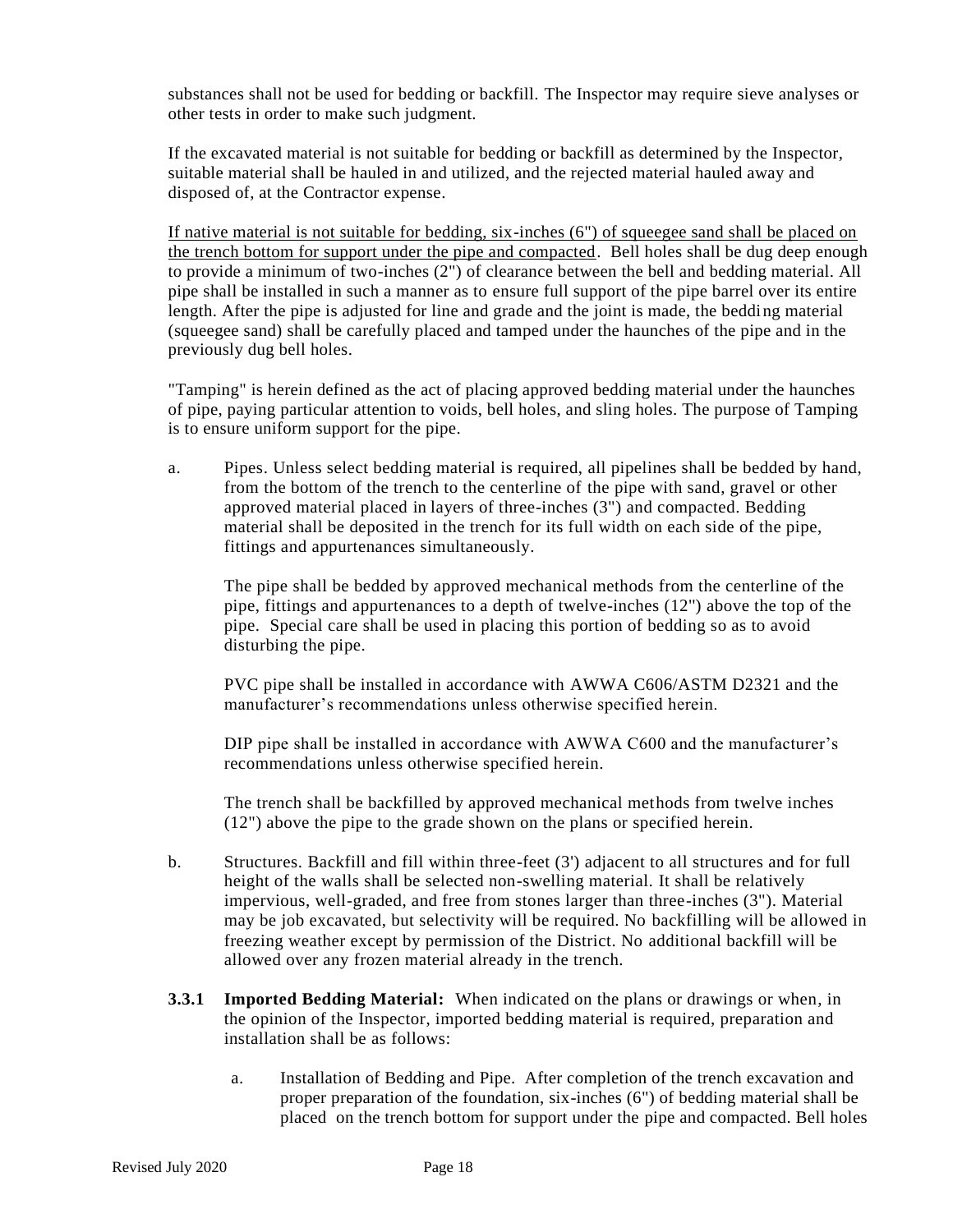shall be dug deep enough to provide a minimum of two-inches (2") of clearance between the bell and bedding material.

All pipe shall be installed in such a manner as to insure full support of the pipe barrel over its entire length. After the pipe is adjusted for line and grade, and the joint is made, the bedding material shall be carefully placed and tamped under the haunches of the pipe and in the previously dug bell holes.

If approved by the District, material from the trench wall and soil pile may be used to provide uniform support for the pipe. No rock or stone larger than allowed by the sieve analysis, or any other detrimental substance, shall be placed closer to the pipe than six-inches (6"). The District reserves the right to require the use of select bedding material at any time.

For ductile iron and polyvinyl chloride pipe, the limits of bedding shall be from six-inches (6") below the bottom of the pipe to twelve-inches (12") above the top of the pipe.

1. Bedding Material. The bedding material shall be a clean squeegee sand free of corrosive properties and shall conform to the following gradation limits when tested by means of laboratory sieves:

#### *Squeegee Sand*

| <b>Sieve Size</b> | <b>Total Percent Passing by Weight</b> |
|-------------------|----------------------------------------|
| $3/8$ Inch        | 100                                    |
| No.200            | $0 - 5$                                |

2. Stabilization Material. Stabilization material shall be uniformly graded washed rock conforming, to the following sieve analysis. A minimum of six-inches (6") of granular bedding material shall be placed over the foundation material.

#### *Stabilization Material*

| <b>Sieve Size</b> | <b>Total Percent Passing by Weight</b> |
|-------------------|----------------------------------------|
| $2$ -inch         | $95 - 100$                             |
| $1/2$ -inch       | $10-30$                                |
| #4                | $(1 - 5)$                              |

3. Flowable Fill. At the District's option, utility trench backfill meeting the following requirements (flowable fill), may be used in lieu of native backfilling in any excavation regardless of width or depth. Concrete slurry type full depth backfill will not be allowed within the public right-of-way. Compaction and testing of utility trench backfill will not be required if material meeting the following specification is used: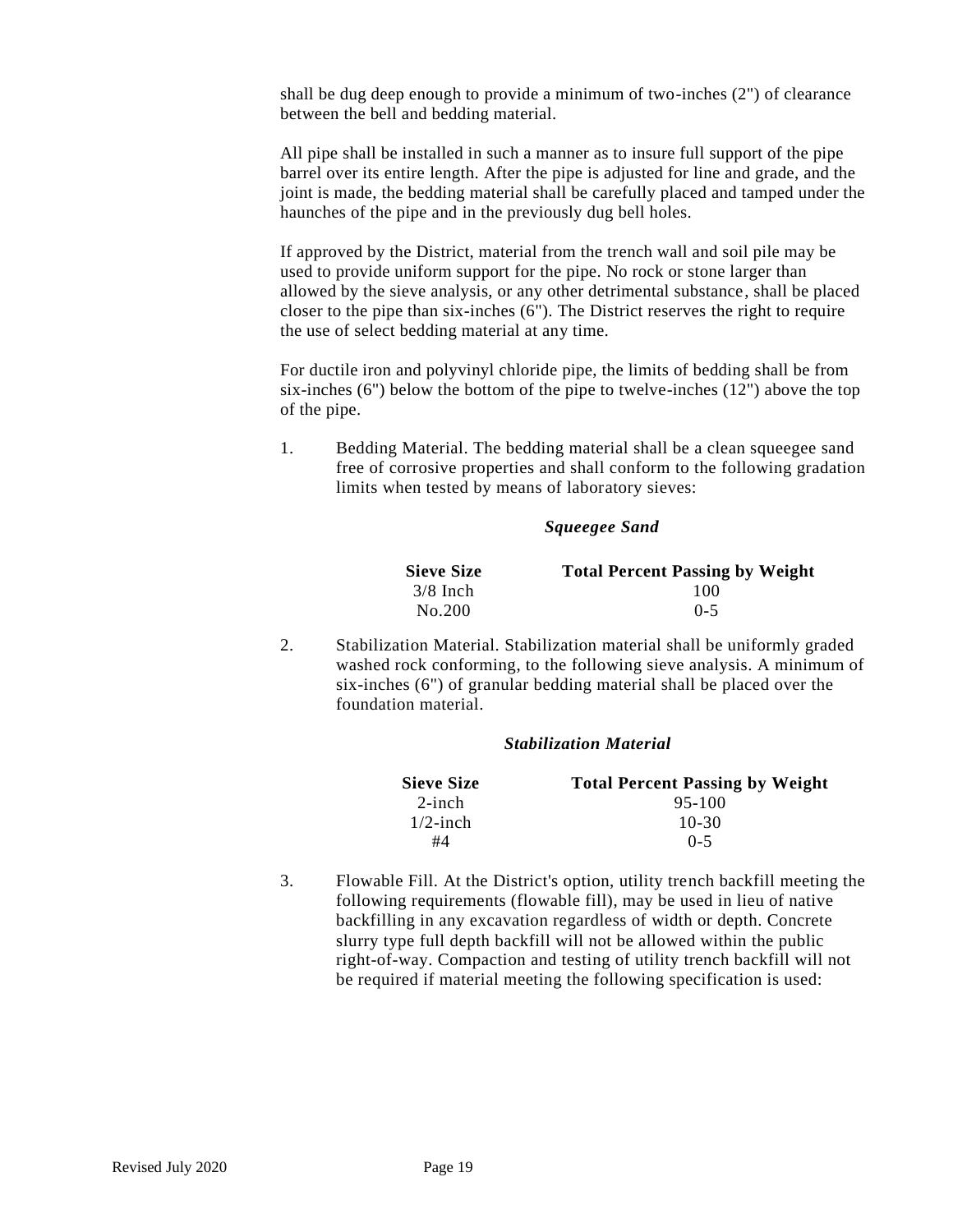#### *Flowable Fill*

| Ingredient                  | lbs./cubic yard               |
|-----------------------------|-------------------------------|
| Cement                      | 43 (0.47 sack)                |
| Water                       | 325 (39 gallons or as needed) |
| Coarse Aggregate (Size #57) | 1700                          |
| Sand (ASTM C-33)            | 1845                          |
|                             |                               |

If approved by the District, material from the trench wall and soil pile may be used to provide uniform support for the pipe. No rock or stone larger than that allowed by the sieve analysis, or any other detrimental substance, shall be placed closer to the pipe than six-inches (6"). The District reserves the right to require the use of select bedding material at any time.

**3.3.2 Laying of Pipe:** Proper implements, tools, and facilities satisfactory to the Inspector shall be provided and used by the Contractor for the safe and convenient execution of the work.

Pipe materials shall be unloaded and distributed on the job in a manner approved by the Inspector. In no case shall materials be thrown or dumped from the truck.

Before lowering and while suspended, the pipe shall be inspected for defects to detect any cracks. Any defective, damaged, or unsound pipe shall be rejected and removed from the job site.

All foreign matter or dirt shall be removed from the inside of the pipe before it is lowered into its position in the trench, and it shall be kept clean by approved means, as determined by the Inspector, during and after laying. All openings along the line of Water Main shall be securely closed as directed, and in the suspension of work at any time, suitable plugs shall be placed to prevent earth or other substances from entering the pipe.

Pipes shall be laid to a true line and at uniform rates of grade between grade points as shown on the plans. Fine grading, to the bottom of the trench, shall proceed ahead of the pipe laying, and should any over excavation exceeding two-inches (2") be encountered, the material added shall be granular bedding or foundation material shall be added at the expense of the Contractor to the satisfaction of the Inspector.

Bell holes shall be provided for the pipe bells. The pipe shall be supported along its bottom as required by these Specifications and throughout its length except for the minimum distance necessary at the bell holes. Bell holes s hall be adequate to make the joint, but no larger than necessary so that maximum support will be provided for the pipe. The remainder of the pipe shall be surrounded as required by the appropriate bedding shovel placed and hand tamped, to fill completely all spaces under and adjacent to the pipe.

No pipe shall be laid in water or when the trench conditions are unsuitable for such work.

When connecting to existing Water Mains, the Contractor shall take every precaution necessary to prevent dirt or debris from entering the existing lines. The Inspector may stop work if adequate protection is not being provided from groundwater, or other debris which might enter the pipeline.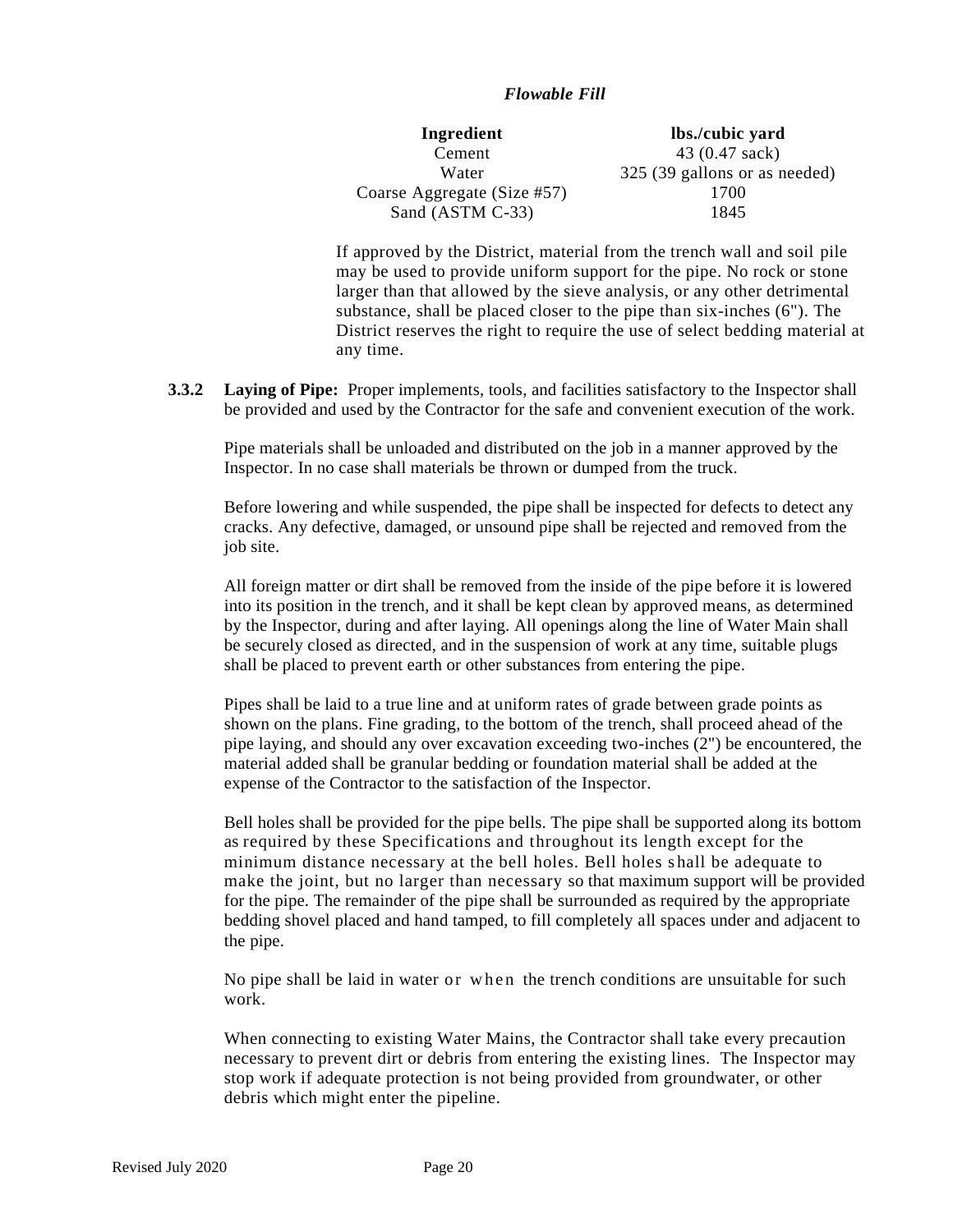When the design of a PVC waterline indicates laying the pipeline on a curve, it may be accomplished as follows.

|                                              | 8 Inch      | 10 Inch     | 12 Inch           |
|----------------------------------------------|-------------|-------------|-------------------|
| Water Distribution Lines (sizes 8" thru 12") | Laying      | Laying      | Laying            |
| (Full laying length 19.5 feet)               | Radius (ft) | Radius (ft) | Radius (ft)       |
| <b>Without Fittings</b>                      | 685 min     | 795 min     | $925 \text{ min}$ |
| With MJ Couplings (each joint)               | 300 to 550  | 300 to 550  | 300 to 550        |
| With MJ Couplings (every second joint)       | 550 to 685  | 550 to 795  | 550 to 925        |
| With 11.25 (every third joint)               | 280 to 450  | 280 to 450  | 280 to 450        |
| With 11.25 (every other joint)               | 180 to 280  | 180 to 280  | 180 to 280        |

Any laying radius less than 300 feet water shall require full design, stationing of fittings on plans.

When laying DIP, the deflection in any bell/spigot cannot exceed the deflections allowed herein.

High Deflection PVC Couplings may be authorized at the Inspectors discretion.

When traversing a radius using the above specification, the fitting schedule must be adhered to, unless otherwise specifically designed on drawings.

- **3.3.3 Length of Pipe:** The laying length of each section of pipe may be cut to allow a greater number of MJ couplings to be installed. However, laying lengths of less than ten feet (10') will not be allowed except at ends and beginnings of curves or as necessary to place designed fittings. See also Laying of Pipe (3.3.2).
- **3.3.4 Fittings:** Fittings and MJ Couplings meeting the existing Widefield specification shall be installed where shown on the plans. Pipes shall be cut as necessary to install fittings at the proper locations. Fittings shall be provided with restraint and/or thrust blocking as necessary per these Specifications. Fittings shall be supported by a minimum of 6 inches (6") of granular bedding extending to the springline and a minimum of 18 inches (18") from the centerline of each fitting. Blocking is not permitted, unless directed by the Inspector where fittings and/or valves are being installed in existing pipe sections.
- **3.3.5 Service Connections:** No Service Lines shall be installed until front property corners have been located. Service Lines for each property shall be ten feet (10') uphill of the lower property pin and within 18" of front property line, or where otherwise shown on the approved drawings.

Length of Service Line from the Main to the house will be limited as follows:

| $3/4"$ I.D.   | $100$ -feet |
|---------------|-------------|
| $1"$ LD.      | $125$ -feet |
| $1-1/2"$ I.D. | $175$ -feet |

Lengths greater than one hundred and seventy-five feet (175') need an engineer's design for sizing. The design must be submitted in writing to the District Engineer for approval.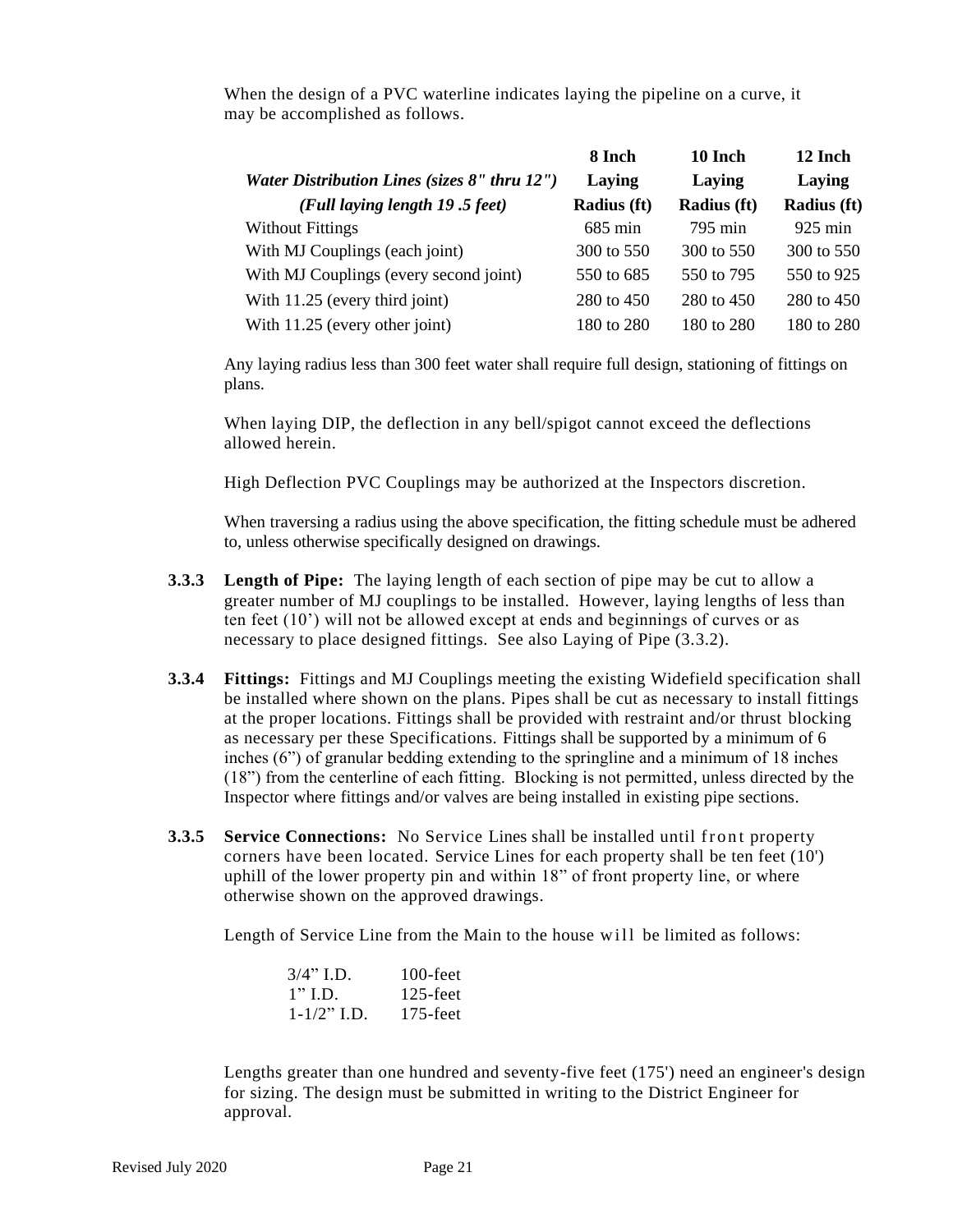All service connections to Mains shall be made in the top one-half  $(1/2)$  of the pipe and upward at a 45° angle. Tapping of Mains for service connections shall only be accomplished with the use of an approved tapping machine and tapping saddle. **Romac 202 BS Tap saddle or equal.**

See Standard Detail W-32 and W-33.

3.4 **Backfill and Compaction:** No backfilling will be allowed until the pipe installed conforms to the specified requirements.

Backfill and compaction under the HDPE service line's upward bow at the connection to the corporation stop shall be achieved by tamping in suitable backfill material to the bottom of the service line trench.

Accepted on-site bedding or granular material shall be deposited in the trench simultaneously on both sides of the pipe for the full width of the trench to a height of six inches (6") above the crown of the pipe. Accepted on-site bedding or granular material shall be shovel placed and hand tamped to fill completely all spaces under and adjacent to the pipe.

All backfill shall be compacted to a minimum of ninety-five percent (95%) of standard proctor density at optimum moisture, ASTM D-1557, by tamping or other means approved by the Inspector. If the controlling Right-of-Way authority requires a greater compaction requirement, the requirement of the controlling Right-of-Way authority shall control. Tests shall be conducted on compacted materials as directed by the Inspector and/or Right-of-Way Authority. Jetting, puddling, or ponding will not be used except where approved by the District. Sufficient cover over the pipeline will be hand tamped to prevent flotation of the pipe.

Backfill for Water Main trenches shall be suitable and earth free from rocks over three-inches (3") in diameter, large roots or excessive sod or other vegetation.

Backfilling and compacting shall be done as thoroughly as possible so as to prevent after settlement. Depositing of the backfill shall be done so the impact of falling material will not injure the pipe or structures. Grading over and around all parts of the work shall be done as directed by the Inspector.

Backfilling shall be done in lifts of uniform layers not to exceed the depth shown in the compaction chart and each lift shall be completely compacted over the full width of the excavated area. Compacting shall continue until the specified relative compaction has been attained. (Three-feet (3') of material over the top of the pipe shall be required before a vibratory or sheepsfoot roller is operated over the pipe).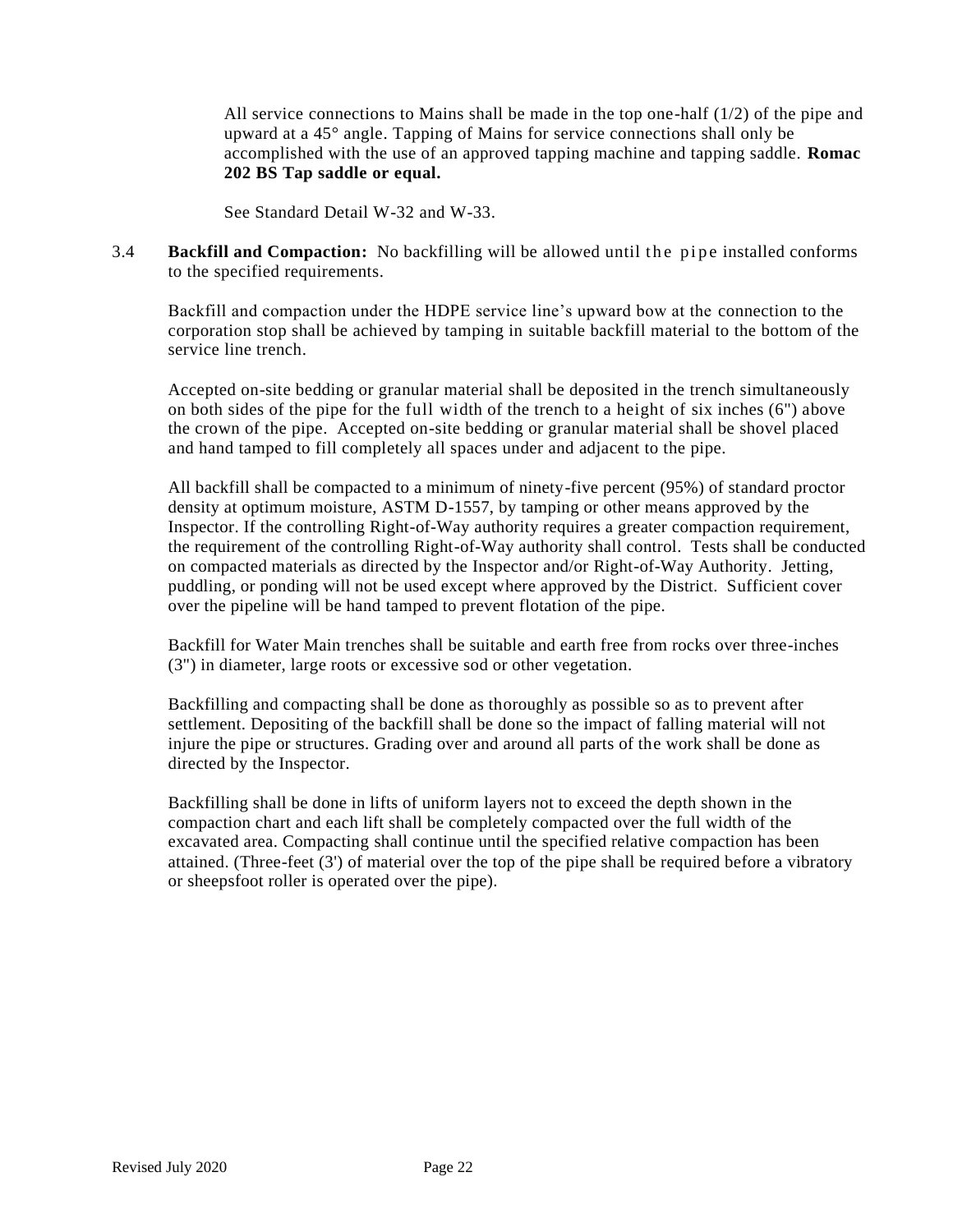#### **COMPACTION CHART**

| <b>Compaction Type</b>                           | <b>Sands</b> | Maximum Loose Soil Lift Height (ft.)<br><b>Plastic Soil</b> |  |  |
|--------------------------------------------------|--------------|-------------------------------------------------------------|--|--|
| Vibratory Roller<br>(Vibro-Plus CK-10) or equal  | 4.0          | Not allowed                                                 |  |  |
| Sheepsfoot<br>$(150$ PSI Minimum $)$             | Not allowed  | 2.0                                                         |  |  |
| Vibratory Sheepsfoot<br>(Essick Vf-54T) or equal | 4.0          | 2.0                                                         |  |  |
| <b>Button Head Pneumatic</b>                     | 0.5          | 0.5                                                         |  |  |
| Plate Temper                                     | 1.0          | 1.0                                                         |  |  |
| Plate Vibrator                                   | 1.0          | Not allowed                                                 |  |  |

Succeeding layers of backfill may contain coarse materials, but shall be free from large pieces of rock, frozen material, concrete, roots, stumps, tin cans, rubbish, and other similar articles whose presence in the backfill, in the opinion of the Inspector, would cause settlement of the trench or damage to the pipe. No stone larger than six-inches (6") in diameter shall be placed within threefeet (3') of the pipe.

Wherever select material exists in place in the upper four-feet (4') of the finished grade of the paved or traveled portions of the street or roadway, is removed by the trench excavation, the Contractor shall replace said material (or material of equal quality) as backfill in the upper fourfeet (4') of the finished grade. Where select material does not exist in place as described above, the material available from other excavations on the project may be used.

Special compaction shall be done around all valve boxes and vaults, manholes, curb boxes, water services, other structures, and utilities by the use of pneumatic tampers, plate tampers, or plate vibrators with lifts not to exceed that shown in the compaction chart.

Water service trenches must be compacted in the same manner as the Water Main trenches. All excavation in trenches shall be backfilled to the original ground surface or to such grades as specified or shown in the plans. The backfill shall begin as soon as practical after the pipe has been placed and shall thereafter be carried on as rapidly as the protection of the balance of the work shall permit.

Compaction tests at the expense of the Contractor shall be conducted by an independent testing laboratory to a depth not greater than two feet (2') above the pipe. One test shall be conducted for each run, or every four hundred feet (400'), whichever is greater, or as required by the controlling authority. Copies of each compaction test report will be given to the Inspector and the District prior to approval.

#### **3.5 Valve Installation**

**3.5.1 Valves:** Valves shall be handled in such a manner as to prevent any injury or damage. All joints shall be thoroughly cleaned before installation.

Valves shall be located at the points on the Mains as indicated on standard drawing W-4, unless specified otherwise by the District Engineer.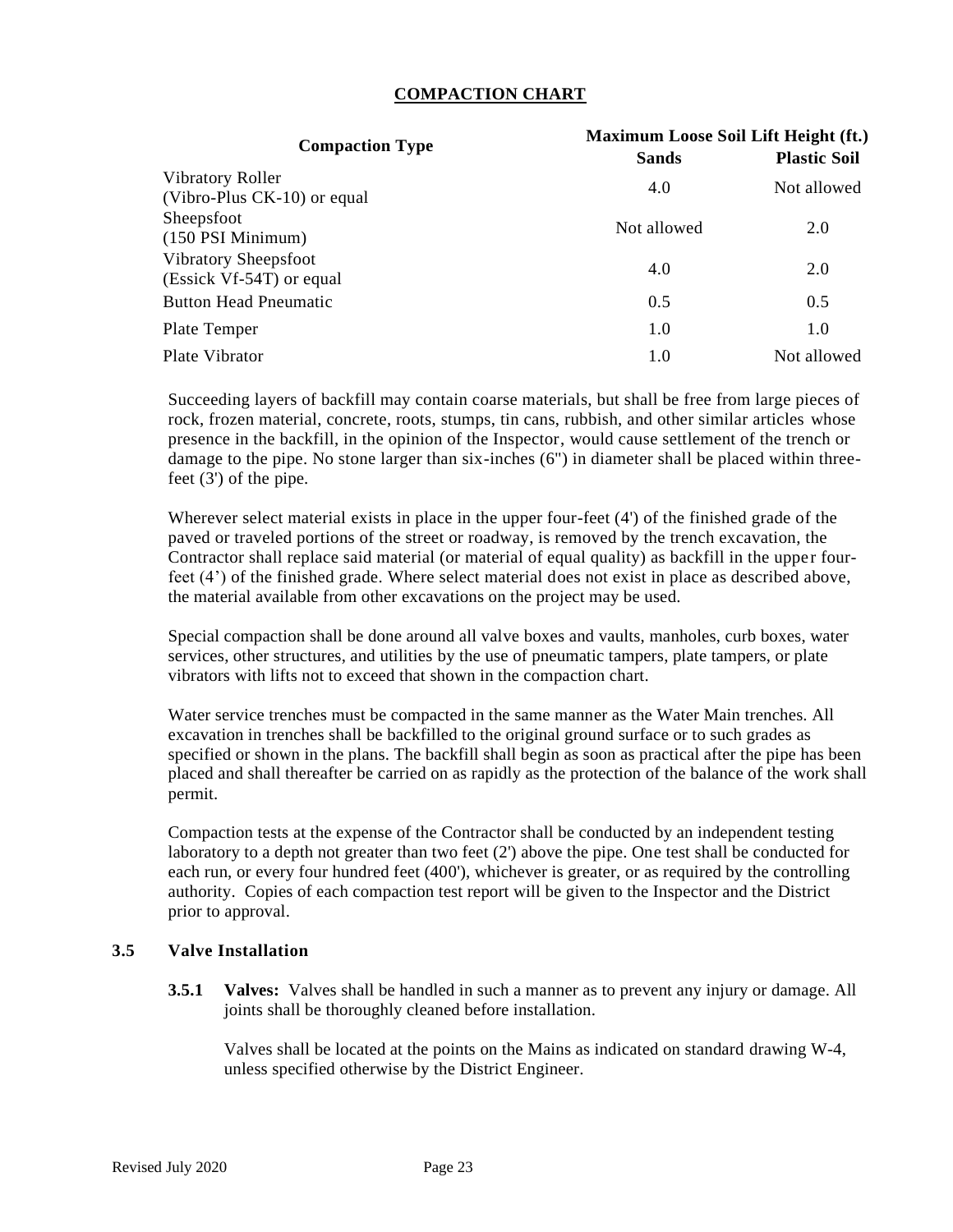Valves shall be set and joined to the pipe in the manner as laying and joining mechanical joint pipe.

Valves shall be set in such a manner that the valve stems are plumb. Valves will be supported by a minimum of six-inches (6") of granular bedding extending to the springline and a minimum of eighteen-inches (18") from the centerline of the valve. Blocking is not permitted unless directed by the Inspector where fittings and/or valves are being installed in existing pipe sections.

**3.5.2 Valve Boxes:** A valve box shall be provided for every valve. The valve box shall not transmit shock or stress to the valve and shall be centered and plumb over the operating nut of the valve, with the top of box set to the required elevation. It will be the responsibility of the Developer or his Contractor, to ensure that valve boxes are plumb and raised to the proper elevation.

Paving of any street requires that all existing valve boxes be located and prepared for final raising to the finish street surface as shown on the standard drawing W-5. Prior to paving, a final inspection is required. Inspections should be requested twenty-four (24) hours in advance.

#### **3.6 Fire Hydrant Installation**

- **3.6.1 Installation:** All hydrants shall be staked for location and grade. Final location and grade shall be in accordance with the approved drawings. All hydrants shall stand plumb and be installed as indicated on standard drawing W-2. Each hydrant shall be connected to the Main by a six-inch (6") branch line. An independent six-inch (6") gate valve shall be installed on each fire hydrant branch. No Service Line connections shall be installed between the fire hydrant and the fire hydrant control valve.
- **3.6.2 Anchorage:** The bowl of each hydrant shall be well braced against the un-excavated earth at the end of the trench with a concrete thrust block. The bottom of the hydrant bowl and the hydrant valve shall be supported with an eighteen by eighteen by four-inch (18" by 18" by 4") pre-cast concrete blocking slabs. Anchor tees shall be used on all new installations, and stainless-steel tapping saddles w/valves shall be used to install hydrants on existing installations.

Whenever a fire hydrant is installed at the termination point of a Main extension additional concrete anchors and or MJ or joint restraints may be required at the direction on the Inspector. See standard drawing W-2.

If bends are needed to bring a hydrant to a desired horizontal or vertical position, special concrete reverse anchors, anchor pipe, and/or all-thread tie-back rods (or a combination of all of these) along with a riser may be required. In any case, a riser may be required that is no longer than two-feet (2'). It will be the Contractor's responsibility to set the safety flange at the proper grade.

The Hydrant Valve will be fitted with a "Mega Lug" fitting. Reverse anchors and all thread will no longer be used; except in such case as the Inspector deems necessary.

**3.6.3 Drainage:** Wherever a hydrant is set, drainage shall be provided at the base of the hydrant by placing rock from the bottom of the trench to at least twelve-inches (12") above the barrel flange of the hydrant, and to a minimum distance of twelve-inches (12") around the elbow.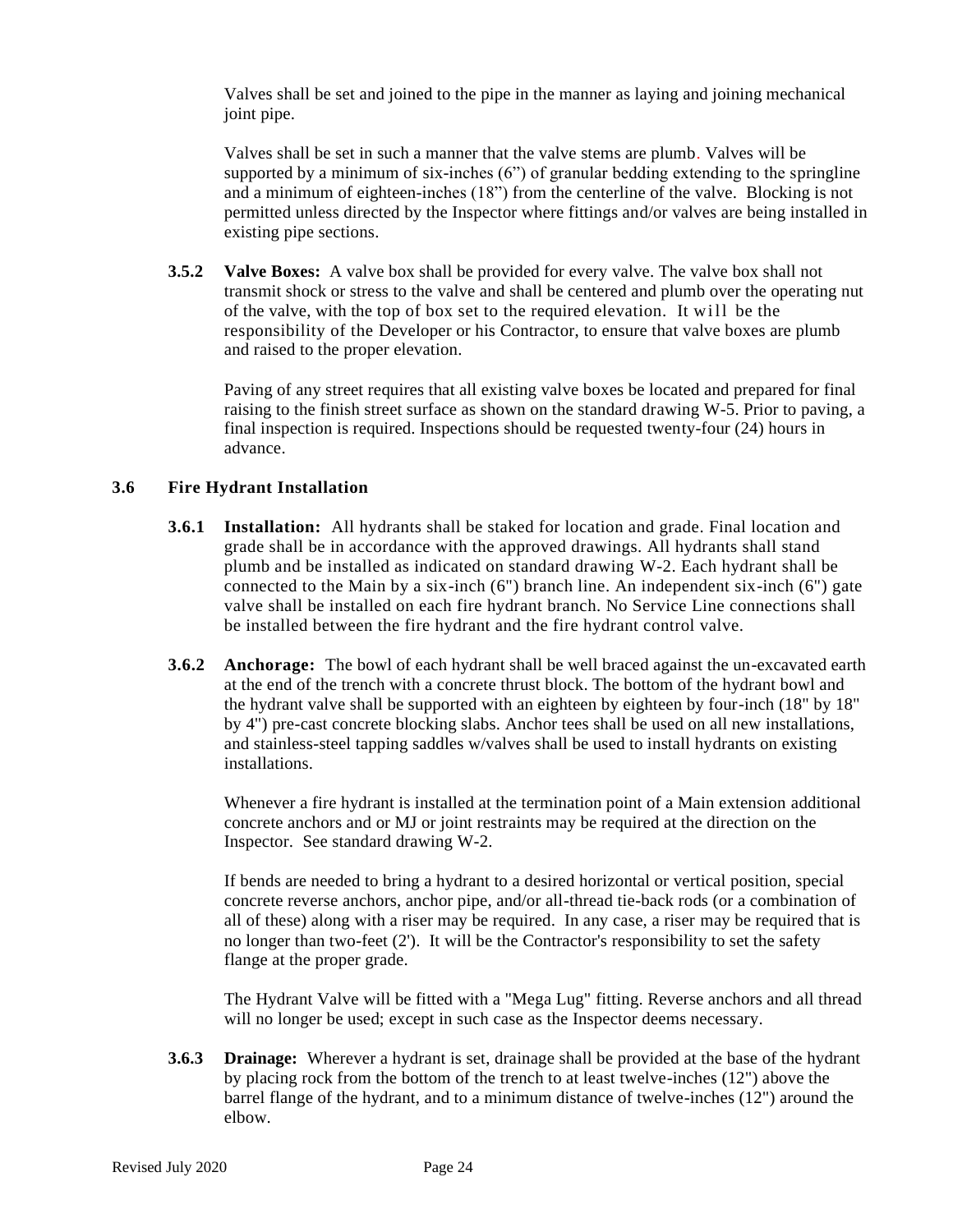The minimum distance from the bottom of the trench to the bottom of the hydrant elbow shall be six-inches (6"). The minimum of rock placed shall be one third  $(1/3)$  of a cubic yard. The rock shall be a well graded gravel cobble, or crushed rock free of dirt. The rock shall be surrounded on all sides by a permeable Mirafi fabric to prevent the migration of soil into the drain rock area.

- **3.6.4 Hydrant Protection in Corrosive Soils:** All ductile iron branch lines and hydrants shall be protected. All pipe, rods, and fittings, from finished ground level on the hydrant barrel up to and including the tee, shall be encased in poly wrap. The type of polyethylene and manner in which it is to be installed shall conform to these Specifications. Bedding material shall be as specified in these specifications. All fire hydrants shall be cathodically protected with a 9 lb. anode.
- **3.7 Blow-off Installation:** All dead ends on new Mains shall be closed with cast iron plugs or caps; such dead ends shall be equipped with suitable concrete anchors and blow-off facilities.

The Contractor shall furnish, install or remove temporary blow-offs at locations shown on the drawings or designated by the District. See standard drawings W-18 and W-19. The Contractor shall install permanent blow-offs where indicated on the drawings. A permanent blow-off is defined as one which will be left in place at the completion of all proposed installations. Refer to standard drawings W-18, W-19, and W-20.

- **3.8 Air Release Valve Installation:** Combination air relief-vacuum breaker valves shall be installed at all high points on twelve-inch (12") and larger Water Mains. The valves shall be installed in seventy two-inch (72") diameter concrete manholes with manhole rings and covers as shown in the standard drawing W-39. The valves shall be tapped into the top of the Water Main with a tap size in accordance with the air release valve size. Air valves shall be sized by the Design Engineer in accordance with AWWA Manual of Practice M51 and calculations shall be provided to the District Engineer for approval. The pipe stem between the Water Main and the air release valve shall contain a gate valve to isolate the air release valve for maintenance purposes. Pipe and fittings shall be threaded galvanized iron, standard weight; gate valve shall be bronze with a stem and riser to the surface.
- **3.9 Pressure Reducing Valve Installation:** Pressure reducing and regulating valves shall be installed where directed by the District Engineer. The valve, piping, and appurtenances shall be installed in reinforced concrete vaults with access cover in the roof. The access cover shall be set to proposed final surface elevation and shall be adjusted for paving if necessary. All piping shall be supported within the vault to permit removal of components for servicing.
- **3.10 Disinfection:** Pipe extensions shall be chlorinated in accordance with AWWA Standard C651, "Disinfecting Water Mains", prior to being put into service. The chlorination of the finished pipeline shall be done prior to installation of any service taps. Before filling the pipe with water, the pipe shall be clean and free of debris to the satisfaction of the Inspector. Disinfection by chlorination of the pipe shall be performed prior to the District's acceptance. The chlorinating agent, and method of application, shall be approved by the District Engineer in accordance with AWWA Standard C651. The Contractor shall provide material for disinfection of Water Mains. If chlorine tablets are used for disinfection, the tablets shall be attached to inside top of the pipe using a water based non-toxic glue (Dow 78) just prior to the pipe installation in the trench.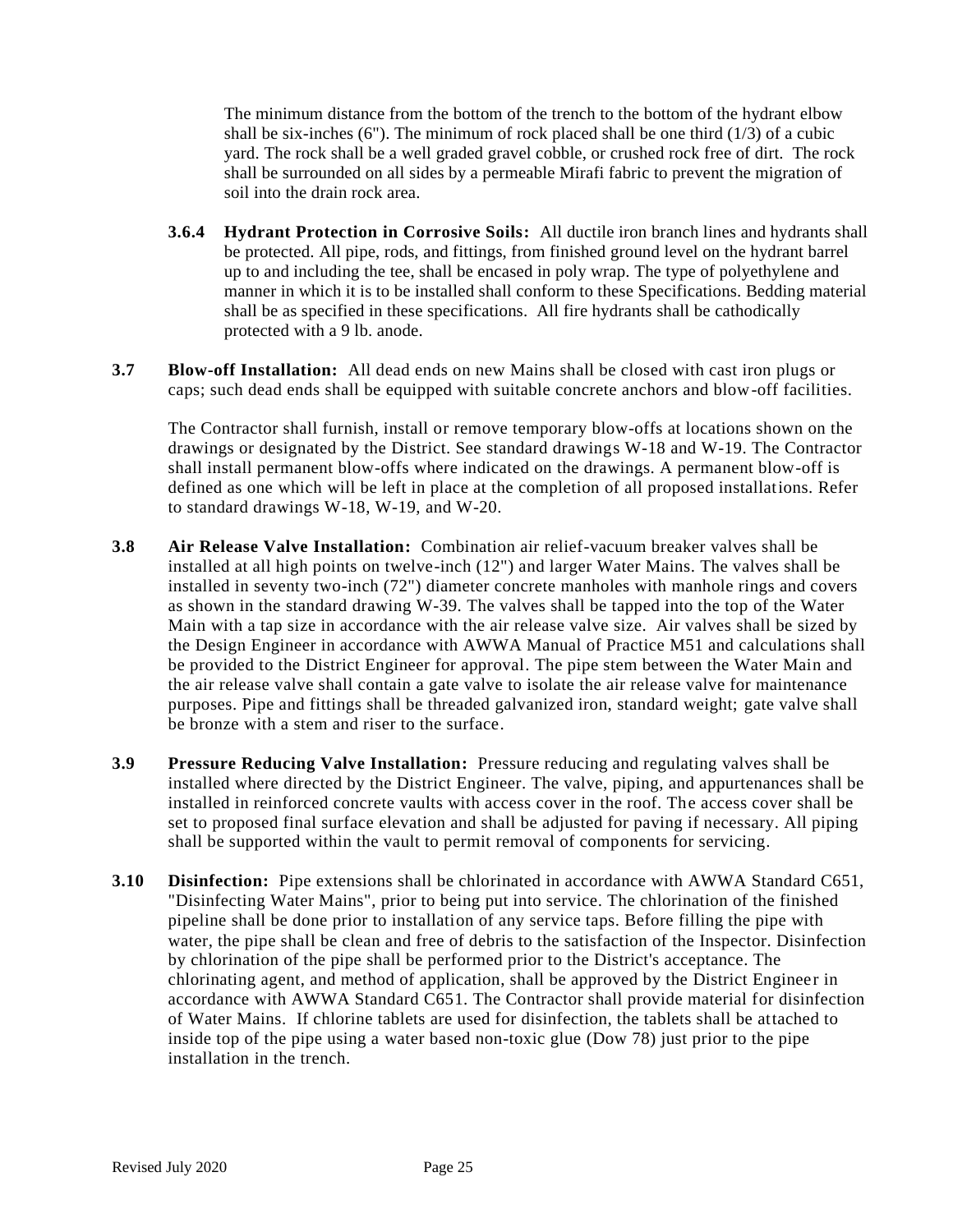### **NUMBER OF CALCIUM HYPOCHLORITE TABLETS OF 5g. STRENGTH REQUIRED TO GIVE 50 PPM PER 20 FOOT OF PIPELINE**

(Based on 0.65g Available Chlorine per g)

| <b>Pipe Size</b> | <b>Number of 5g. Tablets</b><br>Required per20 Ft.<br><b>Length of Pipe</b> |  |  |
|------------------|-----------------------------------------------------------------------------|--|--|
| 4"               |                                                                             |  |  |
| 6"               | 2                                                                           |  |  |
| 8"               | 4                                                                           |  |  |
| 12"              |                                                                             |  |  |
| 16" and above    | Slug Only                                                                   |  |  |

#### **Granular powder shall not be used for disinfection of water mains, unless specifically directed by the Inspector.**

After the calcium hypochlorite has been placed in the pipeline by the Contractor, disinfection must be completed within ten (10) calendar days. Should disinfection not be completed within this period, the District will void this method of chlorination and require that the Main be disinfected by mobile gas chlorinator, or slug method, at the expense of the Contractor.

After the pipe is filled with water and chlorine at less than one foot/second, and unless approved otherwise by the Inspector, chlorinated water of at least fifty (50) mg/l shall be held in contact with the pipe for twenty-four (24) hours. At the end of the twenty-four (24) hour period, the water in the pipeline shall be tested by the Inspector to insure a residual chlorine content of not less than twenty-five (25) mg/l. The pipeline shall then be thoroughly flushed to remove the heavily chlorinated water. Care shall be taken in flushing the pipeline to prevent property damage and danger to the public. Samples of water shall be collected by the District Inspector for bacteriological examination and residual chlorine content testing before the pipe is put into service. Testing of bacteriological evaluation and sampling shall be done by a state certified laboratory at the expense of the Contractor.

A new Main will be released for the tapping of services when disinfection and flushing to normal system operating residual and has been completed, bacteriological testing and a hydrostat has been done, it is acceptable to the Water Operations Manager, and the main has been flushed and charged.

### **3.11 Hydrostatic Testing**

**3.11.1 General:** No hydrostatic tests shall be made on any portion of the pipeline until field placed concrete has had adequate curing time.

The Inspector shall be notified twenty-four (24) hours in advance of testing. All testing shall be made **in the presence of the Inspector.**

Only the following methods are acceptable for supplying potable water for hydrostatic testing:

a. Water may be taken from a nearby pressurized water source which has been previously chlorinated, tested and accepted, such as a fire hydrant.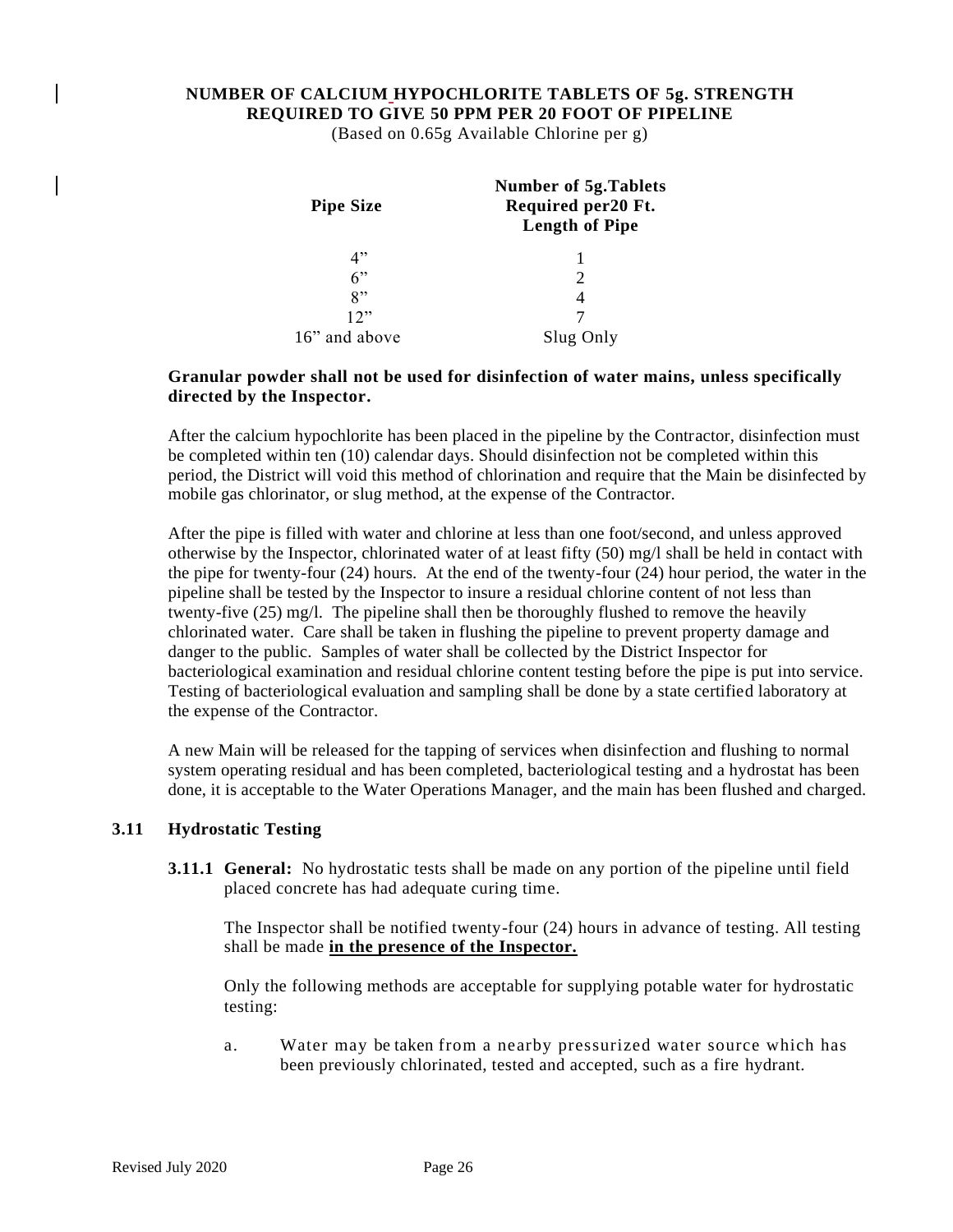- b. Water may be delivered to the site in a chlorinated water tank having a minimum capacity of three hundred (300) gallons. The water tank shall be used exclusively for the transportation of potable water.
- c. Any previously tested, chlorinated and accepted Water Main which is pressurized and is to serve the new Main extension may be tapped on the pressurized side of the closed valve.

In any event, the method of supplying water as well as the source of water for hydrostatic testing shall be as approved by the Inspector. Use of barrels, sanitary or otherwise, to supply water for hydrostatic testing is strictly prohibited.

All Water Mains shall be field hydrostatically tested to a minimum pressure not less than one and one half (1-1/2) times the working pressure or one hundred and fifty (150) psi, whichever is greater, for a minimum of two (2) hours. The test will fail if the pressure drops more than five (5) psi within the two (2) hour period.

**3.11.2 Procedure:** The pipeline shall be properly backfilled and shall be in a state of readiness for testing. All bulkheads, pumps, taps and appurtenances necessary to fill the pipeline and maintain the required pressure shall be in place. The pipeline shall be filled with water and the test pressure shall be applied to the pipeline by means of a continuously operating pump equipped with a bypass valve for regulating pressure. When filling the pipeline, it shall be filled at a rate which will not cause any surges, nor will it exceed the rate at which the air can be released.

All air in the line shall be properly purged. Where blow-offs or hydrants are not available or are not effective in purging air from the line, the Inspector shall require a tap at the Contractor's expense, to purge the line. The location and size of tap shall be at the Inspector's discretion.

Upon achieving test pressure, the pressurizing pump shall be turned off and disconnected from the pipeline.

While the test pressure is maintained, an examination shall be made of the pipeline in general, and any leaks shall be repaired. Any pipe or fitting found to be faulty shall be removed and replaced. No leakage is allowed through the bonnet of the line valve. Any valve leaking through the bonnet shall be repaired in place or removed and replaced. Cutting and replacing pavement, excavating and backfilling may all be necessary parts of locating and repairing leaks discovered by pressure testing of pipe.

Tests shall be conducted with fire hydrant auxillary valves open and the hydrants shut off.

After all visible leaks have been stopped, the full test pressure shall be maintained for two (2) continuous hours.

**3.11.3 Allowable Leakage** At completion of the test, the pipeline shall be returned to the test pressure and the amount of water metered into the pipeline. At the discretion of the Inspector, a leakage test is not required for water pipe sections less than 12 inches or less than 200 feet in length. The method of metering shall be a volumetric measurement taken from a tank no greater than 55 gallons. Under no conditions shall an excess of 5 psi be lost during the two-hour test. Allowable leakage (that amount used to re-fill the pipeline), gallons per hour per one thousand feet (1,000') of pipe, for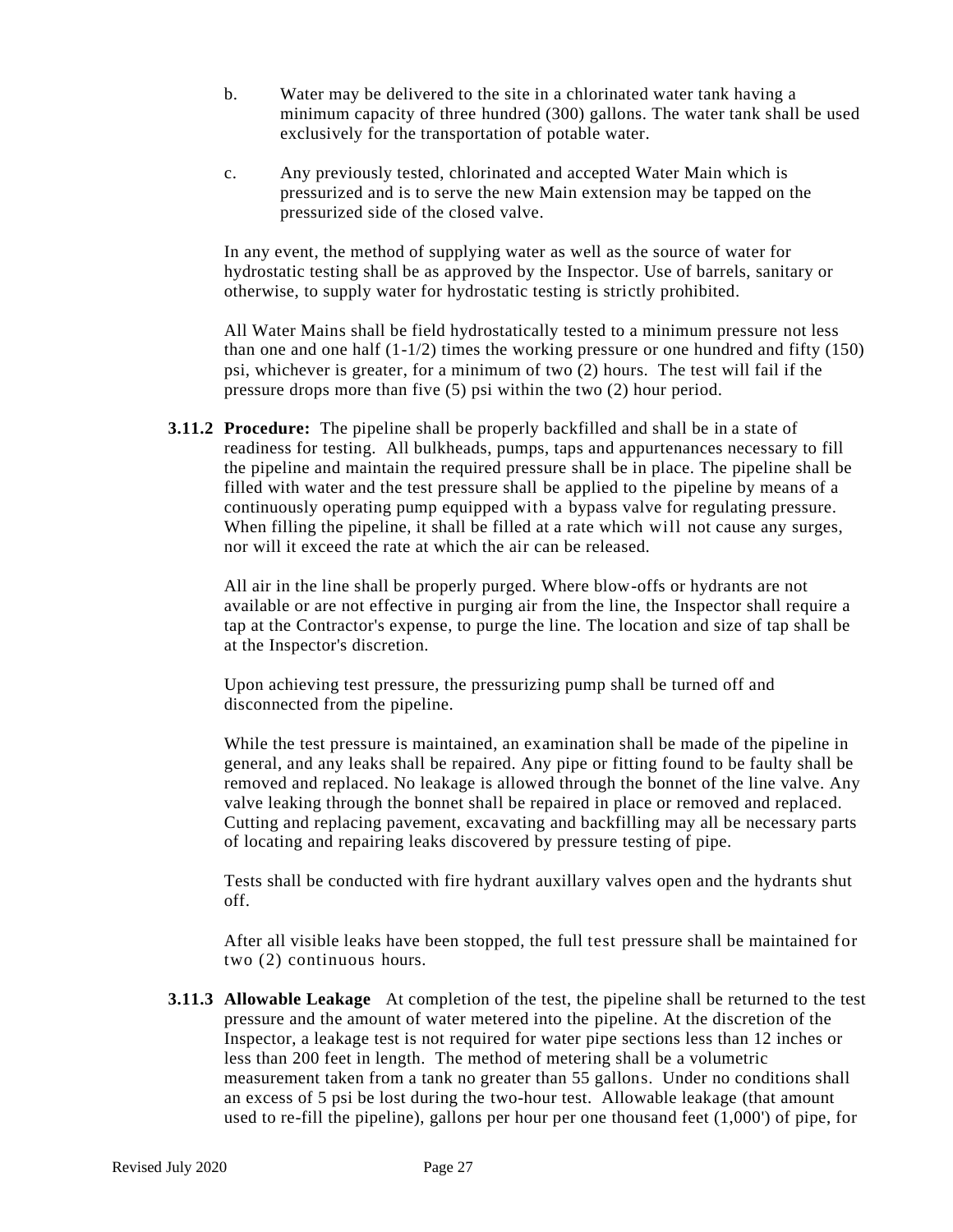each section between line valves for mechanical joint or push-on joint pipe shall not exceed the following rates:

| Avg. Test<br><b>Pressure</b> | <b>Pipe Size – Inches</b><br>(Gallons) |      |      |      |           |      |      |
|------------------------------|----------------------------------------|------|------|------|-----------|------|------|
| <b>PSI</b>                   | $\overline{\mathbf{4}}$                | 6    | 8    | 12   | <b>16</b> | 20   | 24   |
| 250                          | 0.47                                   | 0.71 | 0.95 | 1.42 | 1.90      | 2.37 | 2.85 |
| 225                          | 0.45                                   | 0.68 | 0.90 | 1.35 | 1.80      | 2.25 | 2.70 |
| 200                          | 0.43                                   | 0.64 | 0.85 | 1.28 | 1.70      | 2.12 | 2.55 |
| 175                          | 0.40                                   | 0.59 | 0.80 | 1.19 | 1.59      | 1.98 | 2.38 |
| 150                          | 0.37                                   | 0.55 | 0.74 | 1.10 | 1.47      | 1.84 | 2.21 |

If testing indicates a leakage rate in excess of the rates above, the pipeline will not be accepted. The pipeline shall be repaired, re-chlorinated, and re-tested as described in this section until all test requirements are met.

# **3.12 Water Meter Installation**

# **3.12.1 General**

- a. The acceptable location for three-quarter inch  $(3/4)$  through one-inch  $(1)$ water meters shall be limited to inside of building, unless otherwise approved. Locations for one and one-half inch (1 1/2") or larger water meters shall be approved by the District prior to installation of the water meter loop.
- b. Water meter locations selected shall provide adequate protection against freezing.

### **3.12.2 Inside Water Meter Installations**

- a. Inside residential water meter locations must be in the basement or other lowest level of the residence excluding crawl space. A floor drain is to be located by the inside water meter unless otherwise approved by the District.
- b. Inside three quarter inches (3/4") through one-inch (1") water meter locations shall be such that the water meter is unobstructed on one side; i.e., easily accessible for reading or servicing with a minimum of twelve-inches (12") clearance around the remainder of the meter. Meter locations shall not require stooping or crawling to gain access to the meter.
- c. Inside three quarter inches  $(3/4)$  through one-inch  $(1)$  water meter loop installations shall include an inlet and outlet valve as shown on standard drawing W-35. Meter setters for three quarter inch  $(3/4)$  and one-inch  $(1)$ settings will be AY McDonald 740-2-FF33.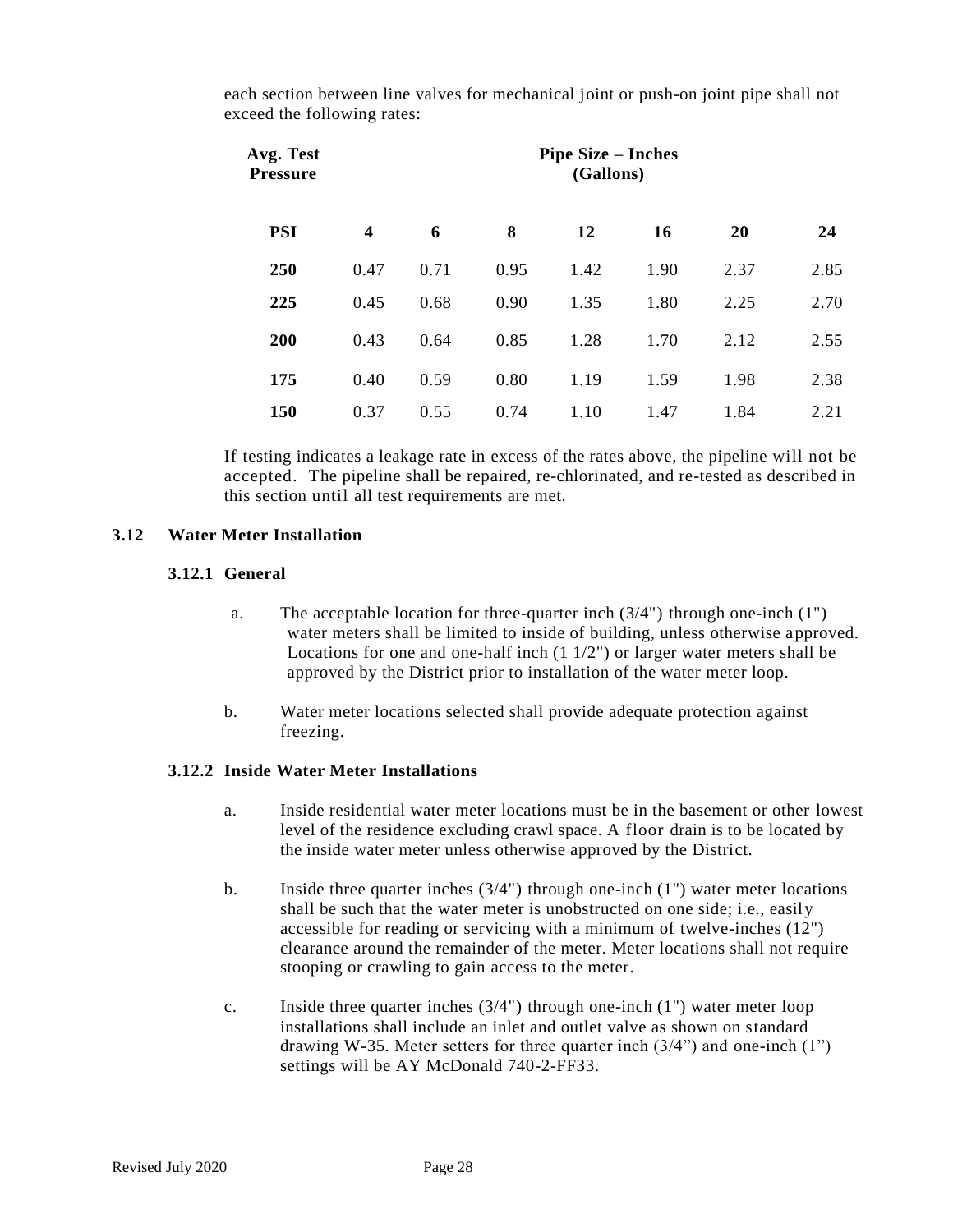d. Inside one and one-half inch  $(1 1/2)$  and larger. Plans for inside water meter set (to include support) installations for one and one-half inch  $(1\ 1/2)$  and larger water meters shall be submitted to the District for approval prior to installation of the meter set and should be similar in design to the meter set piping and support shown on standard drawing W-35A(Horizontal Set), except that the metered bypass piping may also be extended under or over the meter and that adequate meter loop support may require a different design.

# **3.12.3 Water Meter Vault Installations (Other than Residential)**

- a. The location of the meter for one-inch (1") water meters will be located within an easement near the property line. If a problem arises on the location, the decision will be determined by the District.
- b. The only vault acceptable to the District for one-inch (1") meters is a four-foot (4') concrete manhole with a thirty-six-inch (36") lid with rungs per W-37.
- c. The meter loop in the vault for three-quarters  $(3/4)$  and one-inch  $(1)$  water meters must be AY McDonald 732-4-WW22 44. The copper setter will be installed so that the loop is twenty-six inches (26") below the top of the meter vault lid. See standard drawing W-37 and accompanying general notes.
- d. The location of the meter vault for one and one-half inch  $(1\ 1/2)$  or larger water meters shall be approved in the field by the Inspector.
- e. Meter vaults for water meters one and one-half inch  $(1\ 1/2)$  or larger shall be 6' concrete manhole with a 36" lid with rungs. See standard drawing W-38 and accompanying general notes.
- f. Meter vaults must have an approved ring and cover of sufficient size per W-37 and W-38.
- g. Meter vault (one and one-half inch (1 1/2") and two-inch (2")) must set on the floor of pit, not on riser. The maximum depth of the meter pit shall be five feet six inches (5'6"). The minimum depth of the pit shall be four feet six inches (4'6"). See standard drawing W-38 and accompanying general notes.
- h. Water meters one and one-half inch  $(1 1/2)$  and larger may be required to have a metered bypass around the meter of sufficient size to supply the property while the meter is being serviced. This requirement shall be at the discretion and direction of the District. Contact the District prior to construction of meter loops of this size.
- i. When a bypass is allowed with a meter installation, the pressure regulator valve shall not be bypassed.
- j. Water meter loops  $1 \frac{1}{2}$  and larger must have both inlet and outlet valves.

### **3.12.4 Combined Domestic and Fire Line Water Meters**

a. Only meters approved by the National Board of Fire Underwriters shall be installed in water lines providing both domestic and fire demands. Requests to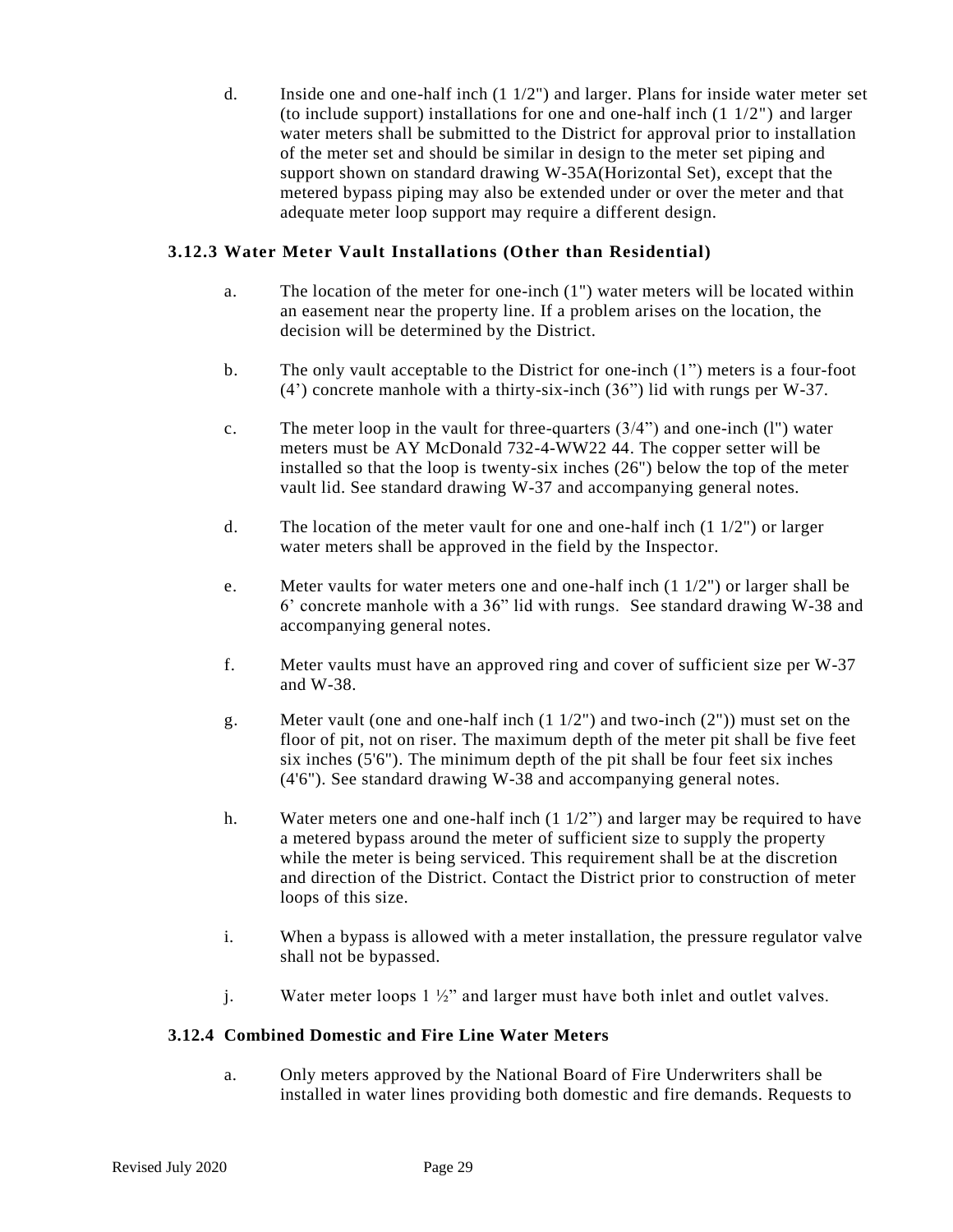install a fire line and/or meter in a water line is handled in the same manner as a water line extension.

- b. Unless otherwise approved by the District, combined domestic and fire line meters must be installed in a vault large enough to accommodate the meter, meter bypass, and all valves and piping.
- c. The location of the meter pit must be approved by the District in advance of construction.
- d. Meter vaults must have an approved ring and cover of sufficient size (thirty-six inches (36") minimum) opening for installation and removal of the meter.
- e. The meter set (three-inch (3") through six-inch (6")) must set on the floor of vault, not on the riser. The maximum depth of the meter vault (inside dimension) shall be seven-feet (7'). The minimum depth of the meter vault (inside dimension) shall be five-feet (5').
- f. Water meter sets for combined domestic and fire line water meters must have both inlet and outlet valves.
- g. Water meters must have a metered bypass around the meter of sufficient size to supply the property while the meter is being serviced.

#### **3.13 Services**

**3.13.1 General:** Hydrostatic testing, approved bacteriological testing, and conditional acceptance of the Water Mains must be made prior to the installation of any water taps.

Water service line locations shall be shown on the utility plans submitted to the District and shall be located ten feet (10') up from the downhill lot line and 18" or less inside the property line. Service Lines shall be installed in a continuous straight line. Service Lines shall be as close to ninety degrees from main line as possible. Tap saddles will be required. Service lines in driveways are not permitted. Tap saddles shall be Romac 202 BS or Equal. HDPE service lines shall be installed horizontally in a "snake-like" configuration to allow for both expansion and contraction of the line in the trench.

### **3.13.2 Service Lines**

a. HDPE service lines shall be the same size from the corporation stop to the curb stop or secondary valve. Then, if necessary, the size of the service line may be increased or reduced only after the curb stop or secondary valve to the meter by one size. HDPE service lines shall be installed horizontally in a "snake-like" laying configuration to allow for both expansion/contraction movement of the pipe in the trench. The HDPE service line shall consist of one (1) piece of continuous pipe from the corporation stop to the curb stop/secondary valve, no fittings or connections are allowed. The curb stop/secondary valve may not be placed under concrete or paved driveway areas. If the service line needs to be extended to accommodate moving the curb stop/secondary valve out of a concrete or paved area, the valve must be abandoned and repaired using butt fusion or heat socket fusion by a certified installer and the new valve will be routed to the closest edge of the concrete.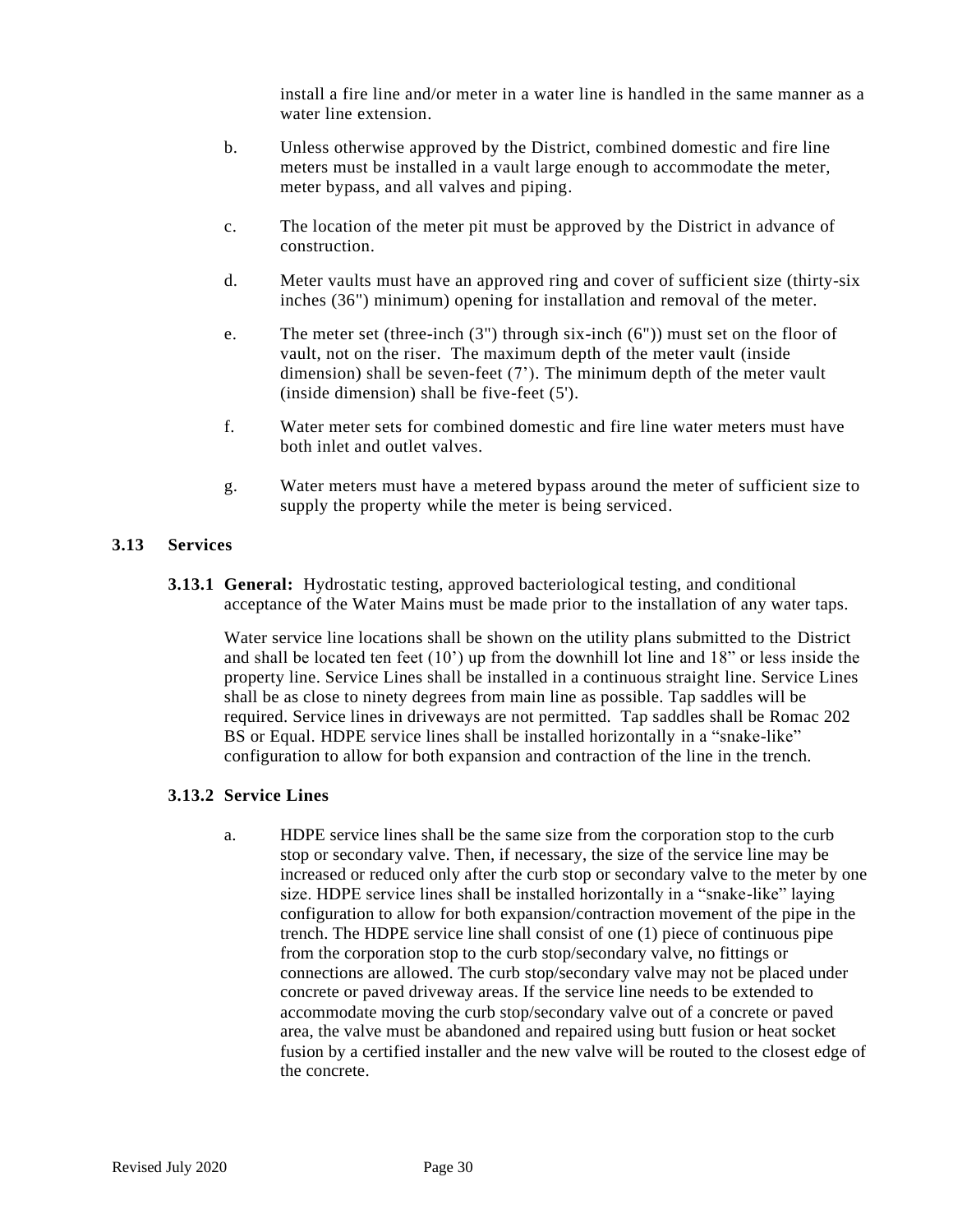- b. 12 gauge insulated solid core tracer wire, as specified herein, shall be extended from the main to the foundation of the house/structure. Tracer wire shall be extended up the outside of the curb stop box, as specified herein and approximately eighteen inches (18") at foundation.
- c. The location of service lines shall be shown permanently on the face of the concrete curb stamped with a "W" in the concrete.
- d. Service Lines other than residential may have meter vaults (see standard drawing W-38) at the property line or the meter may be inside the building and shall consist of a corporation stop at the main, plastic to a curb stop and plastic pipe to a point outside the foundation of the structure in compliance with the latest building code.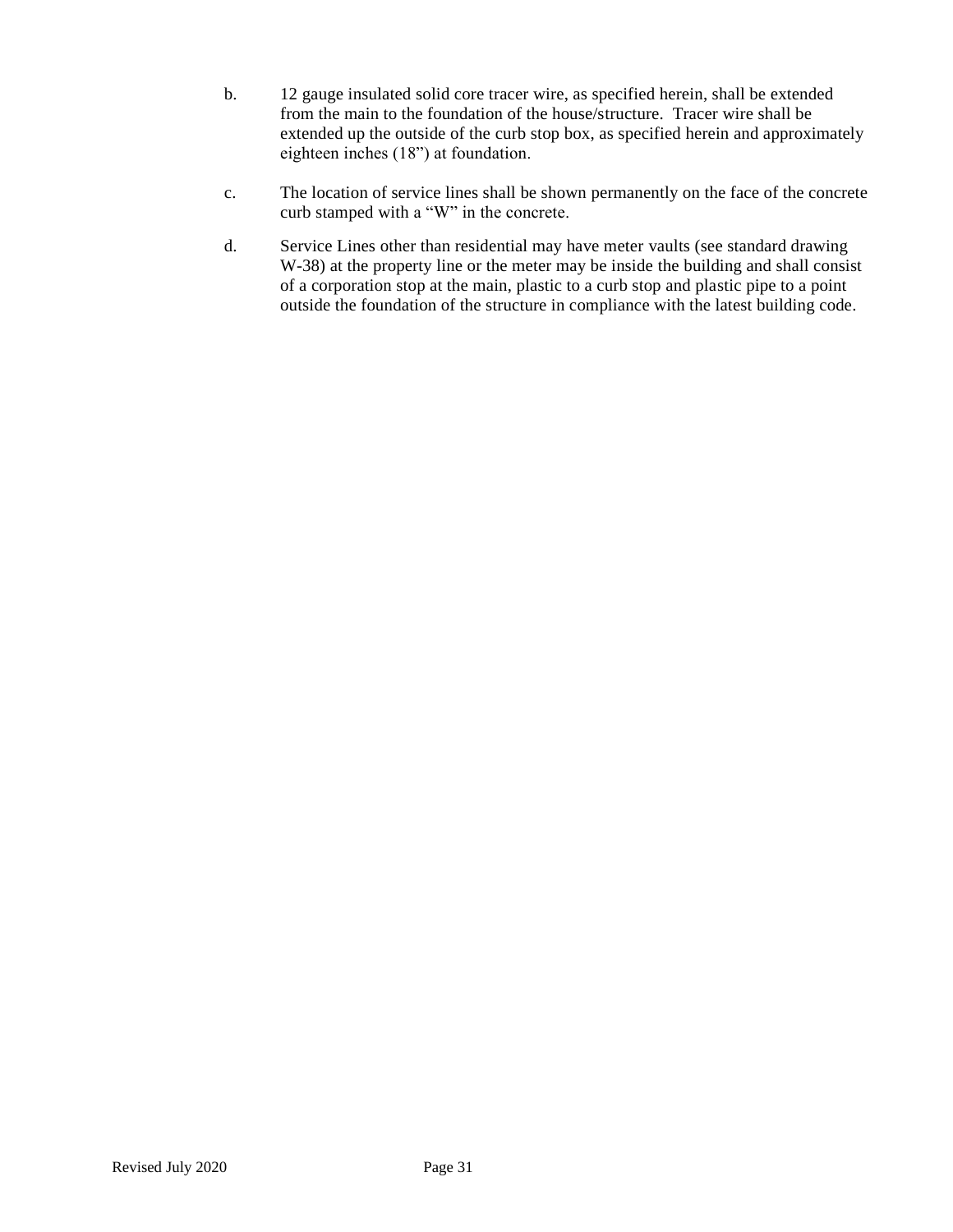THIS PAGE LEFT BLANK INTENTIONALLY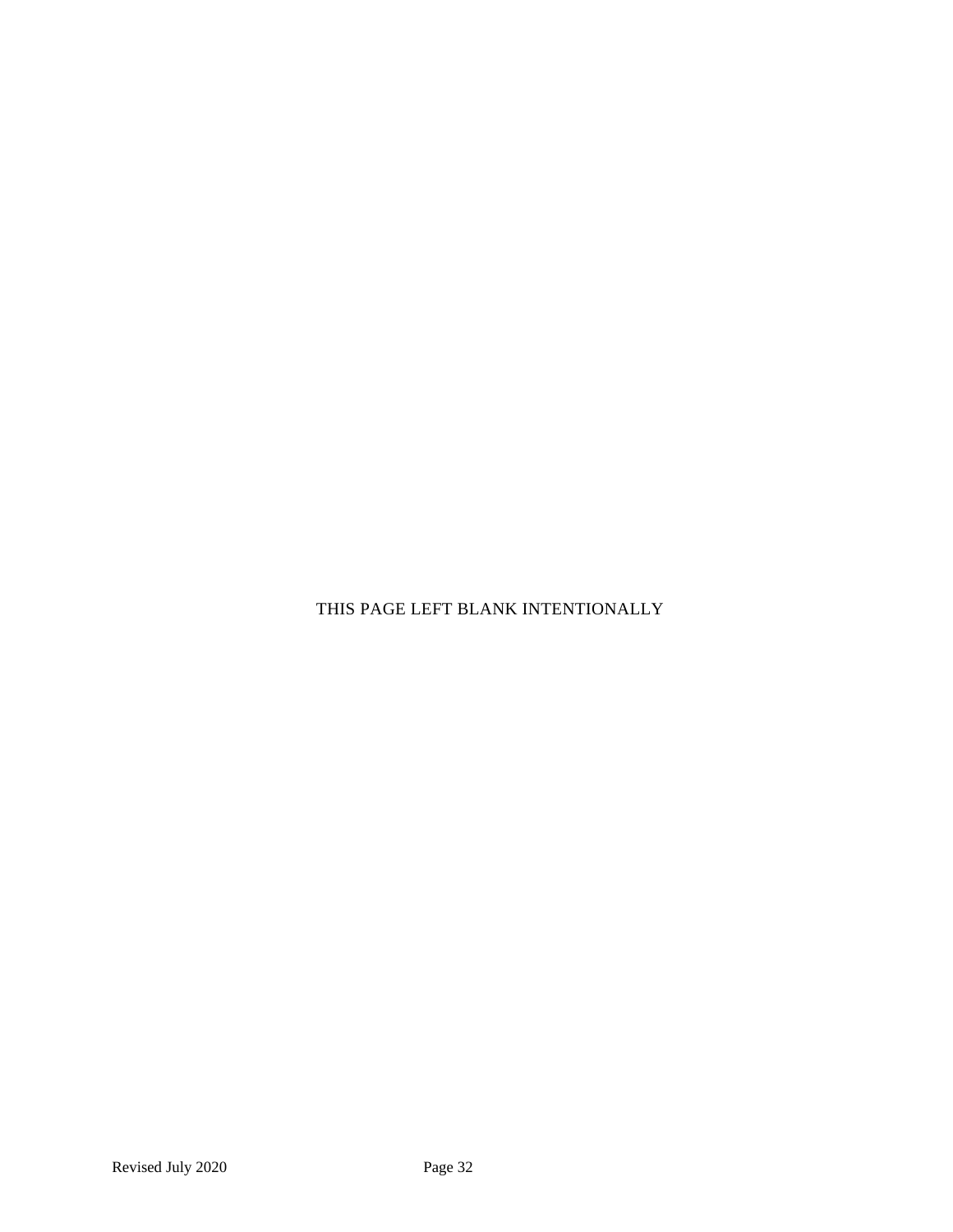# *Section 4.0 Water System Material Standards*

### **4.1 Material Specifications-General**

All materials incorporated into the construction of the Water System shall be new and of first class quality. Used, damaged, sunburned, or imperfect materials will not be permitted and shall be removed from the job site by the Contractor when so directed by the Water Operations Manager/Inspector, District Engineer, or Inspector.

The Contractor shall be responsible for storing material at the job site in a manner to prevent damage of contamination of the material. Security is the Contractor's responsibility. The District is not responsible for loss of material from the job site.

All materials that will be in contact with drinking water shall be certified to meet the lead-free requirements of NSF/ANSI 61 and NSF/ANSI 371.

### **4.2 Pipe**

### **4.2.1 Polyvinyl Chloride (PVC) Pipe**

- a. PVC may be used for water line up to 24 inches in diameter.
- b. For pipe diameter of 12 inches or less, pipe shall meet requirements of AWWA Standard C900 and shall be either DR 18 or DR 14 as approved on the drawings.
- c. For pipe diameter of greater than12 inches through 24 inches, pipe shall meet requirements of AWWA Standard C905 and shall be either DR 25 or DR 18 as approved on the drawings.
- d. All pipe must have adjusted #12 tracer wire (solid core) with testing stations every 550' on transmission lines unless valves are specified.
- e. Fittings for all pipe shall be ductile iron meeting the requirements of AWWA Standards C104 and C110 and C153 for short body ductile iron. **PVC Fittings are not allowed.**

### **4.2.2 Ductile Iron Pipe**

- a. DIP may be used for water line through 30 inches (30").
- b. Shall meet requirements of AWWA Standard C151.
- c. Pipe class shall be a minimum of Cl 350 for all sizes, unless otherwise specified on the approved drawings.
- d. Joints shall be "push-on single gasket" type meeting requirements of AWWA Standard C111.
- e. Cement mortar lining shall be provided meeting the requirements of AWWA Standard C104.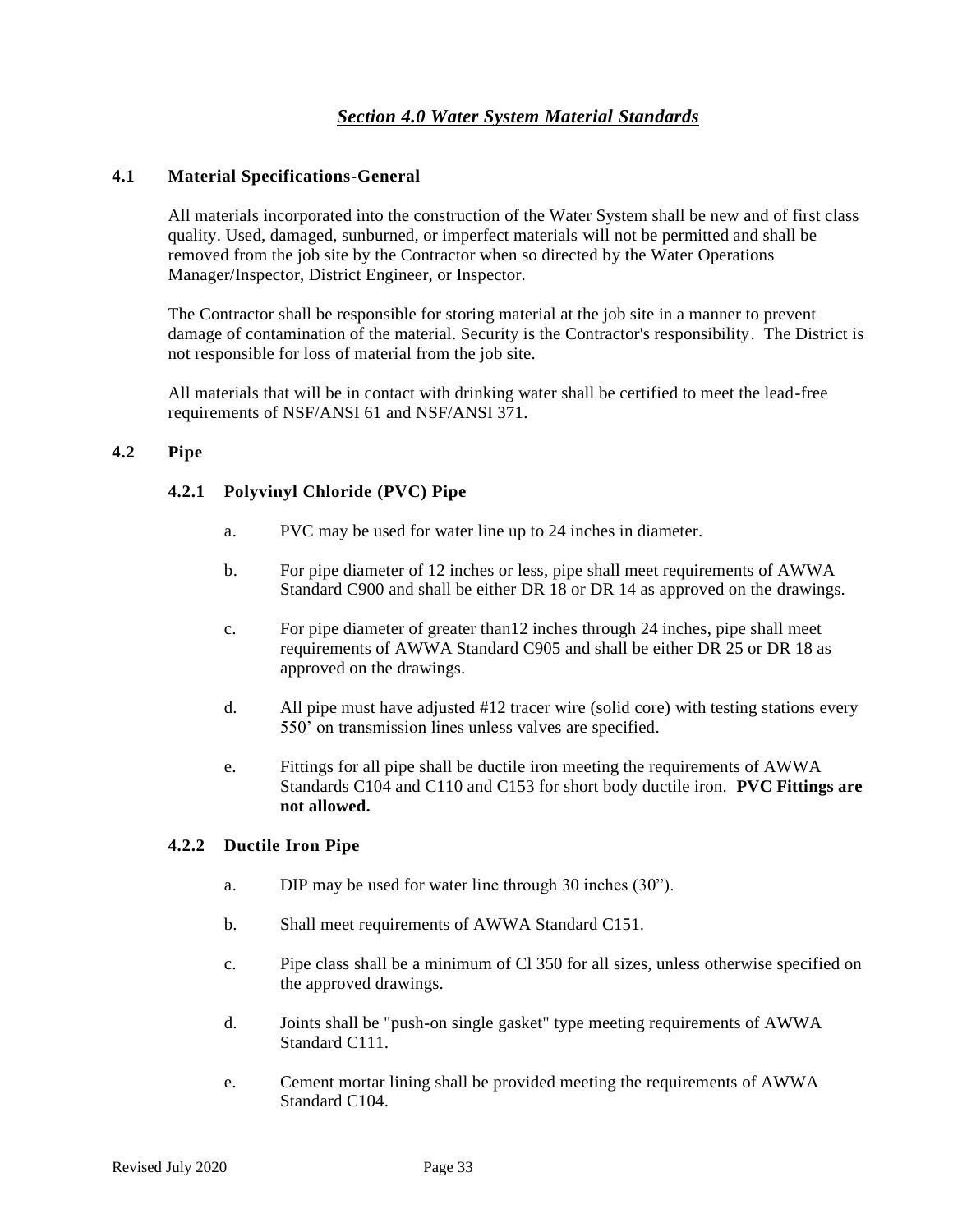- f. Fittings for all pipe shall be cement mortar lined ductile meeting the requirements of AWWA Standards C104 and C110 and C153 for short body ductile iron. **PVC Fittings are not allowed**.
- g. Pipe shall be poly wrapped.

# **4.2.3 Steel Pipe Fabrication**

a. General: All steel pipe, fittings and specials shall be fabricated in accordance with A.W.W.A. Standard C200, "Steel Water Pipe 6-Inches (6") and Larger," A.W.W.A. M-11 Steel Pipe Manual and the requirements on the drawings.

The District requirements for nominal diameter of fabricated steel pipe shall be as follows:

| 4-inch though 12-inch  | I.D. (Inside Diameter   |
|------------------------|-------------------------|
| 14-inch though 30-inch | O.D. (Outside Diameter) |
| 32-inch and larger     | I.D. (inside Diameter)  |

Complete shop drawings shall be submitted to the District for approval prior to any fabrication.

b. Material: All material used shall be acceptable under the "Standard Specification for Low and Intermediate Tensile Strength Carbon Steel Plates of Structural Quality,". A.S.T.M. Designation A283, Grade C or D. Mill pipe shall meet A.S.T.M. A-53 or A139.

Steel pipe, fittings, and specials shall be fabricated to the sizes, dimensions, and shapes as indicated on the drawings. Specified pipe shall be to the nominal inside or outside diameter of the pipe as indicated above. All pipe shall have a wall thickness of at least one-half inch  $(1/2)$ .

### **4.3 Cathodic Protection**

- a. Where DIP is used the entire pipe and fitting system shall be bonded continuously. A minimum of 17 lbs (sacrificial anode) per 400 feet of distribution line is required at separation not to exceed 400 feet. Additionally, fire hydrants sets and fitting and/or valve clusters must have a minimum of 9 lbs (sacrificial anode) per grouping with groupings not to exceed 4 fittings/valves. (See standard drawing W-7)
- b. Where PVC is used each fitting requires a minimum of 1 lb (sacrificial anode) per each fitting. Additionally, fire hydrants sets must have a minimum of 9 lbs (sacrificial anode). If fitting groups are bonded, each grouping must have a minimum of 9 lbs (sacrificial anode) per grouping with groupings not to exceed 4 fittings/valves. (See standard drawing W-7)

# **4.4 Valves**

# **4.4.1 Twelve Inch (12") Diameter and Smaller**

a. Twelve-inch (12") valves and smaller shall be gate valves meeting the requirements of AWWA Standard C509 "Resilient Seated Gate Valves."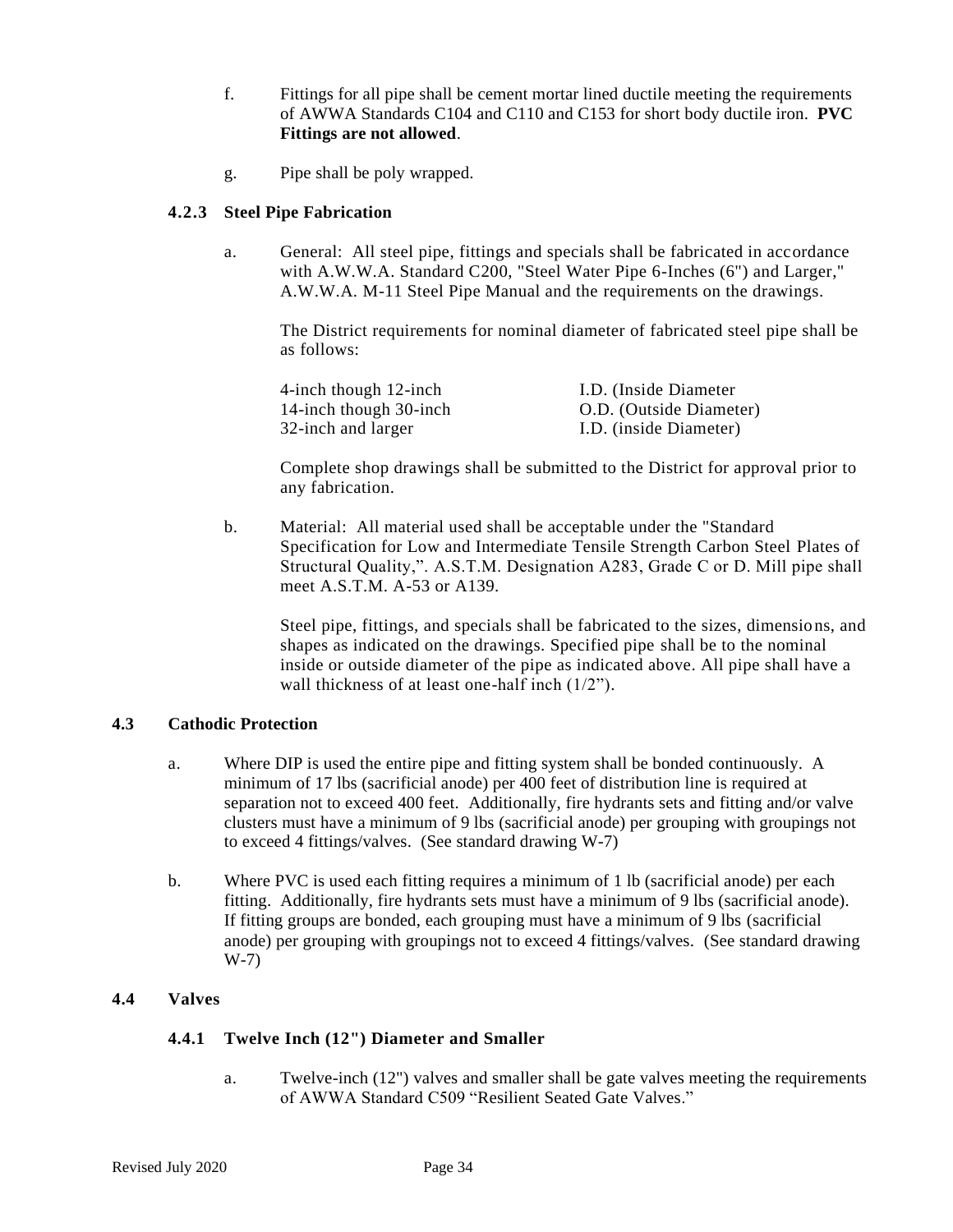- b . Stem shall be non-rising with a two inch (2") operating nut and O-ring seal.
- c. End connections shall conform to AWWA Standard C111.
- c. Only valves of the following manufacturers will be permitted:
	- Waterous (Series 2500)
	- Mueller (Series 2300)
	- AVK (Series 45)
	- Kennedy
- e. All valves shall be installed with a cast iron valve box of the three (3) piece type to the finished grade. Tyler Slip Type six-inch (6") cast iron valve box assembly series 6855, or equal.
- f. Valves shall open counterclockwise.
- g. If the dimension from final grade to the operating nut exceeds 5 feet (5'), a valve extension shall be installed.
- **4.4.2 Fourteen Inch (14") Diameter and Larger:** Fourteen-inch (14") valves and larger shall be Gate Valves with side operator meeting requirements of AWWA Standard C515 modified to two-hundred and fifty (250) PSI working pressure. Valves shall be epoxy coated AWWA C550 and be equipped with beveled gear box.

# **4.5 Fire Hydrants**

**4.5.1 General:** All fire hydrants shall be designed and manufactured in strict compliance with AWWA Standard C502 for Dry-barrel Fire Hydrants. All references made in this specification are to the above standard unless otherwise noted.

### **4.5.2 Acceptable Brands:**

- American AVK Series 2700 (Modern)
- Guardian K-81D Hydrant Kennedy Valve
- **4.5.3 Size of Hydrant:** Hydrants shall have a Main valve opening size of five and one quarter inches (5  $1/4$ ") and shall have a five and one-half foot (5- $1/2$ ") bury unless otherwise approved by the District Engineer.
- **4.5.4 Type of Hydrant:** All hydrants shall be the traffic model type. Hydrants shall be the three-way type with one (1) pumper nozzle and two (2) hose nozzles, all located on the same horizontal plane.
- **4.5.5 Inlet Connection:** Hydrant base shall be provided with a mechanical joint inlet to accommodate six-inch (6") diameter ductile iron or PVC pipe, all in accordance with AWWA Standard C111/A21, "Rubber Gasket Joints for Ductile Iron and Gray Iron Pressure Pipe and Fittings". Incorporated into the base shall be two (2) lugs for rodding or strapping of pipe.
- **4.5.6 Main Valve Assembly:** Main valve of the hydrant shall be five and one quarter inch (5 1/4") diameter compression type which closes with water pressure.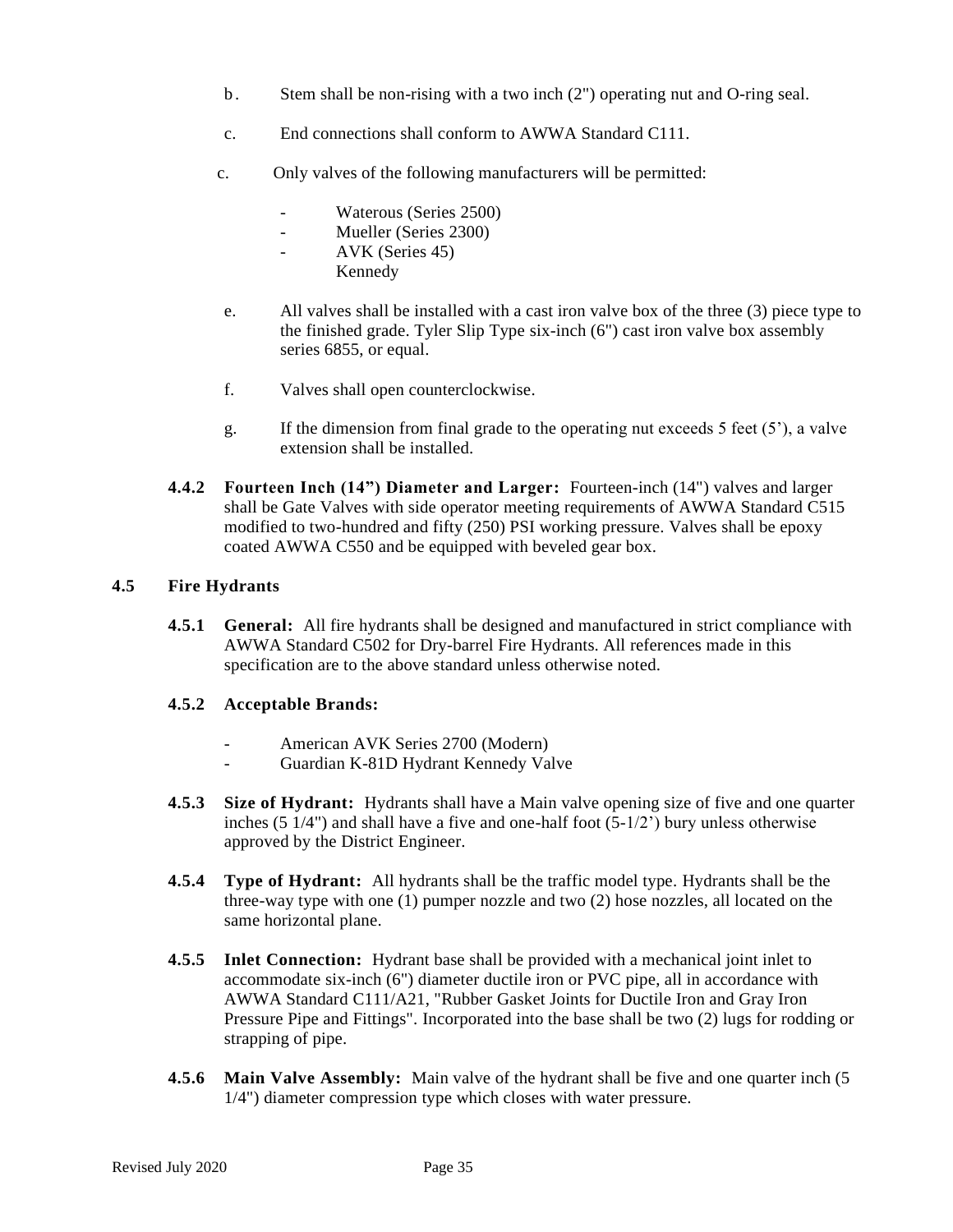Gasket for valve shall be a replaceable type fabricated of a resilient material, with a threaded bottom plate or nut, complete with seal to prevent leakage of the hydrant.

The valve assembly shall include one (1) or more drain valves which will work automatically with the Main valve and drain the barrel when the Main valve is in the closed position.

All parts of the Main valve assembly shall be so designed that removal of the assembly from the barrel is accomplished without excavation.

**4.5.7 Operating Shaft Nut:** The operating nut shall be a pentagon in shape. The nut shall be one and one-half inches  $(1-1/2)$  from point to opposite flat. See standard drawing W-3. Bushings in the bonnet shall be constructed so that it will prevent the operating nut from traveling during opening or closing operation. Also, the bushing shall house a gasket or seal to prevent moisture or foreign material from entering the lubricant reservoir.

The hydrant shall open by turning the operating nut to the left in a counterclockwise direction and shall have an arrow on top of the bonnet to designate the direction of opening.

**Pumper Nozzle and Cap:** The pumper nozzle shall be four and one-half inch  $(4'-1/2")$ nominal diameter with four (4) threads per inch. Threads shall be right hand. See standard drawing W-3.

Nozzle caps shall be furnished with a synthetic rubber gasket installed in a retaining groove and the dimensions and shape of the nozzle cap nut shall be the same as the operating shaft nut as described in Section 4.5.7 of these Specifications.

Nozzle caps shall be furnished with security chains with one end of each securely attached to the upper barrel section of the hydrant.

All nozzle caps shall be removed by turning counterclockwise.

- **4.5.9 Hose Nozzles and Caps:** The two (2) hose nozzles shall be two- and one-half inch (2 1/2") nominal diameter with seven and one half  $(7 \frac{1}{2})$  threads per inch. Threads shall be right hand. See standard drawing W-3. Each hose nozzle shall include a nozzle cap with nut and security chain and shall be removed by turning counterclockwise as described in Sections 4.5.7 and 4.5.8 above.
- **4.5.10 Color:** The upper exposed section of the hydrant above ground shall be painted Rustoleum 659 yellow or equal. The buried portion of the hydrant shall be given a bituminous coating in accordance with Section 10-8.1 of AWWA Standard C110.
- **4.5.11 Location:** Where possible, fire hydrants shall be located in the northeast quadrant of the intersection. See standard drawing W-1 for typical installation. The location of all fire hydrants shall have the written approval of the appropriate Fire Protection District.
- **4.6 Pressure Reducing Valves:** Pressure reducing and regulating valves shall be of a type capable of maintaining pre-adjusted downstream pressures, varying rates of flow and upstream pressure without causing water hammer. Valves shall be piston type, not spring operated, with flanged end connection, and shall be installed in concrete valve vaults of sufficient size to provide adequate maintenance and operation. Valves shall have gate valves and pressure gauges on both upstream and downstream sides and shall have bypasses with smaller pressure reducing and regulating valves to handle minimum flows as determined by the District Engineer. All gate valves in the vaults shall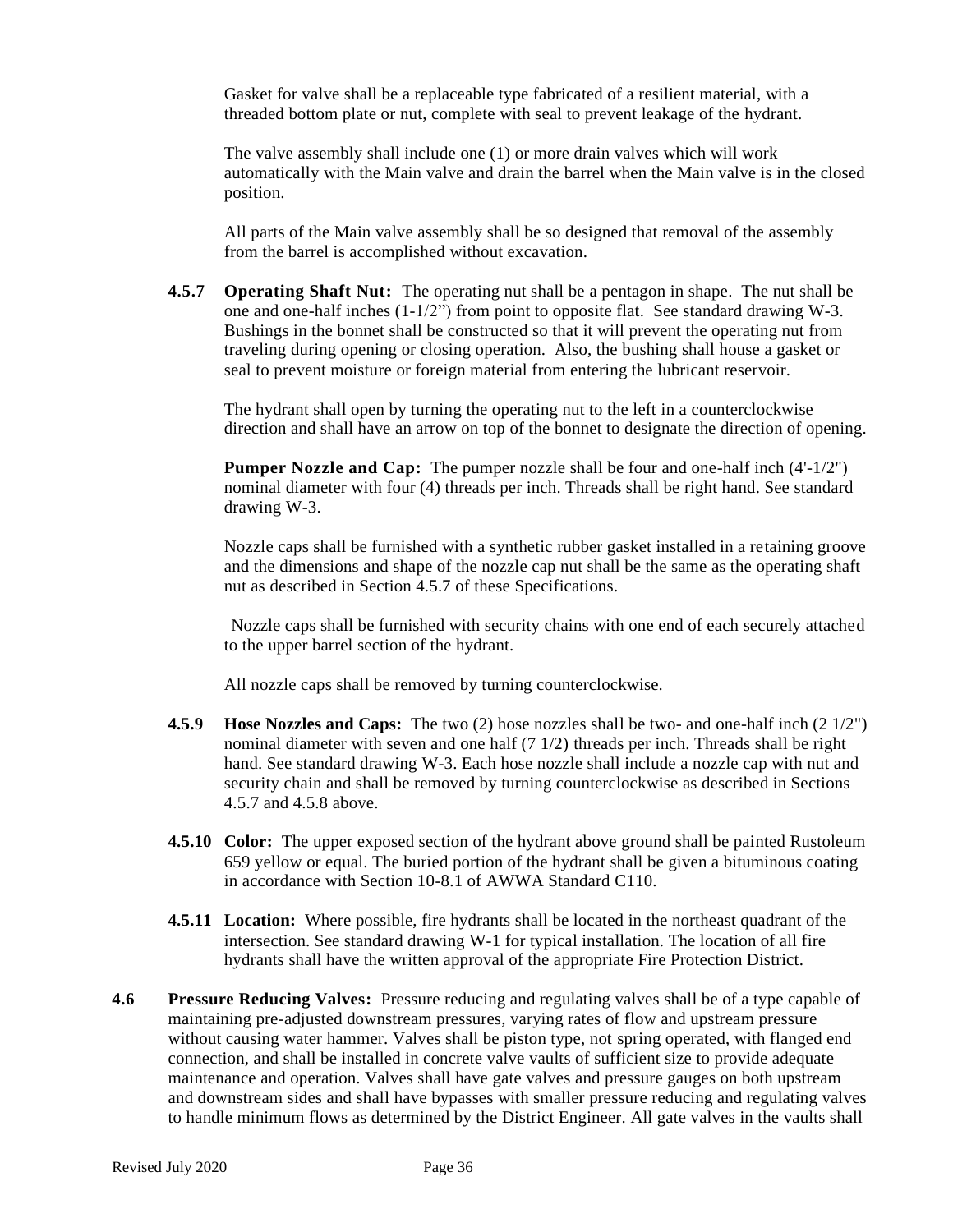be capable of being operated from above ground by use of two inch (2") square valve keys. Cla-Val or equal are acceptable.

**4.7 Air Release Valves:** Valves shall be combination air release and vacuum valves. These shall be installed at each high point on all twelve inch (12") and larger water Mains and at all other locations as directed by the District Engineer. Air release and vacuum breaker valves shall be located in pre-cast concrete manholes in accordance with the standard drawing W-39 and shall automatically release air from the lines when the lines are being filled with water and shall admit air into the lines when water is being withdrawn in excess of the inflow.

Valves shall be iron body, with bronze trim. Floats shall be stainless steel. One-inch (1") valves shall be installed. Oil the stem between the pipe and release valve or as shown in the standard drawing W-39.

Pipe and fittings used in the release valve system shall be brass and connections shall be threaded. Gate valves shall be resilient-seated, threaded gate valve with a two-inch (2") standard operating nut.

Acceptable manufacturers are Apco, Crispin, Val-Matic, ARI, and Clow.

Four-inch  $(4<sup>n</sup>)$  vents are required for ARV's less than two-inches  $(2<sup>n</sup>)$ , and six-inch  $(6<sup>n</sup>)$  vents are required for two-inch (2") ARV's or larger.

- **4.8 Thrust Blocks:** Concrete thrust blocks, in addition to rods and clamps and/or restrained fittings, shall be installed at all tees, plugs, bends, and fire hydrants in accordance with the standard drawing W-10. Where thrust blocks are used in conjunction with eight (8) mil thick polyethylene as a bond breaker, care shall be taken not to block weephole outlets or to cover bolts, nuts, clamps, or other fittings or to make them inaccessible. Size of thrust block, type of concrete, and dimensions shall be in accordance with the details in standard drawing W-10. Concrete shall be three thousand (3,000) PSI strength at twenty-eight (28) days.
- **4.9 Pre-Cast Concrete Vaults and Manholes:** All butterfly valve and air release and vacuum valve manholes, pressure reducing valve vaults, meter vaults, and other vaults shall be pre-cast or poured-in-place concrete. Design of manholes and vaults shall be for H-20 traffic loading and shall include aluminum rungs, cast iron rings and covers of a pattern approved by the District Engineer, with the word "WATER" cast thereon, and shall be in accordance with the details in standard drawing W-29.

### **4.10 Services**

### **4.10.1 Service Lines**

- a. All residential Service Lines shall consist of a corporation stop at the Main, continuous plastic pipe to a curb stop at the property line, and continuous plastic pipe up through the slab or floor of the structure in compliance with the latest building code. Meter pits are not permitted on residential services. Residential Service Lines shall be a minimum of three-quarter inch (3/4") diameter. Plastic pipe will be HDPE SIDR 7 Polyethylene line rated at two hundred (200) psi with stainless steel stiffeners of equal.
- b. The water meter and meter set are part of the service. Service Lines larger than two-inches (2") shall be ductile iron or polyvinyl chloride and shall have a gate valve at the Water Main.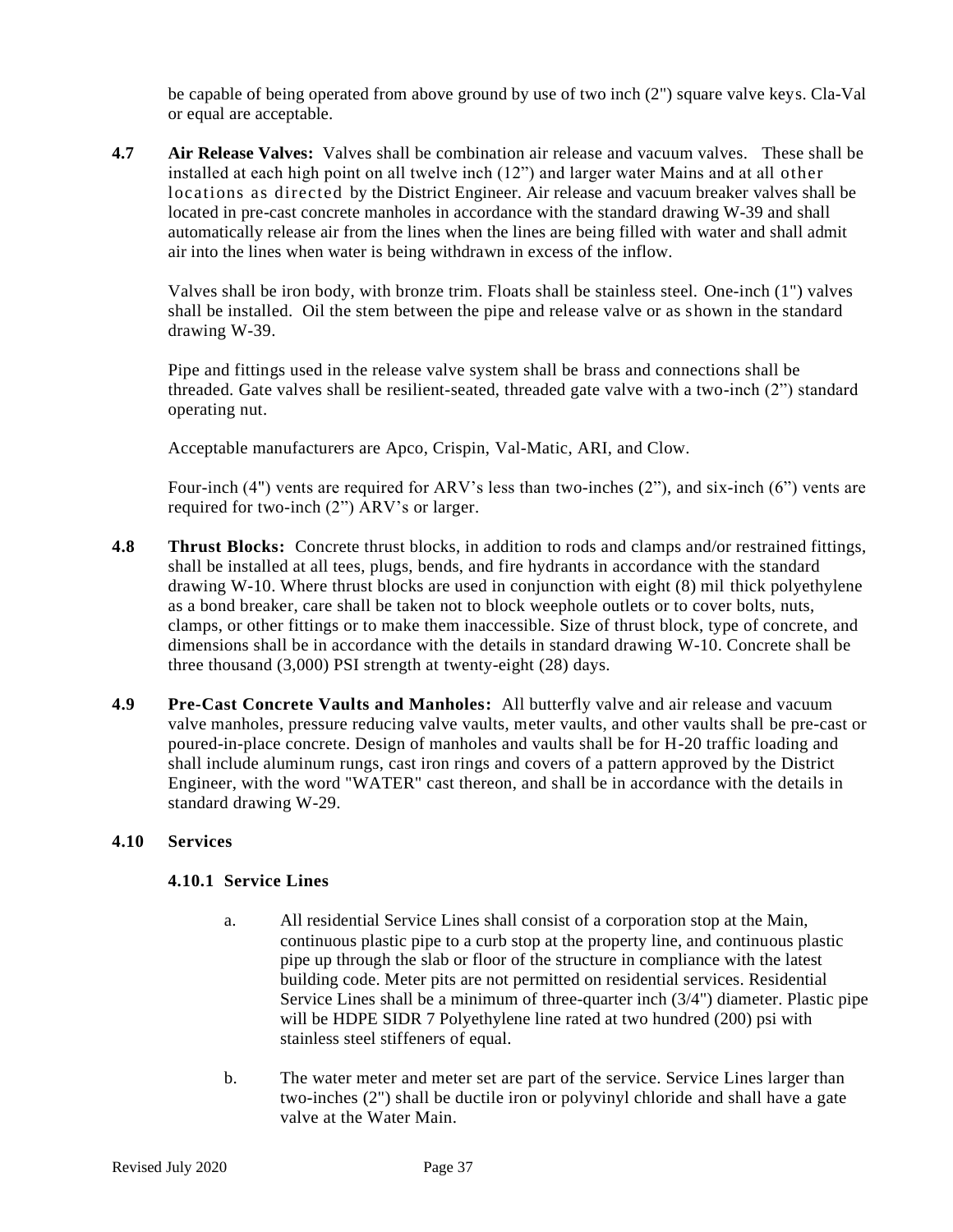No portion of the building electrical system and/or ground may be attached to the service line or internal plumbing such that current may be induced into or from the piping system.

- c. Water Service lines shall be a minimum of three-quarter inch (3/4") inside diameter.
- d. No flares will be allowed on any installations.
- **4.10.2 Corporation Stops and Curb Stops (or Valves)** Corporation stops and curb stops shall meet the requirements of AWWA Standard C800. Curb stops shall include a curb box installed at the right-of-way line.

Corporation stops shall be McDonald 74701B.

Curb Stops shall be:

McDonald MCD 6100-33 3/4" MCD 6100-33 1" MCD 6100-33 1-1/2" MCD 6100-33 2"

For lines larger than two-inches (2"), curb stop valves shall be resilient-seated gate valve with epoxy-coating inside and out.

### **4.10.3 Meters**

- a. General
	- l. All water supplied by the District to a property must be metered.
	- 2. All water meters shall be installed and furnished by the District at the expense of the property owner and shall become the property of the District.
	- 3. Water meters will be serviced and maintained by the District.
	- 4. Meters under one and one-half inch (l-1/2") shall be supplied with MXU.
	- 5. One and one quarter inch (1-1/4") meters are not permitted.
- b. Residential Meters up to one and one-half inch  $(1-1/2)$ ")
	- 1. Shall be Badger Brass Recordall® Disc Series Meters
	- 2. Shall be furnished with District's AMR system.
	- 3. Shall be calibrated and furnished to indicate gallons
- c. Residential Meters two-inch (2") and larger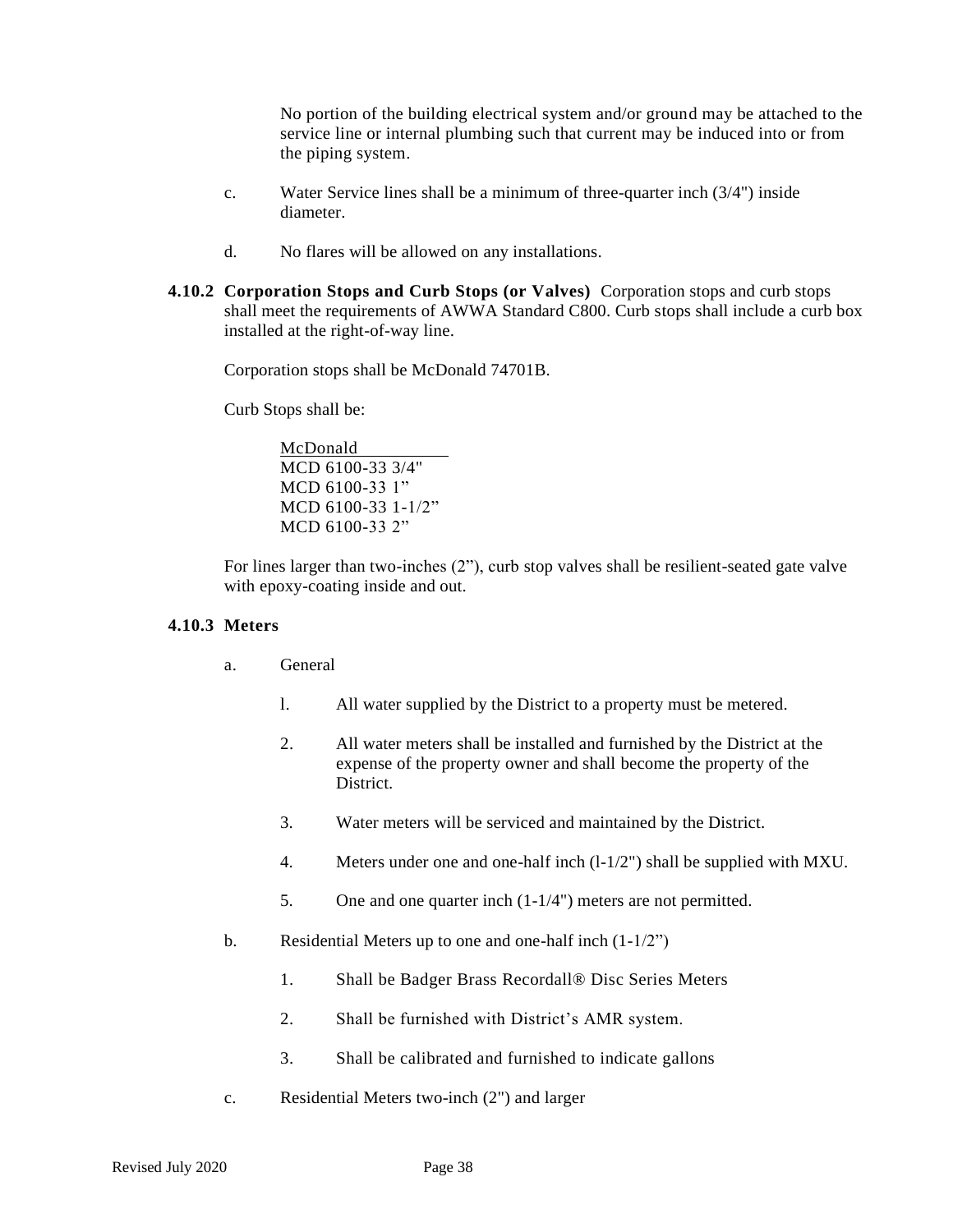- 1. Shall be compound meters in brass housing with a disc meter to record small flows and a turbine to record large flows.
- 2. Shall be calibrated and furnished to indicate gallons.
- 3. Shall be furnished with District's AMR system.
- d. Irrigation meters 1 1/2" and larger
	- 1. Shall be Badger Brass Recordall turbo series, Model T-160.
	- 2. Shall be calibrated and furnished to indicate gallons.
	- 3. Shall be furnished with District's AMR system.

### **4.10.4 Backflow Preventers**

- a. Only the models of backflow prevention assemblies that are approved by the American Society of Sanitary Engineering (ASSE) are acceptable for use when installing assemblies and devices used to control cross-connections in accordance with CDPHE Regulation 11.
- b. Air gaps must be installed in accordance with standard ASME A112.1.2.
- c. Backflow prevention assemblies and air gaps used for containment shall be installed on the user's water service line as close as possible to the point of connection to the public water system and prior to any other connection or branch line. All backflow prevention assemblies shall be installed at a location that allows easy access to the assembly for maintenance and testing and that will not subject the assembly to excessive heat or freezing, and shall be installed in accordance with current Colorado Plumbing Code..
- d. No bypass piping shall be allowed around the backflow prevention assembly unless the bypass is equipped with the same degree of backflow prevention protection.
- e. All backflow prevention assemblies shall be installed at a location that allows easy access to the assembly for maintenance and testing and that will not subject the assembly to excessive heat or freezing
- f. Air gaps must be installed in accordance with standard ASME A 112.1.2.
- g. All backflow prevention methods should be installed in accordance with Colorado Plumbing Code and be approved by the Water Department Manager.
- h. All construction water connections will be provided with an approved backflow prevention with a District approved assembly or method.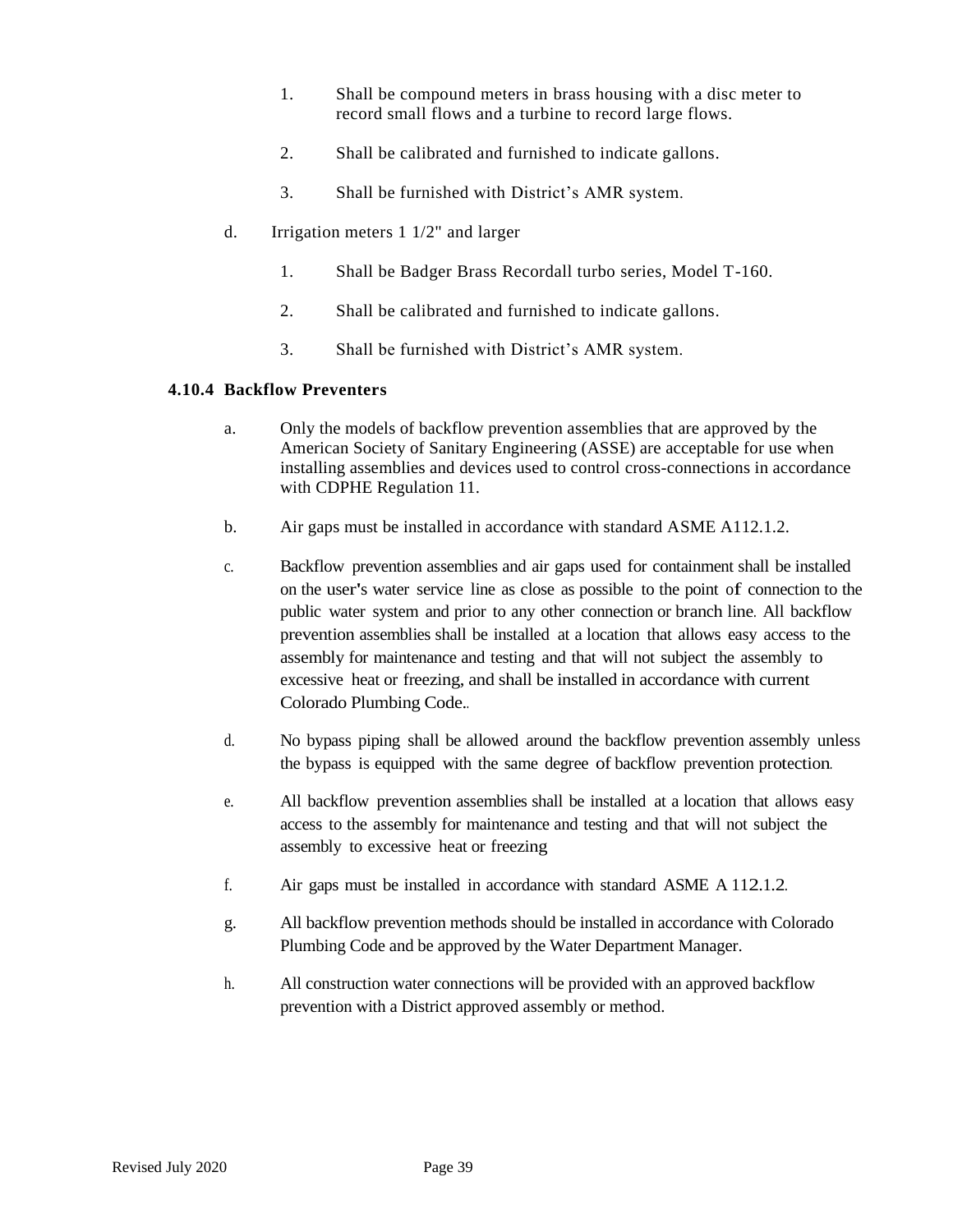THIS PAGE LEFT BLANK INTENTIONALLY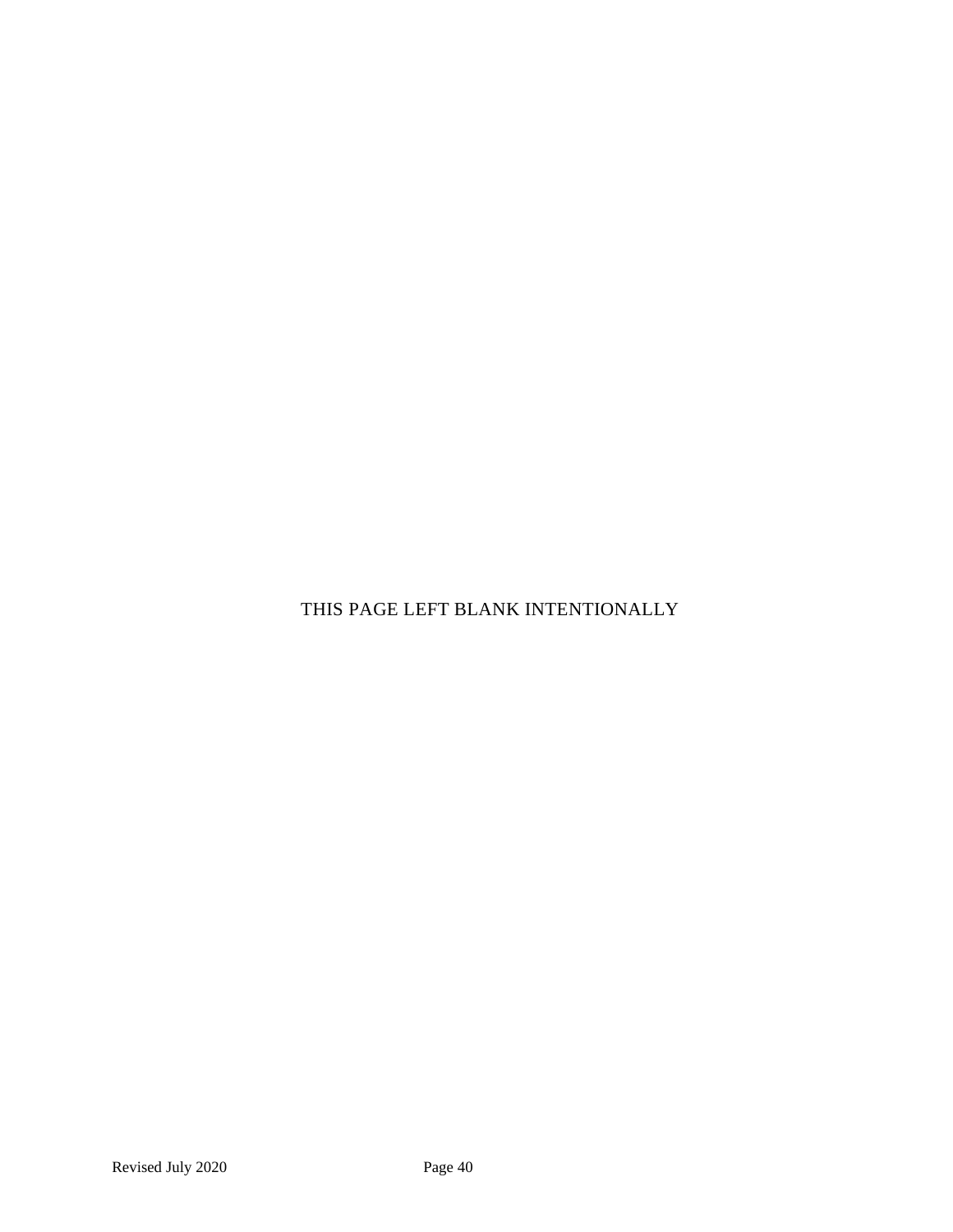# *Section 5.0 Wastewater System Design Standards*

- **5.1 Quality of the Collection System:** The purpose of these Specifications is to ensure that only proven high quality materials are installed using first-class workmanship. Determination of the best materials and construction methods are based upon lowest life cycle costs. Sizing and layout of the system are parts of the total consideration of design, operation and maintenance of a Wastewater Collection System that yields optimum quality service at the lowest total cost to the Customer.
- **5.2 Sizing of Collection Mains:** All Mains shall be sized large enough to provide for sanitary sewer service for the entire basin area requesting service and shall meet the following requirements: The District reserves the right to size Mains to provide service for projected future needs.

No public sewer shall be less than eight inches (8") in diameter with the exception of small service areas where six-inch (6") sewers may be used with the approval of the District. No Service Line shall be less than four inches (4") in diameter. All sewer lines shall be sized to flow at seventy-five percent (75%) of the end area of the pipe or less during peak wet weather flow periods.

**5.3 Layout of the Collection System:** Width Requirements for District Main Installations: All District Mains shall be installed in dedicated public street rights-of-way. When the District determines it is not possible or feasible for an installation to be made in a dedicated street, the installation shall be made in a right-of-way or easement. The conditions under which such an exception will be allowed will be determined for each individual case, and only rights-of-way and easements which conform to the requirements of the District will be accepted. The minimum width right-of-way or easement which will be accepted by the District is twenty feet (20'). Depending on size of main and depth, additional width may be required.

**Dedicated Streets:** Pipe alignment shall be parallel to property lines. Normal practice is to lay the pipe on the center line of the street. In any case, pipe alignment shall always be within an established roadway, between the limits of the curb and gutter. Installation of curvilinear pipelines in sizes eight inches  $(8)$  through eighteen inches  $(18)$  is acceptable and necessary to obtain the standard location of Sewer Mains. Curvilinear sewers must be designed and constructed using a uniform slope between manholes and shall have a center line radius of one hundred feet (100') or greater. The necessary curvature shall be attained by deflection at joints not to exceed the manufacturer's recommendations or three degree (3°) preformed joints or couplings. Field bending of pipe shall not be permitted.

When streets and subdivisions fall in hillside overlay zones or areas of unique characteristics as identified by the Developer and the District: The Developer and his engineer shall meet with the District to address concerns of pipeline materials, pipe alignment, pipeline access, landscape restoration and surface monumentation.

**5.3.1 Sewer Service Lines** Sewer service lines shall be a minimum of four-inches (4") in diameter and shall be placed approximately in the middle of the lot and extended into the lot.

The location of each sanitary service line shall be shown permanently on the face of the concrete curb stamped with an "S" in the concrete.

**5.4 Manholes:** Manholes shall be installed at the end of each line, at all pipeline intersections, changes in grade, changes in size, alignment (except curvilinear sewers) and at distances of not greater than four hundred feet (400'). Manholes must also be located to allow unassisted access by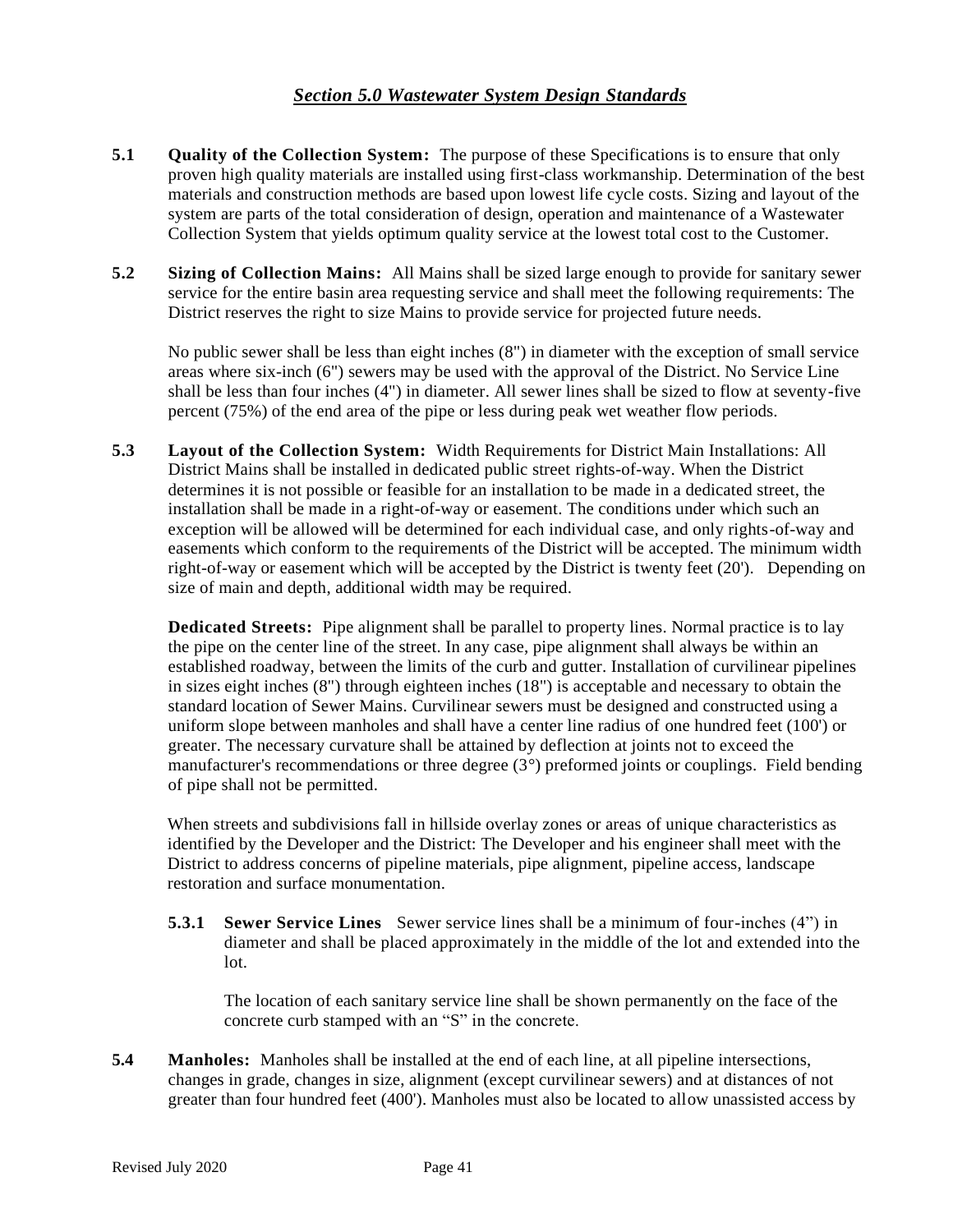District maintenance vehicles. Lines and manholes located in areas where access, in the opinion of the District, is not possible will be reviewed on a case by case basis.

**5.4.1 Manhole Sizes:** The inside diameter (I.D.) of the manhole shall not be less than the following:

| <b>Pipe Size (in)</b> | <b>Manhole Depth (ft)</b> | <b>Manhole Size (I.D.)</b>       |
|-----------------------|---------------------------|----------------------------------|
| $8$ " and $10$ "      | $0'$ to 12'               | 48" (where no more than 2 lines) |
| 8" and 10"            | $0'$ to $12'$             | $60$ " (where 3 lines)           |
| $12"$ to $18"$        | $13'$ to $19'$            | 60"                              |
| 24" and larger        | $20'$ to $25'$            | 72"                              |

- **5.4.2 Changing Pipe Size:** When sewers are changed in size at a manhole with no intersecting sewers, the manhole invert shall be designed with a one tenth of one foot (0.1') drop through the manhole.
- **5.4.3 Intersection:** Pipelines deflecting twenty degrees (20%) or more shall have one tenth of one foot (0.1') drop in the invert through the manhole. Changes in direction at intersections shall not be greater than ninety degrees (90°). The slope through the manholes shall not be less than the most restrictive slope of the pipe in or out of the manhole. Intersecting pipelines at manholes with greater than one (1) pipe size difference shall be designed to match crown elevations. Pipelines passing straight through manholes without changes in grade, and alignment shall be laid through the manhole.
- **5.4.4 Manhole Channels:** The flow channel shall be made to conform its slope and shape to that of the sewer pipe and wherever possible shall use the lower one-half  $(1/2)$  of the sewer pipe of the invert of the open channel. The completed channel shall be U-shaped, coming up as high as the top of the largest pipe. At intersections with other lines, channels shall be formed with a curve to minimize turbulence.
- **5.4.5 Manhole Rings and Covers:** Manhole rings and covers shall conform to the attached detail sheets for ring and cover designs. All manholes located outside of dedicated street or alley rights-of-way will be designed and constructed with a locking type cover and the ring bolted to the concrete cone. Depending on the manhole location the District may require "self-sealing" or "self-sealing" bolt down lids. Grade adjustment rings or blocks between the ring and cover and the concrete cone cap shall not exceed eight inches (8").
- **5.4.6 Drop Manholes:** Internal drop manholes with a minimum of five feet (5') diameter will be permitted only in special conditions where District approval has been granted. External drop manholes shall not be used.
- **5.5 Minimum Sewer Depth:** In general, main line sewers should be designed deep enough to drain basements and to prevent freezing. No public Mains shall be less than five and one-half feet (5-1/2') deep measured from the top of the pipe. Sewer lines less than five and one-half feet (5-1/2') and greater that fourteen feet (l4') shall be given special consideration and reviewed by the District on a case by case basis concerning pipe material and bedding requirements.
- **5.6 Slopes:** All sewers should be designed to transport sewage flows at mean velocities of two feet (2') per second at seventy-five percent (75%) of the pipe end area based on a roughness coefficient of thirteen one-thousandths (.013).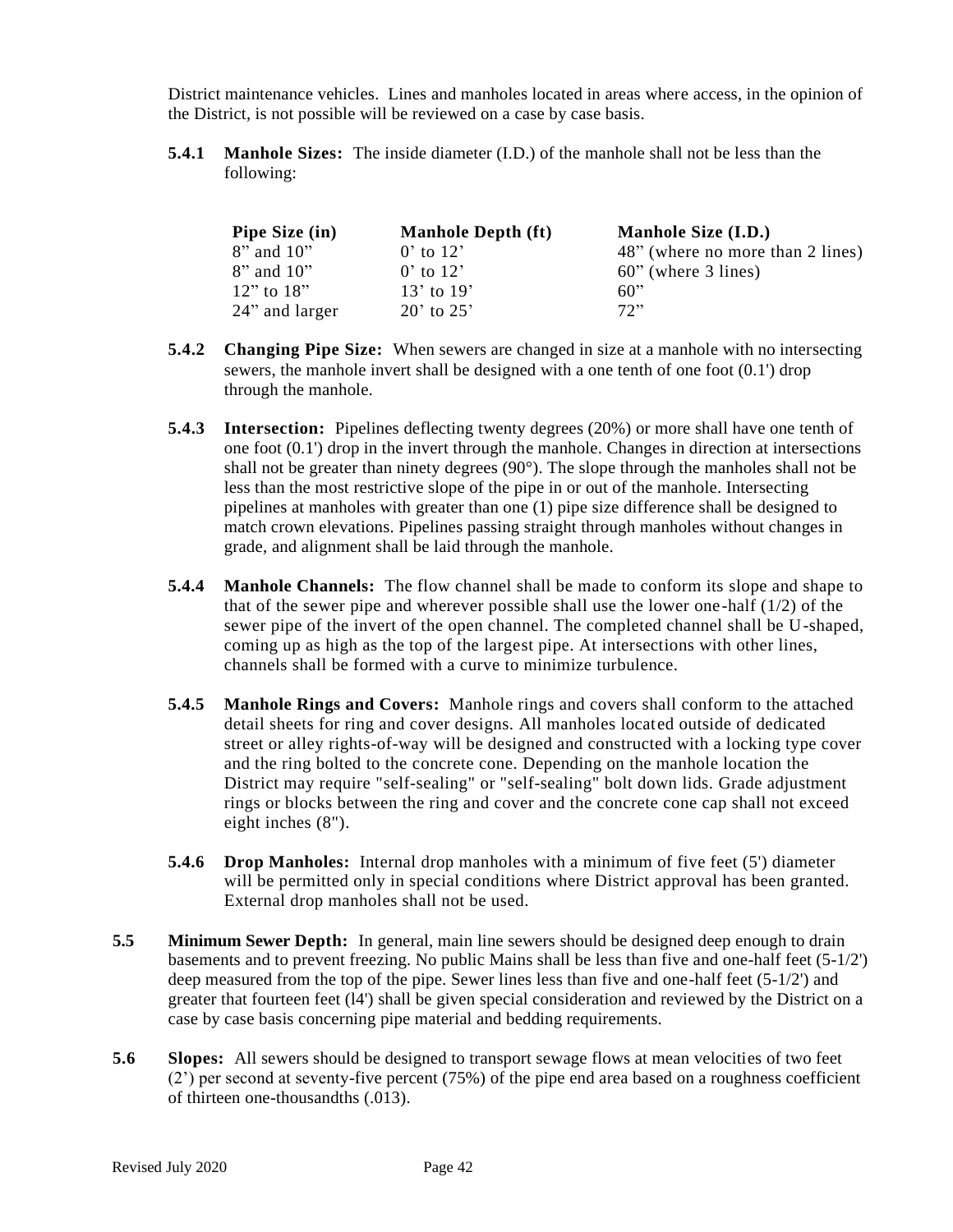The slope between manholes shall be uniform and the greatest slope physically possible. Slopes of one percent (1.0%) or greater are preferred due to practical constructability and construction tolerances.

Slopes less than one percent (1.0%) will require special bedding and compaction methods. In no case shall the slope be less than the following for Mains and services:

8" 0.35%  $10"$  0.29%<br>12" 0.29% 0.29% 15" 0.23% 18" 0.17% 24" 0.13% 30" 0.11% 36" 0.10%

- **5.7 Construction Tolerance:** Vertical construction tolerances for pipe installation shall be one tenth of a foot (0.10') per one hundred feet (100') of pipe or per manhole run, whichever horizontal distance is greater and that no reduction of required flow rate below ultimate peak flow results and that the pipe slope does not fall below the minimum slope for the size of pipe used. In circumstances where it may not be feasible or practical to place pipe at the minimum slope, the Contractor may increase the pipe size to the nearest pipe size that will provide an equal flow quantity at an acceptable slope or have continuous on-site surveying for the setting of each joint of pipe. This option must be approved by the District prior to start of construction. Horizontal construction tolerances shall be one foot (1'), plus or minus, of the design centerline of the pipe.
- **5.8 High Velocity Protection:** In the case of sewers where the slopes are such that over fifteen percent (15%) grades are attained, special provisions shall be made to prevent displacement by erosion and shock. Such high velocity protection shall be approved by the District Manager.
- **5.9 Relation to Water Mains:** Sewers shall be located a minimum of ten feet (10') horizontally from existing or proposed Water Mains, and the sewer pipe shall be a minimum of eighteen-inches (18") clear distance vertically below the Water Main. If this clear distance is not feasible, the crossing must be designed and constructed so as to protect the Water Main. Such crossings shall meet Colorado Department of Public Health and Environment (CDPHE) requirements and be approved by the District. Minimum protection shall consist of the installation of an impervious and structural sewer as follows:
	- a. One length of pipe at least eighteen feet (18') long centered over or under the Water Main. Joints between the existing sewer pipe and the new sewer pipe shall be made with a manufactured adapter approved by the District and made specifically for such joining.
	- b. Existing concrete or vitrified clay pipe shall be protected with a full reinforced concrete encasement. Encasement shall be at least six-inches (6") thick and extend a distance of ten feet (10") on either side of the Water Main.
	- c. Deviations from the 18-inch and 10-foot standards require specific District approval of the crossing. If an approved waiver includes less than a 1-foot vertical separation, an annular space shall be provided between the two pipelines. To create the annular space, a biodegradable cardboard or soft foam rubber shall be used as a spacer of length equal to or greater than the larger pipe diameter of the two pipe crossings. No crossing shall be made where the vertical clear separation is less than six-inches (6").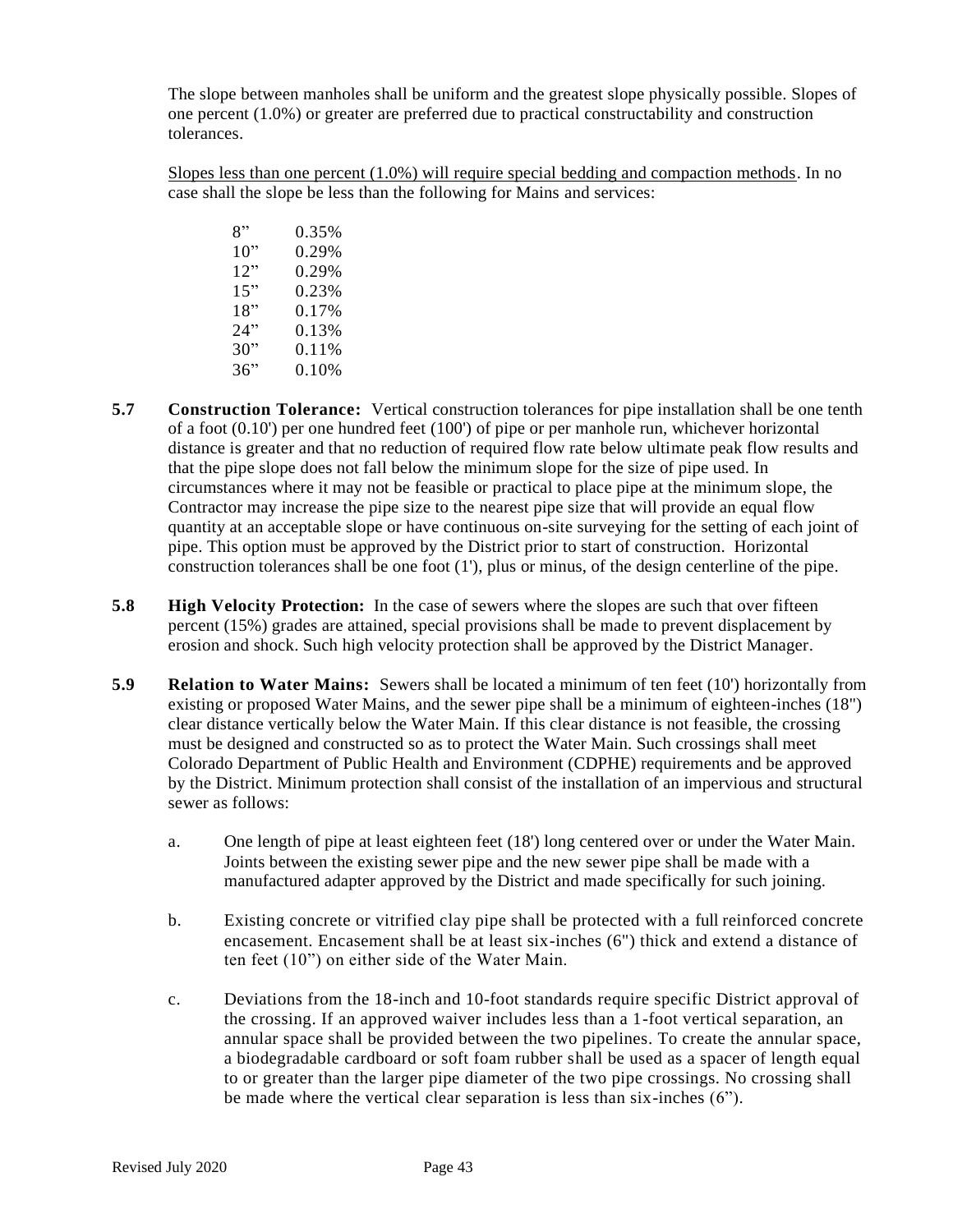In all cases, suitable backfill or other structural protection shall be provided to preclude settling or failure of the higher pipe. Depending on pipe material, pier supports may be used.

- **5.10 Stub-outs From Manholes:** Stub-outs from manholes shall not be allowed except for lines which will be extended in the future. Designs to complete the manhole run shall be submitted for review to insure proper grade and alignment of future construction. Future extension of stub-outs shall be of like material using the same grade and alignment as designed. No service connections will be permitted on stub-outs.
- **5.11 Inverted Siphons:** Inverted siphons shall have not less than two (2) barrels of ductile iron pipe with a minimum pipe size of six-inches (6") and shall be provided with necessary appurtenances for flushing and maintenance. Sufficient head shall be provided, and pipe sizes selected to provide velocities of at least three feet (3.0') per second for average flow. The inlet and outlets shall be arranged so that the normal flow can be diverted to either barrel for cleaning and maintenance.
- **5.12 Stream and Drainage Channel Crossings:** All stream and drainage channel crossings shall be ductile pipe encased in reinforced concrete. Crossings of proposed channel bottoms shall be supported by reinforced concrete caissons drilled a minimum of five feet (5') into impervious soil or twenty feet (20') whichever is less. In the absence of impervious soils, caissons shall extend twenty feet (20') below the invert of the sewer main. A fifteen-foot (15') splash pan consisting of eighteen-inch (18") to twenty-four inch (24") grouted rip-rap shall be placed downstream tapering from six feet  $(6')$  deep at the crossing to three feet  $(3')$  deep at the end to prevent erosion. All stream and channel crossings shall be reviewed and approved by the District Engineer.
- **5.13 Crossings Under Railways and Highways:** Crossings under railways and highways will consist of pipe laid inside steel pipe conduits, which are jacked or placed by an approved method underneath the track or roadway. The steel conduit pipe shall be placed horizontally through the ground at substantially the grade of the sewer, with due allowance for the bells of the carrier pipe. As the pipe is moved along, the earth shall be excavated from the face and removed so that it will not be necessary to force the pipe through solid ground. The conduit shall be of the sizes shown on the plans. In any case, the conduit diameter shall be a minimum of twelve inches (12") larger than the carrier pipe. After the conduit has been completed, the carrier pipe shall be placed inside and blocked in exact position and grade with approved insulating skids. Each end of the conduit shall then be plugged tight around the ductile iron or steel carrier pipe and the conduit pipe.
- **5.14 Aerial Crossings:** Each aerial crossing shall be reviewed, modified and approved by the District depending on its location, size and clearances.
- **5.15 Metering Manholes:** Metering pits for the purpose of metering Wastewater flows shall be prepared and submitted to the District Engineer for his review and approval. All metering pits shall include, but not necessarily be limited to the following:
	- a. The Parshall Flume shall be installed as per the flume's manufacturer's recommendations with the following criteria as minimum guidelines to insure the proper functioning of the flume:

Upstream pipe sections equal to a minimum of twenty-five (25) throat widths, shall be free of bends, dips, elbows, or flow junctions to insure subcritical flow.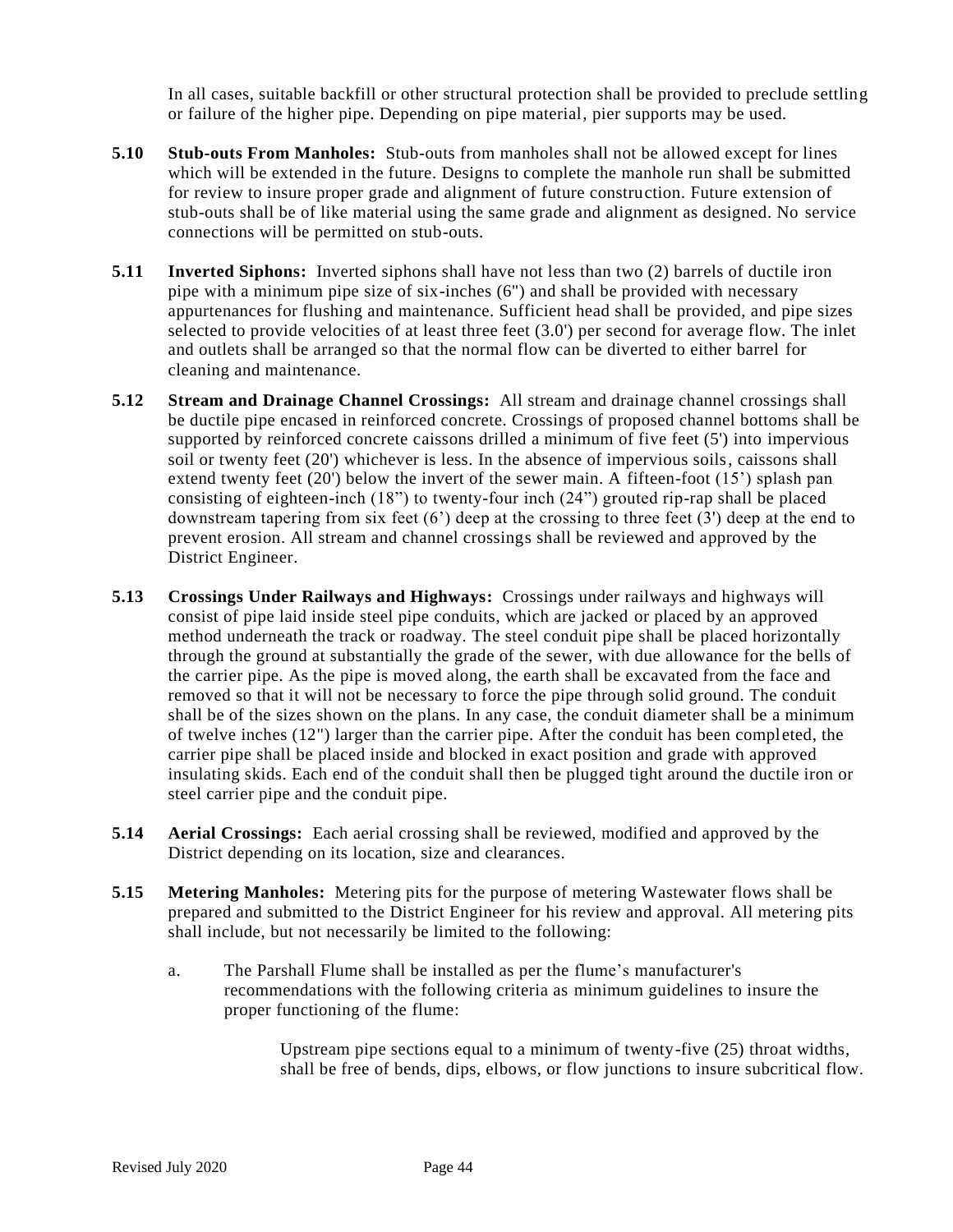The downstream pipe sections shall have slope greater than the upstream pipe to insure supercritical flow.

The flume itself shall be grouted into the block-out at zero percent (0.0%) slope as shown on the standard detail.

The flume shall be made of corrosion resistant materials and supplied with a manufacturer's rate curve. Shop drawings shall be submitted to the District Engineer for review and approval prior to installation.

- b. Concrete vault or minimum six feet (6') ID manhole
- c. Flow measurement, totalizing and recording devices
- d. The metering pit shall have a suitable and safe means of access
- e. Flow Level Sensor and Transmitter if required. The flow sensor shall be of a nonintrusive type and shop drawings for the level sensor and transmitter shall be submitted to the District Engineer for review and approval prior to installation.
- f. Manhole Ventilation: The District Engineer may require that the control manhole be vented if it is determined that it is needed to protect the monitoring equipment and ensure proper function of said equipment.
- **5.16 Pumping Facilities:** Pumping facilities may be allowed on mains in the District Collection System only where specifically authorized by the District. The District will prohibit the installation of pumping facilities where, in its opinion, such installations would be injurious to the operation, or future operation of the District's Wastewater Collection system. All proposed pumping facilities shall be considered as a special feature and will be dealt with on an individual case basis. All proposed pumping stations and force mains shall be approved by the State of Colorado.

A basis for design for all wastewater pumping stations shall have the following features:

- a. Wastewater pumping stations shall not be subject to damage by flooding. A suitable superstructure located off the right-of-way of streets and alleys shall be provided and be readily accessible.
- b. Wastewater pumping stations shall not be subject to damage by flooding. A suitable superstructure located off the right-of-way of streets and alleys shall be provided and be readily accessible.
- c. Wastewater pump stations shall be of the dry well type.
- d. Wet and dry wells, including their superstructure shall be completely separated.
- e. At least two (2) pumps must be provided. If only two (2) pumps are provided, they shall have the same capacity. All pumping units shall be driven with three phase motors. Each shall be able to handle flows in excess of the expected maximum flow. Depending on the application, VFD motors may be required for flow control.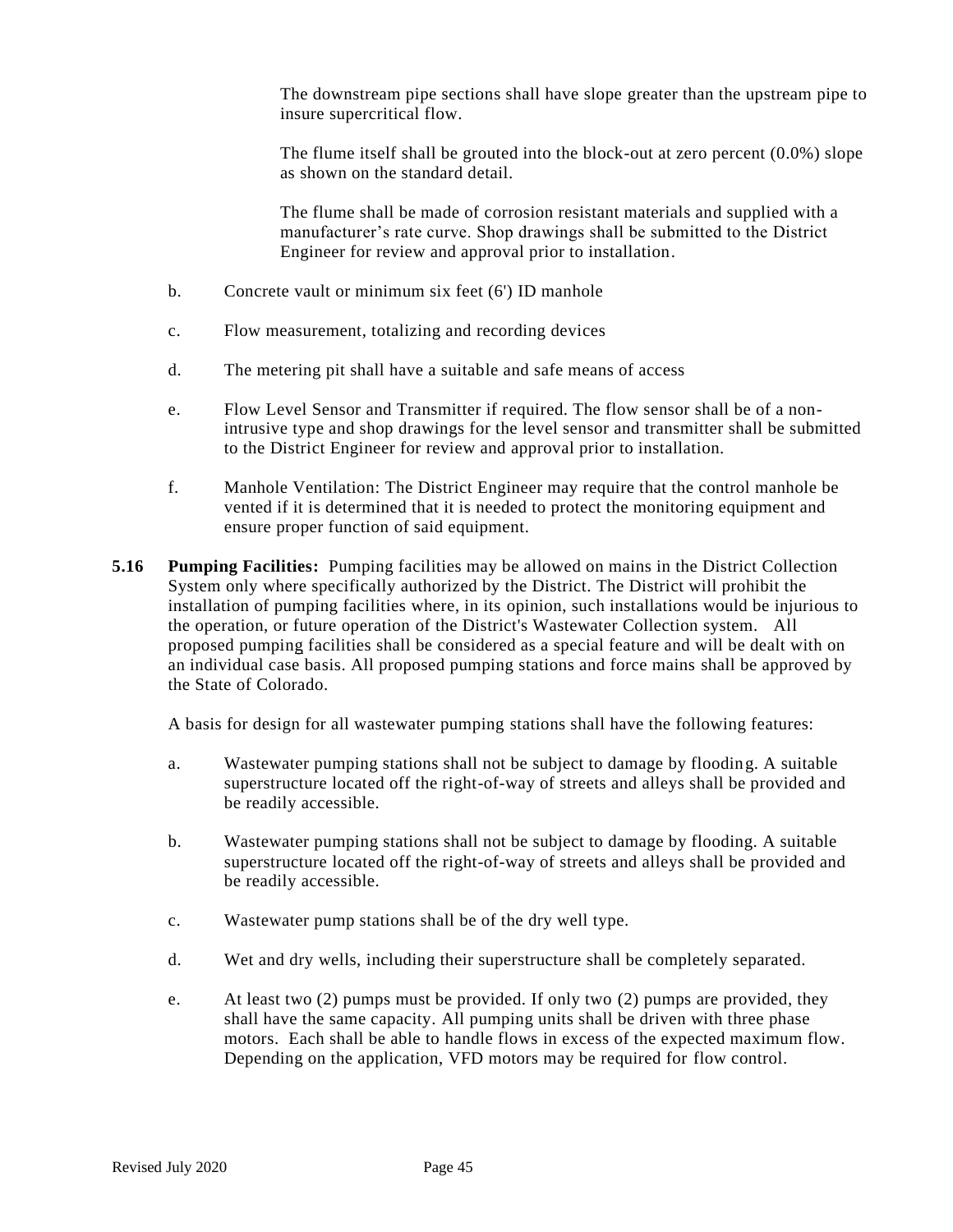- f. Adequate ventilation shall be provided for all pump stations to mechanically ventilate the dry well. Wet well vents shall be provided. There shall be no interconnection between the dry well and the wet well ventilating systems.
- g. Liquid level controllers shall be located as not to be affected by flows entering the station. In small stations with duplicate units, provisions shall be made to alternate the pumps in use.
- h. Pumping stations shall be equipped with suitable devices for measuring, recording, and totalizing sewage flow and power consumption.
- i. Power supply shall be available from at least two (2) independent generating source s, or emergency power equipment shall be provided. Automatic starting of emergency power equipment shall be provided.
- j. Alarm systems shall be provided for all pumping stations. The alarm shall activate in cases of pump station malfunction.
- k. On-site retention for all Wastewater pumping stations shall be provided. The size and capacity of on-site retention will be determined by pump station size, distance from Wastewater treatment plant, and location of pump station site, etc.
- **5.17 Force Mains:** All proposed pumping stations and force mains shall be approved by the State of Colorado. Force mains and all their appurtenances shall be designed and tested to conform to potable water line criteria and the following minimum requirements:
	- a. Velocity: A design average flow velocity of at least two feet (2') per second shall be maintained.
	- b. Air Relief Valves: An automatic air relief valve shall be placed at high points in the force Main to prevent air locking.
	- c. Termination: The force main should enter the gravity sewer system at a point not more than two feet (2') above the flow line of the receiving manhole.
	- d. Design Pressure: The force main and fittings, including reaction blocking, shall be designed to withstand normal pressure and pressure surges (water hammer).
	- e. Design Friction Losses: Friction losses through force Mains shall be based on the HazenWilliams formula or other acceptable method. When initially installed, force Mains will have a significantly higher "c" factor. The higher "c" factor should be considered.
	- f. Separation from Water Mains: The separation from Water Mains shall be the same as gravity sanitary Sewer Lines.
	- g. Identification: Where force mains are constructed of material which might cause the force main to be confused with potable Water Mains, the force Main should be appropriately identified.
- **5.18 Swimming Pools:** All non-residential swimming pools shall discharge directly into a Wastewater Service Line. Swimming pools shall be discharged at a rate that does not exceed 100-gallons per minute or at a rate that does not cause the downstream system, or any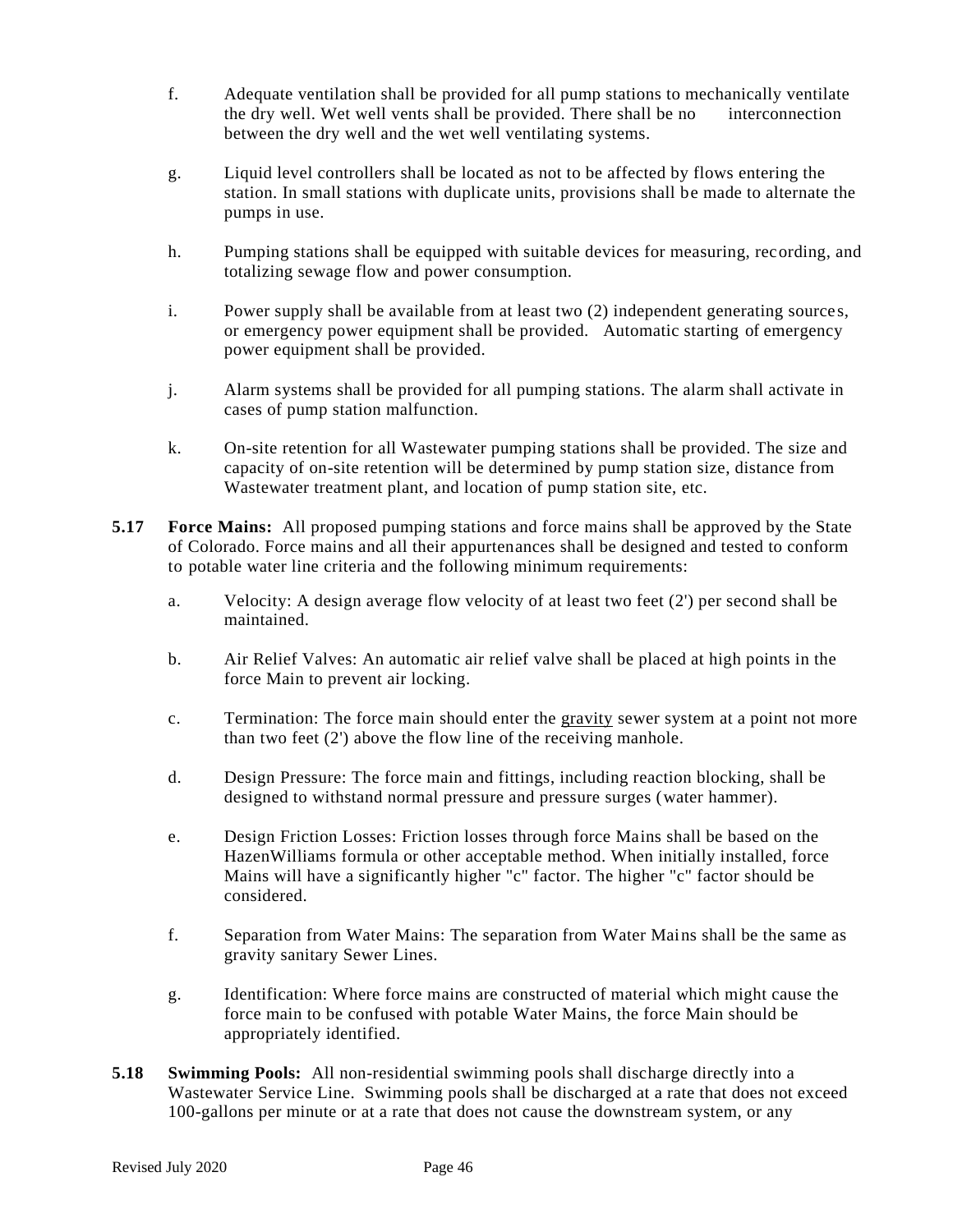appurtenance, to surcharge, whichever is less. A swimming pool may not discharge through a Grease Interceptor. A detailed drawing of the proposed outlet/drainage system shall be shown on the Approved Wastewater Construction Plan as well as the location of the connection to the Wastewater Main or Wastewater Service Line.

Residential swimming pools are not allowed to connect to a Wastewater Service Line.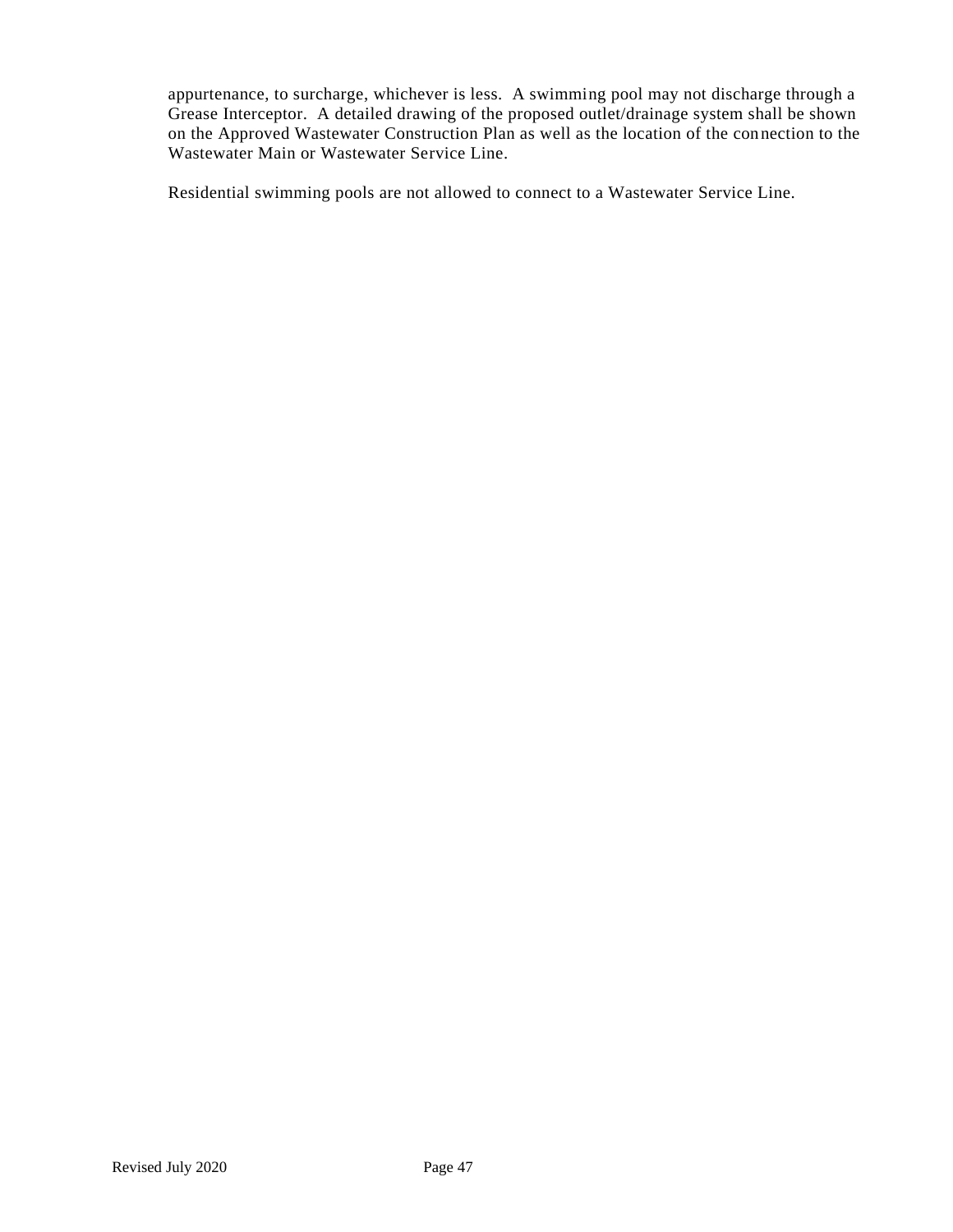THIS PAGE LEFT BLANK INTENTIONALLY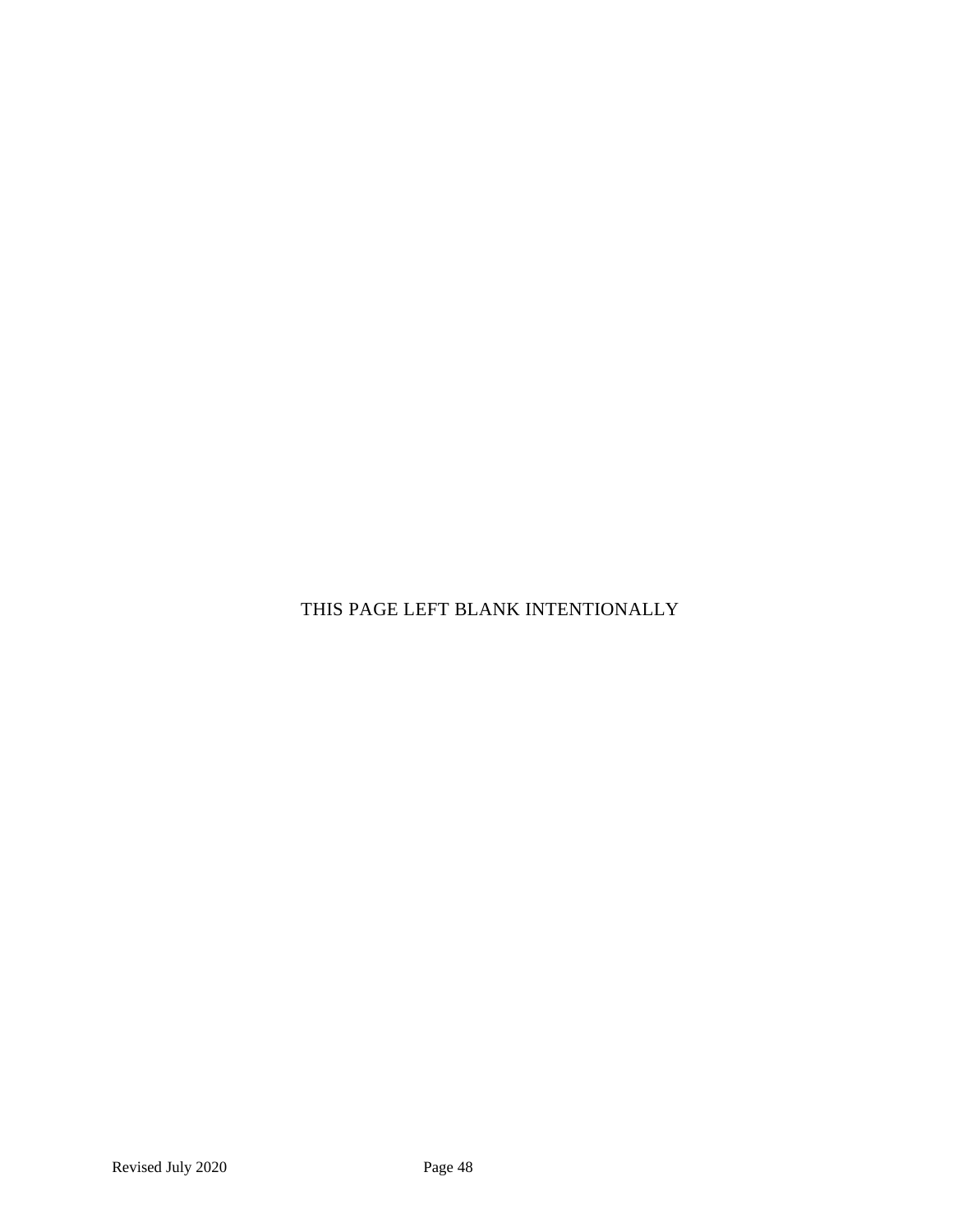# *Section 6.0 Wastewater System Excavation and Site Standards*

- **6.1 Earthwork Defined:** Earthwork shall include all clearing, grubbing, grading, excavation, fill, backfill, excess excavation, bedding material, borrow material and surface restoration as may be required to complete the work.
- **6.2 Traffic Control:** Traffic control, signing, detours, and utilization of existing streets require approval by the controlling Right-of-Way Authority. Contractors and/or Developers must obtain adequate permitting and approvals from the controlling agency.
- **6.3 Caution in Excavation:** The Contractor shall proceed with caution in the excavation and preparation of the trench so that the exact location of underground utilities and structures, both known and unknown, may be determined and shall be held responsible for the repair of such structures when broken or otherwise damaged because of carelessness on his part.

The District cannot guarantee the accuracy of underground utilities and structures as shown on plans and will not be responsible for any damage that may occur during construction.

Whenever, in the opinion of the District, it is necessary to explore and excavate to determine the location of underground utilities and structures that may interfere with construction, the Contractor shall make the explorations and excavations for such purposes.

- **6.4 Excavation to Line and Grade:** All excavations shall be made to the lines and grades as established by the approved drawings and these Specifications. Pipe trenches shall be excavated to the depth required to provide a uniform and continuous bearing and support for the pipe on solid undisturbed ground at every point between bell holes. (Bell holes shall be provided at each pipe joint to permit the joint to be made properly.) Any part of the bottom of the trench excavated below the specified grade shall be corrected with approved material and thoroughly compacted as directed by the District. The finished grade of the trench shall be prepared accurately by means of hand tools. Deviation from line and grade may be allowed when approved by the Inspector, in accordance with these Specifications.
- **6.5 Trenching and Excavation Operations:** The trench shall be excavated in a manner that will allow the pipe to be installed to the alignment and depth required. The trench shall be excavated only so far in advance of the pipe laying as is necessary to expedite the work.
	- a. Trench Width. All existing asphalt or concrete surfacing shall be cut vertically in a straight line and removed from the job site prior to starting the trench excavation. This material shall not be used in any fill or backfill.

The trench shall be excavated so that a minimum clearance of six-inches (6") shall be maintained on each side of the pipe for proper placement and densification of the bedding or backfill material. Ledge rock, boulders and large stones shall be removed to provide a clearance of at least six-inches (6") below and on each side of all pipe and fittings. The specified minimum clearances are the minimum clear distances that will be permitted between any part of the pipe and appurtenances being installed and any part, projection, or point of such rock, boulder or stone.

The maximum bottom of trench width, measured at the top of the pipe shall be the outside diameter plus forty inches (40") regardless of the type of pipe, type of soil, depth of excavation or the method of densifying the bedding and backfill.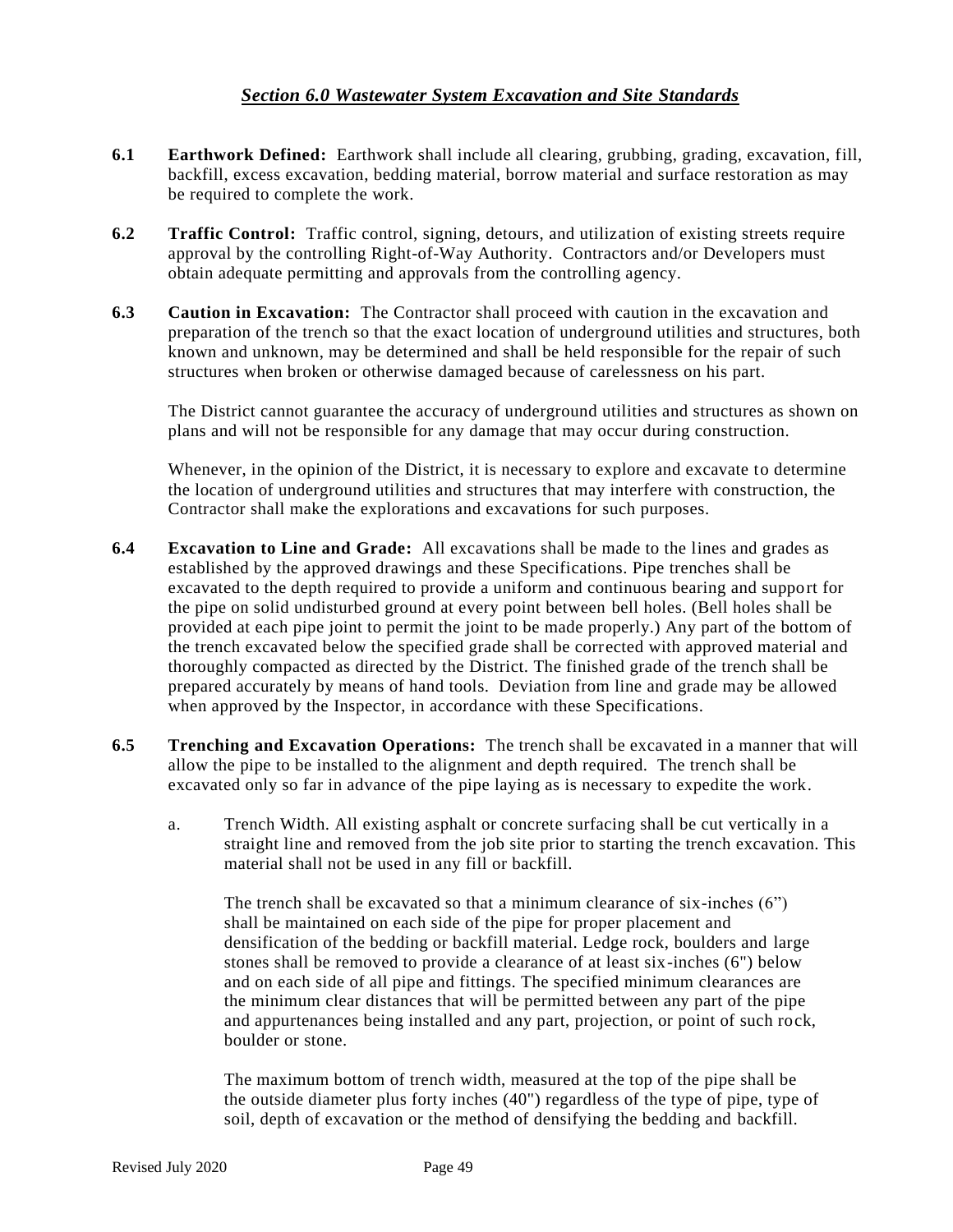Trenches may be of such extra width, when required, to permit necessary supports, sheeting or bracing and handling of specials.

b. Trench Support. The trench shall be adequately supported and the safety of workers provided for, as required by the most recent standards adopted by the O.S.H.A. Standards Board. Sheeting and shoring shall be utilized where required to prevent any excessive widening or sloughing of the trench, which may be detrimental to human safety, to the pipe and appurtenances being installed, to existing utilities, to existing structures, or to any other existing facility or item.

Trench support is the sole responsibility of the Contractor. The District Inspector's presence in no way implies approval of trench support methods being utilized.

c. Excavated Material. Excavated material shall not be placed closer that two feet (2') from the top edge of the trench. Heavy equipment should not be used or placed near the sides of the trench unless the trench is adequately braced.

All excavated material shall be piled in a manner that will not endanger the work and that will avoid obstructing traffic. Hydrants under pressure, valve lid covers, valve boxes or other utility controls shall be left unobstructed and accessible until the work is completed.

- d. Excavation for Structures. Except as otherwise dictated by construction conditions, the excavation shall be of such dimensions as to allow for the proper installation and removal of concrete forms or precast structures, and to permit the construction of the necessary pipe connections. Care shall be taken to ensure that the excavation does not extend below established grades. If excavation is made below such grades, the resulting excess shall be filled in with approved material deposited in horizontal layers not more than six-inches (6") in thickness after being compacted, as directed by the District.
- e. Excavation in Poor Soil. If the bottom of the excavation at subgrade is found to be soft or unstable or to include ashes, cinders, refuse, vegetable or other organic material, or large pieces or fragments of inorganic material that, in the opinion of the Inspector, cannot satisfactorily support the pipe or structure, the Contractor shall further excavate and remove such unsuitable material to the width and depth specified by the Inspector.
- f. Protection of Existing Structures and Utilities. Adequate protection, temporary support and maintenance of all underground and surface structures, utilities and other obstructions encountered in the progress of the work shall be furnished by the Contractor at his expense and under the direction of the District. Any structures, utilities or obstructions disturbed or damaged shall be restored or replaced by the Contractor upon completion of the project.
- **6.6 Blasting:** In general, blasting will be allowed in order to expedite the work if a permit by the local authority having jurisdiction is granted and a copy presented to the District. All explosives and appurtenances shall be transported, handled. stored and used in accordance with the laws of the local, state and federal governments, as applicable.

All blasting shall be controlled so as not to damage any existing structure or facility. The protection of life and property and all liability for blasting shall be placed solely on the Person or Persons conducting the blasting operation. The hours of blasting shall be fixed by the Inspector in accordance with the permit of the local authority.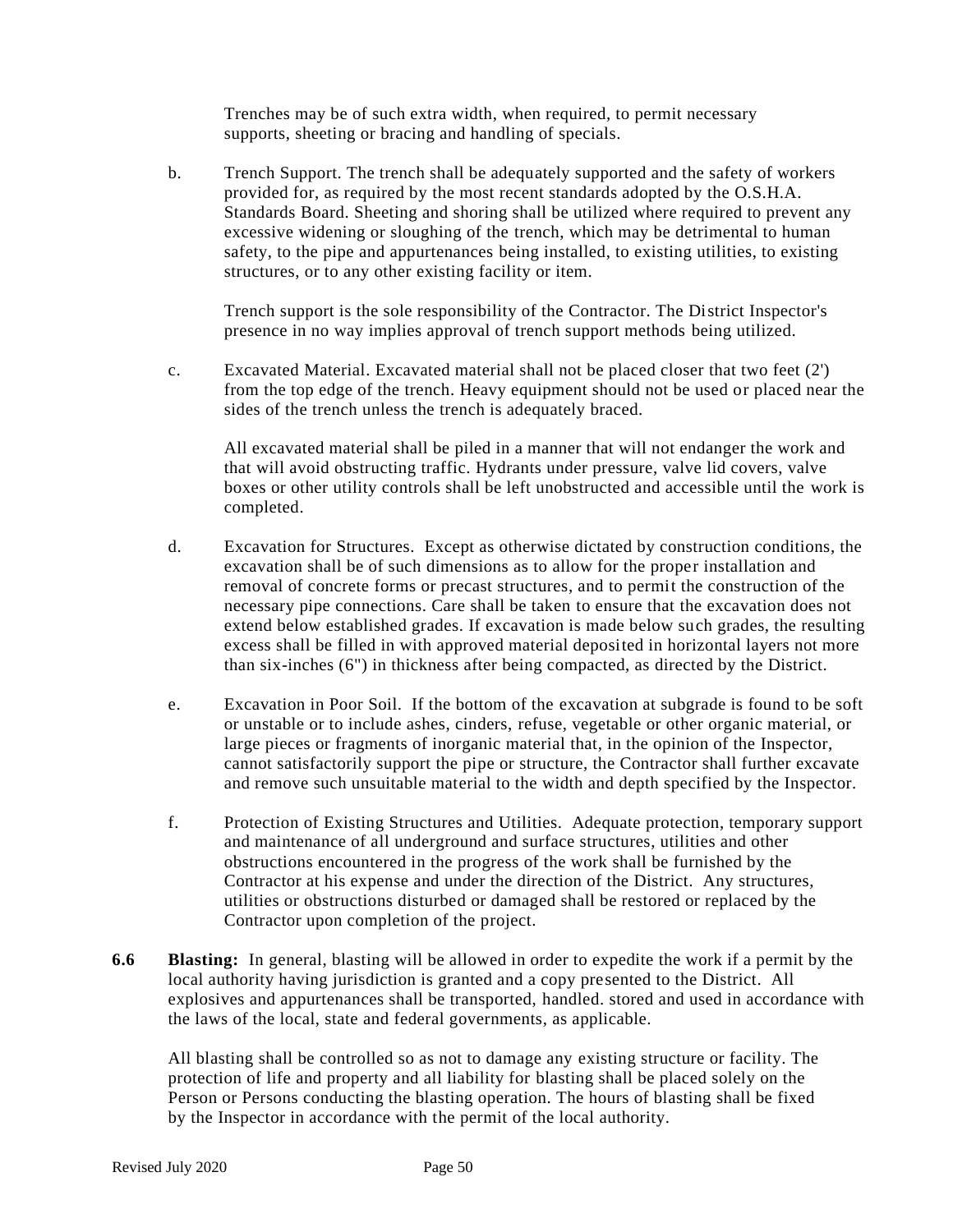Owners or occupants of nearby structures or facilities, within a minimum distance of five hundred feet (500') must be notified in writing by the Contractor at least seventy-two (72) hours in advance of blasting. The notice shall state the date, the time of blasting and who is responsible for the blasting. The District shall be notified a minimum of fortyeight (48) hours in advance of any blasting.

Blasting shall be controlled to avoid making any excavation unduly large or irregular and so as not to shatter the rock on the bottom or sides of any excavation or surface upon or against which concrete is to be placed. If, in the opinion of the District, blasting is liable to damage rock foundations or supports, concrete, other utilities or structures, all blasting shall be terminated and excavation shall be continued by jackhammering, barring, wedging or other methods.

**6.7 Dewatering:** All pipe trenches or structure excavation shall be kept free from water during pipe laying and other related work. The method of dewatering shall provide for a completely dry foundation at the final lines and grades of the excavation.

# **Dewatering may require a construction dewatering permit from the Colorado Department of Health & Environment (CDPHE).**

Dewatering shall be accomplished by the use of well points, sump pumps, rock or gravel drains placed below subgrade foundations or subsurface pipe drains. All water shall be disposed of in a suitable manner without being a menace to public health or causing public inconvenience. The dewatering operation shall continue until such time as it is safe to allow the water table to rise in the excavations. Pipe trenches shall contain enough backfill to prevent pipe flotation. When pipe is installed in a casing or tunnel longer than thirty (30) pipe diameters, the pipe inside and casing or tunnel shall be secured so flotation does not occur when the pipe is empty.

Water shall not be allowed to rise until any concrete has set and the forms have been removed. Water shall not be allowed to rise unequally against unsupported structural walls.

**6.8 Pipe Bedding:** It is expected that the trench excavation will not provide suitable bedding and backfill material. A minimum of six-inches (6") of bedding material must be placed under the pipe and brought to 25% diameter up the side of the pipe around the pipe. (i.e. for 8-inch pipe this requires 2 inches; for 12-inch pipe this requires 3 inches). Wet, soft or frozen material, asphalt and concrete chunks, cinders ashes, refuse, vegetable or organic material, boulders, rocks, or other deleterious substances shall not be used for bedding or backfill.

If a question arises concerning the suitability of on-site bedding material the Inspector may require whatever testing he deems necessary to make consideration.

If the excavated material is not suitable for backfill as determined by the Inspector, suitable material shall be hauled in and utilized, and the rejected material hauled away and disposed of.

After completion of the trench excavation, bedding material shall be placed on the trench bottom for support under the pipe and compacted. Bell holes shall be dug deep enough to provide a minimum of two-inches (2") of clearance between bell and bedding material. All pipe shall be installed in such a manner as to ensure full support of the pipe barrel over its entire length. After the pipe is adjusted for line and grade and the joint is made, bedding material (squeegee sand) shall be carefully placed and tamped under the haunches of the pipe and in the previously dug bell holes.

.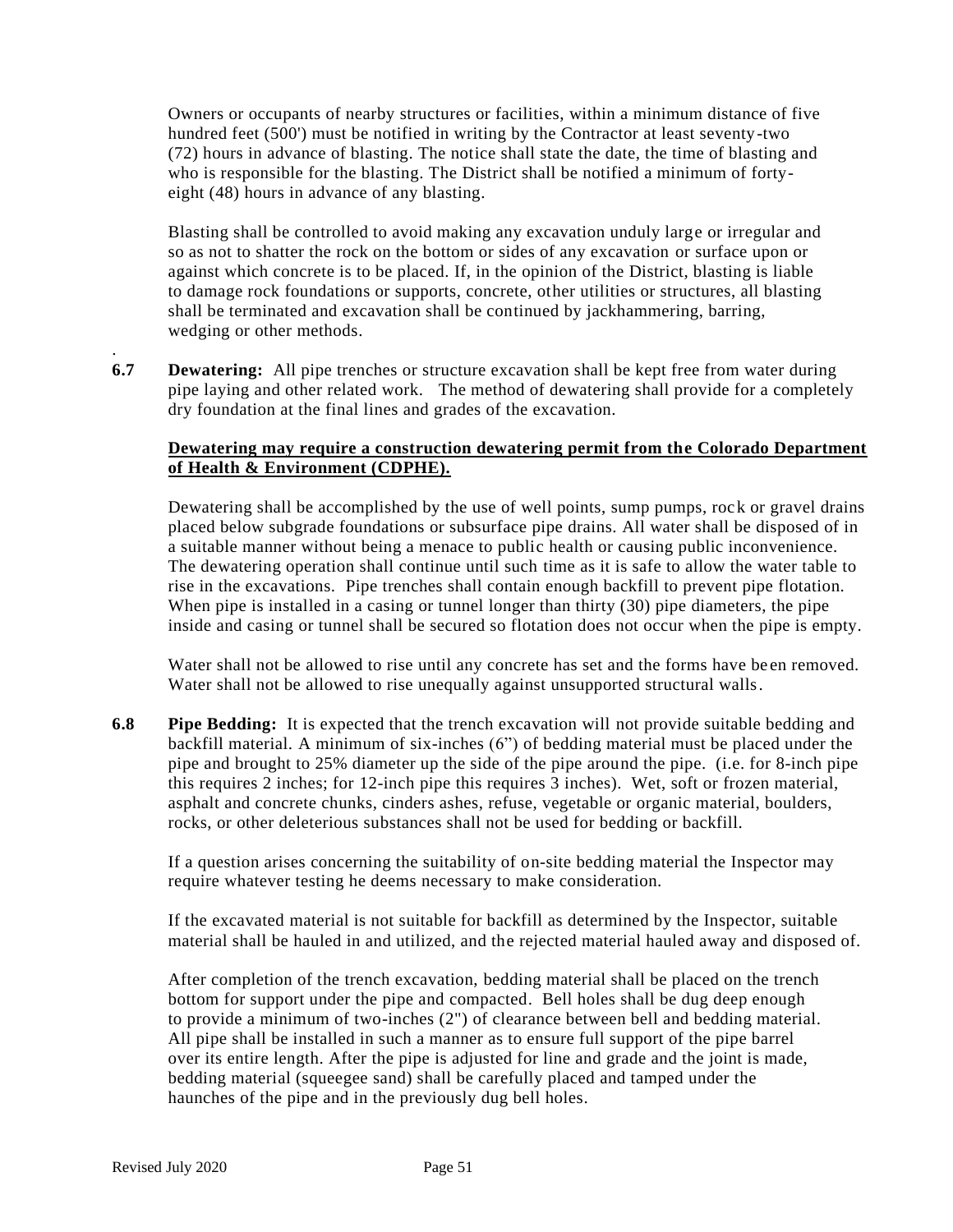"Tamping" is herein defined as the act of placing approved bedding material under the haunches of pipe, paying particular attention to voids, bell hole, and sling holes. The purpose of Tamping is to ensure uniform support for the pipe.

a. Pipes. All pipelines shall be bedded from the bottom of the trench with sand, gravel or other approved bedding material. Bedding material shall be deposited in the trench for its full width on each side of the pipe, fittings and appurtenances simultaneously.

PVC pipe shall be installed in accordance with ASTM D2321 and the manufacturer's recommendations unless otherwise specified herein.

DIP pipe shall be installed in accordance with AWWA C600 and the manufacturer's recommendations unless otherwise specified herein.

- b. Structures. Backfill and fill within three feet (3') adjacent to all structures and for full height of the walls shall be selected non-swelling material. It shall be relatively impervious, well-graded, and free from stones larger than three inches (3"). On-site material may be used if approved by the District Representative. No backfilling will be allowed in freezing weather except by permission of the District. No additional backfill will be allowed over any frozen material already in the trench.
- c. Bedding Material. The bedding material shall be a clean squeegee sand free of corrosive properties and shall conform to the following gradation limits when tested by means of laboratory sieves:

|                   | <i>Squeegee Sand</i>                   |
|-------------------|----------------------------------------|
| <b>Sieve Size</b> | <b>Total Percent Passing by Weight</b> |
| $3/8$ Inch        | 100                                    |
| No. 200           | $0 - 5$                                |

1. Trench Stabilization Material: Trench stabilization material shall be uniformly graded washed rock conforming, to the following sieve analysis. A minimum of six inches (6") of granular bedding material shall be placed over the foundation material.

### *Trench Stabilization Material*

| <b>Sieve Size</b> | <b>Total Percent Passing by Weight</b> |
|-------------------|----------------------------------------|
| 2 Inch            | $95 - 100$                             |
| $1/2$ Inch        | $10 - 30$                              |
| #4                | $0 - 5$                                |

1. Flowable Fill: At the District's option, utility trench backfill meeting the requirements in the table below may be used in lieu of native backfilling in any excavation regardless of width or depth. Concrete slurry type full depth backfill will not be allowed within the public right-of-way.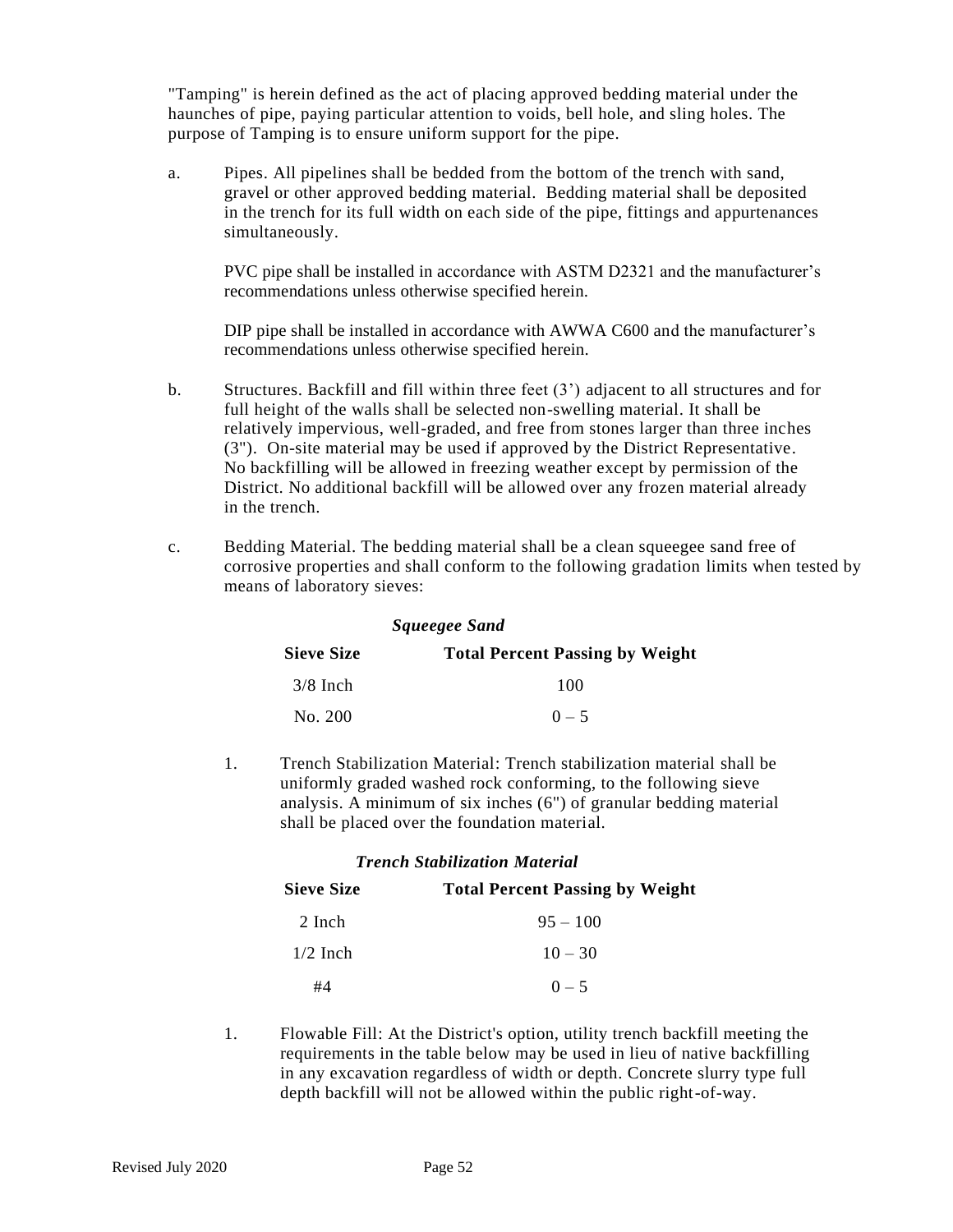Compaction and testing of utility trench backfill will not be required if material meeting the following specification is used:

| <b>Flowable Fill</b>            |                               |  |  |
|---------------------------------|-------------------------------|--|--|
| Ingredient                      | lbs./cubic yard               |  |  |
| Cement                          | 42 (0.47 sack)                |  |  |
| Water                           | 325 (43 gallons or as needed) |  |  |
| Course Aggregate (Size $# 57$ ) | 1700                          |  |  |
| Sand (ASTM C-33)                | 1845                          |  |  |

If approved by the District, fines from the trench wall and soil pile may be used to provide uniform support for the pipe. No rock or stone larger than that allowed by the sieve analysis, or any other detrimental substance, shall be placed closer to the pipe than six-inches (6"). The District reserves the right to require the use of select bedding material at any time.

**6.9 Backfill and Compaction:** No section of Wastewater Main, Wastewater Main appurtenance or Wastewater Main structure shall be backfilled until the Inspector has examined and approved that section of the installation. Backfill is defined as the material placed from twelve inches (12") above the pipe to grade. **All backfill and compaction within the public right-of-way shall be in conformance with the excavation permit granted by the District Engineer or the controlling authority.**

Satisfactory compaction reports shall be submitted to the controlling authority prior to the completion of the project. The controlling authority (city, county, state) shall specify the exact number and locations of tests required. Railroad, airport and other private or special situations will require investigation and research to determine exact requirements and regulations.

All water required for backfill and compaction operations can be furnished from a designated fire hydrant near the project. The Contractor will be charged in accordance with the current cost for construction water. However, the Contractor will be responsible for furnishing all required personnel, valving, hose and other equipment needed to deliver the water to the desired location on the project. The District will designate the fire hydrant to be used and must be notified when water is required.

**6.10 Cleanup:** Upon completion of the work, all rubbish, unused materials, concrete forms and other like materials shall be removed from the job site. All excess excavation shall be disposed of as specified and the areas shall be left in a state of order and cleanliness.

#### **6.11 Surface Restoration and Maintenance**

a. Surfaced Areas. The Contractor shall obtain the necessary permits and remove pavement and road surfaces as part of the trench excavation. As a minimum, cuts in a public right-ofway shall be required to be restored per the conditions of the excavation permit issued by the District Engineer or the controlling authority. The Contractor shall restore all pavement, sidewalks, curbing, gutters or other surface structures removed or disturbed as part of the work to a condition meeting the standards of the governing authority and shall furnish all incidental labor and materials.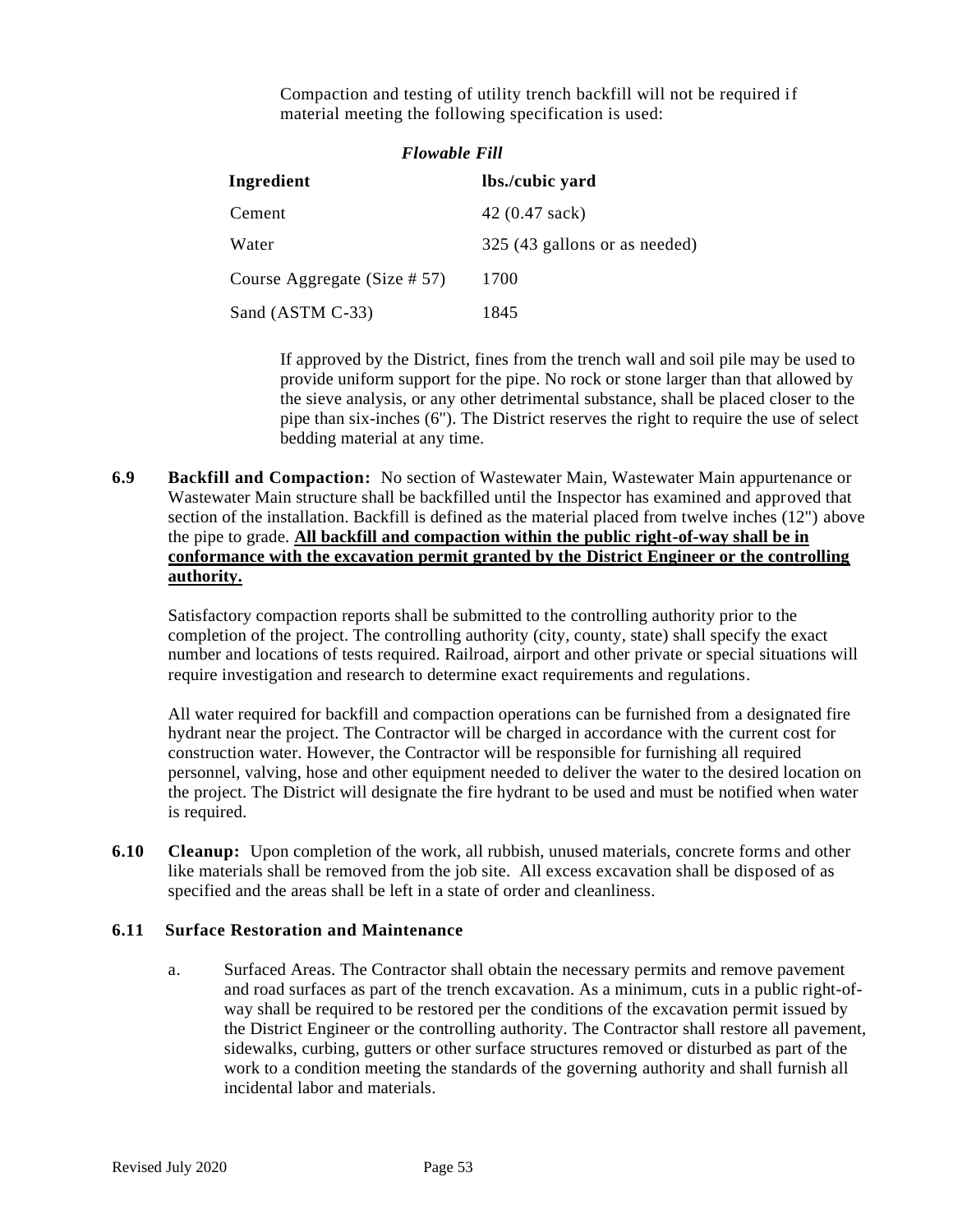- b. Unsurfaced Areas. All surface areas cuts shall be restored to a condition equal to that prior to construction.
- c. Damaged Surfaces and Property. If any pavement, street, shrubbery, sod, rock, fences, poles or other property and surface structures have been damaged, removed or disturbed by the Contractor, whether deliberately or through failure to carry out the requirements of the controlling agency or the Specific directions of the District, or through failure to employ usual and reasonable safeguards, such property and surface structures shall be replaced or repaired, to the original condition, at the expense of the Contractor.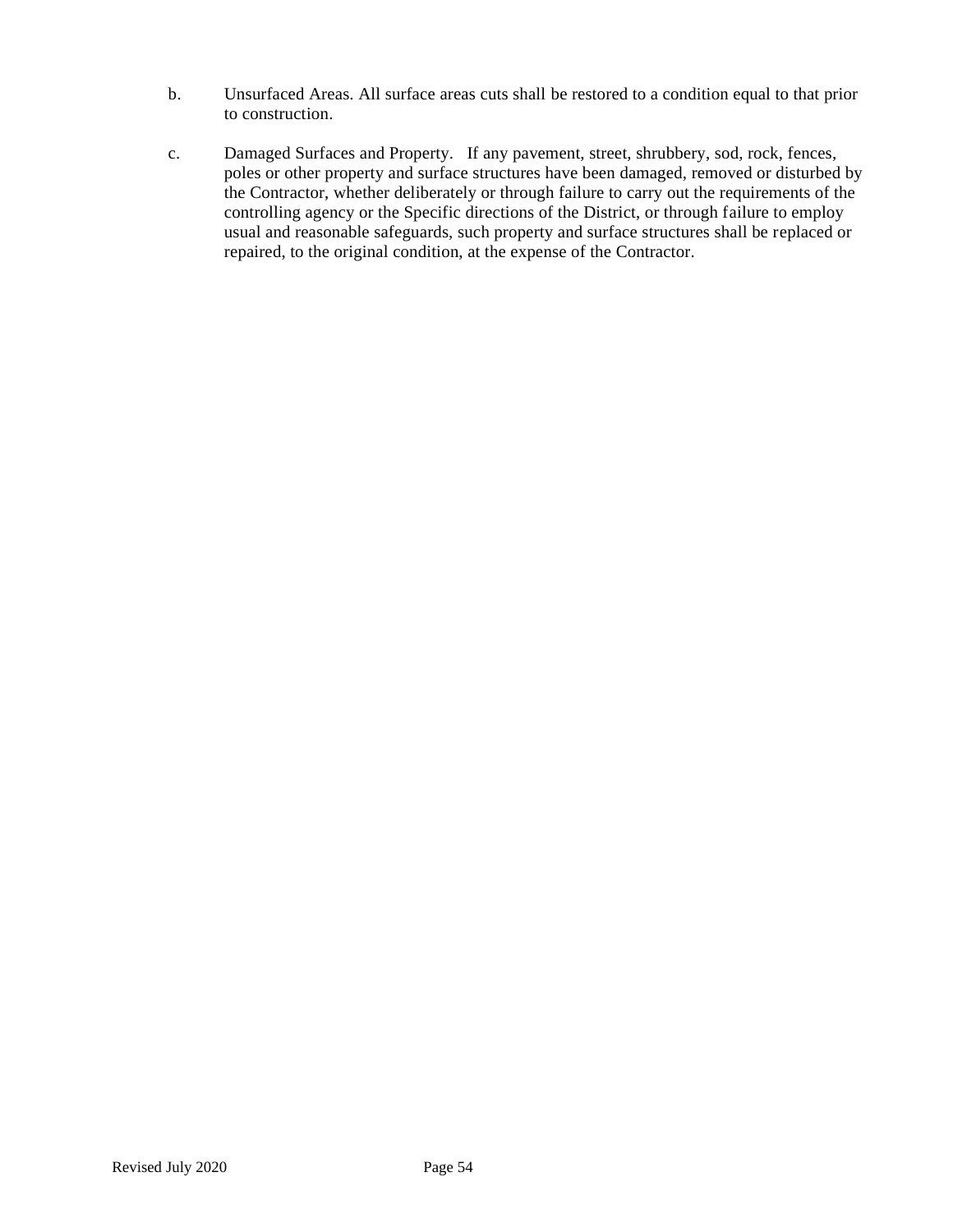# *Section 7.0 Wastewater System Pipe Laying Standards*

- **7.1 Handling of Materials:** Pipe and fittings shall be loaded and unloaded by lifting so as to avoid shock or damage. Under no circumstances shall such material be dropped. If, however, any part of the coating or lining is damaged, the replacement or repair of the damaged pipe shall be done to the satisfaction of the District. Any pipe or fittings that are not acceptable to the District shall be removed from the job site immediately. All pipe handling equipment and pipe handling methods shall be approved by the District in conjunction with the methods and equipment recommended by the manufacturer.
- **7.2 Inspection and Preparation of Pipe and Fittings:** Before placing pipe in the trench, each pipe or fitting shall be thoroughly cleaned of all foreign material, kept clean at all time thereafter, and carefully examined for cracks and other defects before installation. Bell ends and spigot ends are to be examined with particular care. Defective pipe or fittings shall be laid aside for inspection by the Inspector who will prescribe corrective repairs or rejection.

All lumps, blisters and excess coatings shall be removed from the bell-and-spigot end of each pipe and fitting, and the outside of the spigot and the inside of the bell shall be wire brushed and wiped clean, dry and free from oil and grease before the pipe or fitting is installed. Dirt and any other material must be removed from the barrel of the pipe before installation.

- **7.3 Cutting and Fitting of Pipe:** Pipe shall be cut, whenever necessary, to conform to location of fittings, line or grade. All cuts shall be straight and true, and in a workmanlike manner so as to leave a smooth end without damaging the pipe or its cement lining. All burrs shall be removed from the ends of cut pipe, and the end lightly rasped or filed. All tools used in cutting pipe shall be approved by the District.
	- **7.3.1 Pipe Joint Lubrication:** Joint lubricant shall be supplied by the pipe manufacturer, and approved by the District. Joint lubricant shall be non-toxic and water soluble.
	- **7.3.2 Pipe Alignment and Grade:** In laying pipe, the intent is to lay to set line and grade. Fittings and manholes shall be installed at staked locations and elevations.

Three-degree (3°) pre-manufactured fittings may be used to accomplish to accomplish the curvature without exceeding individual deflections specified. The maximum deflection at any joint shall not exceed one-half ( $1/2$ ) of the manufacturer's recommendation.

Molded three-degree  $(3^{\circ})$  fittings shall be composed of the same material and meet the same PVC standard as forth for the pipe material. Bends shall be plain end by bell and be laid in the same direction as the pipe laying operation.

When following a specified radius, the design and construction must follow the attached table of deflection: To achieve a laying radius less than those specified, the design must accommodate the deflections using manholes.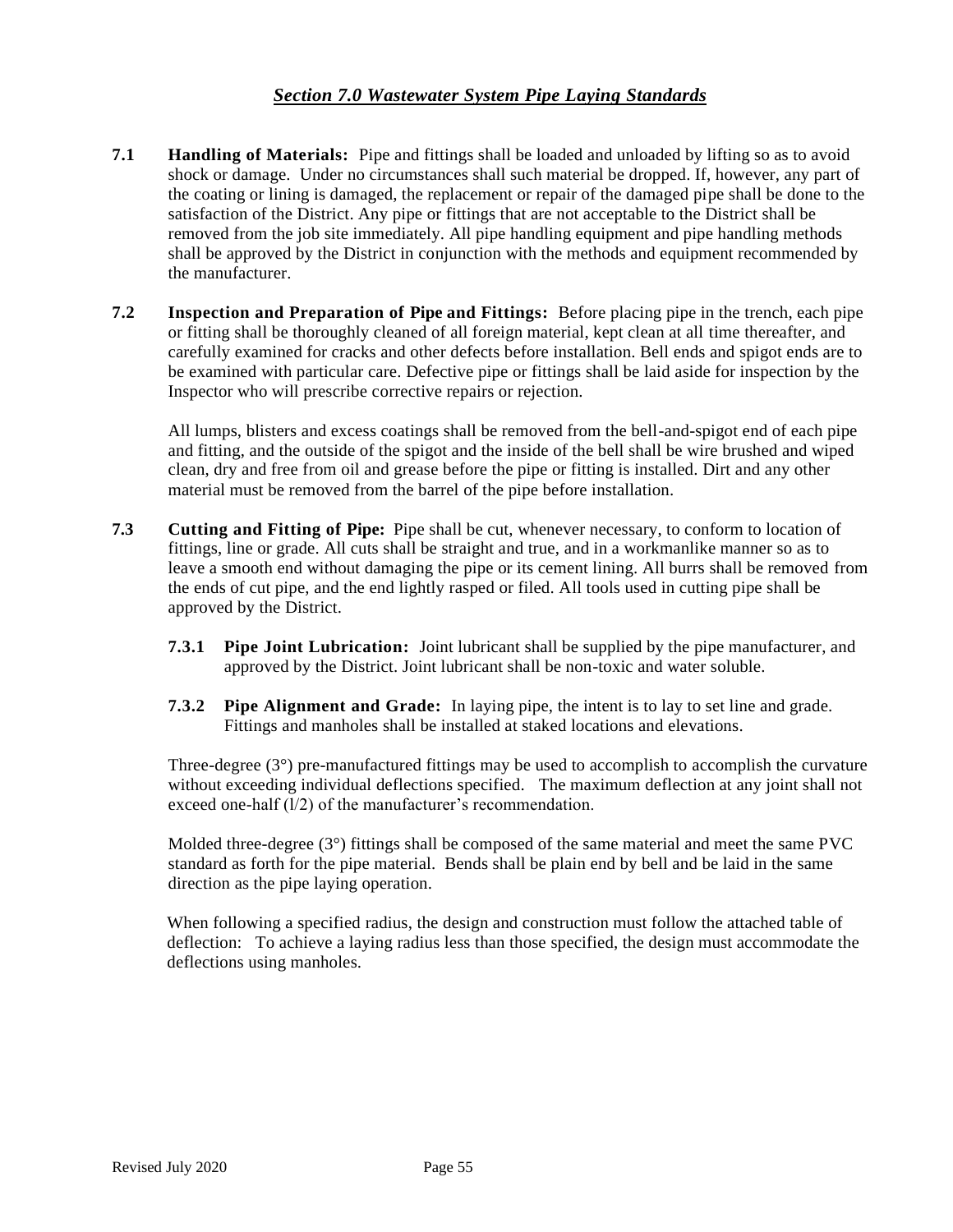|                                           | 8 Inch               | 10 Inch              | 12 Inch              |
|-------------------------------------------|----------------------|----------------------|----------------------|
| Sewer Collection Lines (sizes 8"thru 12") | Laying               | Laying               | Laying               |
| (Full laying length 13.5 feet)            | <b>Radius (feet)</b> | <b>Radius (feet)</b> | <b>Radius (feet)</b> |
| <b>Without Fittings</b>                   | $875 \text{ min}$    | 985 min              | $1150 \text{ min}$   |
| With 3-degree bend at every fourth joint  | N/A                  | N/A                  | 1000 to 1150         |
| With 3-degree bend at every third joint   | 750 to 875           | 750 to 985           | 750 to 1000          |
| With 3-degree bend at second other joint  | 450 to 750           | 450 to 750           | 450 to 750           |
| With 3-degree bend at every joint         | 250 to 450           | 250 to $450$         | 250 to $450$         |
| (Cut length min. 10 feet)                 |                      |                      |                      |
| With 3-degree bend at every joint         | 200 to 250           | 200 to 250           | 200 to 250           |

# **The engineer may use eleven and one-fourth degree (11.25°) bends on a case by case basis as approved by the District. These bends shall be shown on the design plans and staked in the field. At no time shall eleven and one-fourth degree (11.25°) bends be used to reduce the radius below the minimum of one hundred feet (100').**

Any changes in alignment and grade must be authorized by the Inspector and shall be approved by the District. Pipe shall be laid upgrade with the bell ends facing in the direction of laying, unless directed otherwise by the District. Where pipe is to be installed on a grade of ten percent (10%) or greater, the laying shall start at the bottom and shall proceed upward with the bell ends of the pipe upgrade.

- **7.3.3 Temporary Bulkheads:** Whenever the pipe is left unattended, temporary plugs shall be installed at all openings to isolate existing pipelines from new construction until accepted by the District. Temporary plugs shall be of such design as to prevent water, debris, children and animals from entering the pipe. All temporary plugs shall be provided by the contractor and approved by the Inspector.
- **7.3.4 Frost:** No pipe or appurtenant structure shall be installed upon a foundation into which frost has penetrated, or at any time when the Inspector deems there is danger of ice formation or frost penetration at the bottom of the excavation. No pipe or appurtenant structure shall be installed unless backfilling can be completed before the formation of ice and frost.
- **7.3.5 Lowering of Material into the Trench:** Proper implements, tools and facilities satisfactory to the District shall be provided and used by the contractor for the safe and convenient performance of the work. All pipe, fittings, and manholes shall be carefully lowered into the trench piece by piece by means of a derrick, ropes, or other suitable tools or equipment, in such a manner as to prevent damage to Wastewater Main materials and their protective coatings and linings. Under no circumstances shall Wastewater Main materials be dropped or dumped into the trench.

If damage occurs to any pipe, fitting, manhole or Wastewater Main accessories in handling, the damage shall be immediately brought to the attention of the Inspector. The Inspector shall prescribe corrective repairs or rejection of the damaged items.

**7.4 Laying of Pipe:** All pipe laying methods shall conform to the manufacturer's recommendations for laying pipe. Every precaution shall be taken to prevent foreign material from entering the pipe while it is being placed in the line. If the pipe laying crew cannot put the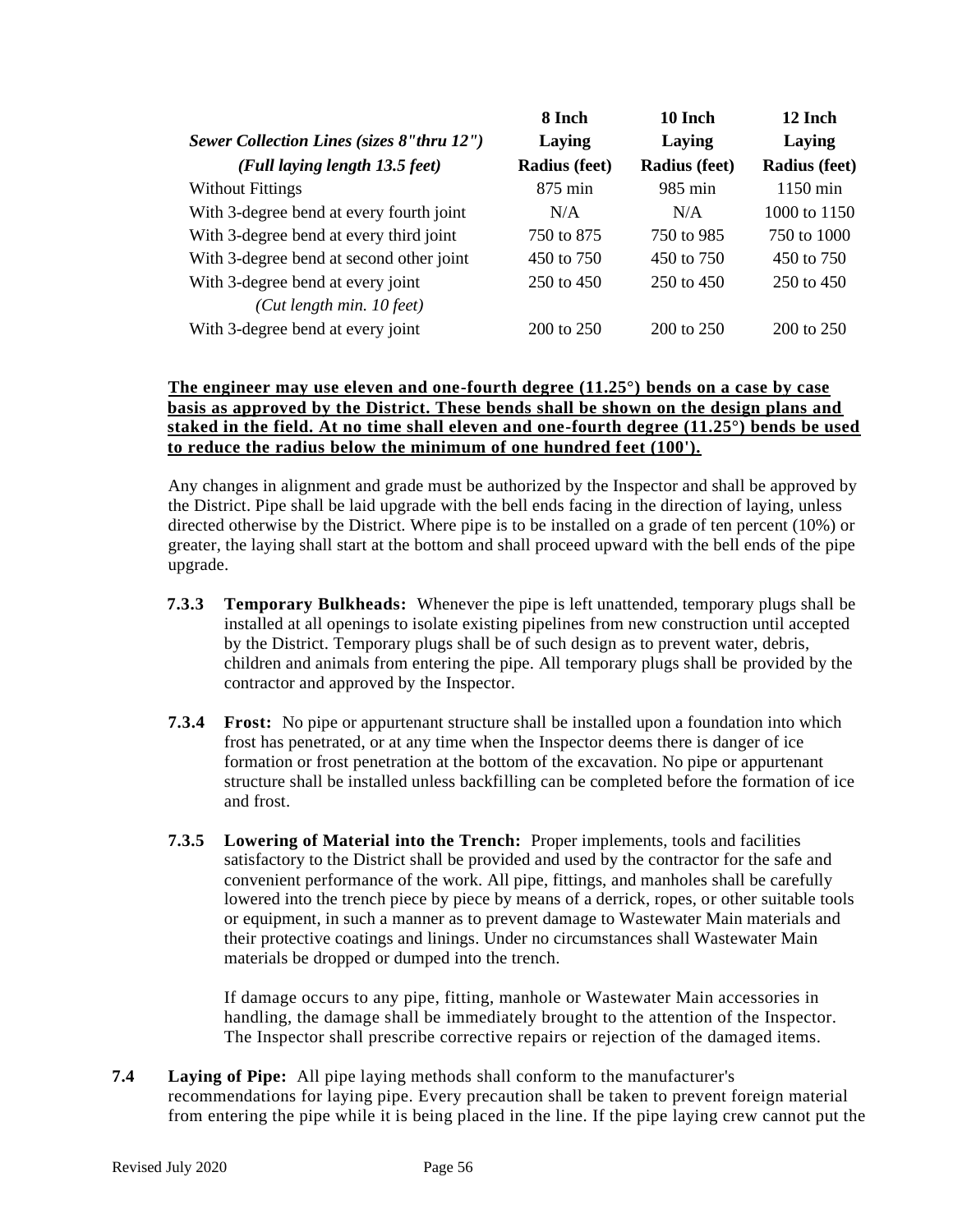pipe into the trench and in place without getting earth into it, the Inspector may require that before lowering the pipe into the trench, a heavy, tightly woven canvas bag of suitable size shall be placed over each end and left there until the connection is to be made to the adjacent pipe.

As each length of pipe is placed in the trench, the spigot end shall be centered in the bell and the pipe forced home with a slow steady pressure without jerky or jolting movements and brought to correct line and grade. The pipe shall be secured in place with approved backfill material tamped under it except at the bells. Precautions shall be taken to prevent dirt from entering the joint space. No wooden blocking shall be left at any point under the pipeline.

No pipe shall be laid when, in the opinion of the District, trench conditions are unsuitable.

**7.5 Ductile Iron Pipe:** Push-On-Joint: Immediately before two (2) lengths of ductile iron pipe, the inside of the bell, and the outside of the spigot end, and the rubber gasket shall be thoroughly cleaned to remove oil, grit, excess coating and other foreign mater. The rubber shall be flexed inward and inserted in the gasket recess of the bell socket. Since different manufactured brands of pipe require different types of gaskets, the Contractor shall exercise caution to ensure that the correct type of gasket is used.

A thin film of approved gasket lubricant shall be applied to either the inside face of the gasket, or the spigot end of the pipe, or both.

The spigot end of the pipe shall be placed in the bell end with care to prevent the joint from contacting the ground. Pipe furnished without a depth mark on the spigot end shall be marked before assembly to assure insertion to fill depth of the joint. The pipe shall be kept in straight alignment and the joint shall be completed by pushing the pipe home with a slow, steady pressure without jerky or jolting movements by using a forked took or jack-type tool or other device approved by the District Engineer. If pipe is pushed home with a backhoe bucket, a wooden shield must be placed between the backhoe bucket and the end of the pipe. The spigot end of field cut pipe lengths shall be filed or ground to resemble the spigot end of such pipe as manufactured.

**7.6 Polyvinyl Chloride Pipe:** Upon completion of joining push-on joint pipe, an inspection shall be made to assure that the gasket is correctly aligned in the gasket recess of the bell socket and not twisted or turned.

When laying pipe on curves, the intent is to lay to the staked alignment. The pipe shall be kept in alignment by placing all deflecting joints or bends on the curve. Short lengths shall be used as necessary to accomplish the curvature without exceeding individual deflections specified. The maximum deflection at any joint shall not exceed one-half (1/2) of the manufacturer's recommendation.

a. Elastomeric Gasket Joint. Immediately before joining two (2) lengths of-PVC pipe, the inside of the bell or coupling, the outside of the spigot and the elastomeric gasket s hall be thoroughly cleaned to remove all foreign material.

Lubrication of the joint and rubber gasket shall be done in accordance with the pipe manufacturer's specifications.

Care shall be taken that only the correct elastomeric gasket, compatible with tile annular groove of the bell, is used. Insertion of the elastomeric gasket in the annular groove of the bell or coupling must be in accordance with the manufacturer's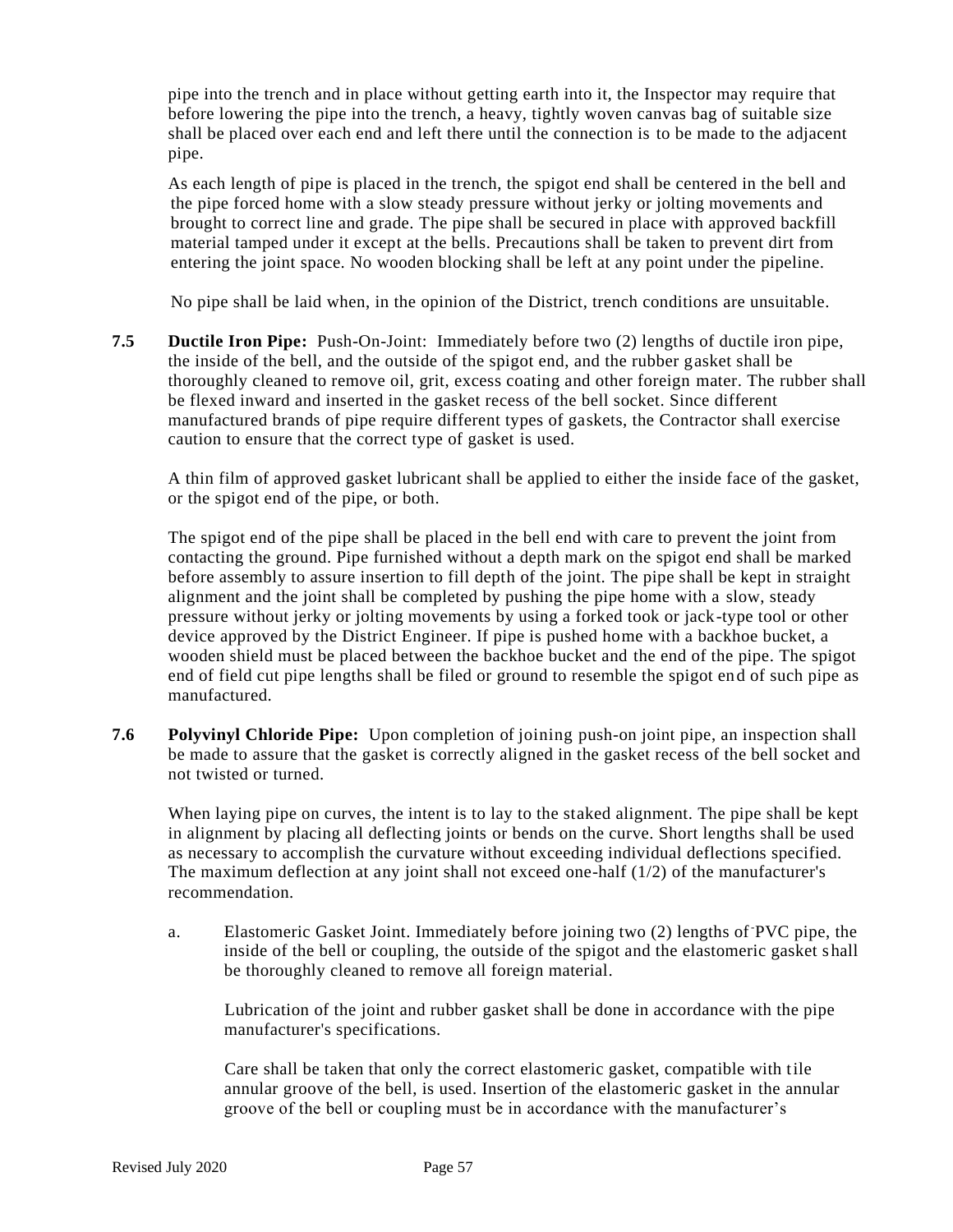recommendations. Pipe that is not furnished with a depth mark shall be marked before assembly to assure that the spigot end is inserted to the full depth of the joint.

The spigot and bell or coupling shall be aligned and pushed until the reference line of the spigot is flush with the end of the bell or coupling. Pushing shall be done in a smooth, steady motion. Upon completion of joining the pipe, an inspection shall be made to assure that the gasket is correctly aligned in the gasket recess of the bell socket and not twisted or turned.

- b. Pipe Storage. Pipe stored outside and exposed to sunlight for more than thirty (30) days shall be covered with an opaque material such as canvas. Clear plastic sheets shall not be used to cover pipe. Air circulation shall be provided under the covering.
- c. Handling of Pipe in Cold Weather. PVC pipe has reduced flexibility and impact resistance as temperatures approach and drop below freezing. Extra care should be used in handling and installing PVC pipe during cold weather.
- **7.7 Manholes:** Manholes shall be precast and shall be constructed in accordance with these Specifications. Precast manholes shall be made **watertight** after installation or construction by use of Ram-Nek or other approved methods. All dimensions, locations and elevations shall be coordinated by the Developer and Contractor and meet the requirements of the District.

All manholes shall be constructed to meet H.S. 20-44 traffic loading conditions and 300 P.S.F. surcharge load.

The District may require installation of a precast manhole base when weather or field conditions warrant.

The base shall be placed on compacted or undisturbed earth. A reducing ring or cone shall be set on an eight-inch (8") adjustment ring.

All joints manhole rings and cone shall be made watertight by installation of Ram-Nek, or equal material in the joint.

Barrels shall be wrapped with RU116 – RUBR – NEK External Joint Wrap (or equivalent) and coated.

The manhole ring shall be set on the cone on a full bed of Ram-Nek.

Grade rings may be composed of concrete or HDPE material suitable to the Inspector. Ram-Nek shall be used in all grade rings and when joining to the ring and cover.

When inserting a new pipe into an existing manhole, the manhole should be cored, and the pipe shall be attached using a rubber boot.

The top manhole step shall be removed from pre-cast manholes.

**7.8 Bridging and Encasement of Pipe:** Under certain conditions when the Wastewater Main is to be installed over or under an existing or proposed utility or structure, the District may require bridging or encasement of the pipe.

If, in the opinion of the District Engineer, there exists the possibility of settlement of the pipe being installed over and existing utility or structure, then bridging of the pipe shall become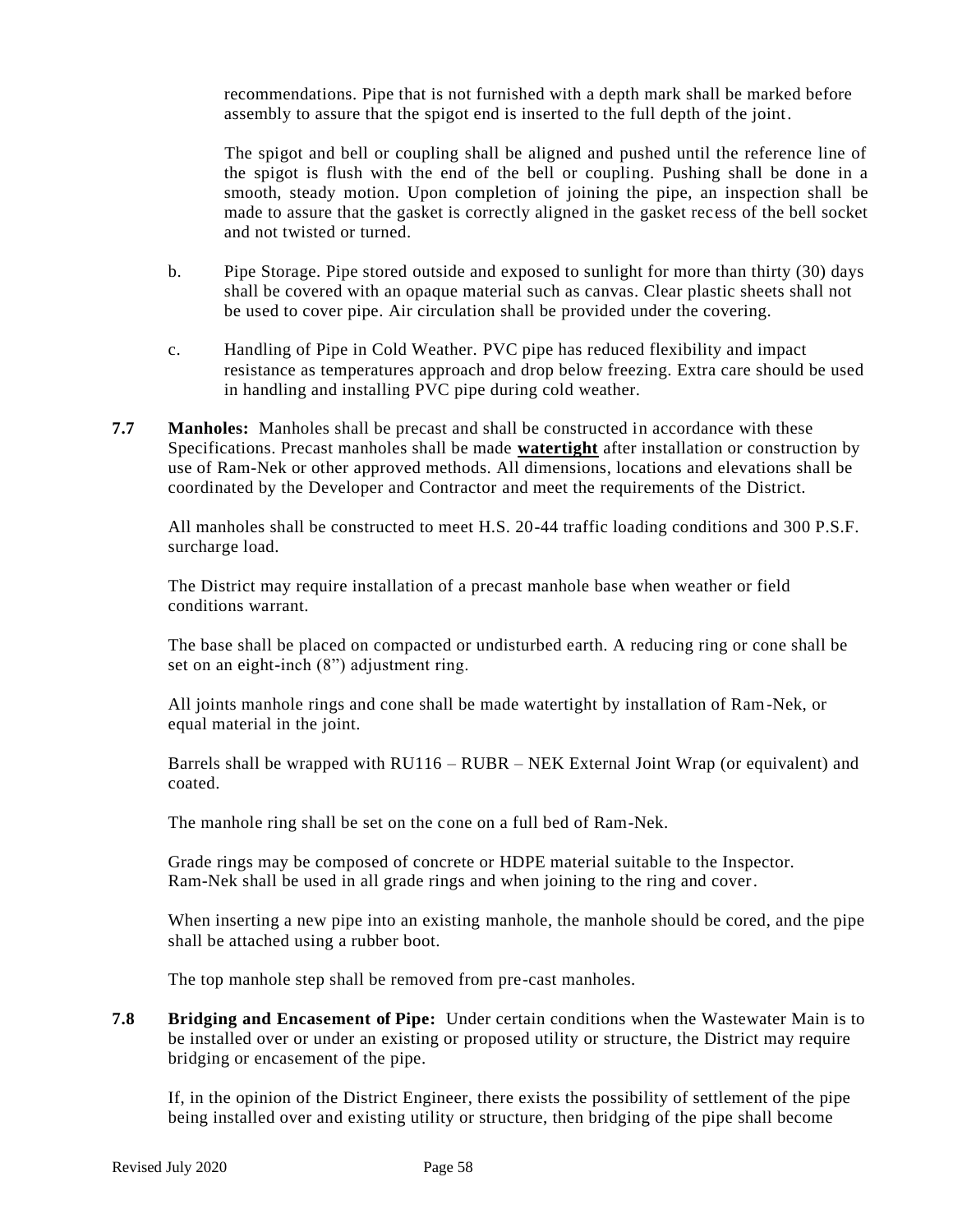necessary. This condition shall also apply to other underground utilities or structures being installed over existing Wastewater Mains. The District Engineer shall determine the size a nd location of the concrete bridging.

Under certain conditions, the District may require complete encasement of Wastewater Mains with concrete. The District Engineer shall determine the size, length and location of these encasements.

- **7.9 Encasement or Sleeve Pipe:** Wherever it is necessary to provide an encasement or sleeve for the Wastewater Main, the Wastewater Main shall not be inserted into the encasement or sleeve pipe without providing insulating skids for each joint of the Wastewater Main. Insula ting skids shall be of a type such as the "P.S.I. custom pull on (Model C)" or equivalent. Encasement pipes shall be protected both inside and out with corrosion resistant materials having a bituminous base. Encasement or sleeve pipe size, length, type and sidewall thickness will be determined by the District.
- **7.10 Corrosion Protection Systems:** The determination of the corrosiveness of the soil which a Wastewater Main passes through and the need for protection will be made and determined by the District. If metal pipe is required to be used, it must be protected against corrosion. All required corrosion protection shall be provided by the Contractor and the material shall be made up of all or part of the following**:**
	- a. Polyethylene Encasement Material: The pipe fittings and appurtenances shall be wrapped in polyethylene, in accordance with the standard drawings. Polyethylene material shall conform to page MS-04 of the materials specifications.
	- b. Coatings: Metal pipe and other appurtenances may require protective corrosion resistant coating. The following are approved for exterior use only.
		- Roskote A-51 Mastic
		- American Blackline Product #101 Non-Fiberous Roof Coat
		- Asphaltic Base Roofing Tar

Coatings must be of a consistency that is applicable by brush and cannot contain asbestos fiber. In all cases the Contractor must provide the Inspector an MSDS on the product to be used prior to application.

- c. Bonding Joints: All pipelines that require protection will be bonded at every joint and/or coupling. Bonding shall be accomplished by thermo-welding straps or wire across each joint or coupling. The Contractor shall furnish all material required for bonding.
- d. Anodes: Installation of seventeen-pound (17 lb.) magnesium anodes may be required for additional protection to the pipeline. All anodes shall be furnished and installed by the Contractor in conformance with these Specifications.
- e. Test Stations: Required electrolysis test stations will be provided, and it shall be the Contractor's responsibility to install the test station.
- f. Dissimilar Materials: Cathodic protection and insulation shall be installed as required by the District. Particular care shall be taken to insulate between dissimilar materials.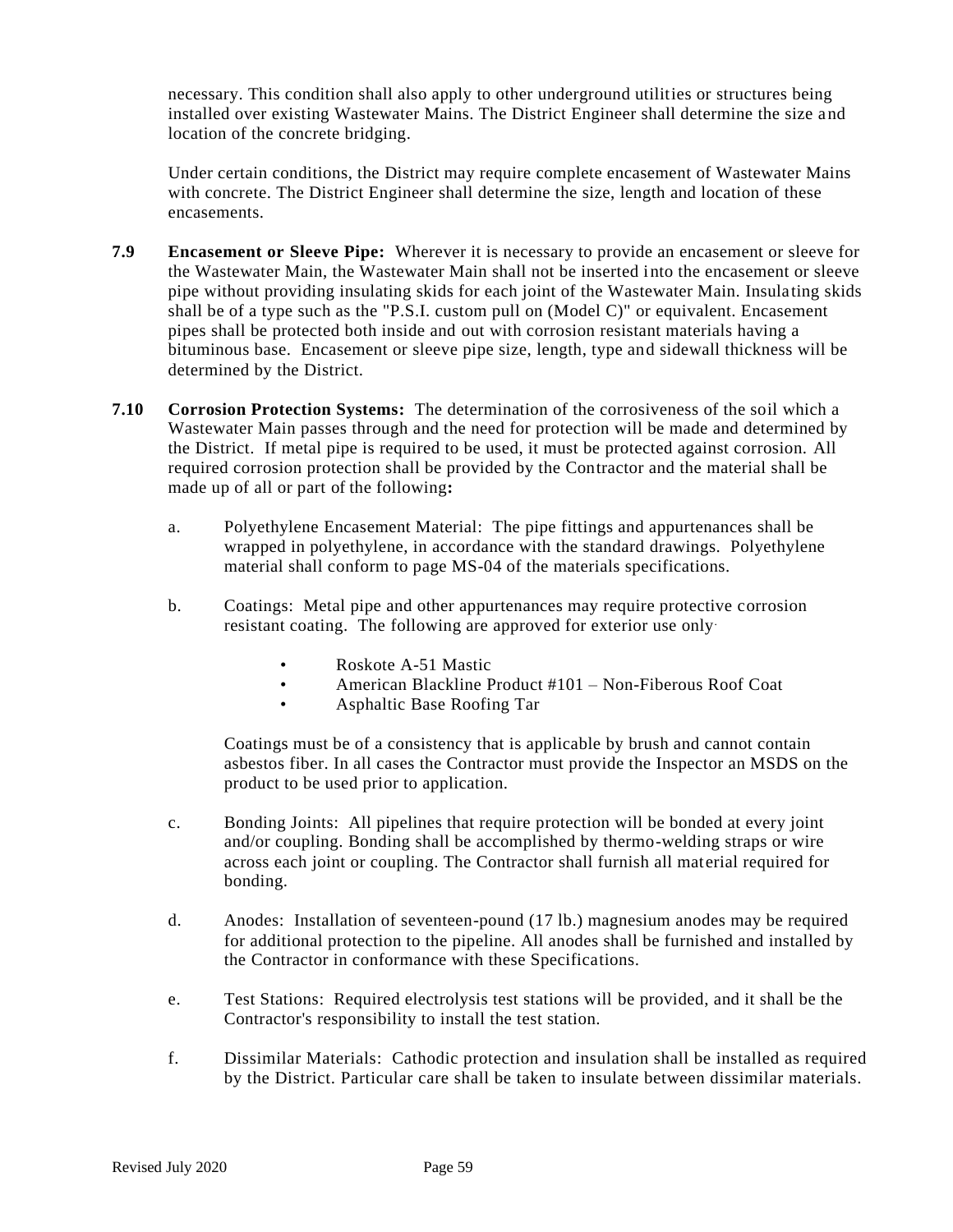- g. Insulating Joints: Whenever it is necessary to join pipe of dissimilar metal, or when designated by the District, a method of insulating against the passage of electrical current, approved by the District Engineer, shall be provided. Special care shall be exercised during the installation of these joints to prevent electrical conductivity across the joints.
- h. Polyethylene Encasement Material: Whenever designated by the District, the metallic pipe and all appurtenances shall be wrapped in polyethylene. The polyethylene encasement shall prevent contact between the pipe and bedding material but is not intended to be a completely air-tight and water-tight enclosure.

Prolonged exposure to sunlight will eventually deteriorate polyethylene film. Exposure to sunlight shall be kept to a minimum.

The polyethylene shall have a minimum thickness of eight (8) mils and conform to the Materials Specification in MS-13 from AWWA C105.

A two-inch (2") wide, ten (10) mil thickness polyethylene pressure-sensitive tape shall be used to close seams, secure to pipe or hold overlaps.

Damage to polyethylene wrapped pipe in the trench prior to and during backfill shall be repaired to the satisfaction of the District.

- i. Insulating from Concrete: Areas of metal pipe and appurtenances which are to be in contact with concrete bridging blocks or encasement shall be protected against corrosion prior to installing concrete. The following types of protection systems are acceptable:
	- 1. Application of a cold-applied coating.
	- 2. Application of a cold-applied primer and corrosion resistant pipe wrap with a minimum fifty percent (50%) overlap similar to the primer and pipe wrap manufactured by the Protecto Wrap Company.
	- 3. Other proposed protection systems may be accepted following review and approval of the District and the District Engineer.
- **7.11 Cleaning:** Prior to acceptance of each section of sewer main, the Contractor shall, at Contractor's expense, jet rod and/or vac each section. Larger sewers shall be cleaned by other appropriate methods approved by the Inspector. All dirt and debris shall be prevented from entering the active sewer system by means of watertight plugs or other methods approved by the Inspector.
- **7.12 Compaction Tests** Compaction tests at the expense of the Contractor shall be conducted by an independent testing laboratory. The District shall be provided a minimum of48 hour notice prior to any air test. One test shall be conducted for each manhole run, or every four hundred feet (400') whichever is greater, or as required by the controlling agency, and at every two-feet (2') of depth coming up the trench. Copies of each compaction test report will be given to the Inspector prior to approval.
- **7.13 Infiltration and Exfiltration Tests:** Infiltration and exfiltration tests conducted by and at the expense of the Contractor shall be performed on 100% of the project.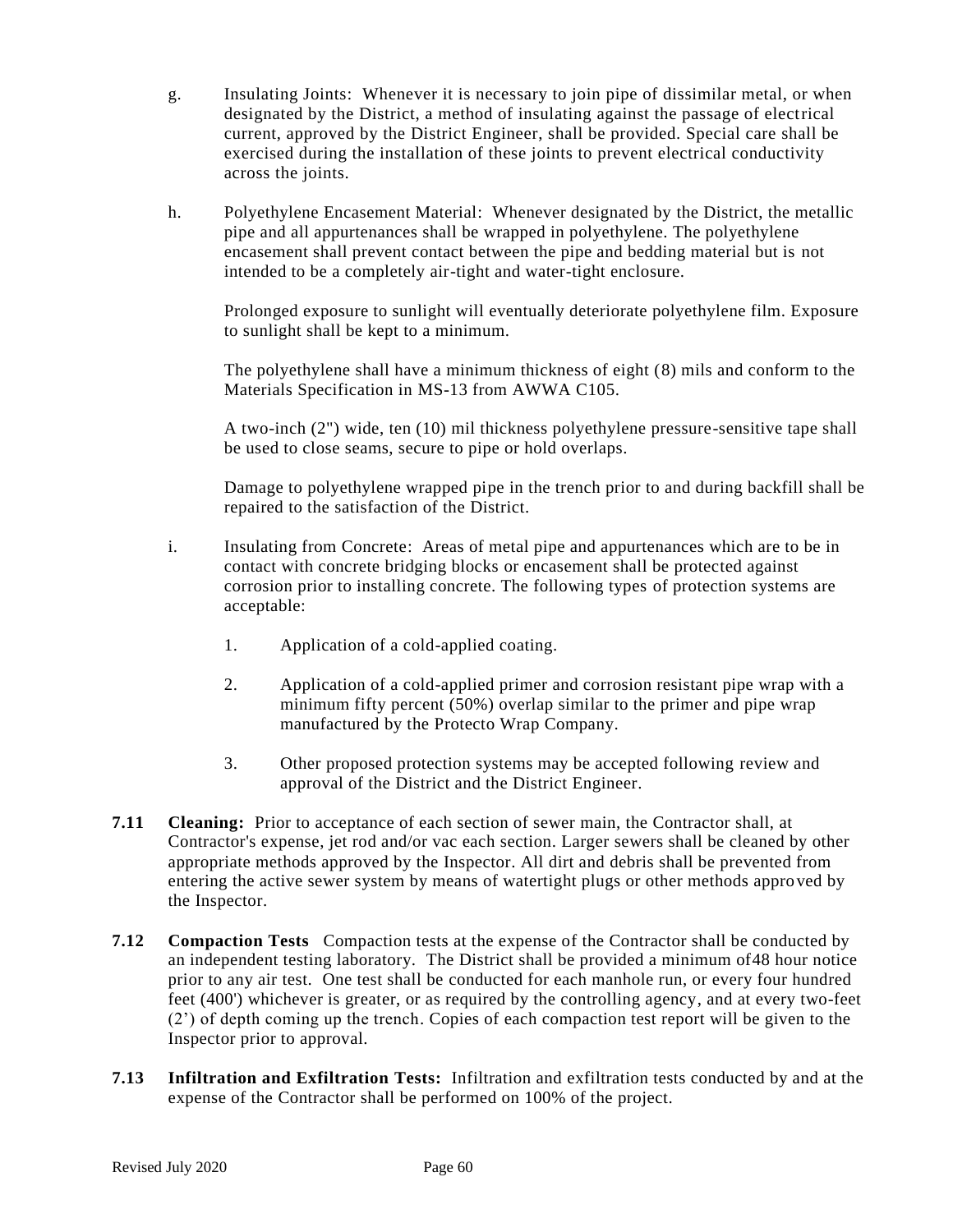The allowable infiltration or exfiltration rate shall not exceed one hundred (100) gallons per inch of diameter per mile of pipe, per day **to include manholes.**

Air Tests: The Contractor shall perform these tests with suitable equipment specifically designed for air testing sewers. A suitable gauge shall be used for readings not to exceed 15 PSI maximum reading. The gauge shall be located at the surface.

The air test shall be made when the sewer is clean. The pipe, or section of pipe to be tested may be wetted before the air test. The line shall be plugged at each manhole with pneumatic balls. Low pressure air shall be introduced into the plugged line until the internal air pressure reaches four (4.0) PSIG greater than the average back pressure of any ground water pressure that may submerge the pipe. At least two (2) minutes shall be allowed for the air temperature to stabilize before readings are taken and the tuning started.

The portion of main (including stubs) being tested shall pass if it does not lose air at a rate to cause the pressure to drop from three and six-tenths (3.6) to three (3.0) PSIG (greater than the average back pressure of any ground water that may submerge the pipe) in less time than listed below:

| PIPE DIAMETER<br>(Inches) | MINIMUM ALLOWABLE TIME<br>(Minutes & Seconds)<br>3.6 - 3.0 PSIG Pressure |
|---------------------------|--------------------------------------------------------------------------|
| 4                         | $0 - 50$                                                                 |
| 6                         | $1 - 10$                                                                 |
| 8                         | $1-40$                                                                   |
| 10                        | $2 - 00$                                                                 |
| 12                        | $2 - 20$                                                                 |
| 15                        | $3 - 00$                                                                 |
| 18                        | $3 - 40$                                                                 |
| 21                        | $4 - 10$                                                                 |
| 24                        | $4 - 50$                                                                 |
|                           |                                                                          |

If the installation fails this test, the testing equipment shall be used to determine the location of the pipe leak. All service plugs shall be secured in place to prevent displacement during testing operations.

If results of these tests are not satisfactory, the Contractor, at his expense, will make the necessary repairs or pipe replacement until the Inspector is satisfied that the leakage requirements are being met.

**7.14 Deflection Test:** Flexible conduits shall be tested by the Inspector. Representative samples will be tested to insure initial deflection does not exceed five percent (5%) of the inside diameter of the pipe. Failure of representative sections to pass the deflection limits will result in additional sections being tested at the discretion of the Inspector.

If the results of this test are not satisfactory, the Contractor at his expense, will make the necessary repairs or pipe replacement until the Inspector is satisfied that the deflection requirements are being met.

**7.15 T.V. Inspection:** The Contractor shall camera by closed circuit television (CCTV) and provide to the District Inspector for inspection, all new public mains for deficiencies prior to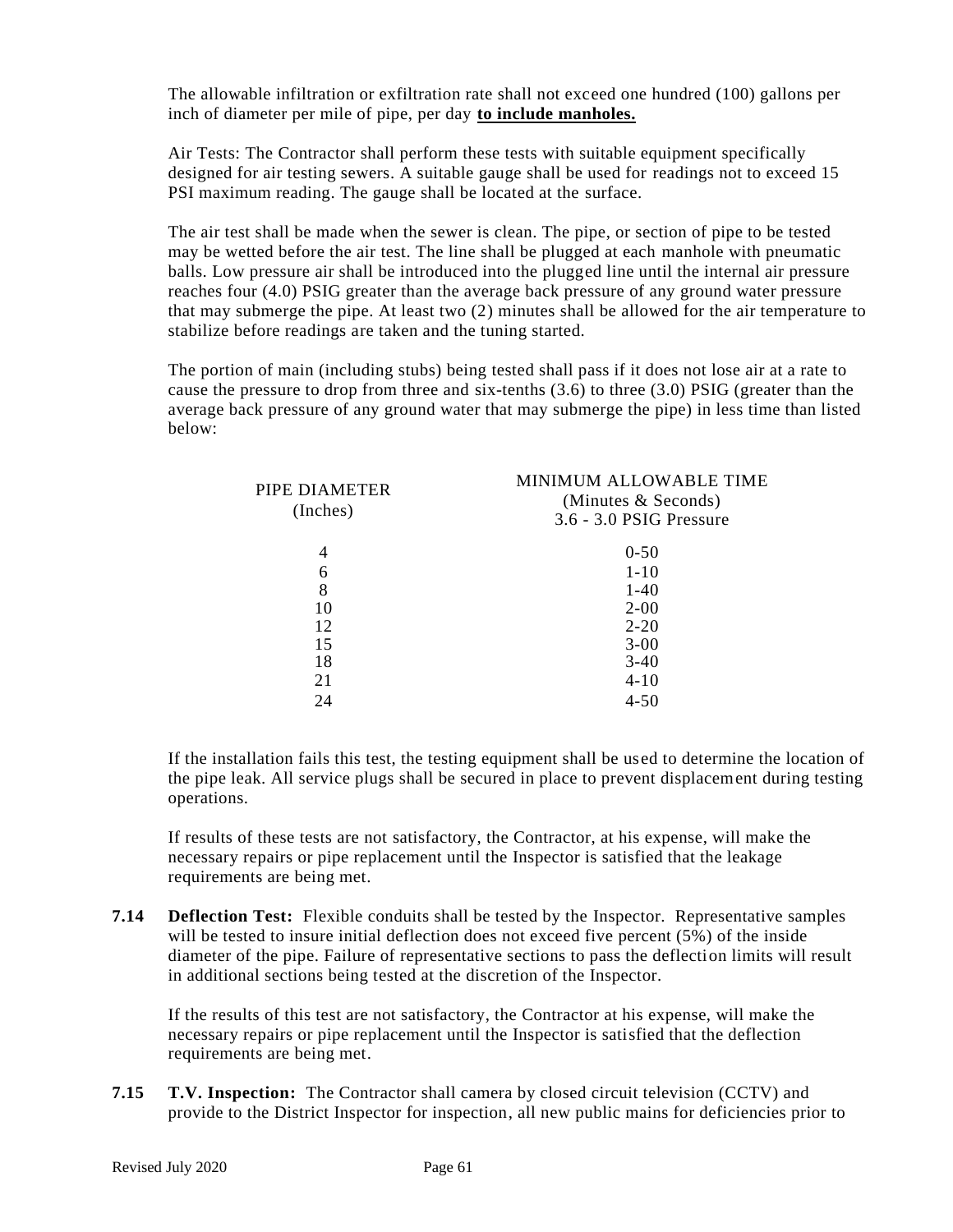any service connections being made. The District Inspector may require that the Contractor add water to the pipeline prior to T.V. inspection to help identify deficiencies. All deficiencies found during the T.V. inspection shall be promptly corrected by the contractor in accordance with these rules.

A CD-ROM of the CCTV inspection shall be made available to the District upon completion.

**7.16 Vacuum Testing for Concrete Sewer Manholes** All manholes shall be vacuum tested with District staff present prior to CCTV inspection. The District shall be notified a minimum of 48 hours in advance of any vacuum test.

This test method covers procedures for testing pre-cast concrete manhole sections (and other manholes existing or in-situ) when using the vacuum test method to demonstrate the integrity of the installed materials and the construction procedures.

This test method is used for testing concrete manhole sections utilizing mortar, mastic or gasketed joints. This test method is intended to be used as a preliminary test to enable the installer to demonstrate the condition of the concrete manhole.

Contractor must follow OSHA requirements for confined spaces.

Contractor must use his own equipment for vacuum testing

#### **Each manhole shall be vacuum tested after backfilling.**

- 1. All lift holes and any pipes entering the manhole are to be plugged and sealed. A vacuum will be drawn, and the vacuum drop over a specified time period is used to determine the acceptability of the manhole. (ref: paragraphs  $4 \& 5$ ) below)
- 2. The values recorded are applicable only to the manhole being tested and at the time of testing, and the recorded information, reported on the Vacuum Testing Result form, at the end of this section.
- 3. Preparation of the Manhole:
	- a. Care shall be taken to affect a seal between the vacuum base and the manhole rim. Pipe plugs shall be secured to prevent movement while the vacuum is drawn.
	- b. All pipes entering the manhole shall be temporally plugged, taking care to securely brace the pipes and plugs to prevent them from being drawn into the manhole.
- 4. Typical Field Test Procedure:
	- c. The test head gauge shall be placed at the top of the manhole or in accordance with the manufacturer's recommendations.
	- d. A vacuum of 10 in. of mercury shall be drawn on the manhole, the valve on the vacuum line of the test head closed, and the vacuum pump shut off. The time shall be measured for the vacuum to drop to 9 in. of mercury.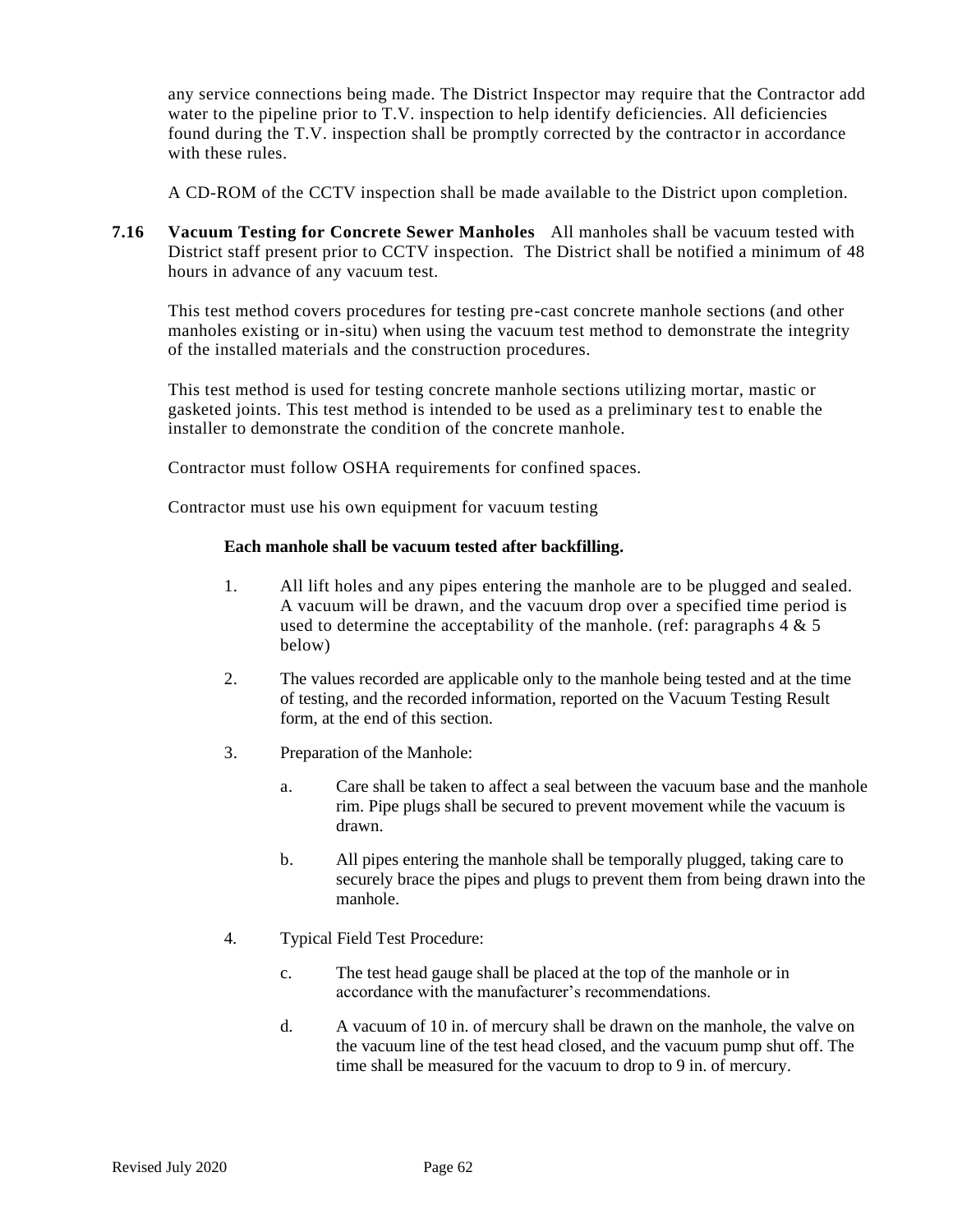- e. The manhole shall pass if the time for the vacuum reading to drop from 10 in. of mercury to 9 in. of mercury meets or exceeds the values indicated in the table below.
- f. If the manhole fails the initial test, necessary repairs shall be made by a submitted approved method to the District Inspector. The manhole shall then be retested until a satisfactory test is obtained.
- 5. Minimum test time for all manholes is 60 seconds. Greater lengths of time shall be at the discretion of the inspector.
- **7.17 Manhole Rim Elevations:** All manholes constructed shall have rim elevations set at final street, trail, or sidewalk grades, except in non-traffic areas where the rims shall be set at six inches (6") above the existing ground. Following the construction of curb and gutter in new streets or completion of manholes in streets with existing curb and gutter, the engineer will measure and certify all manhole rim elevations for proper grade, at no time shall the total of grade adjustment rings exceed eight inches (8"). When rim adjustments are being made, the Contractor must remove and replace any broken, cracked, or otherwise damaged grade rings already in place. Any manhole rims that do not meet the following policy for manhole adjustment will be promptly adjusted. Except within state and federal jurisdiction or rights-ofway.
	- a. Responsibility: The applicant requesting approval for extension of wastewater collection lines shall be responsible for assuring sanitary sewer manholes are adjusted to final paving grade and are cleaned of dirt and construction debris. The applicant shall also:

Assure that such work is completed within the time periods noted below.

That all work is completed in compliance with these Specifications and all District requirements.

That such work has been inspected by the District.

That such work will be free of mechanics liens, judgment liens or other valid and enforceable liens.

- b. Required Adjustments: Manhole adjustments and cleaning must be completed within sixty (60) days following placement of paving. If street paving is not completed or manholes are not adjusted within one (1) year of the preliminary acceptance date, the District will extend the warranty period for one (1) additional year during which manhole adjustments must be completed as indicated above.
- c. Location of Manholes to be Adjusted. The District will attempt to provide surface location of manholes requiring adjustment within two (2) working days of request for location.
- d. Opening and Entry Permit and Inspection. The person or corporation performing the adjustment work must apply for a manhole opening and entry permit two (2) working days prior to beginning work and must notify the Inspector designated on the permit when the work is ready for inspection. The designated Inspector will perform the inspection within two (2) working days of the request for inspection and will provide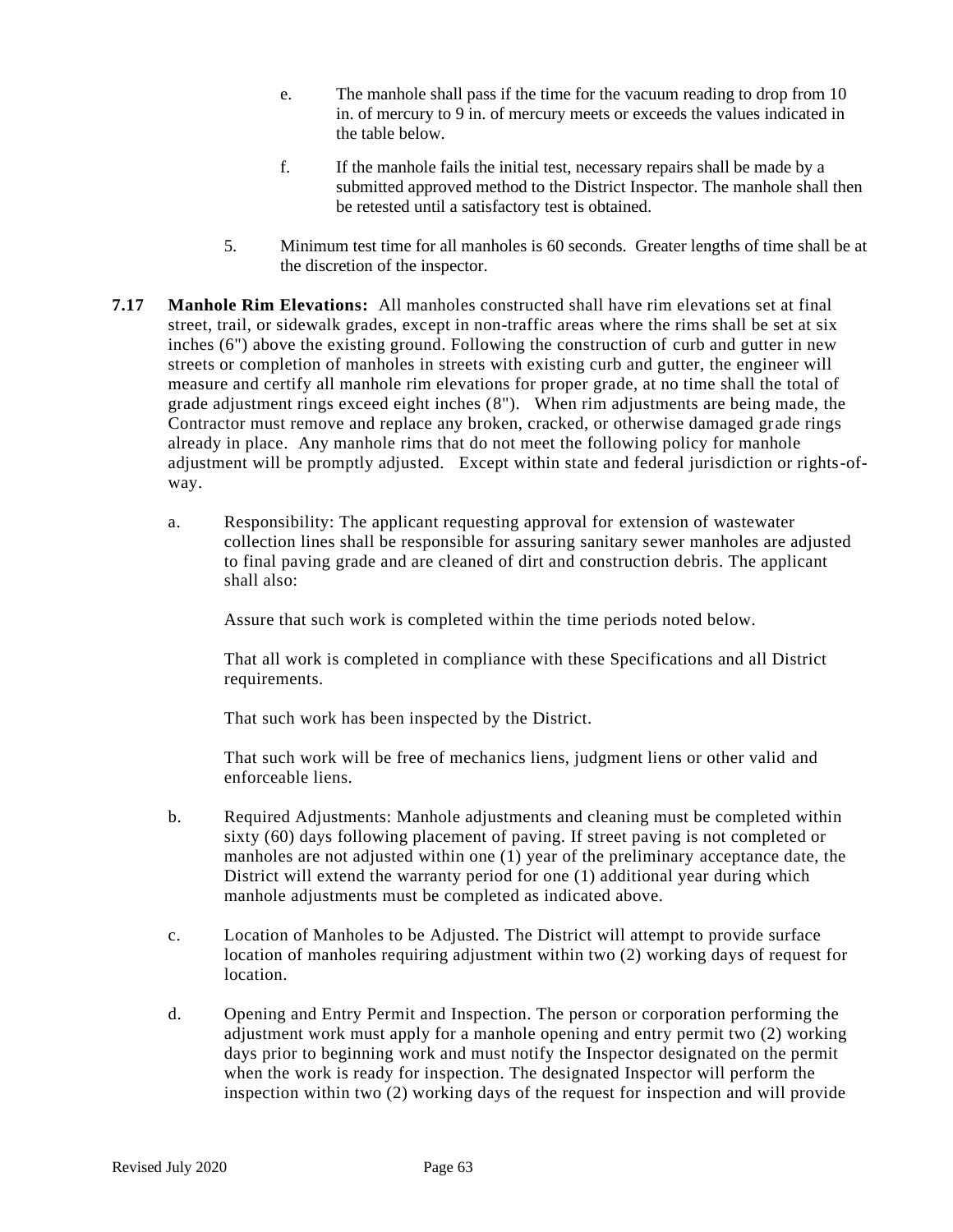the permittee a notice of acceptance or rejection of the work. Correction of rejected terms must be completed within the time frame noted by the Inspector.

e. Failure to Perform Adjustments. Failure of the applicant for Wastewater collection extension to adjust the manholes in accordance with the requirements of this policy will result in the District exercising any combination of the following rights:

Withholding approval of additional connection permits within the project area and/or,

Extension of the warranty period until adjustments are completed.

-Performing the necessary manhole adjustments and cleaning work by contract or with District personnel and billing the expense plus administration, legal, overhead and other applicable expenses to the applicant.

## **7.18 Sewer Service Lines and Inspection**

Sewer Service Lines shall be PVC SDR 35 using elastomeric gasketed joints. The specifications set forth in this Chapter 7.0 shall apply to sewer services as well as main lines.

Service stubs and building sewer lines shall not be backfilled until approval is given by the District Inspector. Any deficiencies noted by the Inspector shall be corrected by the Contractor prior to calling for re-inspection. The Contractor and builder or Developer will be notified in writing by the Inspector of all deficiencies requiring correction.

After approval is given for service stubs or building sewers, the Contractor shall commence backfilling in accordance with these Specifications, as soon as practical.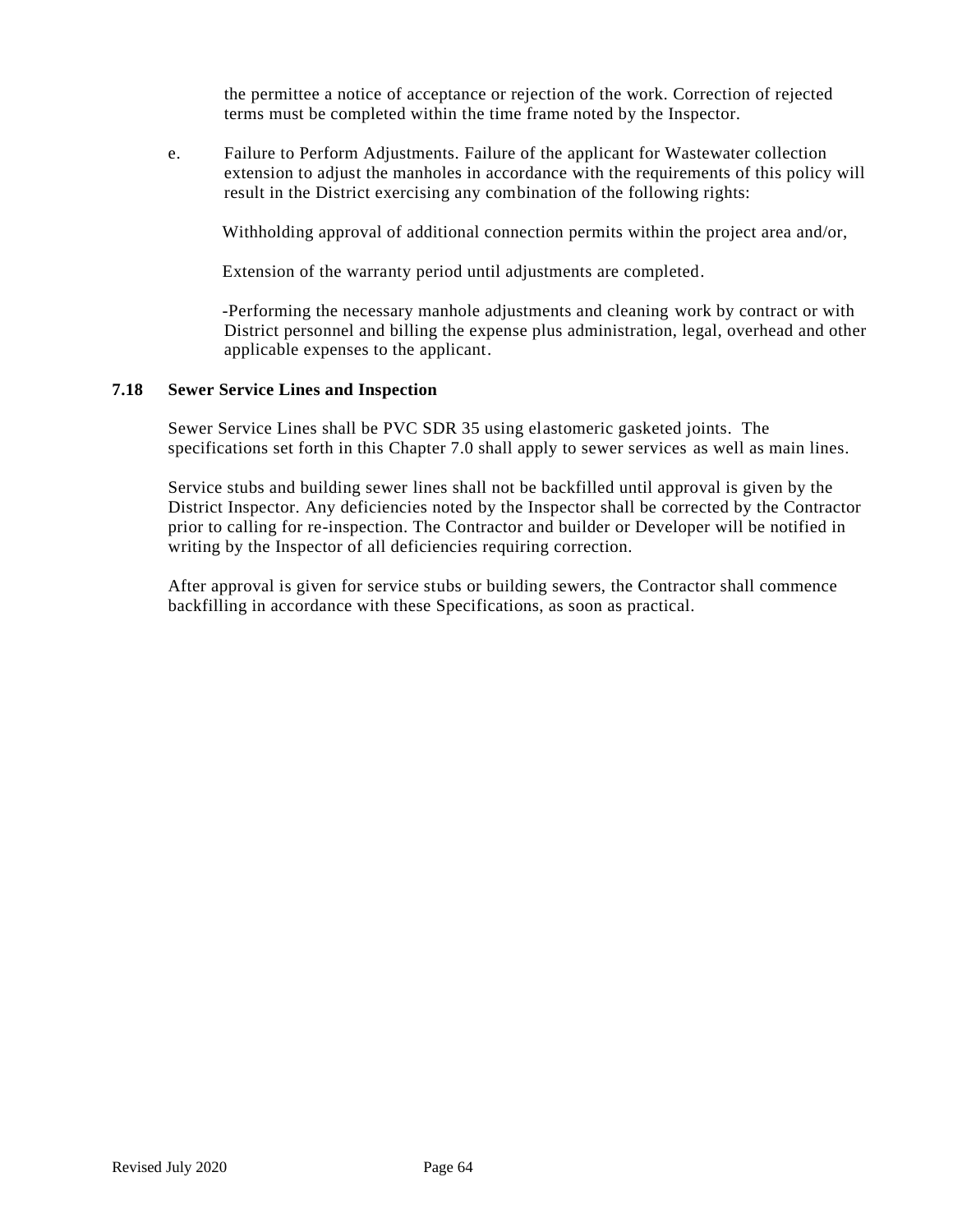# *Section 8.0 Wastewater Services Standards*

- **8.1 Wastewater Taps:** No wastewater taps shall be made unless property corners are clearly marked so measurements of taps can be made at the time of tapping.
- **8.2 Excavations:** Excavation of the tapping hole is the responsibility of the plumber or pipeline contractor.
- **8.3 Abandoning Existing Connections:** Where an existing Wastewater service is to be abandoned, the owner of the property shall be totally responsible for expenses. The Contractor shall expose the connection to be abandoned two feet (2') inside the property line unless otherwise specified by the District. Services found to be unacceptable shall be capped at the public main. The District shall inspect the work prior to backfilling of the excavation.

Replacement procedures that anticipate lining and/or pipe bursting may be considered and approved by the District but only after review and approval of the proposed method by Engineering and Operations Depts.

- **8.4 Individual Service Pumps:** Where the conditions require the external installation of individual pumps to service a structure, the Contractor shall submit to the District a set of shop drawings detailing the installation and shall include:
	- a. A site map showing the location of all the facilities to be installed including the location of the tap to the public Wastewater Main.
	- b. Equipment to be installed, including the number and type of pumps, controls, alarms and valves.
- **8.5 Wastewater Service Line Ditches:** Wastewater Service Line ditches must enter the lot as near ninety degrees (90°) to the street as is practical and not at an extreme angle unless otherwise approved. The standard location for the Service Line will be center of the lot unless it is in a hillside overlay zone and or approved by the District.
- **8.6 Inline Wye:** Wastewater Service Lines shall be constructed with an approved Wastewater service Inline Wye for all new construction. Where a tap is being installed on a previously accepted line that had completed the warranty period, a tapping saddle may be used having a rubberized gasket and stainless steel bands. Taps shall be installed at roughly a 30 to 45 degree angle (10:00 and 2:00 o'clock) from the centerline.
- **8.7 Installation Method:** All Wastewater Service Lines shall be installed using the same methods as the Public Main. This includes all requirements including bedding and backfill.
- **8.8 Slope:** Wastewater Service Lines shall be installed at the following minimum slopes:

| $4"$ PVC        | 2.08% or $1/4$ " per foot  |
|-----------------|----------------------------|
| 4" Ductile Iron | 1.04\% or $1/8$ " per foot |
| $6"$ Pipe       | 1.04% or $1/8$ " per foot  |

**8.9 Alignment:** Changes in alignment for Service Lines shall be accomplished with preformed bends not to exceed forty-five degrees (45°). When changes in direction exceed forty-five degrees  $(45^{\circ})$  a two-foot (2) section of pipe shall separate the fittings necessary to make the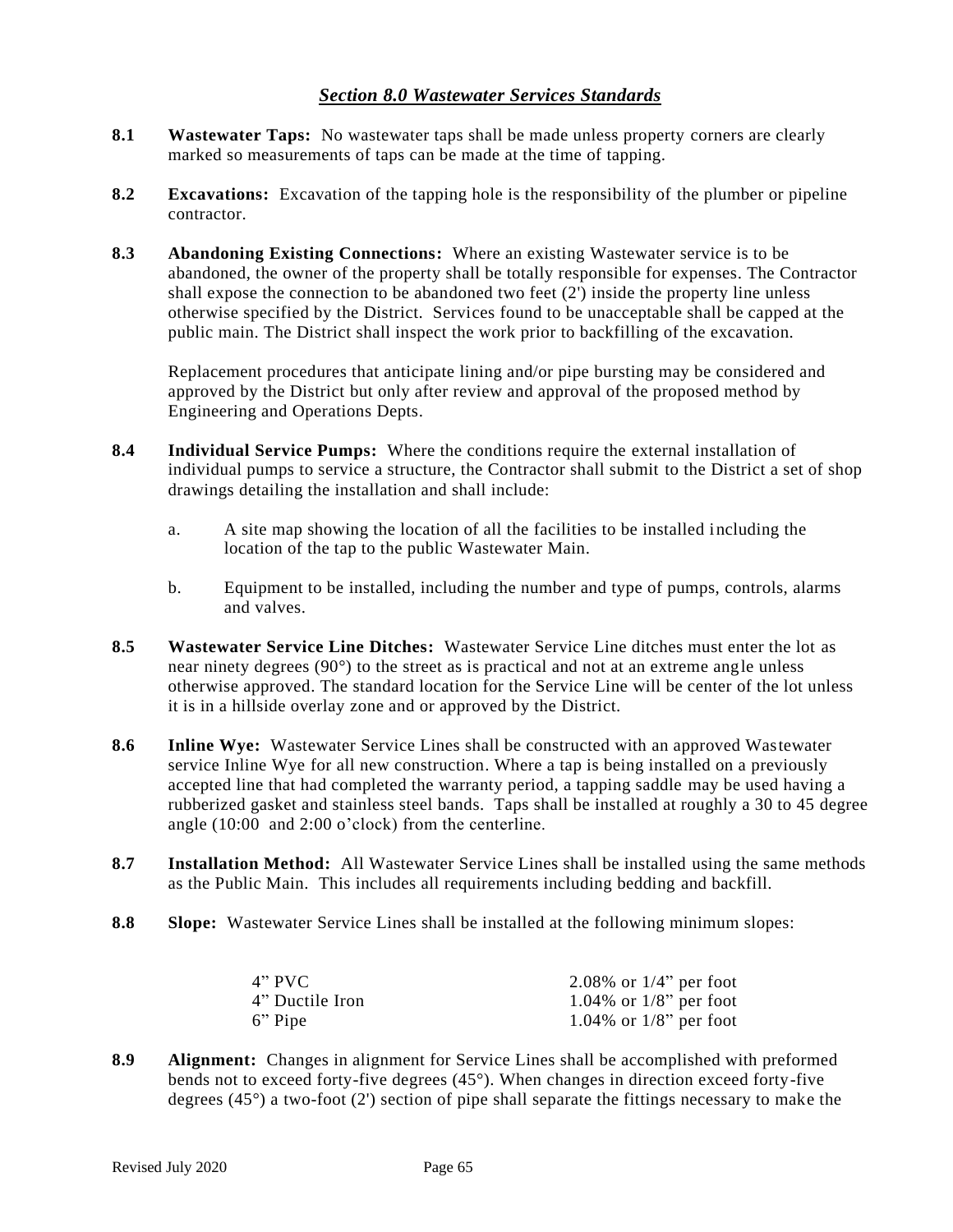needed change of direction. All services shall be extended five feet (5') inside the property line or easement line and be marked with a two by four (2x4).

**8.10 Cleanouts:** All Wastewater Service Lines shall have a cleanout every one hundred feet (100'). All cleanouts shall be constructed with standard fittings and have a screw cap located at the ground or paving surface.

Cleanouts must be five feet (5') away from foundation and must be located directly above service. Double cleanouts are necessary if spacing between cleanouts exceeds one hundred feet (100'). Maximum spacing for double cleanouts is two hundred feet (200').

**8.11 Connecting Clamps:** All Wastewater Service Line connecting clamps shall have the "UPC" designation and be made for the pipeline materials used.

## **8.12 Repair and Replacement of Existing Service Lines**

**8.12.1 Responsibility:** The property owner is responsible for the repair and maintenance of the Wastewater Service Line from the house or other building to the public main. However, all connections to the system impact District service and systems. Therefore, all service repairs which may include repair/replacements using trenchless technology, must be approved by the District prior to construction.

Plumbing or Pipeline Contractor's Responsibility: In addition to coordinating approval of entry and service inspection with the District, the plumbing Contractor must obtain approval of any methods of repair/replacement that include trenchless technologies. Even with the use of approved trenchless technologies, the Plumbing Contractor must obtain connection inspection through the District. Failure to obtain the proper inspections and approvals may be cause for disconnection of the customer's sewer service. The plumbing or pipeline contractor shall make the necessary excavations and barricade all excavations in accordance with the barricading instructions of the governing body, make the necessary repairs and contact the District for inspection, telephone (719) 390-7111.

### **8.12.2 Surface Restoration and Maintenance**

a. Surfaced Areas: The Contractor shall obtain the necessary permits and remove pavement and road surfaces as part of the trench excavation. **At a minimum, cuts in a public right-of-wav shall be required to be restored per the conditions of the excavation permit issued by the controlling authority.**

The Contractor shall restore all pavement, sidewalks, curbing, gutters or other surface structures removed or disturbed as part of the work to a condition meeting the standards of the governing authority and shall furnish all incidental labor and materials.

- b. Unsurfaced Areas: All surface cuts shall be restored to a condition equal to that prior to construction.
- c. Damaged Surfaces and Property: If any pavement, street, shrubbery, sod, rock, fences, poles or other property and surface structures have been damaged, removed or disturbed by the Contractor, whether deliberately or through failure to carry out the requirements of the controlling agency or the specific directions of the District, or through failure to employ usual and reasonable safeguards,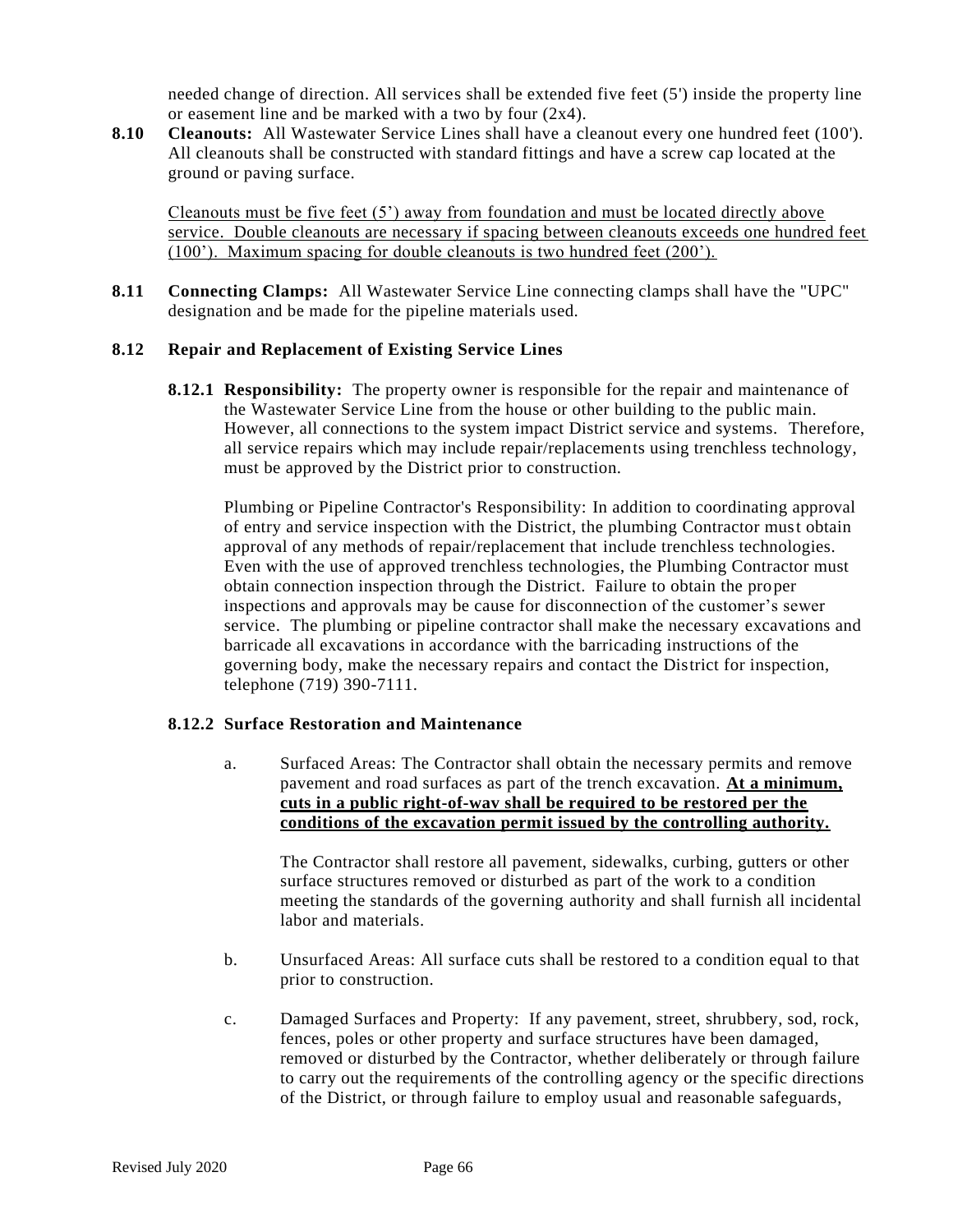such property and surface structures shall be replaced or repaired, to the original condition, at the expense of the Contractor.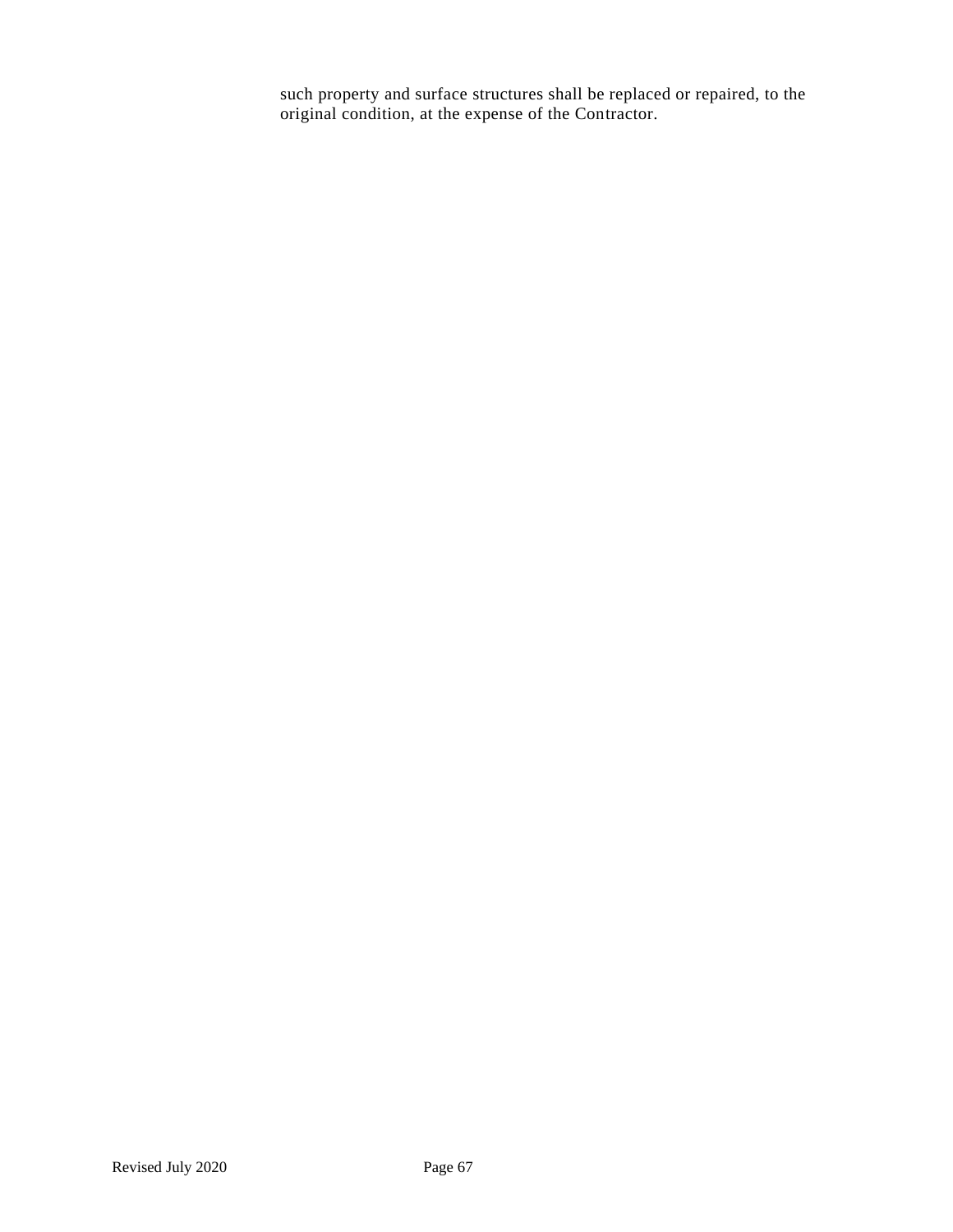THIS PAGE LEFT BLANK INTENTIONALLY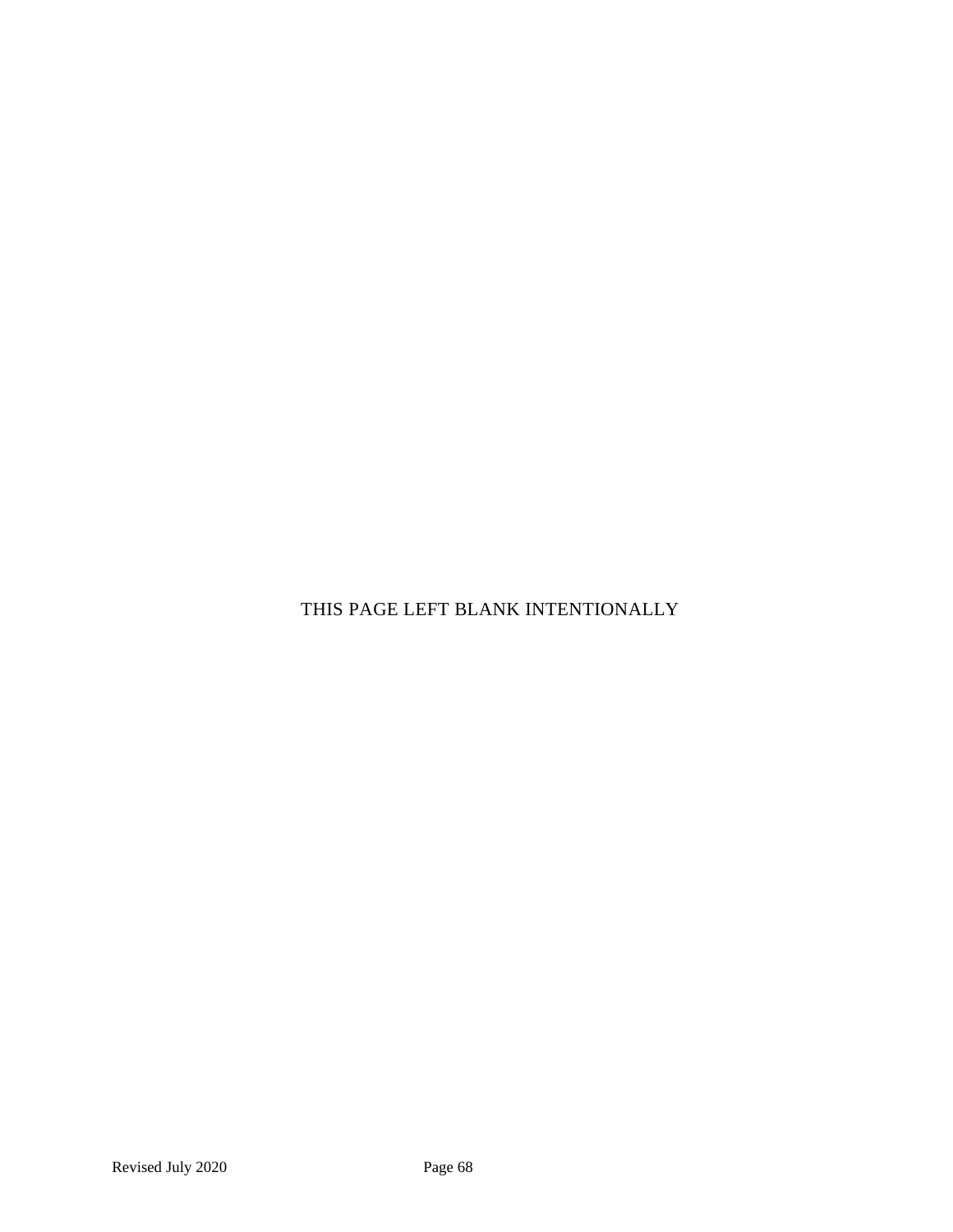# *Section 9.0 Wastewater System Materials Standards*

### **9.1 Polyvinyl Chloride (PVC) Pipe Elastomeric Gasket Joint – 4-inch through 24-inch Diameter**

- a. General: All polyvinyl pipe shall be manufactured in accordance with A.S.T.M. Standard D3034, "Polyvinyl Chloride (PVC) Sewer Pipe and Fittings", and A.S.T.M. Standard F679 "Polyvinyl Chloride (PVC) Large-Diameter Plastic Gravity Sewer Pipe and Fittings" with the following additional requirements or exceptions:
- b. Size of Pipe: This specification shall cover polyvinyl chloride pipe in four-inch (4"), six-inch (6"), eight-inch (8"), ten-inch  $(10")$ , twelve-inch  $(12")$ , fifteen-inch  $(15")$  and eighteen-inch (18") nominal diameters. Pipe larger than eighteen-inch (18") diameter shall be reviewed and approved on a case by case basis.
- c. Joint Type: Pipe joints shall be made using an integral bell with an elastomeric gasket push-on type joint or using machined couplings of a sleeve type with rubber ring gaskets and machined pipe ends to form a push-on type joint. This specification applies to three-degree (3°) fittings allowed for the purpose of accomplishing street curvature.
- d. Class and Type: All sires of pipe shall be SDR 35 or PS 46.
- e. Pipe Length: Each length of pipe will be a standard laying length of fourteen-feet (14') or twenty-feet (20).
- f. PVC materials shall be made from class 12364C, 12454C or 12454B virgin compounds as defined in A.S.T.M. F679 or A.S.T.M. D3034.
- g. Elastomeric gaskets shall conform to A.S.T.M. D32 or A.S.T.M. F477.

### **9.2 Ductile Iron Pipe**

- a. General: All ductile iron pipe shall be manufactured in accordance with A.W.W.A. Standard C151, "Ductile-Iron Pipe, Centrifugally Cast in Metal Molds or Sand-Line Molds, for Water or Other Liquids," with the following additional requirements or exceptions:
- b. Size of Pipe: This specification shall cover ductile iron pipe in four-inch (4"), six-inch  $(6")$ , eight-inch  $(8")$ , twelve-inch  $(12")$ , sixteen-inch  $(16")$ , twenty-inch  $(20")$ , twentyfour-inch (24"), thirty-inch (30") and thirty-six inch (36") nominal diameters.
- c. Joint Type: "Push-on single gasket" type conforming with applicable requirements of A.W.W.A. Standard C111 "Rubber-Gasket Joints for Cast-Iron and Ductile-Iron Pressure Pipe and Fittings."
	- e. Class and Type: Pipe furnished under this specification shall conform to the following pressure classes as shown in A.W.W.A. Standard C-150, as a minimum.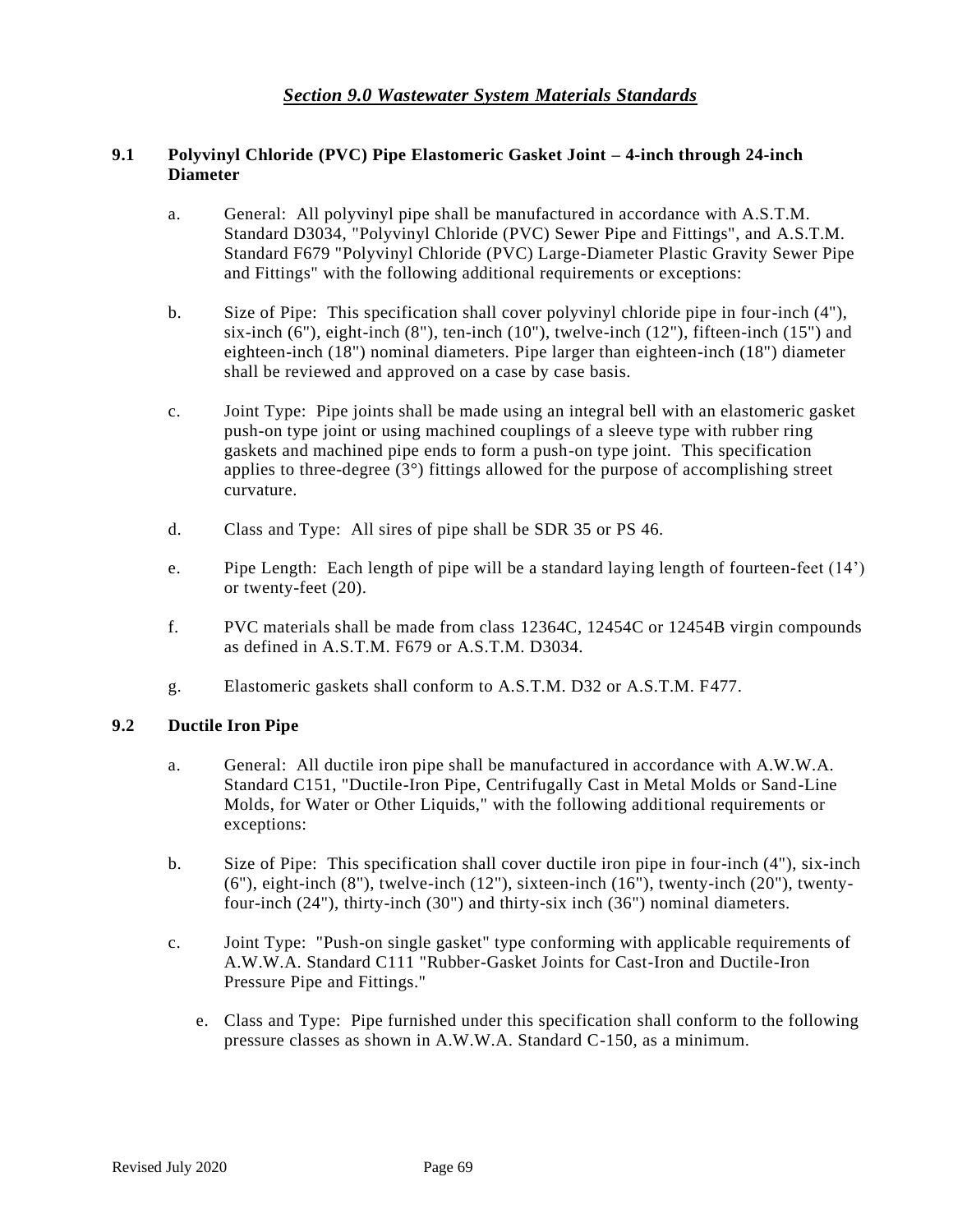| <b>Size</b>  |             | Pressure Class (P.S.I.) Equivalent Thickness (In.) |
|--------------|-------------|----------------------------------------------------|
| 4" Diameter  | Class $350$ | 0.25                                               |
| 6" Diameter  | Class $350$ | 0.25                                               |
| 8" Diameter  | Class $350$ | 0.25                                               |
| 12" Diameter | Class $350$ | 0.28                                               |
| 26" Diameter | Class 330   | 0.34                                               |
| 20" Diameter | Class 300   | 0.36                                               |
| 24" Diameter | Class $250$ | 0.37                                               |
| 30" Diameter | Class 200   | 0.38                                               |
| 36" Diameter | Class 200   | 0.42                                               |
|              |             |                                                    |

Higher pressure class pipe will be required when the District determines that excessive dead-load or other conditions warrant increased wall thickness.

- e. Pipe Length: Pipe furnished under this specification will have normal laying lengths of either eighteen feet (18') or twenty feet (20').
- f. Material Strength. Iron used in the manufacture of pipe furnished under this specification shall have 60/42/10 physicals.
- g. Cement Mortal Lining. Pipe furnished under this specification shall have standard thickness cement mortar linings in accordance with A.W.W.A. Standard C 104/A21.4, "Cement-Mortal Lining for Ductile-Iron and Gray-Iron Pipe and Fittings for Water."
- **9.3 High Density Polyethylene (HDPE**): The District acknowledges the need and use of HDPE pipe in certain applications for main sewer. In specific situations, HDPE may be approved for use in sewer mains upon approval of the District and/or District Engineer. The specific laying requirements will meet or exceed those for open cut of PVC material. Such applications may be approved for trenchless technologies where approved.

### **9.4 Polyethylene Encasement Material**

- a. General: A polyethylene encasement material shall be manufactured in accordance with A.W.W.A. Standard C105, "Polyethylene Encasement for Gray and Ductile Case Iron Piping for Water and Other Liquids," with the following additional requirements or exceptions:
- b. Materials: The raw material used to manufacture polyethylene film shall be Type 1, Class A Grade E1, in accordance with A.S.T.M. Standard Designation D-1248.
	- d. Physicals: The polyethylene film shall meet the following test requirements:

| Tensile Strength                      | 1200 PSI minimum            |
|---------------------------------------|-----------------------------|
| Elongation                            | 300% minimum                |
| Dielectric Strength                   | 800 V/Mil Thickness minimum |
| Thickness 0.008"                      | 8 mils maximum              |
| (Nominal with minus tolerance.)       |                             |
| Not exceeding ten percent $(10\%)$ of |                             |
| nominal Melt Index.)                  |                             |
| Melt Index                            | $0.4$ maximum               |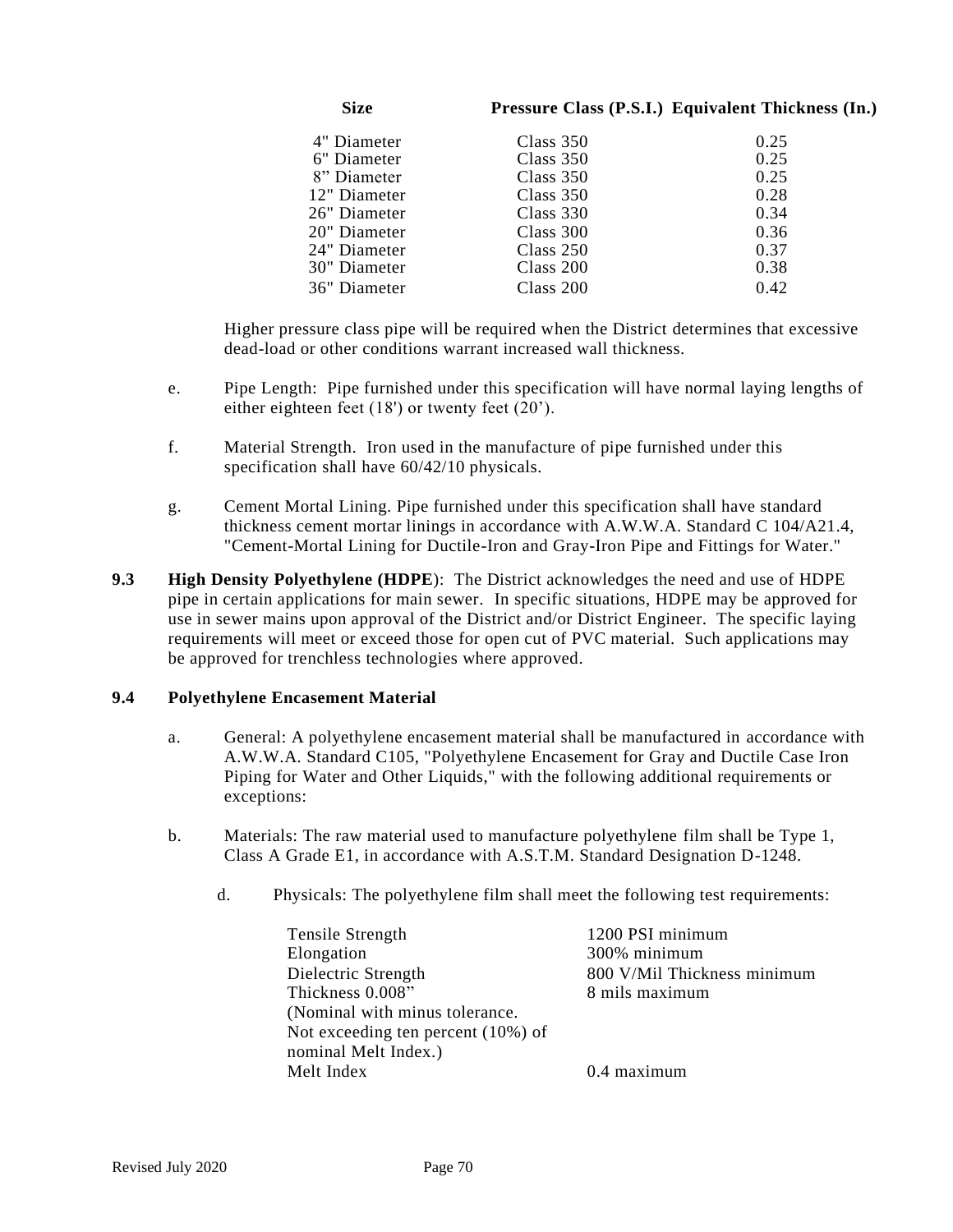### **9.5 Concrete**

- a. Materials: Cement. All cement used shall be Portland Cement acceptable under the "Standard Specifications and Tests for Portland Cement," A.S.T.M. Designation C-l50 of the A.S.T.M. and conform to the latest A.C.I. 318 building code requirements. Cement used shall be Type II.
- b. Aggregates: All the fine and coarse aggregates shall meet soundness requirements, deleterious substance limits and grading limits as set forth in the latest edition of "Standard Specifications for Concrete Aggregates," A.S.T.M. Designation C-33. The limits for deleterious substances and physical property requirements of the coarse aggregates shall be selected for the applicable class designation from those listed under severe weathering regions, Table 3, A.S.T.M. Designation C-33. The maximum size aggregate that is practical for the structure design and placing conditions shall be used in the concrete.
- c. Water: The water used in all concrete shall be free from objectionable quantities of silt, organic matter, alkali, salts, and other impurities.
- d. Admixtures: An air-entraining agent shall be used in all concrete. The agent used shall conform to "Standard Specification for Air-Entraining Admixtures for Concrete," A.S.T.M. Designation C-260. The amount of air-entraining agent shall be such as will affect the entrainment of five percent (5%) plus or minus one percent (+ or  $-1\%$ ) of volume of the concrete. A water reducing admixture (WRA) may be used unless otherwise noted by the District. The admixture shall conform to A.S.T.M. Designation C-494 for Type A, or Type D chemical admixture, shall contain no calcium Chloride, and shall he compatible with the cement being used.
- e. The Contractor shall be responsible for any difficulties arising or damages occurring as a result of the selection and use of any admixture such as a delay or difficulty in concrete placing or damage to concrete during form removal.
- f. Concrete Quality:

All cast-in-place concrete shall have a minimum twenty-eight (28) day compressive strength of three thousand (3,000) PSI and maximum slump of four inches (4").

All pre-cast concrete shall have a minimum compressive strength of four thousand (4,000) PSI.

Unless otherwise directed, the concrete shall be consolidated with suitable mechanical vibrators operating within the concrete. Vibrators shall be so manipulated as to work the concrete thoroughly around the reinforcement and imbedded fixtures and into corners and angles of the forms. The vibration at any point shall be sufficient to accomplish consolidation, but not prolonged to the point where segregation occurs.

Testing: When determined necessary by the District, field control tests consisting of aggregate gradation tests, slump tests, air content tests, and making compression test cylinders, shall be performed by qualified personnel in the presence of the Inspector.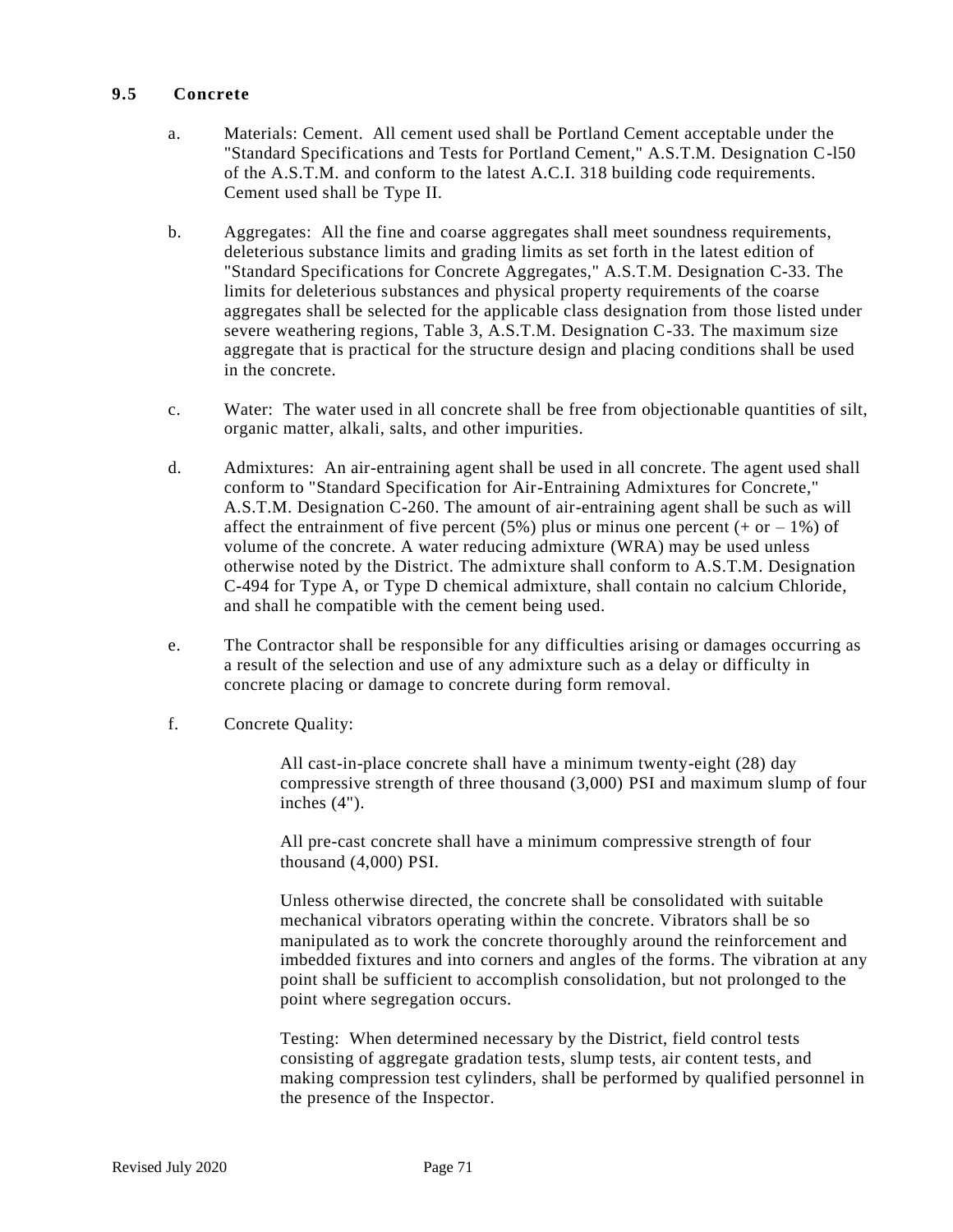#### **9.6 Concrete Reinforcement**

a. General: Reinforcements shall be accurately formed and shall be free from loose rust, scale and contaminants which reduce bond. Unless otherwise shown on the drawings or specified herein, all requirements shall conform to the latest A.C.I. Standard 318 and the Uniform Plumbing Codes.

Reinforcements shall be accurately positioned on supports, spacers, hangers or other reinforcements and shall be secured in place with wire ties or suitable clips.

b. Material: All deformed reinforcing bars shall conform to A.S.T.M. Standard A-615, minimum grade 60.

#### **9.7 Precast Reinforced Concrete Manhole Sections**

- a. General: All precast reinforced manhole sections shall be manufactured in accordance with A.S.T.M. Standard C478, "Precast Reinforced Concrete Manhole Sections", with the following additional requirements or exceptions.
- b. Size: This specification shall cover precast reinforced manhole sections in four-foot (4'), five-foot (5') and six-foot (6') nominal inside diameters.
- c. Joint Type: Manhole joints shall be made using male and female ends so that when assembled, they make a continuous and uniform manhole.
- d. Joint Sealant: Manhole joints shall be watertight and tilled with Resilient "O" rings per A.S.T.M. C923, "Ram-Neck" or equal.

#### **9.8 24-Inch Diameter Manhole Ring and Cover**

- a. General: All twenty-four-inch (24") manhole ring and covers shall be manufactured to meet H-20 traffic load conditions and have a minimum inside ring clearance of twentytwo and one-eighths inches (22-1/8").
- b. Material: All rings and covers shall be cast iron, manufactured in accordance to A.S.T.M. Designation A48, Class 30, or better. In cases where traffic loading is impossible, the District may allow for aluminum covers to be substituted. However, the substitution is only allowed where the drawings specifically indicate and approve aluminum covers.
- c. The manhole lid shall be drilled with a one-half inch  $(1/2")$  hole, six inches (6") off center to the right of the word SEWER.
- d. Depending on the location of the manhole the District will require "self-sealing" lids or "self-sealing" bolt down lids. Deeter Foundry 1257B or equal.
- e. Manufacturer: All manhole assemblies shall be stamped with the name and model identification of the approved manufacturer. The following are approved for installation within the Colorado Springs Wastewater Collection System.
	- f. Approved Manufacturers are: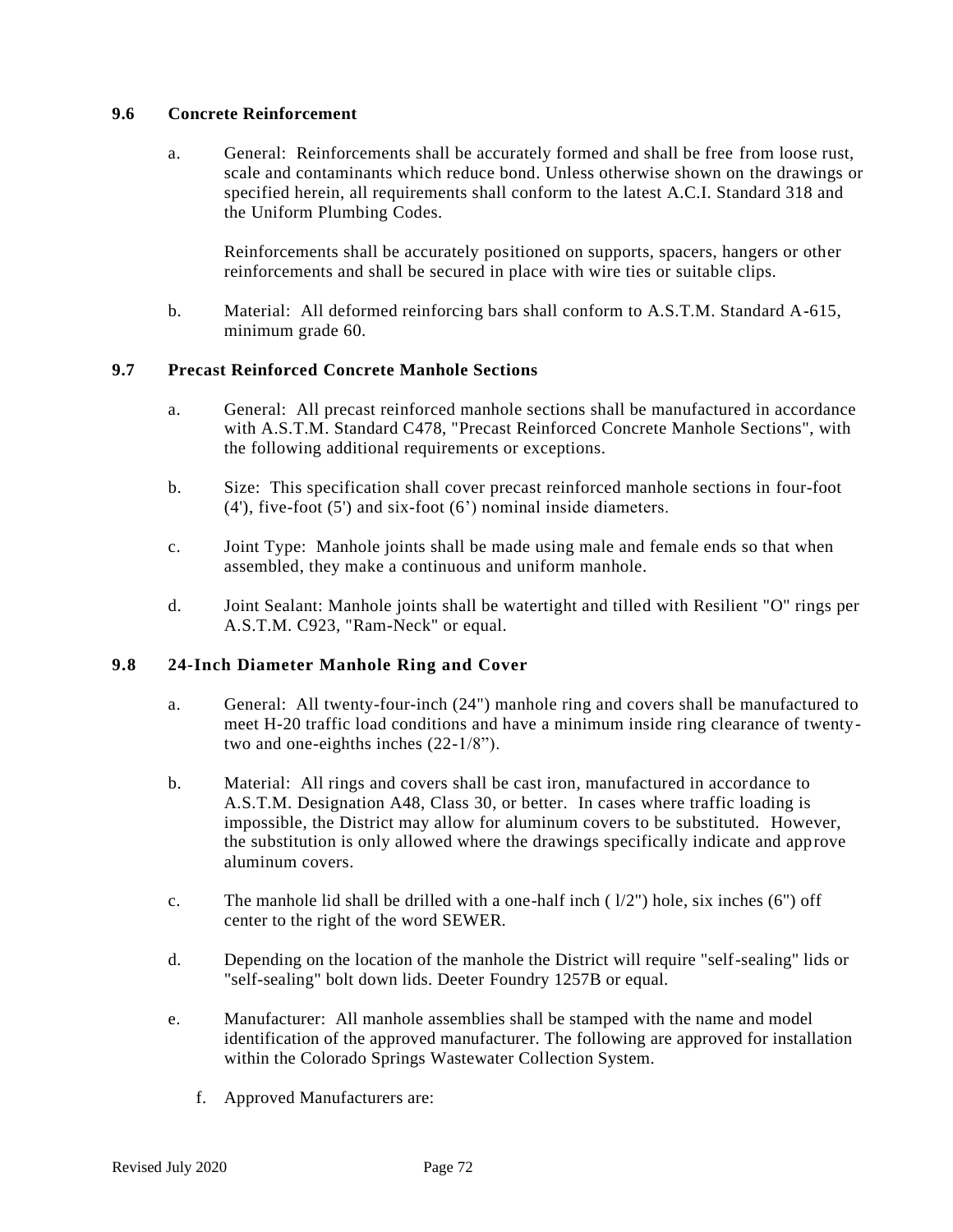**Manufacturer Model No.**<br>D&L Supply Co.  $A-1041$ D&L Supply Co. A-1041 Deeter Foundry, Inc. 1257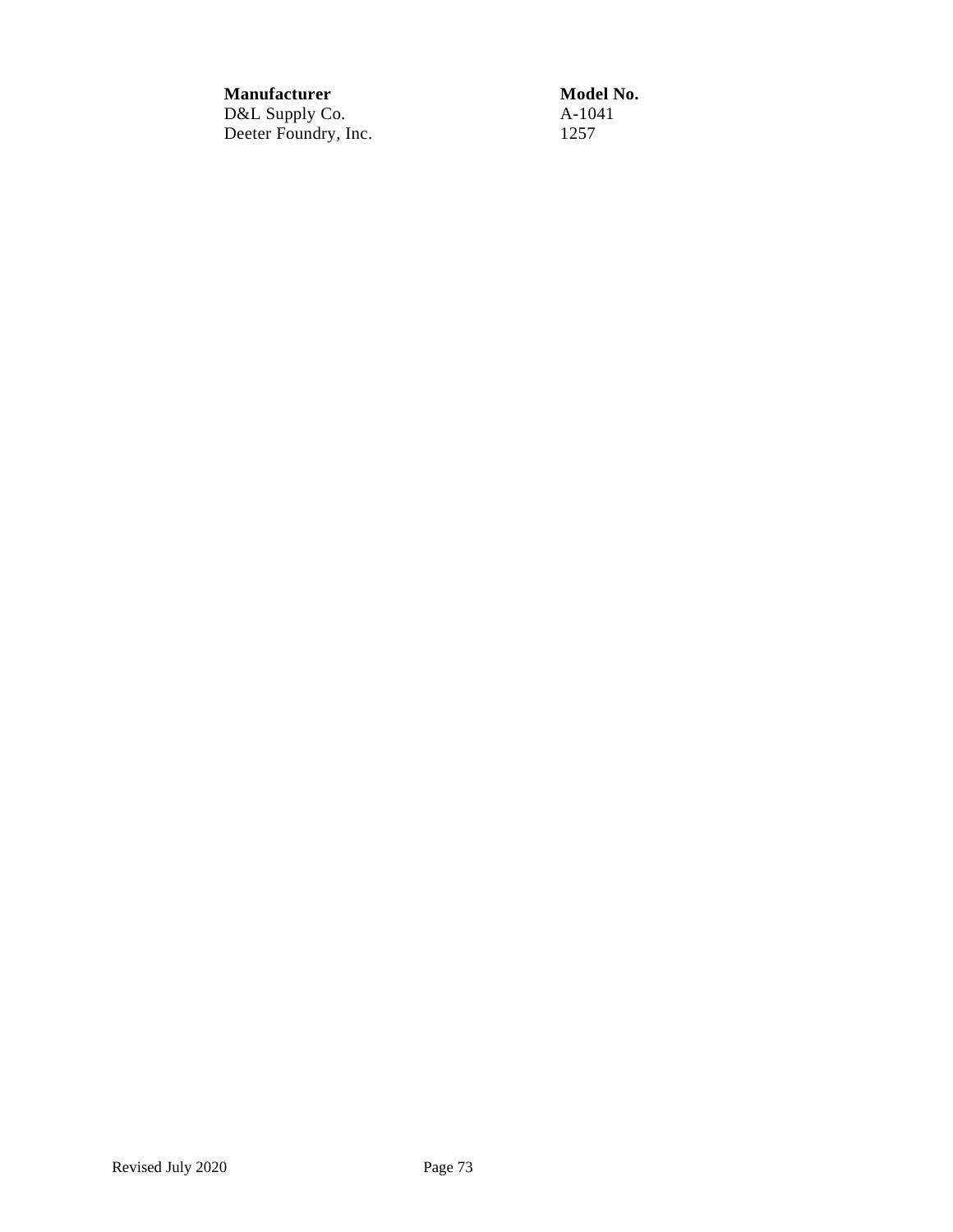# **REQUEST FOR DEVIATION WATER AND WASTEWATER SYSTEM STANDARD SPECIFICATIONS**

PRODUCT NAME:

PRODUCT DESCRIPTION:

DISTRIBUTOR'S NAME:

DISTRIBUTOR'S ADDRESS:

DISTRIBUTOR'S PHONE NUMBER:

MANUFACTURER'S NAME:

MANUFACTURER'S ADDRESS:

MANUFACTURER'S PHONE NUMBER:

\* Give current standard that this product complies with (ASTM, AWWA, etc.)

\* Attach any product information that the manufacturer wishes considered.

\* Attach list of current users of this product that we can contact.

\* Review of this product by the District does not guarantee its acceptance or use in the Wastewater System. A test section or project maybe required prior to general acceptance or use.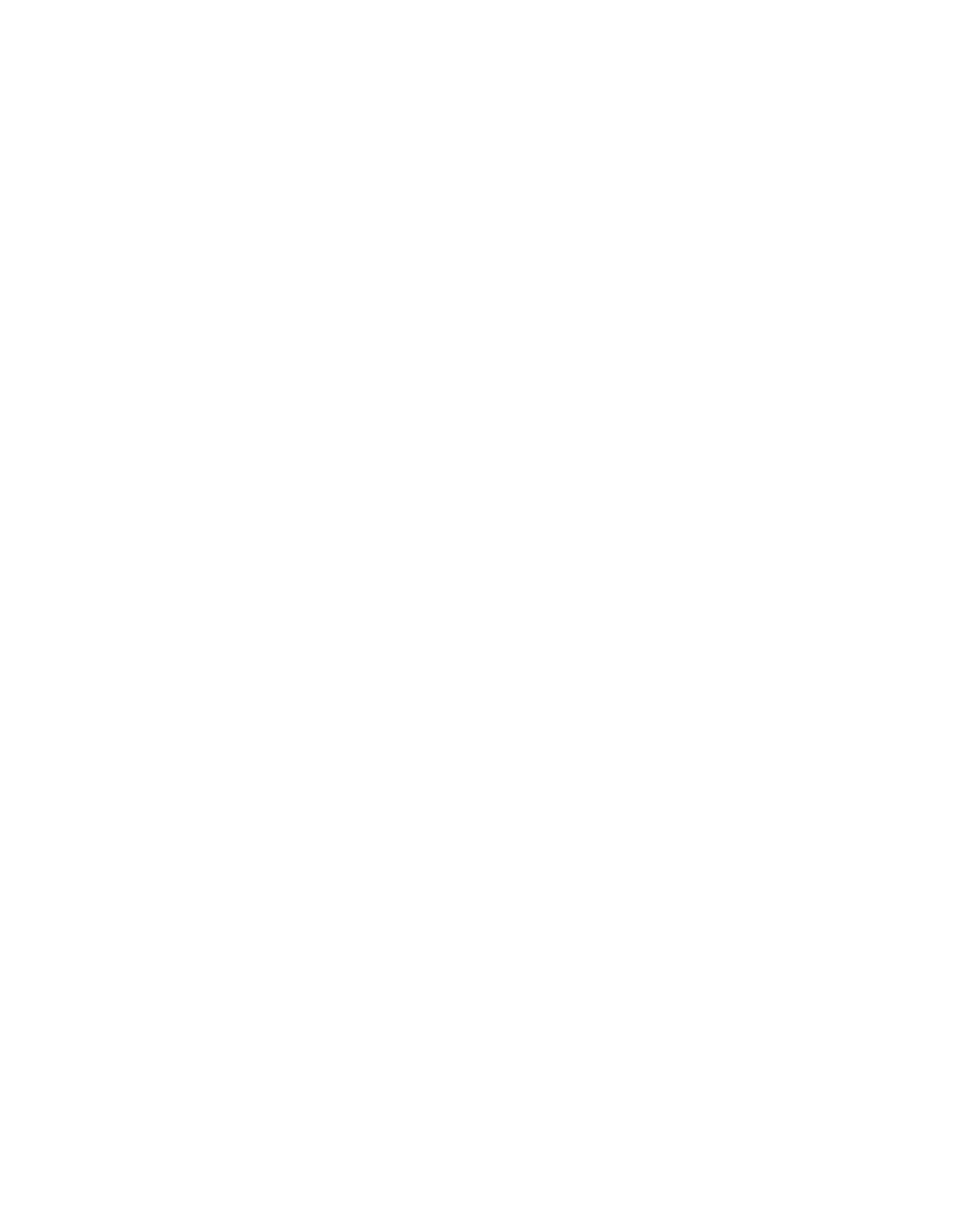The Widefield Water and Sanitation District recognizes the design engineer as having responsibility for the design and has limited its scope of review accordingly.

## **WIDEFIELD WATER AND SANITATION DISTRICT WASTEWATER DESIGN APPROVAL**

 **Date: \_\_\_\_\_\_\_\_\_\_\_\_ By: \_\_\_\_\_\_\_**

 **PROJECT NO. \_\_\_\_\_\_\_\_\_\_\_\_**

In case of errors or omissions with the water design as shown on this document the standards as defined in the "Rules and Regulations for Installation of Wastewater Mains and Services" shall rule.

**Approval expires 180 days from Design Approval**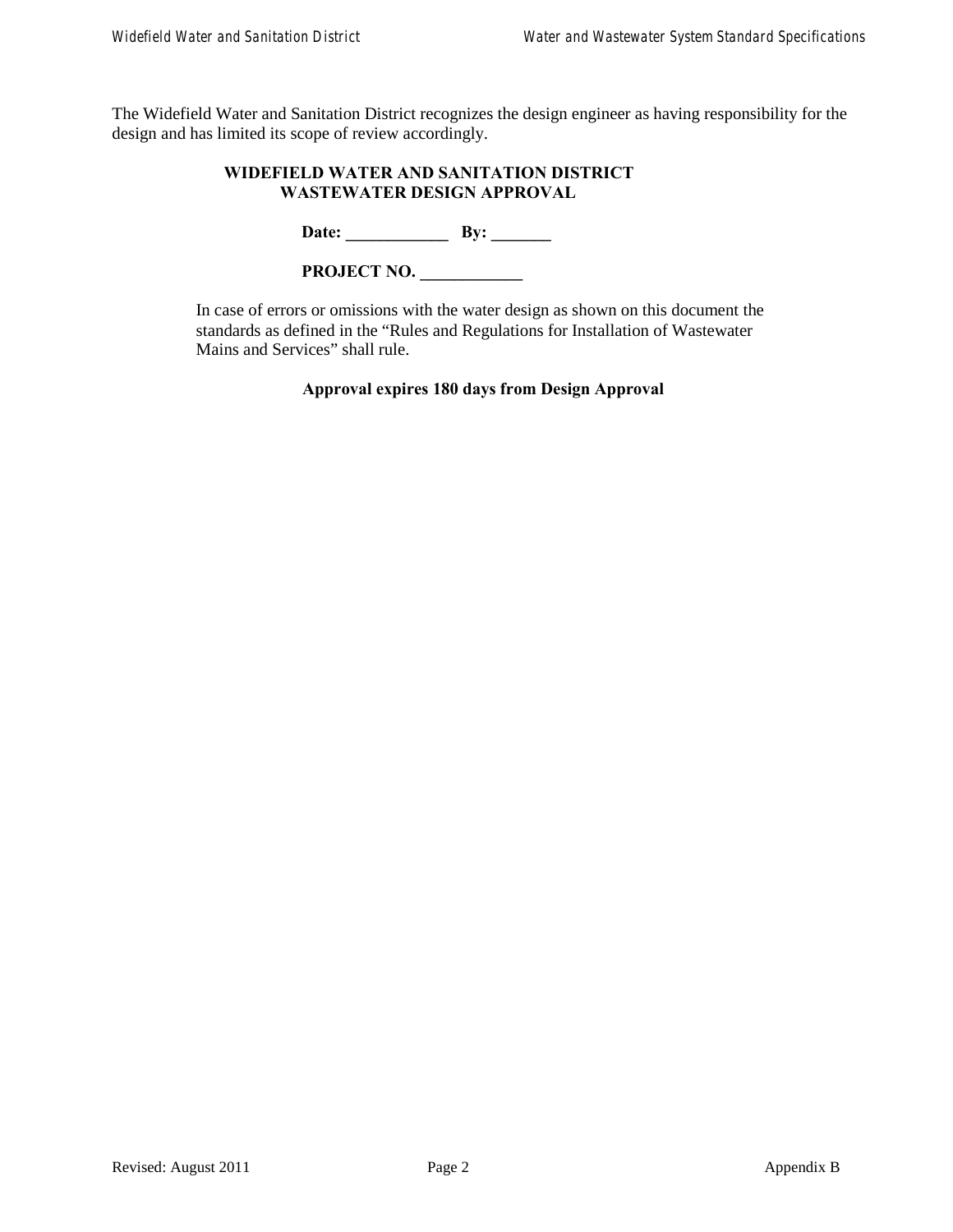# **WIDEFIELD WATER AND SANITATION DISTRICT GENERAL NOTES**

- 1. All utility construction to be conducted in conformance with the current Widefield Water and Sanitation District specifications. Compaction requirements shall be 95% Standard Proctor as determined by ASTM D698, unless otherwise approved by the Widefield Water and Sanitation District or a higher standard is imposed by another agency having right-of-way jurisdiction.
- 2. All materials and workmanship shall be subject to inspection by the Widefield Water and Sanitation District. The Widefield Water and Sanitation District reserves the right to accept or reject any such materials and workmanship that does not conform to its standards and specifications.
- 3. The Developer or his Engineer has located all fire hydrants and future service stubs. Any required realignment, either horizontal or vertical, shall be at the expense of the Developer.
- 4. All ductile iron pipe, to include fittings, valves and fire hydrants will be wrapped with polyethylene tubing, and electrically isolated.
- 5. All ductile iron pipe and fittings shall be double bonded. Specifications for cathodic protection on both Dip mains and PVC mains is specified in the Standards and Specifications.
- 6. PVC main lines shall be installed with coated No. 12 tracer wire.
- 7. The Contractor is required to notify the Widefield Water and Sanitation District (390-7111) a minimum of 48 hours and a maximum of 96 hours prior to the start of construction. The Contractor shall also notify affected utility companies 48 hours prior to construction adjacent to the known utility lines.
- 8. The location of all utilities as shown on these drawings are approximate only. The location of all utilities shall be verified prior to construction by the Contractor.
- 9. The Contractor shall field excavate and verify the vertical and horizontal location of all tie-ins. Contractor shall notify the Widefield Water and Sanitation District and the Engineer of the field verified information prior to construction.
- 10. All bends shall be field staked prior to construction.
- 11. Any water utility material removed and not reused shall be returned to the Widefield Water and Sanitation District if the District so requests.
- 12. The Contractor shall at his expense support and protect all utility mains so that they will function continuously during construction. Should a utility main fail as a result of the Contractor's operation, it will be replaced immediately by either the Contractor or the Widefield Water and Sanitation District at full cost of labor and materials to the Contractor.
- 13. Any pumping or bypass operations must be reviewed and approved prior to execution by both the Widefield Water and Sanitation District and the Engineer.
- 14. Contractor must replace or repair any damage to all surface improvements, including but not limited to fences, curb and gutter and/or asphalt that may be caused during construction.
- 15. All water lines 6" and larger, and all sewer lines 8" and larger, shall have as "As-Built" plans prepared and approved prior to final acceptance by the Widefield Water and Sanitation District.
- 16. Prior to construction, a Pre-Construction Conference is required a minimum of 72 hours in advance of commencement of work. To set the Pre-Construction conference, contact Brandon Bernard-Water Division Manager and/or Jason Dreessen, Wastewater Division Manager at (719)955-0548 of the Widefield Water and Sanitation District for a time. No Pre-Construction Conference times will be set until 4 sets of signed drawings are received by the Widefield W & S District. Pre-Construction Date

/Initials .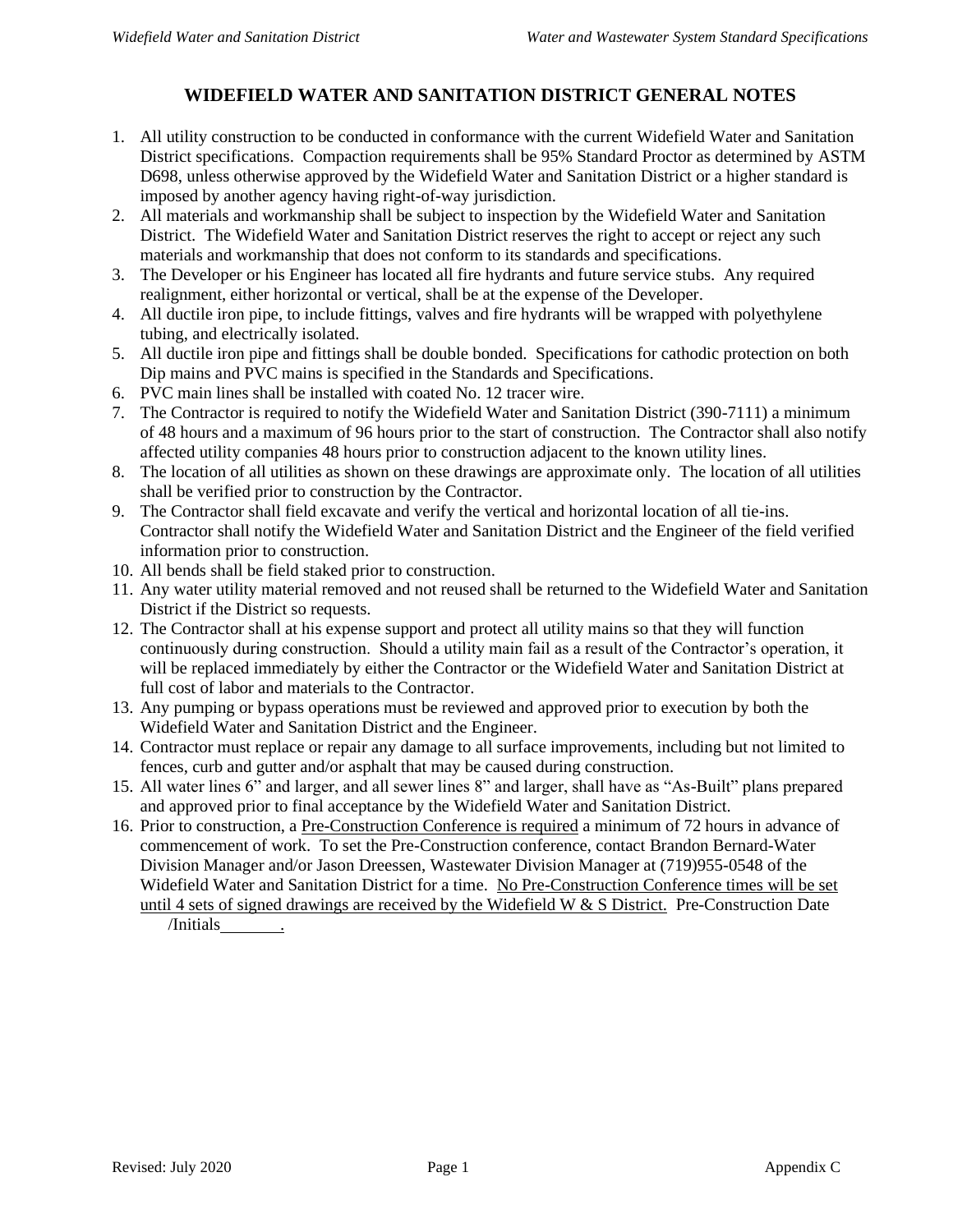# **WIDEFIELD WATER AND SANITAITON DISTRICT SWIMMING POOL NOTE**

### **NOTE TO BE ADDED TO ALL DRAWINGS THAT HAVE A SWIMMING POOL FACILITY (INTERNAL OR EXTERNAL)**

The size for a swimming pool discharge trap shall be calculated based on a restricted discharge of one hundred (100) gallons per minute entering the wastewater service line.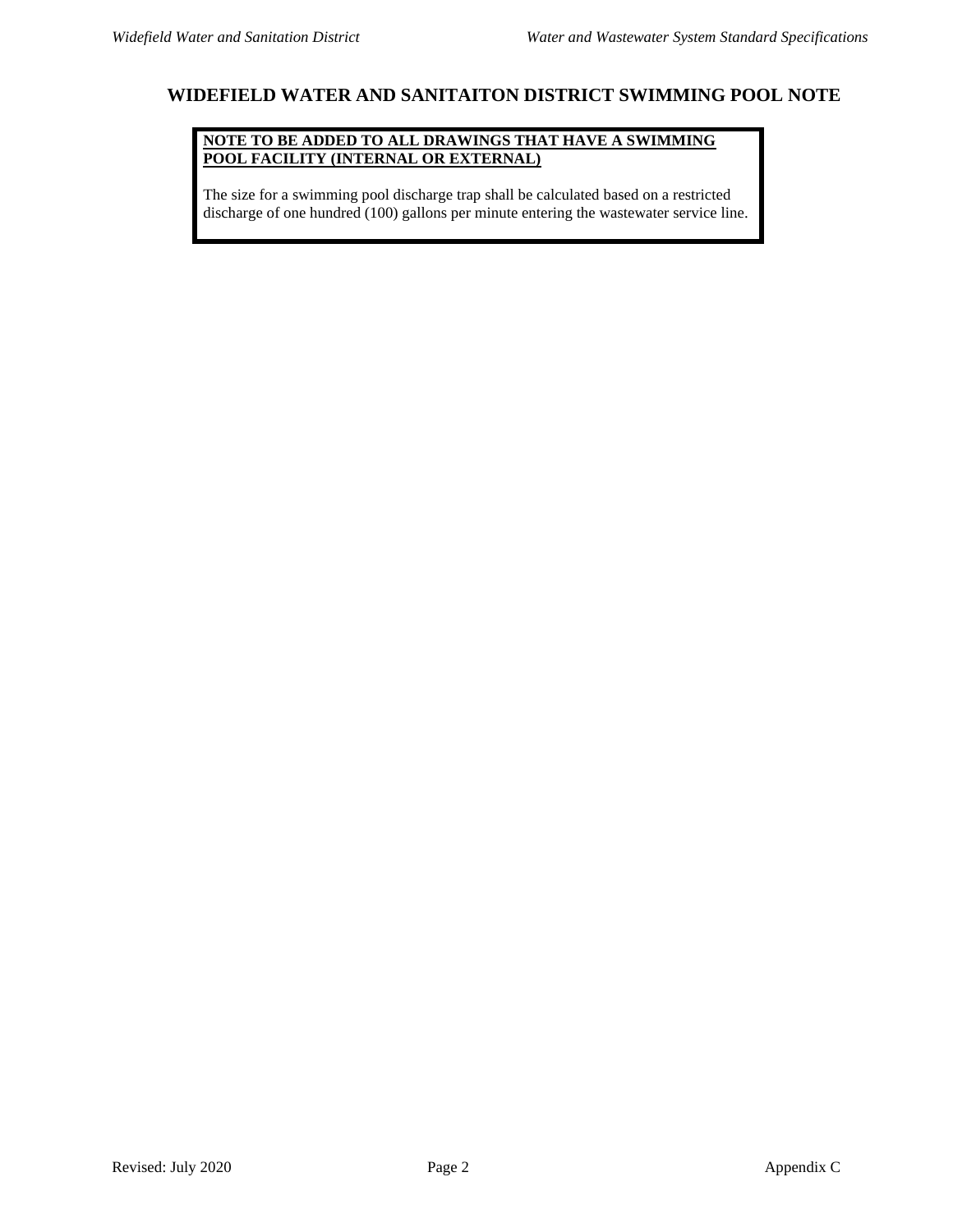## **Grease Interceptor Standards**

**A. General** A grease interceptor shall be installed when in the judgment of the District Manager it is necessary for the proper handling of liquid wastes containing grease or solids which may be harmful to, or cause obstruction of the publicly owned treatment works, or interfere with the operation of the treatment works and its mains.

All food preparation establishments shall install a grease interceptor to all drains from the kitchen, food preparation, and dishwashing areas. Fixtures to be connected include, but are not limited to, scullery sinks, pot and pan sinks, dishwashing machines, soup kettles, and floor drains located in areas where grease-containing materials may exist. When deemed necessary by the District, garbage disposals may be required to be connected to an approved interceptor.

Toilets, urinals and similar fixtures shall not waste through the interceptor. All waste shall enter the interceptor through the inlet pipe only.

Installation of an interceptor will not be required of facilities that do not cook the food that is served, and/or do not wash equipment or utensils associated with preparation or service of cooked foods.

- **B. Approval** The size, type and location of each interceptor shall be approved and inspected by the District, in accordance with District standards regarding interceptors. Except where otherwise specifically permitted, no wastes other than those requiring separation shall be discharged into any interceptor. One (1) set of plans, including complete mechanical and plumbing sections shall be submitted to the District for approval prior to construction. Such plans shall include the size, type and location of each interceptor.
- **C. Design** All interceptors for grease and heavy solids shall be so designed and located as to be readily accessible for cleaning and shall have a water seal of not less than six inches (6"). Interceptors shall be constructed in accordance with the design specifications contained herein, shall be approved by the District Manager, and shall have a minimum of two (2) compartments with fittings designed for grease retention. There shall be a minimum of two manholes to provide access for cleaning and inspection of all fixtures and compartments of the interceptor; a minimum of one (1) per ten feet (10') of interceptor length. In the ease of smaller, or circular interceptors, where it is not practical to install two (2) manholes, a single manhole shall be located so as to permit entrance to the first compartment, and inspection to the second. All areas of the second compartment shall be accessible for cleaning.
- **D. Location** All interceptors shall be readily accessible for inspection, servicing and maintaining in proper working condition. The use of ladders or the removal of bulky equipment in order to inspect or service interceptors shall constitute a violation of accessibility. Where feasible, all interceptors shall be located outside of the facility served. Interceptors may not be installed in any part of a building where food is handled. Location of all interceptors shall be approved by the District Manager, and shall be shown on the approved building plan.
- **E. Maintenance** Interceptors shall be maintained by regularly scheduled removal of the accumulated grease and solids. This maintenance shall be performed before the retention capacity of twenty-five percent (25%) of the interceptor. Failure to clean the interceptor at twenty-five percent (25%) or more of capacity shall incur a \$500.00 penalty for